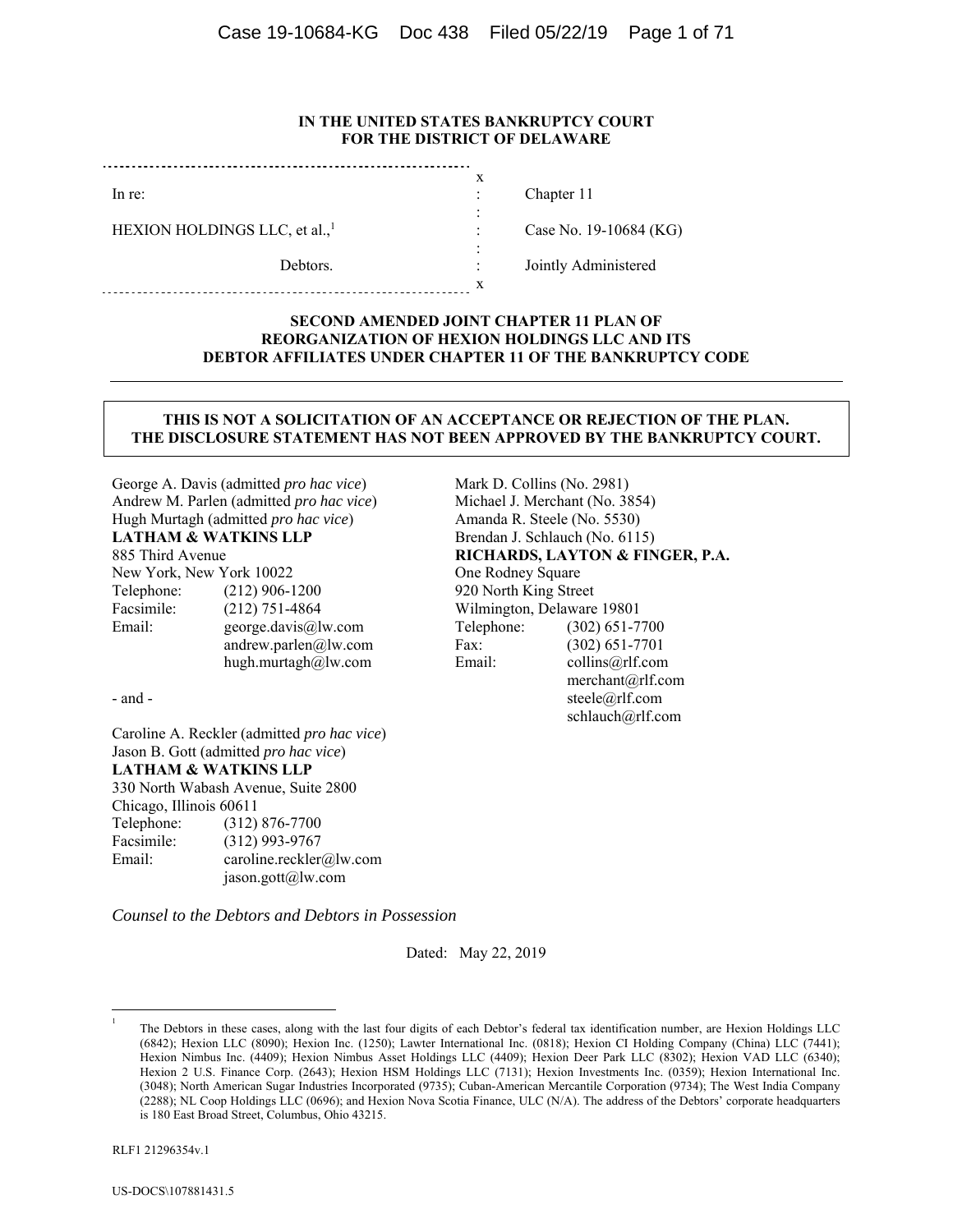# **TABLE OF CONTENTS**

### **Page**

| А.         |                                                                              |  |
|------------|------------------------------------------------------------------------------|--|
| <b>B.</b>  |                                                                              |  |
|            | Article II. ADMINISTRATIVE CLAIMS, DIP FACILITY CLAIMS, PRIORITY TAX CLAIMS, |  |
|            | OTHER PRIORITY CLAIMS AND UNITED STATES TRUSTEE STATUTORY FEES21             |  |
| A.         |                                                                              |  |
| <b>B.</b>  |                                                                              |  |
| C.         |                                                                              |  |
| D.         |                                                                              |  |
| E.         |                                                                              |  |
|            |                                                                              |  |
|            |                                                                              |  |
| А.         |                                                                              |  |
| <b>B.</b>  |                                                                              |  |
| C.         |                                                                              |  |
| D.         |                                                                              |  |
| E.         |                                                                              |  |
| F.         |                                                                              |  |
| G.         |                                                                              |  |
| H.         |                                                                              |  |
|            |                                                                              |  |
|            |                                                                              |  |
| A.         |                                                                              |  |
| В.         |                                                                              |  |
| C.         |                                                                              |  |
| D.         |                                                                              |  |
| E.         |                                                                              |  |
| F.         |                                                                              |  |
| G.         |                                                                              |  |
| H.         | New Debt, Approval of New Debt Documentation, and the Settlement Note34      |  |
| I.         |                                                                              |  |
| J.         |                                                                              |  |
| K.         |                                                                              |  |
| L.         |                                                                              |  |
| M.         |                                                                              |  |
| N.         |                                                                              |  |
| Ο.         |                                                                              |  |
| ${\bf P}.$ |                                                                              |  |
| Q.<br>R.   |                                                                              |  |
| S.         |                                                                              |  |
| T.         |                                                                              |  |
| U.         |                                                                              |  |
| V.         |                                                                              |  |
|            |                                                                              |  |
|            | Article V. TREATMENT OF EXECUTORY CONTRACTS AND UNEXPIRED LEASES; EMPLOYEE   |  |
|            |                                                                              |  |
| A.         |                                                                              |  |
| <b>B.</b>  |                                                                              |  |
| C.         |                                                                              |  |

D. Contracts and Leases Entered into After the Petition Date ............................................................. 43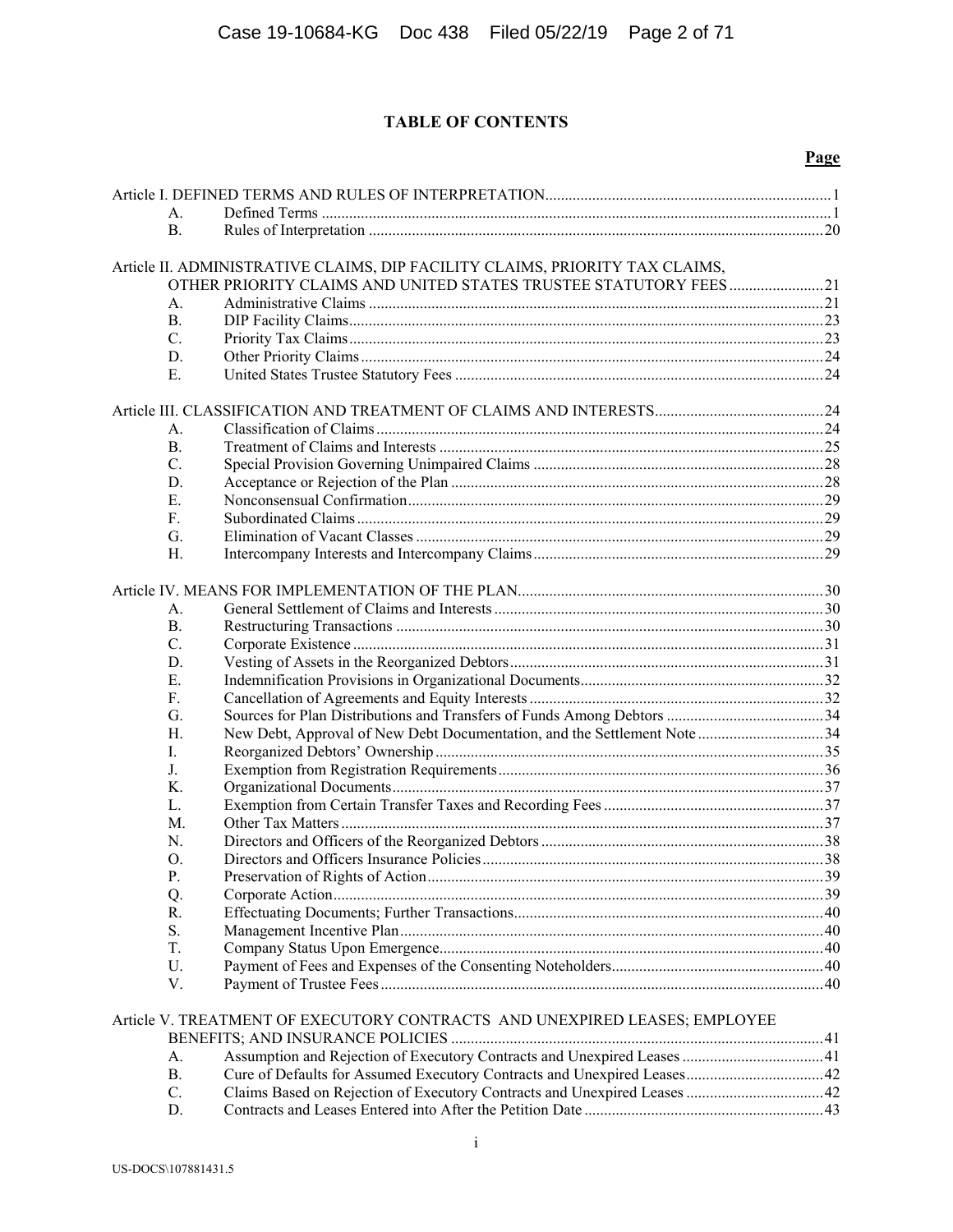| Ε.              |                                                                                       |  |
|-----------------|---------------------------------------------------------------------------------------|--|
| F.              |                                                                                       |  |
| G.              |                                                                                       |  |
| Н.              |                                                                                       |  |
|                 |                                                                                       |  |
| А.              | Distribution on Account of Claims and Interests Allowed as of the Effective Date  45  |  |
| <b>B.</b>       | Distributions on Account of Claims and Interests Allowed After the Effective Date 45  |  |
| C.              |                                                                                       |  |
| D.              |                                                                                       |  |
| E.              |                                                                                       |  |
| F.              |                                                                                       |  |
| G.              |                                                                                       |  |
|                 | Article VII. PROCEDURES FOR RESOLVING DISPUTED, CONTINGENT, AND UNLIQUIDATED          |  |
|                 |                                                                                       |  |
| A.              |                                                                                       |  |
| <b>B.</b>       |                                                                                       |  |
| $C_{\cdot}$     |                                                                                       |  |
| D.              |                                                                                       |  |
| E.              |                                                                                       |  |
|                 |                                                                                       |  |
|                 |                                                                                       |  |
| A.              |                                                                                       |  |
| <b>B.</b>       |                                                                                       |  |
| C.              |                                                                                       |  |
|                 |                                                                                       |  |
| A.              | Discharge of Claims and Termination of Equity Interests; Compromise and Settlement of |  |
|                 |                                                                                       |  |
| <b>B.</b>       |                                                                                       |  |
| $C_{\bullet}$   |                                                                                       |  |
| D.              |                                                                                       |  |
| Е.              |                                                                                       |  |
| $F_{\cdot}$     |                                                                                       |  |
| G.              |                                                                                       |  |
|                 |                                                                                       |  |
|                 |                                                                                       |  |
|                 |                                                                                       |  |
| A.              |                                                                                       |  |
| <b>B.</b>       |                                                                                       |  |
| $\mathcal{C}$ . |                                                                                       |  |
|                 |                                                                                       |  |
| А.              |                                                                                       |  |
| <b>B.</b>       |                                                                                       |  |
| $C_{\cdot}$     |                                                                                       |  |
| D.              |                                                                                       |  |
| E.              |                                                                                       |  |
| F.              |                                                                                       |  |
| G.              |                                                                                       |  |
| H.              |                                                                                       |  |
| I.              |                                                                                       |  |
| J.              |                                                                                       |  |
| K.              |                                                                                       |  |
|                 |                                                                                       |  |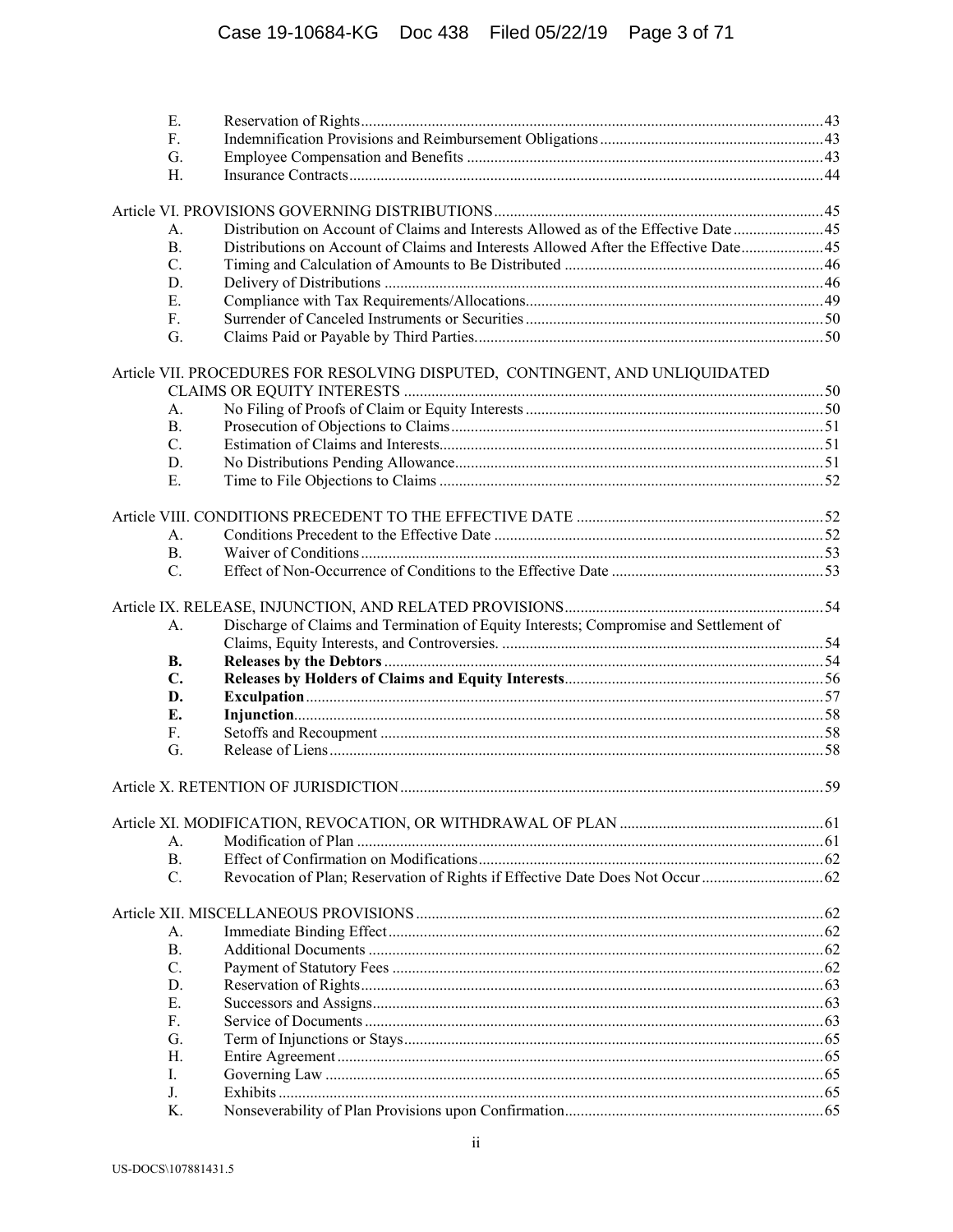# **Exhibits**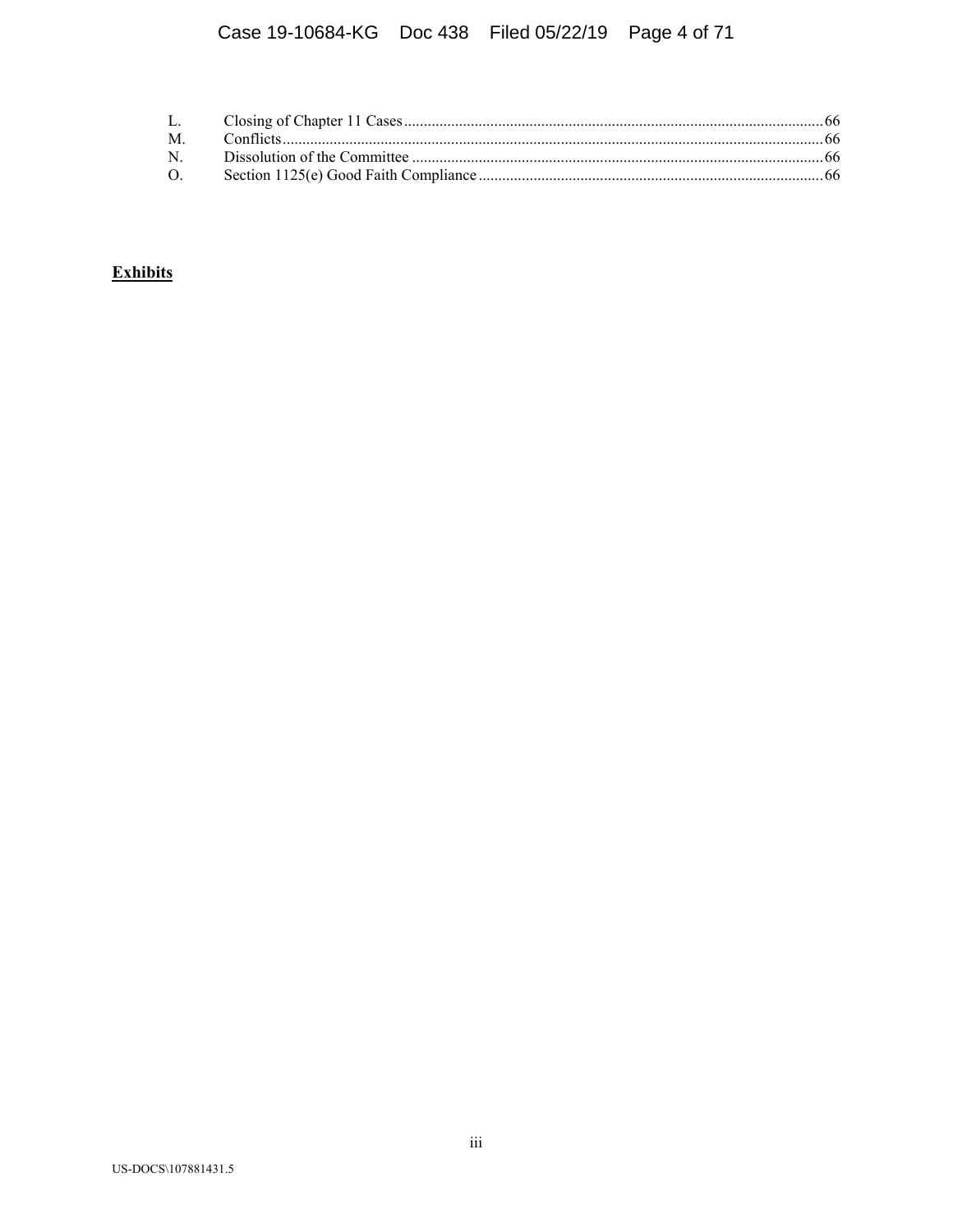### **SECOND AMENDED JOINT CHAPTER 11 PLAN OF REORGANIZATION OF HEXION HOLDINGS LLC AND ITS DEBTOR AFFILIATES UNDER CHAPTER 11 OF THE BANKRUPTCY CODE**

Hexion Holdings LLC, Hexion LLC, Hexion Inc., Lawter International Inc., Hexion CI Holding Company (China) LLC, Hexion Nimbus Inc., Hexion Nimbus Asset Holdings LLC, Hexion Deer Park LLC, Hexion VAD LLC, Hexion 2 U.S. Finance Corp., Hexion HSM Holdings LLC, Hexion Investments Inc., Hexion International Inc., North American Sugar Industries Incorporated, Cuban-American Mercantile Corporation, The West India Company, NL Coop Holdings LLC, and Hexion Nova Scotia Finance, ULC (each a "**Debtor**" and, collectively, the "**Debtors**"), propose this second amended joint plan of reorganization (the "**Plan**") for the resolution of the outstanding Claims against, and Equity Interests in, the Debtors. Capitalized terms used in the Plan and not otherwise defined have the meanings ascribed to such terms in Article I.A of the Plan.

Although proposed jointly for administrative purposes, the Plan constitutes a separate Plan for each Debtor for the resolution of outstanding Claims and Interests pursuant to the Bankruptcy Code. The Debtors seek to consummate the Restructuring Transactions on the Effective Date of the Plan. Each Debtor is a proponent of the Plan within the meaning of section 1129 of the Bankruptcy Code. The classifications of Claims and Interests set forth in Article III of the Plan shall be deemed to apply separately with respect to each Plan proposed by each Debtor, as applicable. The Plan does not contemplate substantive consolidation of any of the Debtors.

Reference is made to the Disclosure Statement, filed contemporaneously with the Plan, for a discussion of the Debtors' history, businesses, results of operations, historical financial information, projections, and future operations, as well as a summary and analysis of the Plan and certain related matters, including distributions to be made under the Plan.

# **ALL HOLDERS OF CLAIMS AND INTERESTS ENTITLED TO VOTE ON THE PLAN ARE ENCOURAGED TO READ THE PLAN AND THE DISCLOSURE STATEMENT IN THEIR ENTIRETY BEFORE VOTING TO ACCEPT OR REJECT THE PLAN.**

#### **Article I.**

#### **DEFINED TERMS AND RULES OF INTERPRETATION**

#### *A. Defined Terms*

The following terms shall have the following meanings when used in capitalized form herein:

1. "**1.5 Lien Notes**" means the 13.750% notes due 2022 issued under the 1.5 Lien Notes Indenture.

2. "**1.5 Lien Notes Claim**" means any Claim arising under or based upon the 1.5 Lien Notes or the 1.5 Lien Notes Indenture.

3. "**1.5 Lien Notes Documents**" means the 1.5 Lien Notes Indenture and all agreements and documents related to the 1.5 Lien Notes Indenture or the 1.5 Lien Notes.

4. "**1.5 Lien Notes Indenture**" means that certain Indenture, dated as of February 8, 2017, by and among Hexion Inc., as issuer, certain of the other Debtors, as guarantors, and the 1.5 Lien Notes Indenture Trustee (as modified, amended, or supplemented from time to time).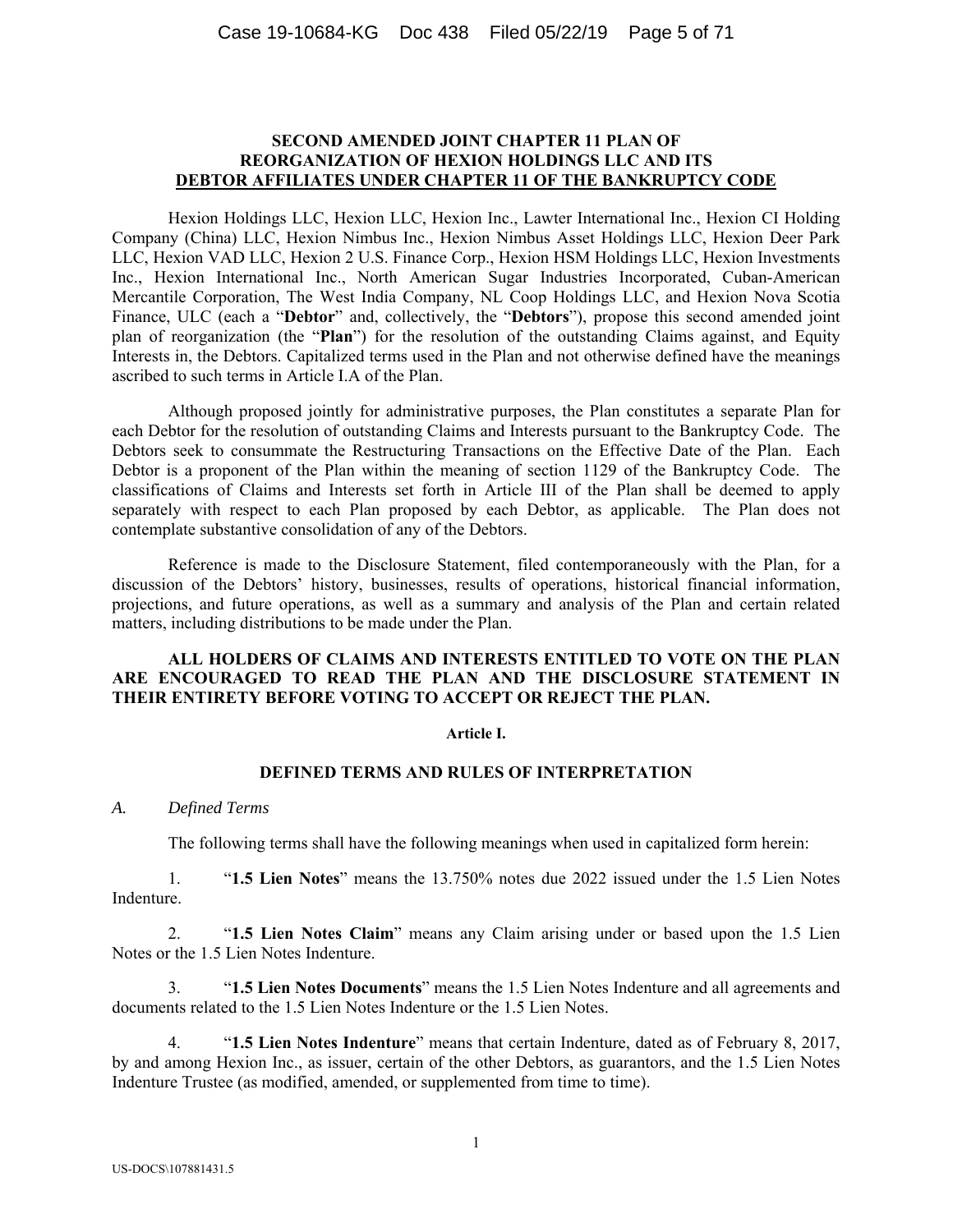5. "**1.5 Lien Notes Indenture Trustee**" means Wilmington Savings Fund Society, FSB, as successor trustee under the 1.5 Lien Notes Indenture.

6. "**6.625% First Lien Notes**" means the 6.625% notes due 2020 issued under the 6.625% First Lien Notes Indenture.

7. "**6.625% First Lien Notes Claim**" means any Claim arising under or based upon the 6.625% First Lien Notes or the 6.625% First Lien Notes Indenture.

8. "**6.625% First Lien Notes Documents**" means the 6.625% First Lien Notes Indenture and all agreements and documents related to the 6.625% First Lien Notes Indenture and the 6.625% First Lien Notes.

9. "**6.625% First Lien Notes Indenture**" means that certain Indenture, dated as of March 14, 2012, by and among Hexion Inc., as issuer, certain of the other Debtors, as guarantors, and the 6.625% First Lien Notes Indenture Trustee (as modified, amended, or supplemented from time to time).

10. "**6.625% First Lien Notes Indenture Trustee**" means U.S. Bank, National Association, as successor trustee, paying agent, registrar, notes custodian, collateral agent and senior priority agent under the 6.625% First Lien Notes Documents.

11. "**6.625% First Lien Notes Ration**" means the percentage of the First Lien Notes Recovery to be distributed to the Holders of Allowed 6.625% First Lien Notes Claims calculated in accordance with the First Lien Notes Distribution Allocation.

12. "**10.000% First Lien Notes**" means the 10.000% notes due 2020 issued under the 10.000% First Lien Notes Indenture.

13. "**10.000% First Lien Notes Claim**" means any Claim arising under or based upon the 10.000% First Lien Notes or the 10.000% First Lien Notes Indenture.

14. "**10.000% First Lien Notes Documents**" means the 10.000% First Lien Notes Indenture and all agreements and documents related to the 10.000% First Lien Notes Indenture and the 10.000% First Lien Notes.

15. "**10.000% First Lien Notes Indenture**" means that certain Indenture, dated as of April 15, 2015, by and among Hexion Inc., as issuer, certain of the other Debtors, as guarantors, and the 10.000% First Lien Notes Indenture Trustee (as modified, amended, or supplemented from time to time).

16. "**10.000% First Lien Notes Indenture Trustee**" means U.S. Bank, National Association, as successor trustee, paying agent, registrar, notes custodian, collateral agent and senior priority agent under the 10.000% First Lien Notes Documents.

17. "**10.000% First Lien Notes Ration**" means the percentage of the First Lien Notes Recovery to be distributed to the Holders of Allowed 10.000% First Lien Notes Claims calculated in accordance with the First Lien Notes Distribution Allocation.

18. "**10.375% First Lien Notes**" means the 10.375% notes due 2022 issued under the 10.375% First Lien Notes Indenture.

19. "**10.375% First Lien Notes Claim**" means any Claim arising under or based upon the 10.375% First Lien Notes or the 10.375% First Lien Notes Indenture.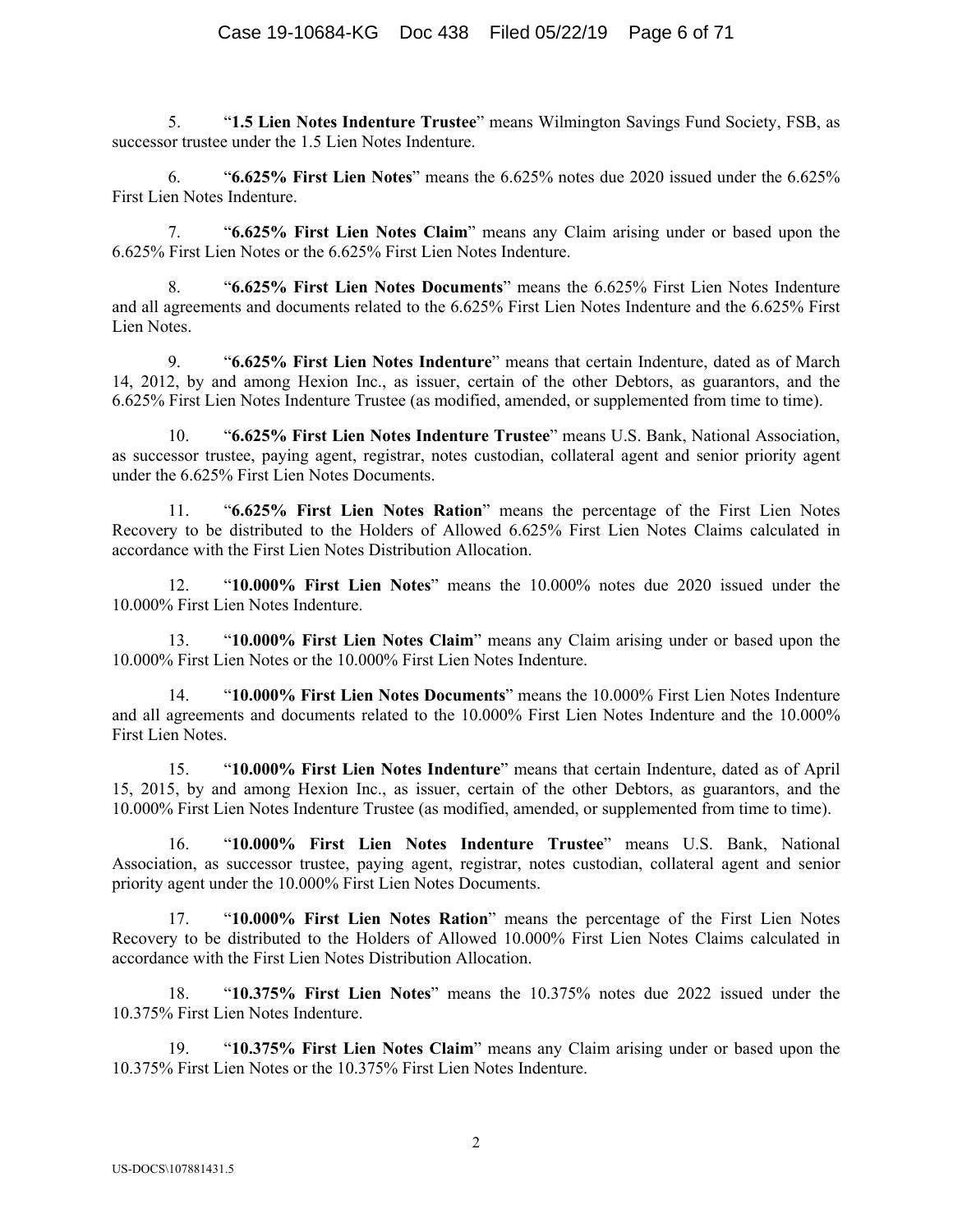20. "**10.375% First Lien Notes Documents**" means the 10.375% First Lien Notes Indenture and all agreements and documents related to the 10.375% First Lien Notes Indenture and the 10.375% First Lien Notes.

21. "**10.375% First Lien Notes Indenture**" means that certain Indenture, dated as of February 8, 2017, by and among Hexion Inc., as issuer, certain of the other Debtors, as guarantors, and the 10.375% First Lien Notes Indenture Trustee (as modified, amended, or supplemented from time to time).

22. "**10.375% First Lien Notes Indenture Trustee**" means U.S. Bank, National Association, as successor, paying agent, registrar, notes custodian, collateral agent and senior priority agent trustee under the 10.375% First Lien Notes Documents.

23. "**10.375% First Lien Notes Ration**" means the percentage of the First Lien Notes Recovery to be distributed to the Holders of Allowed 10.375% First Lien Notes Claims calculated in accordance with the First Lien Notes Distribution Allocation.

24. "**Additional Debt Backstop Premium**" means a premium equal to 1.5% of the aggregate amount of the backstop commitments of the Debt Backstop Parties under the Debt Backstop Agreement, which shall be fully earned and nonrefundable upon entry of the DBA Approval Order, payable free and clear of and without withholding on account of any taxes, treated as an Allowed Administrative Claim against each of the Estates, and payable in Cash upon the closing of the New Long-Term Debt or otherwise as set forth in the Debt Backstop Agreement, and subject to the terms and conditions of the Debt Backstop Agreement.

25. "**Adequate Protection Payments**" means the aggregate of all adequate protection payments representing interest made with respect to the First Lien Notes pursuant to paragraph 16(c) of the Final DIP Order.

26. "**Administrative Claim**" means a Claim (other than any DIP Facility Claim or Intercompany Claim) for costs and expenses of administration under sections 503(b), 507(b), or 1114(e)(2) of the Bankruptcy Code, including: (a) the actual and necessary costs and expenses incurred after the Petition Date and through the Effective Date of preserving the Estates and operating the businesses of the Debtors; (b) Professional Fee Claims (to the extent Allowed by the Bankruptcy Court); (c) the Equity Backstop Premium, the Debt Backstop Premium and the Additional Debt Backstop Premium; and (d) all fees and charges assessed against the Estates under chapter 123 of title 28 United States Code, 28 U.S.C. §§ 1911-1930.

27. "**Administrative Claims Bar Date**" means the date that is the 30th day after the Effective Date.

28. "**Aggregate Fully Diluted Common Shares**" means the total number of shares of New Common Equity outstanding as of the Effective Date (including any New Common Equity issuable upon exercise of the New Warrants as of the Effective Date, without regard to any limitations on the exercise of the New Warrants) after giving effect to the Plan (but prior to any New Common Equity issued or issuable under the Management Incentive Plan, the Equity Backstop Premium, and the Debt Backstop Premium).

29. "**Agreed Dilution**" means dilution of the New Common Equity on account of the additional New Common Equity issued pursuant to (a) the Rights Offering, (b) the Management Incentive Plan, and (c) to the extent paid in New Common Equity, the Equity Backstop Agreement and the Debt Backstop Agreement (including, respectively, as payment of the Equity Backstop Premium, and the Debt Backstop Premium).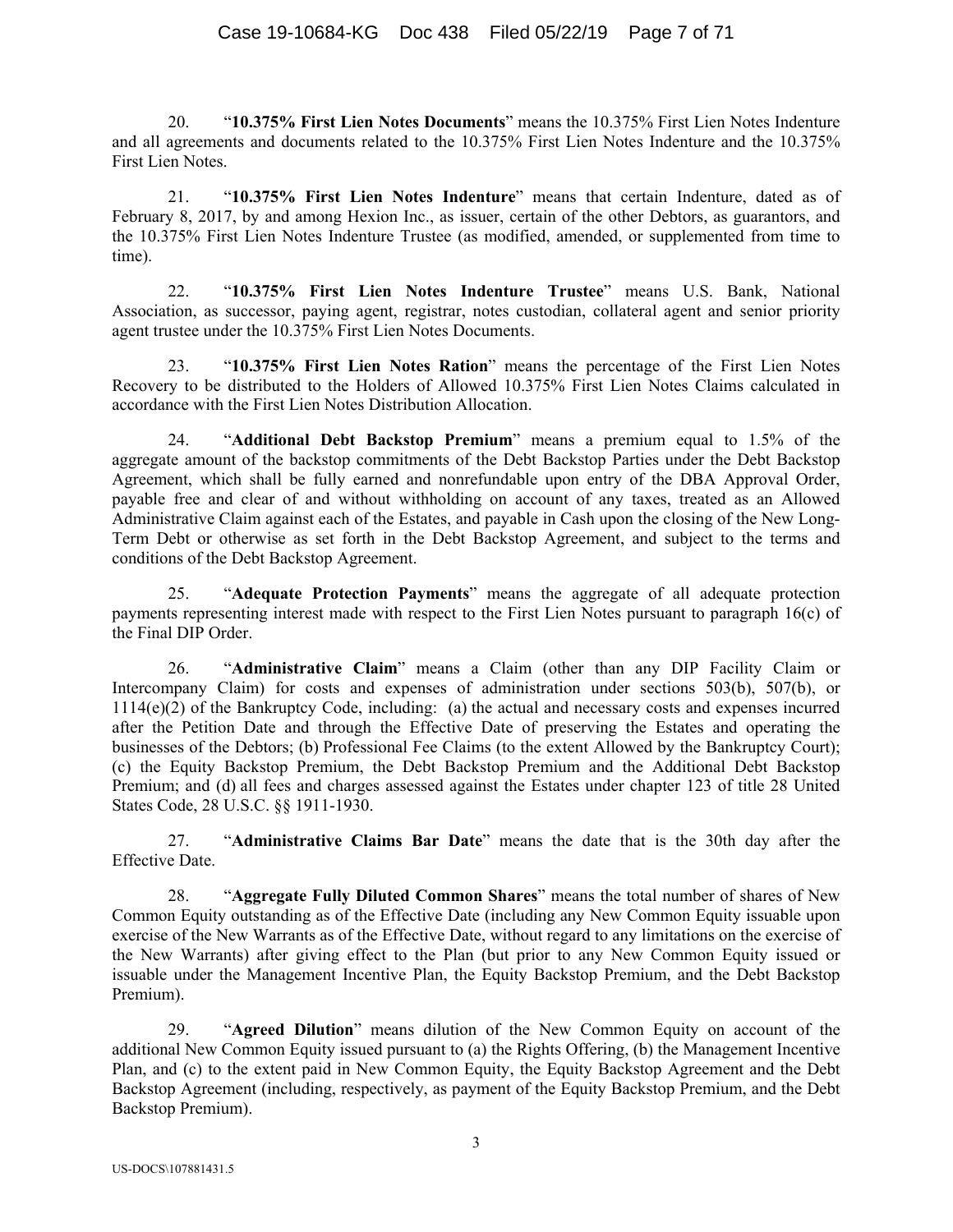30. "**Affiliate**" means an affiliate as defined in section 101(2) of the Bankruptcy Code.

31. "**Allowed**" means, with respect to any Claim or Interest, except as otherwise provided herein, a Claim or Interest allowed under the Plan, under the Bankruptcy Code, as applicable, or by a Final Order.

32. "**Avoidance Actions**" means any and all avoidance, recovery, subordination, or other claims, actions, or remedies that may be brought by or on behalf of the Debtors or their Estates or other authorized parties in interest under the Bankruptcy Code or applicable non-bankruptcy law, including actions or remedies under sections 502, 510, 542, 544, 545, 547 through 553, and 724(a) of the Bankruptcy Code or under similar or related state or federal statutes and common law, including fraudulent transfer laws.

33. "**Backstop Agreements**" means the Debt Backstop Agreement and the Equity Backstop Agreement.

34. "**Ballot**" means the ballots accompanying the Disclosure Statement upon which certain Holders of Impaired Claims entitled to vote shall, among other things, indicate their acceptance or rejection of the Plan in accordance with the Plan and the procedures governing the solicitation process.

35. "**Bankruptcy Code**" means title 11 of the United States Code, 11 U.S.C. §§ 101-1532.

36. "**Bankruptcy Court**" means the United States Bankruptcy Court for the District of Delaware or such other court having jurisdiction over the Chapter 11 Cases.

37. "**Bankruptcy Rules**" means the Federal Rules of Bankruptcy Procedure as promulgated by the United States Supreme Court under section 2075 of title 28 of the United States Code, 28 U.S.C. § 2075, as applicable to the Chapter 11 Cases, and the general, local, and chambers rules of the Bankruptcy Court.

38. "**Board Committee**" means Cyrus Capital Partners, L.P.; Monarch Alternative Capital LP; GoldenTree Asset Management; GSO Capital Partners; Brigade Capital Management; and Davidson Kempner Capital Management LP; *provided*, that, (x) if a party represented on the Board Committee determines to give up its position on the Board Committee, the next largest pro forma holder of New Common Equity willing to serve will replace such resigning holder and (y) if any holder of New Common Equity represented on the Board Committee sells Claims and, after such sale, such holder is not then one of the six (6) largest holders of New Common Equity, on a pro forma basis (without giving effect to the Agreed Dilution), the other members of the Board Committee shall determine whether to request such selling member resign from the Board Committee and be replaced by the next largest pro forma holder of New Common Equity willing to serve.

39. "**Borden 2021 Debentures**" means the 9.200% unsecured debentures due 2021 issued by Borden Inc., predecessor-in-interest to Hexion Inc., pursuant to the Borden Debentures Indenture.

40. "**Borden 2021 Debentures Claim**" means any Claim arising under or based upon the Borden 2021 Debentures or the Borden Debentures Indenture.

41. "**Borden 2023 Debentures**" means the 7.875% unsecured debentures due 2023 issued by Borden Inc., predecessor-in-interest to Hexion Inc., pursuant to the Borden Debentures Indenture.

42. "**Borden 2023 Debentures Claim**" means any Claim arising under or based upon the Borden 2023 Debentures or the Borden Debentures Indenture.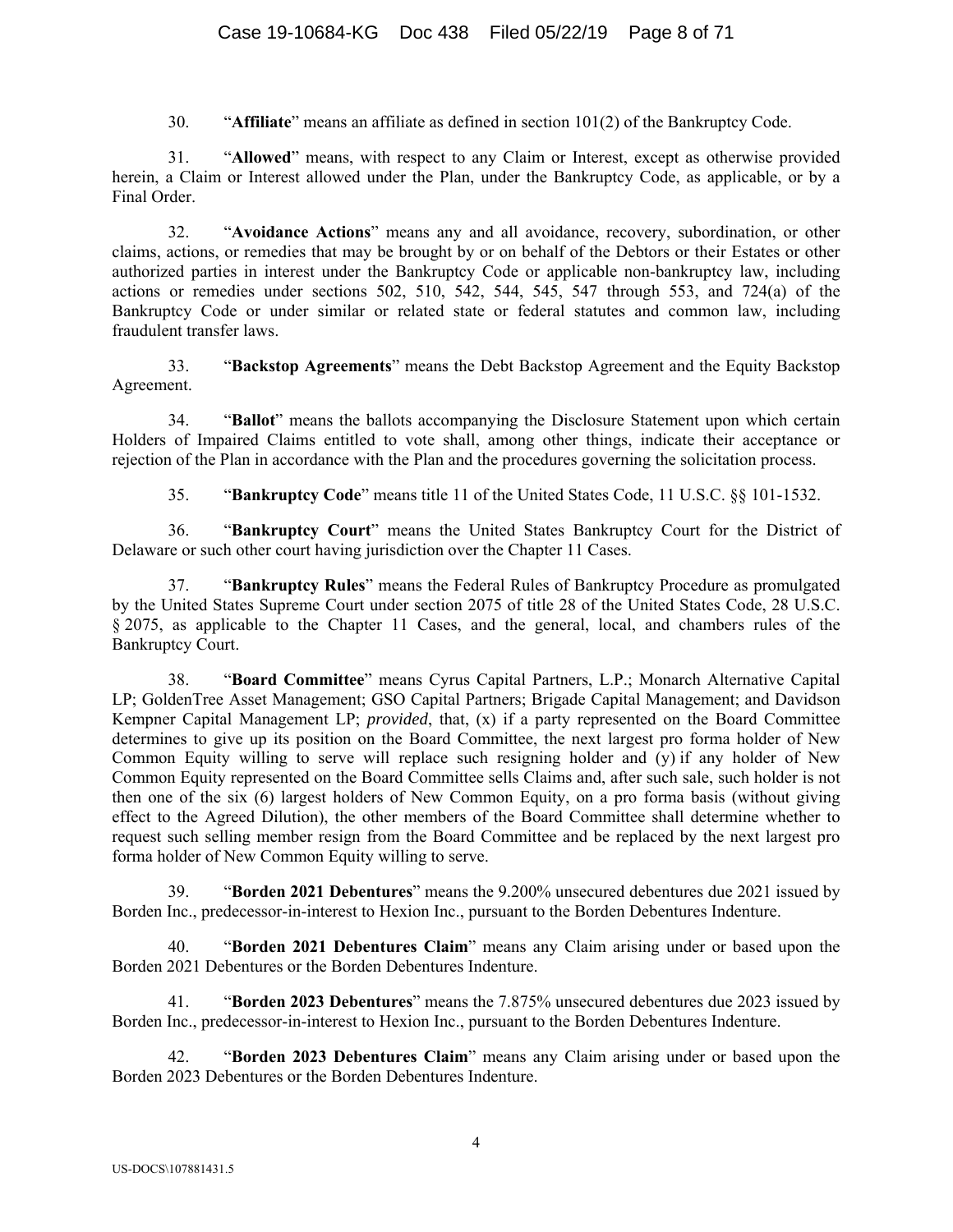43. "**Borden Debentures Claims**" means, collectively, the Borden 2021 Debentures Claims and the Borden 2023 Debentures Claims.

44. "**Borden Debentures Indenture**" means that certain Indenture, dated December 15, 1987, by and between Borden, Inc. (predecessor to Hexion Inc.) and the Borden Debentures Trustee (as modified, amended, or supplemented from time to time).

45. "**Borden Debentures Trustee**" means The Bank of New York, in its capacity as trustee under the Borden Debentures Indenture.

46. "**Business Day**" means any day, other than a Saturday, Sunday or "legal holiday" (as that term is defined in Bankruptcy Rule 9006(a)).

47. "**Cash**" means the legal tender of the United States of America or the equivalent thereof.

48. "**Causes of Action**" means any claims, interests, damages, remedies, causes of action, demands, rights, actions, suits, obligations, liabilities, accounts, defenses, offsets, powers, privileges, licenses, liens, indemnities, guaranties, and franchises of any kind or character whatsoever, whether known or unknown, foreseen or unforeseen, existing or hereinafter arising, contingent or non-contingent, liquidated or unliquidated, secured or unsecured, assertable, directly or derivatively, matured or unmatured, suspected or unsuspected, in contract, tort, law, equity, or otherwise. Causes of Action also include: (a) all rights of setoff, counterclaim, or recoupment and claims under contracts or for breaches of duties imposed by law; (b) the right to object to or otherwise contest Claims or Interests; (c) Avoidance Actions; and (d) such claims and defenses as fraud, mistake, duress, and usury, and any other defenses set forth in section 558 of the Bankruptcy Code.

49. "**Chapter 11 Cases**" means (a) when used with reference to a particular Debtor, the chapter 11 case filed for that Debtor under chapter 11 of the Bankruptcy Code in the Bankruptcy Court and (b) when used with reference to all Debtors, the jointly administered chapter 11 cases for all of the Debtors.

50. "**Claim**" means any claim, as defined in section 101(5) of the Bankruptcy Code, against any of the Debtors.

51. "**Claims Objection Deadline**" means the deadline for objecting to a Claim, which shall be on the date that is the later of (a)(i) with respect to Administrative Claims, 120 days after the Administrative Claims Bar Date or (ii) with respect to all other Claims, 180 days after the Effective Date and (b) such other deadline as may be specifically fixed by the Debtors or the Reorganized Debtors, as applicable, or by an order of the Bankruptcy Court for objecting to such Claims. For the avoidance of doubt, no Claims Objection Deadline shall apply as to Claims in Class 1 or Class 4, as to which the Debtors and the Reorganized Debtors (as applicable) shall retain all applicable rights, defenses, and counterclaims.

52. "**Claims Register**" means the official register of Claims and Equity Interests maintained by the Notice and Claims Agent.

53. "**Class**" means a category of Claims or Equity Interests as set forth in Article III of the Plan pursuant to section 1122(a) of the Bankruptcy Code.

54. "**Committee**" means the statutory committee of unsecured creditors appointed in the Chapter 11 Cases pursuant to section 1102 of the Bankruptcy Code by the United States Trustee, pursuant to the *Notice of Appointment of Official Committee of Unsecured Creditors* [Docket No. 148] on April 10,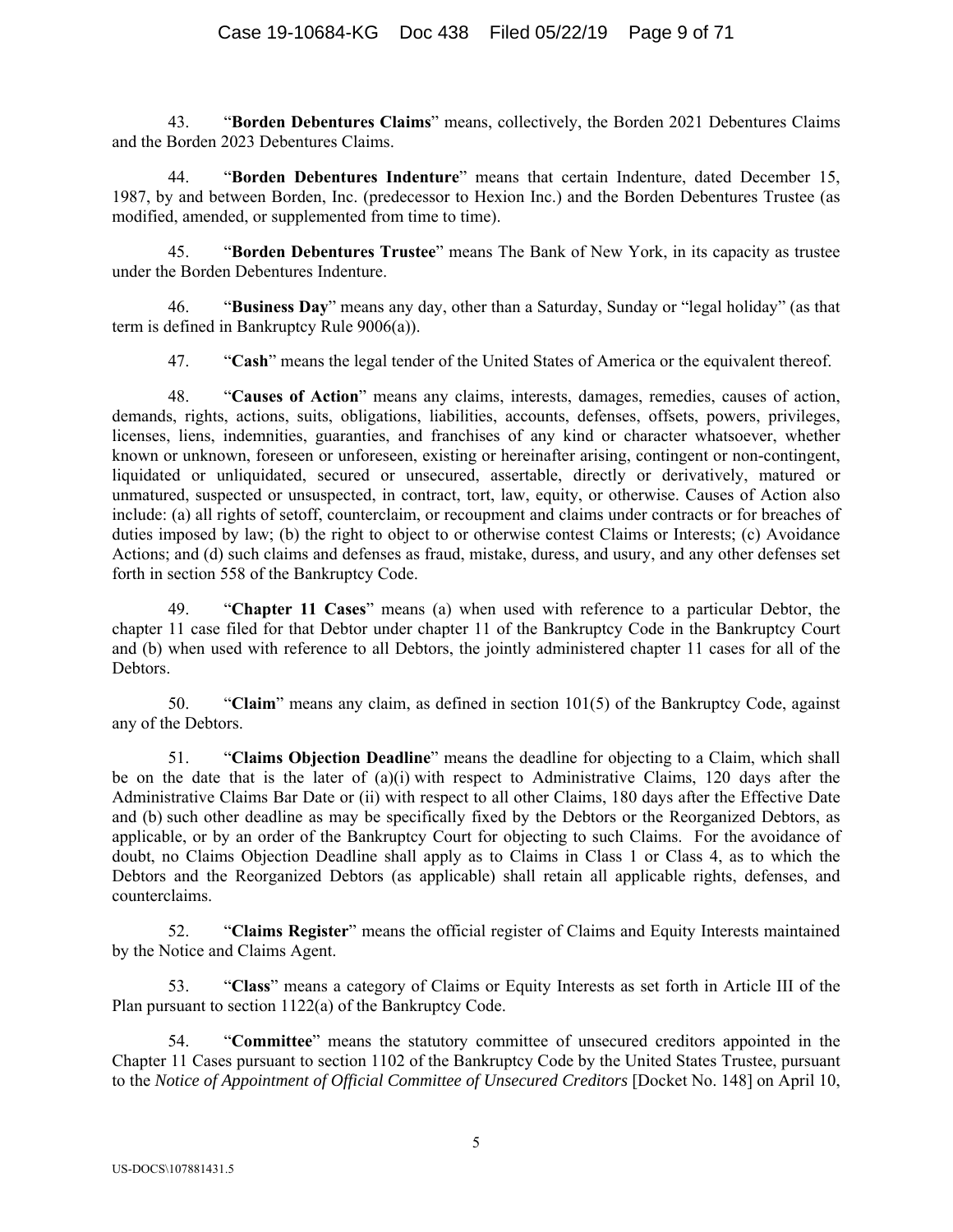2019, and as such has been or may be reconstituted from time to time, including pursuant to Docket Nos. 190 and 226.

55. "**Compensation and Benefits Programs**" means all employment, confidentiality, and non-competition agreements, bonus, gainshare, and incentive programs (other than awards of Equity Interests, stock options, restricted stock, restricted stock units, warrants, rights, convertible, exercisable, or exchangeable securities, stock appreciation rights, phantom stock rights, redemption rights, profits interests, equity-based awards, or contractual rights to purchase or acquire equity interest at any time and all rights arising with respect thereto), vacation, holiday pay, severance, retirement, supplemental retirement, executive retirement, pension, deferred compensation, medical, dental, vision, life and disability insurance, flexible spending account, and other health and welfare benefit plans, employee expense reimbursement, and other benefit obligations of the Debtors, and all amendments and modifications thereto, applicable to the Debtors' employees, former employees, retirees, and nonemployee directors and the employees, former employees and retirees of their subsidiaries.

56. "**Confirmation**" means the entry of the Confirmation Order by the Bankruptcy Court on the docket of the Chapter 11 Cases.

57. "**Confirmation Date**" means the date upon which Confirmation occurs.

58. "**Confirmation Hearing**" means the hearing conducted by the Bankruptcy Court pursuant to section 1128(a) of the Bankruptcy Code to consider confirmation of the Plan, as such hearing may be adjourned or continued from time to time.

59. "**Confirmation Order**" means the order of the Bankruptcy Court confirming the Plan pursuant to section 1129 of the Bankruptcy Code.

60. "**Consenting Noteholders**" means the holders of Notes Claims that are or become party to the Restructuring Support Agreement in accordance with the terms thereof.

61. "**Consenting Parties**" means the Consenting Noteholders and the Consenting Sponsors.

62. "**Consenting Sponsors**" means the holders of Equity Interests in Hexion Holdings LLC that are or become party to the Restructuring Support Agreement in accordance with the terms thereof.

63. "**Consenting Sponsor Claim Settlement**" means the agreement by the Consenting Sponsors to receive the Settlement Note on the Effective Date, in full satisfaction, compromise, and discharge of any General Unsecured Claims held by such Consenting Sponsors as of the Effective Date, other than any Claims arising under or related to the Debtors' Indemnification Provisions or the D&O Liability Insurance Policies.

64. "**Cure Cost**" means all amounts, including an amount of \$0.00, required to cure any monetary defaults under any Executory Contract or Unexpired Lease (or such lesser amount as may be agreed upon by the parties under an Executory Contract or Unexpired Lease) that is to be assumed by the Debtors pursuant to sections 365 or 1123 of the Bankruptcy Code.

65. "**D&O Liability Insurance Policies**" means, collectively, all insurance policies (including any "tail policy" and all agreements, documents, or instruments related thereto) issued at any time to or providing coverage to of any of the Debtors for current or former directors', managers', and officers' liability.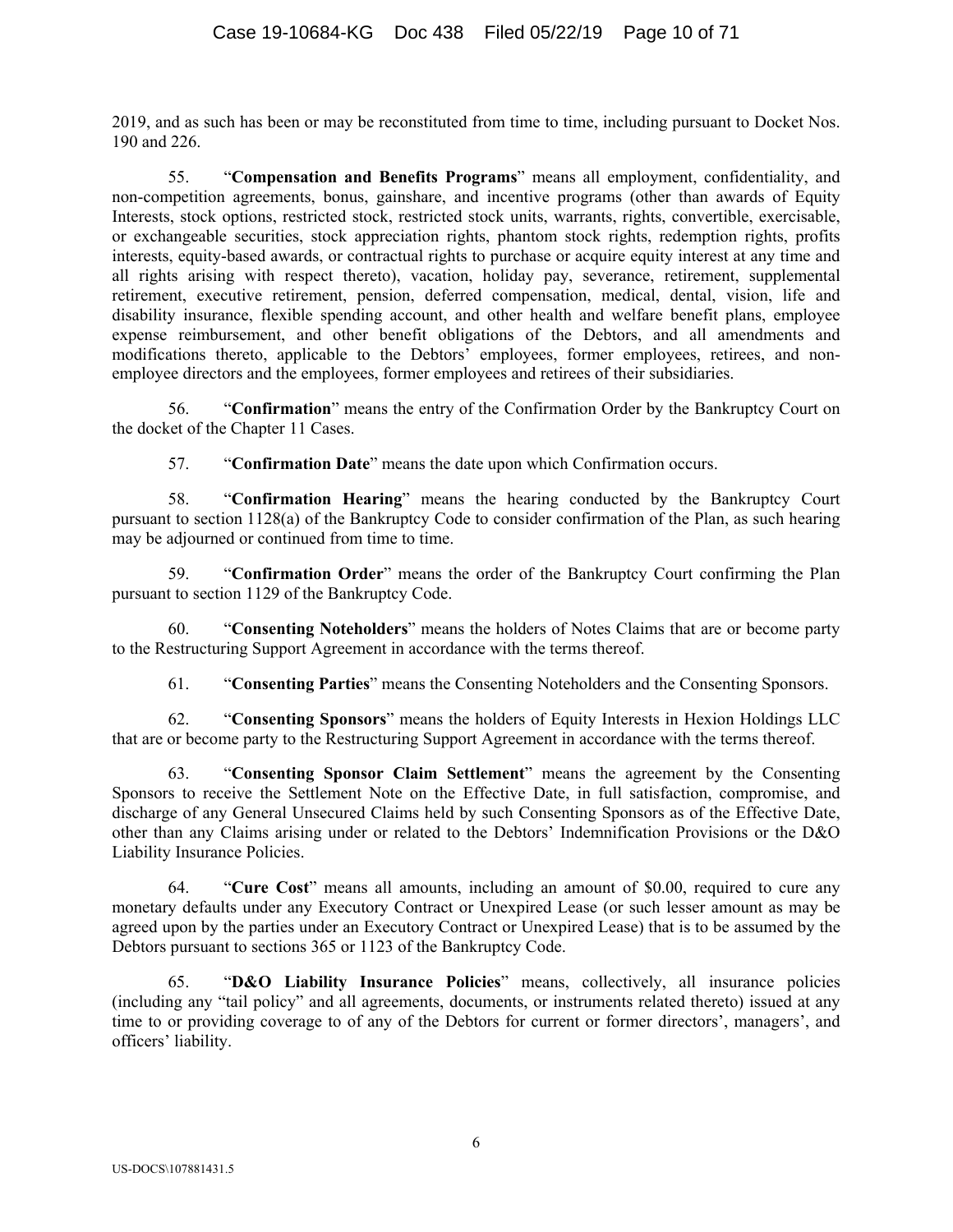# Case 19-10684-KG Doc 438 Filed 05/22/19 Page 11 of 71

66. "**DBA Approval Order**" means the *Order Authorizing and Approving Debtors' (A) Entry into and Performance Under Debt Backstop Agreement, (B) Payment of Related Fees and Expenses, and (C) Incurrence of Indemnity Obligations [Docket No. 368].* 

67. "**Debt Backstop Agreement**" means that certain Debt Backstop Commitment Agreement, among the Debtors and the Debt Backstop Parties (including all exhibits, schedules, attachments and/or addendum thereto), pursuant to which the Debt Backstop Parties have agreed to backstop the New Long-Term Debt.

68. "**Debt Backstop Parties**" means the Consenting Noteholders that have executed the Debt Backstop Agreement.

69. "**Debt Backstop Premium**" means a premium equal to 3.375% of the aggregate amount of the backstop commitments of the Debt Backstop Parties under the Debt Backstop Agreement, which shall be fully earned and nonrefundable upon entry of the DBA Approval Order, payable free and clear of and without withholding on account of any taxes, treated as an Allowed Administrative Claim against each of the Estates, and payable in Cash (or, at the option of each Debt Backstop Party, in shares of New Common Equity at the Plan Equity Value, which shares shall be incremental to the Aggregate Fully Diluted Common Shares) as set forth in the Debt Backstop Agreement and subject to the terms and conditions of the Debt Backstop Agreement.

70. "**Debtor Release**" means the releases set forth in Article IX.B of the Plan.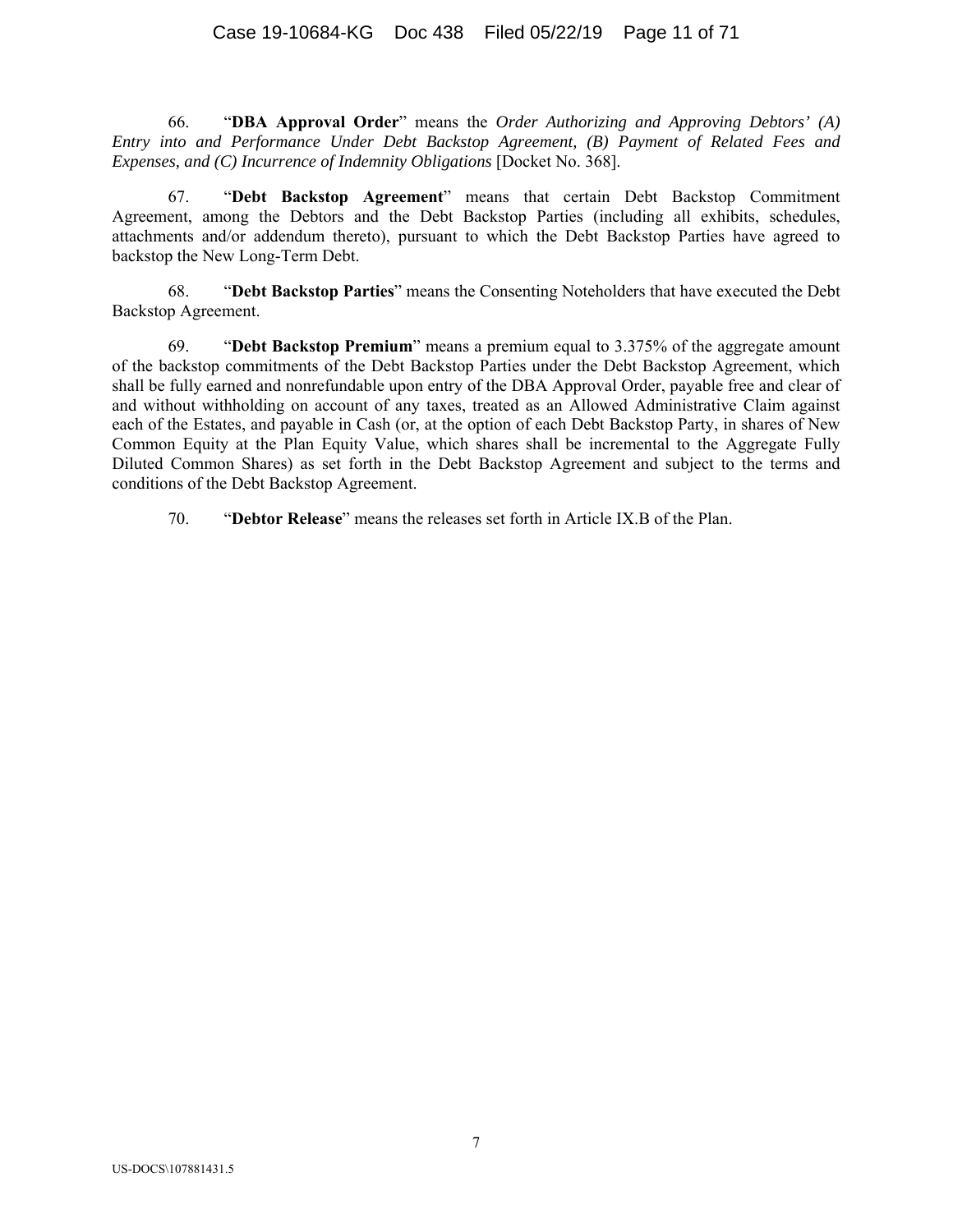# Case 19-10684-KG Doc 438 Filed 05/22/19 Page 12 of 71

71. "**Definitive Document Consent Rights**" means, as to each document made subject thereto under the Restructuring Support Agreement or the Plan, the requirement that such document be consistent with the Restructuring Support Agreement and otherwise in form and substance reasonably acceptable to the Debtors and the Required Consenting Noteholders (and consistent with the Order Authorizing Assumption of Restructuring Support Agreement [Docket No. 366], the Debtors shall use commercially reasonable efforts to consult with the Committee with respect to any proposed modification or amendment to the Plan that adversely impacts the rights of unsecured creditors (including, for the avoidance of doubt, Holders of Junior Notes Claims, the Junior Notes Indenture Trustees and General Unsecured Claims) thereunder or the proposed treatment of unsecured creditors' claims under the Plan), *provided*, *however*, that notwithstanding the foregoing, the New Organizational Documents shall be acceptable only to the Debtors and the Board Committee; *provided*, *further*, that the New Organizational Documents shall contain customary minority protections reasonably acceptable to the Required Consenting Noteholders, and there shall be a single class of stock of Reorganized Hexion on the Effective Date; *provided*, *further*, as to any inconsistencies between the applicable document and the Restructuring Support Agreement, that (a) the economic treatment provided under the applicable document (including, without limitation, any term or condition affecting or relating to any economic rights or obligations of any Consenting Noteholders in connection with the Restructuring) shall be acceptable to the Debtors, on the one hand, and the Required Consenting Noteholders and/or the Consenting Sponsors (solely as to the respective treatment provided to each of the foregoing), as applicable, and (b) any release, exculpation and injunction provisions under the Plan shall be acceptable to the Required Consenting Parties; and *provided*, *further*, that any document referred to in the Plan as subject to the Definitive Document Consent Rights (and any amendments, modifications, supplements or waivers to such document) that  $(x)$ affects the release, exculpation, injunction, indemnification or insurance provisions related to the Consenting Sponsors, (y) adversely affects the rights or obligations of the Consenting Sponsors pursuant to or identified in the Restructuring Support Agreement and to be implemented pursuant to the Plan, or (z) relates to the Settlement Note, in each case shall be reasonably acceptable to the Consenting Sponsors. For the avoidance of doubt, nothing in the Plan shall alter any rights of the Debtors or the Consenting Parties under the Restructuring Support Agreement.

72. "**DIP ABL Agent**" means JPMorgan Chase Bank, N.A., in its capacity as administrative agent, collateral agent, swingline lender and initial issuing bank under the DIP ABL Facility.

73. "**DIP ABL Agreement**" means that certain Amended and Restated Senior Secured Debtor-in-Possession Asset-Based Revolving Credit Agreement, as amended, supplemented, or modified from time to time, among Hexion LLC as holdings, Hexion Inc., Hexion Canada Inc., Hexion B.V., Hexion UK Limited, Borden Chemical U.K. Limited, and Hexion GmbH as borrowers, the guarantors party thereto, the lenders party thereto, and the DIP ABL Agent.

74. "**DIP ABL Arrangers**" means JPMorgan Chase Bank, N.A., Credit Suisse Loan Funding and Citibank, N.A., in their respective capacities as joint lead arrangers and joint bookrunners under the DIP ABL Facility.

75. "**DIP ABL Facility**" means the debtor-in-possession asset-based revolving credit facility provided by the DIP ABL Agreement, as approved by the DIP Orders and as it may be amended, modified, ratified, extended, renewed, restated or replaced from time to time in accordance with the DIP ABL Agreement and the DIP Orders.

- 76. "**DIP Agents**" means the DIP ABL Agent and the DIP Term Loan Agent.
- 77. "**DIP Arrangers**" means the DIP ABL Arrangers and the DIP Term Loan Arrangers.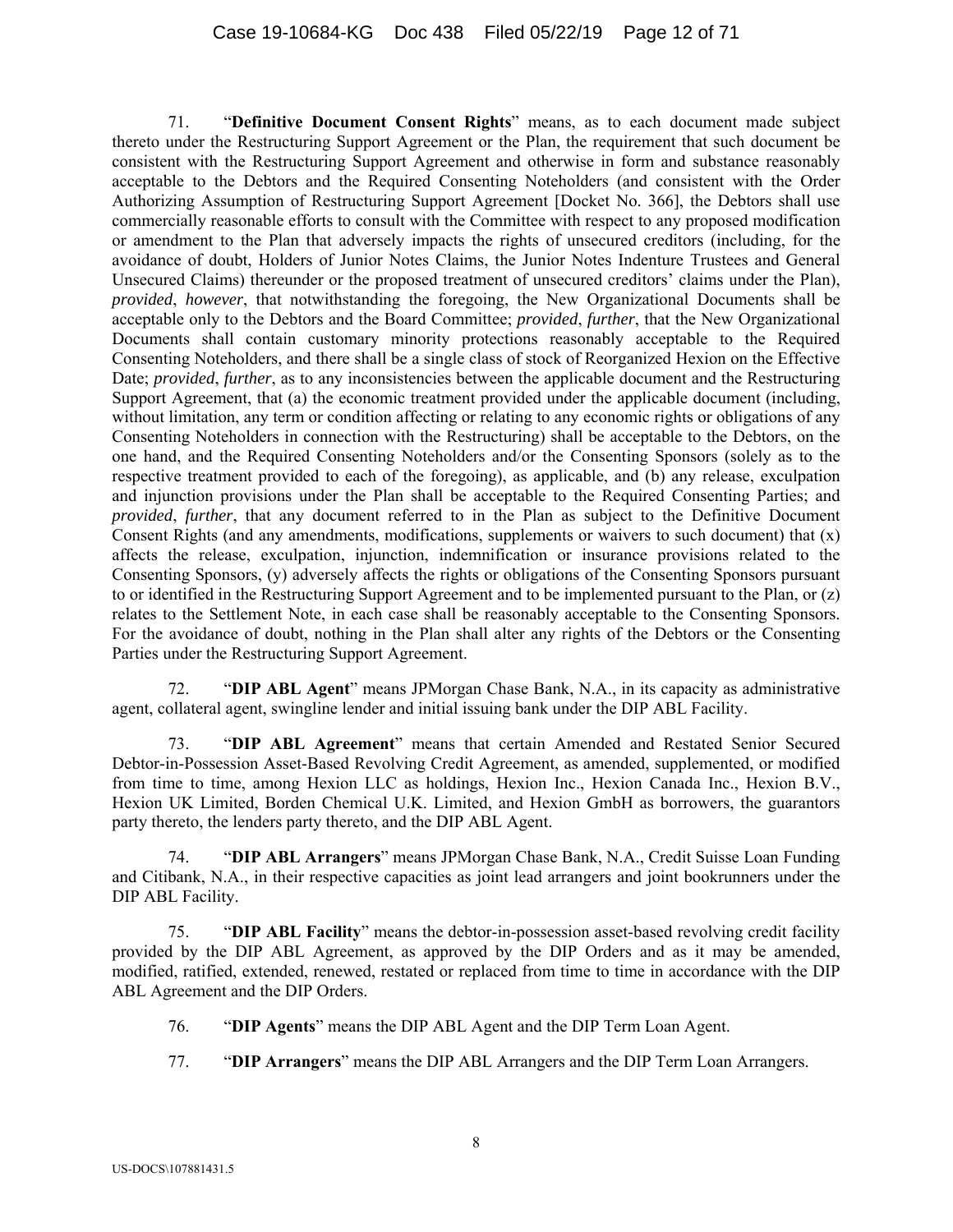78. "**DIP Credit Agreements**" means the DIP ABL Agreement and the DIP Term Loan Agreement.

79. "**DIP Facilities**" means the DIP ABL Facility and the DIP Term Loan Facility.

80. "**DIP Facility Claim**" means any Claim held by the DIP Agents or DIP Lenders derived from or based upon the DIP Facilities or the DIP Orders, including claims for all principal amounts outstanding, interest, fees, expenses, costs, indemnification and other charges arising under or related to the DIP Facilities.

81. "**DIP Intercompany Loan**" means that certain intercompany loan made by Hexion International Holdings B.V. to Hexion Inc. pursuant to the terms of the DIP Orders.

82. "**DIP Lenders**" means the banks, financial institutions, and other lenders party to the DIP Facilities from time to time.

83. "**DIP Orders**" means, collectively, the Interim DIP Order and the Final DIP Order.

84. "**DIP Term Loan Agent**" means JPMorgan Chase Bank, N.A., as in its capacity as administrative agent under the DIP Term Loan Facility.

85. "**DIP Term Loan Agreement**" means that certain Senior Secured Term Loan Agreement, as amended, supplemented, or modified from time to time, among Hexion LLC, Hexion Inc., Hexion International Holdings B.V. as borrower, the guarantors party thereto, the lenders party thereto, and the DIP Term Loan Agent.

86. "**DIP Term Loan Arrangers**" means Credit Suisse Loan Funding and JPMorgan Chase Bank, N.A., in their respective capacities as joint lead arrangers and joint bookrunners under the DIP Term Loan Agreement.

87. "**DIP Term Loan Facility**" means the debtor-in-possession term loan credit facility provided by the DIP Term Loan Agreement, as approved by the DIP Orders and as it may be amended, modified, ratified, extended, renewed, restated or replaced from time to time in accordance with the DIP Term Loan Agreement and the DIP Orders

88. "**Disclosure Statement**" means the disclosure statement for the Plan, including all exhibits and schedules thereto, as amended, supplemented, or modified from time to time, that is prepared and distributed in accordance with sections 1125, 1126(b), and 1145 of the Bankruptcy Code, Bankruptcy Rule 3018, and other applicable law, subject to the Definitive Document Consent Rights.

89. "**Disclosure Statement Order**" means the order of the Bankruptcy Court approving the Disclosure Statement.

90. "**Disputed**" means, with respect to any Claim or Equity Interest, except as otherwise provided herein, a Claim or Equity Interest that is not Allowed and not disallowed under the Plan, the Bankruptcy Code, or a Final Order.

91. "**Distribution Agent**" means the Debtors or any Entity or Entities chosen by the Debtors, which Entities may include the Notice and Claims Agent, the subscription agent for the Rights Offering, and the Indenture Trustees, to make or to facilitate distributions required by the Plan.

92. "**Distribution Record Date**" means the date for determining which Holders of Claims (other than Holders of Notes Claims) are eligible to receive initial distributions under the Plan, which date shall be the Confirmation Date.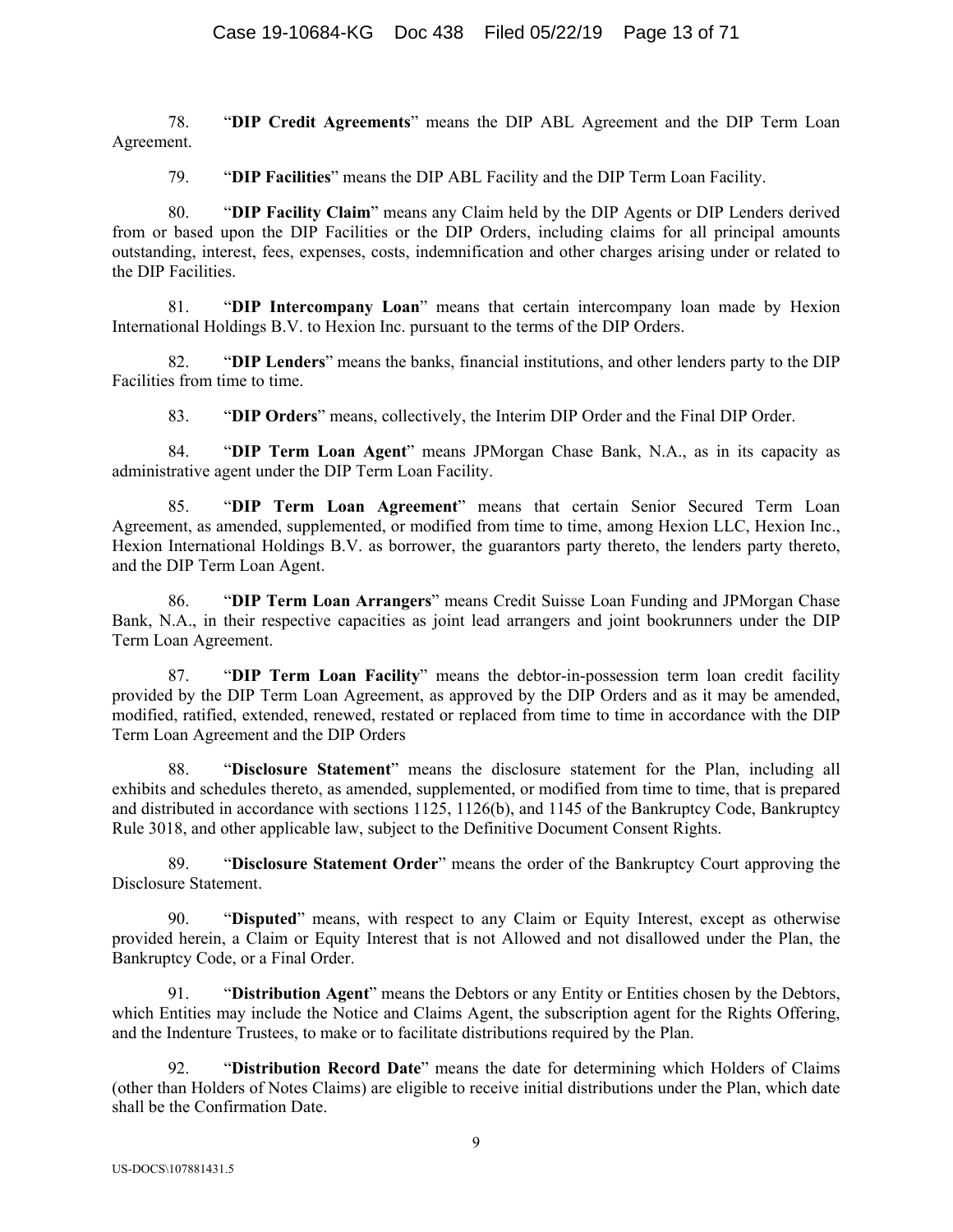93. "**DTC**" means The Depository Trust Company or any successor thereto.

94. "**EBA Approval Order**" means the *Order Authorizing and Approving Debtors' (A) Entry into and Performance Under Equity Backstop Agreement, (B) Payment of Fees and Expenses, and (C) Incurrence of Indemnity Obligations* [Docket No. 367].

95. "**Effective Date**" means the date on which: (a) no stay of the Confirmation Order is in effect; and (b) all conditions specified in Article VIII.A of the Plan have been (i) satisfied or (ii) waived pursuant to Article VIII.A of the Plan.

96. "**Entity**" means an entity as defined in section 101(15) of the Bankruptcy Code.

97. "**Equity Backstop Agreement**" means that certain Equity Backstop Commitment Agreement, among the Debtors and the Equity Backstop Parties (including all exhibits, schedules, attachments and/or addendum thereto), pursuant to which the Equity Backstop Parties have agreed to backstop the Rights Offering.

98. "**Equity Backstop Parties**" means the Consenting Noteholders that have executed the Equity Backstop Agreement.

99. "**Equity Backstop Premium**" means a premium equal to 8% of the aggregate amount of obligations backstopped by the Equity Backstop Parties under the Equity Backstop Agreement and which was fully earned and nonrefundable upon entry of the EBA Approval Order, payable free and clear of and without withholding on account of any taxes, treated as an Allowed Administrative Claim against each of the Estates, and paid in Cash (or, at the option of each Equity Backstop Party, in shares of New Common Equity at the Plan Equity Value, which shares shall be incremental to the Aggregate Fully Diluted Common Shares) upon closing of the Rights Offering or otherwise as set forth in the Equity Backstop Agreement, and subject to the terms and conditions of the Equity Backstop Agreement (including, without limitation, the provisions of the Equity Backstop Agreement providing for a reduction in the aggregate Equity Backstop Premium under certain circumstances set forth therein).

100. "**Equity Interest**" means any issued, unissued, authorized, or outstanding shares of common stock, preferred stock, or other instrument evidencing an ownership interest in a Debtor, whether or not transferable, together with any warrants, equity-based awards, or contractual rights to purchase or acquire such equity interests at any time and all rights arising with respect thereto that existed immediately before the Effective Date; *provided* that Equity Interest does not include any Intercompany Interest.

101. "**Estate**" means, as to each Debtor, the estate created for such Debtor in its Chapter 11 Case pursuant to sections 301 and 541 of the Bankruptcy Code.

102. "**Exchange Act**" means the Securities Exchange Act of 1934, as now in effect or hereafter amended, or any regulations promulgated thereunder.

103. "**Exculpated Party**" means each of the following, solely in its capacity as such: (a) the Debtors; (b) the Reorganized Debtors; (c) the Consenting Noteholders; (d) the Equity Backstop Parties; (e) the Debt Backstop Parties; (f) the New Lenders; (g) the New Debt Agents; (h) the New Debt Arrangers; (i) the DIP Lenders; (j) the DIP Agents; (k) the DIP Arrangers; (l) the Consenting Sponsors; (m) the Committee and its current and former members; (n) each of the First Lien Notes Indenture Trustees and the Junior Notes Indenture Trustees; and (o) with respect to each of the foregoing Entities in clauses (a) through (n), each such Entities' predecessors, successors and assigns, subsidiaries, Affiliates, managed accounts or funds, current and former officers, directors, managers, principals, shareholders, members, partners, employees, agents, advisory board members, financial advisors, attorneys,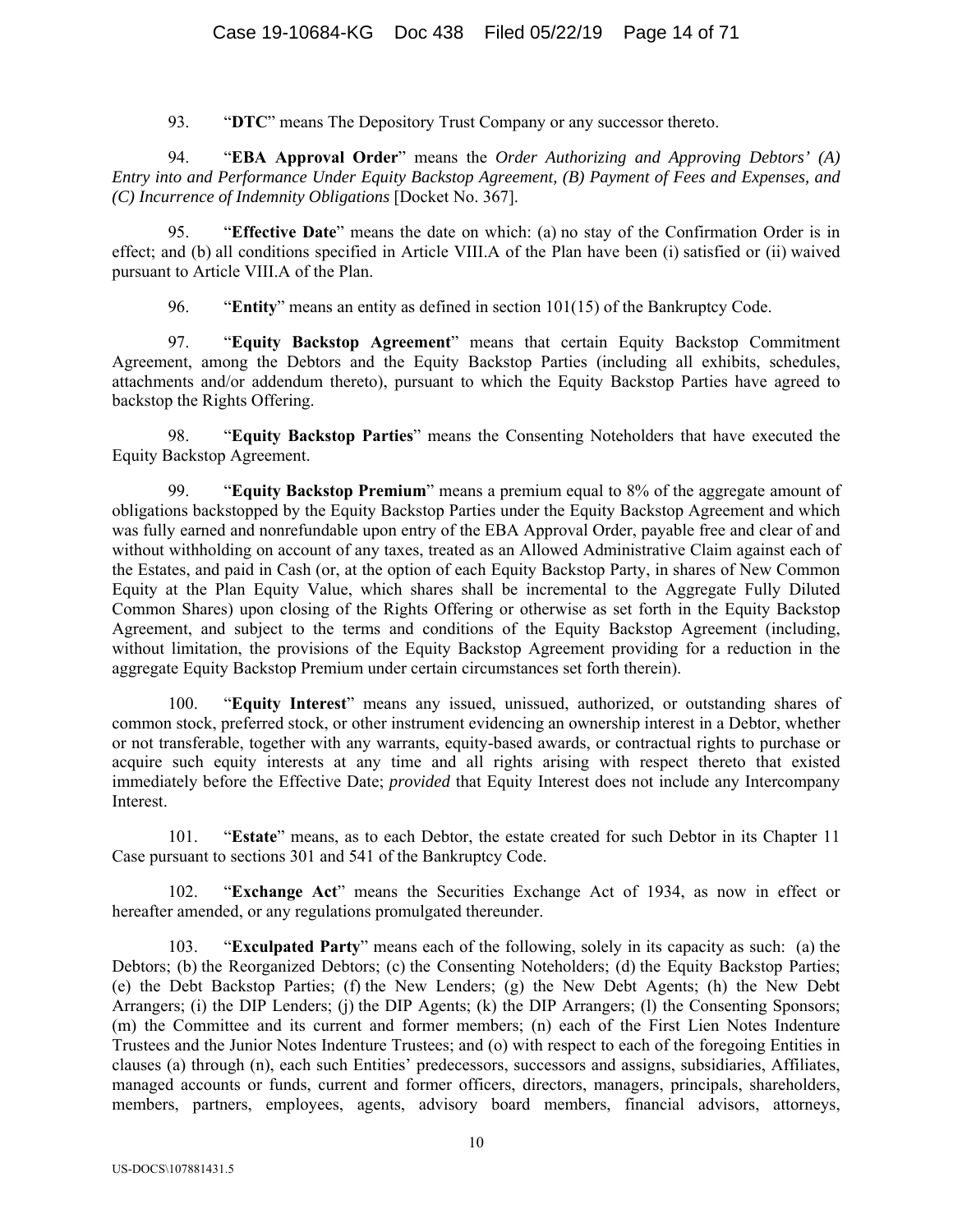accountants, investment bankers, consultants, representatives, management companies, fund advisors and other professionals, and such Entities' respective heirs, executors, estate, and nominees.

104. "**Executory Contract**" means a contract to which one or more of the Debtors is a party that is subject to assumption or rejection under sections 365 or 1123 of the Bankruptcy Code.

105. "**Final DIP Order**" means the *Final Order Under 11 U.S.C. §§ 105, 361, 362, 363(c), 363(d), 364(c), 364(d), 364(e) and 507 and Bankruptcy Rules 2002, 4001 and 9014 (i) Authorizing the Debtors to Obtain Postpetition Financing, (ii) Authorizing the Debtors to Use Cash Collateral and (iii) Granting Adequate Protection to Prepetition Secured Lenders* [Docket No. 294].

"Final Order" means an order or judgment of the Bankruptcy Court or other court of competent jurisdiction with respect to the relevant subject matter that has not been reversed, stayed, modified, or amended, and as to which the time to appeal, seek reconsideration under Rule 59(b) or 59(e) of the Federal Rules of Civil Procedure, seek a new trial, reargument, or rehearing and, where applicable, petition for certiorari has expired and no appeal, motion for reconsideration under Rule 59(b) or 59(e) of the Federal Rules of Civil Procedure, motion for a new trial, reargument or rehearing or petition for certiorari has been timely taken, or as to which any appeal that has been taken or any petition for certiorari that has been or may be filed has been resolved by the highest court to which the order or judgment was appealed or from which certiorari was sought, or as to which any motion for reconsideration that has been filed pursuant to Rule 59(b) or 59(e) of the Federal Rules of Civil Procedure or any motion for a new trial, reargument, or rehearing shall have been denied, resulted in no modification of such order, or has otherwise been dismissed with prejudice; *provided* that the possibility that a motion pursuant to Rule 60 of the Federal Rules of Civil Procedure or Bankruptcy Rule 9024, or any analogous rule, may be filed relating to such order or judgment shall not cause such order or judgment not to be a Final Order.

107. "**First Lien ABL Agent**" means JPMorgan Chase Bank, N.A., in its capacity as administrative agent and collateral agent under the First Lien ABL Credit Agreement.

108. "**First Lien ABL Credit Agreement**" means that certain Amended and Restated Asset-Based Revolving Credit Agreement, dated as of December 21, 2016, among Hexion Inc., as borrower, Hexion, as holdings, and certain of the other Debtors, as guarantors, the First Lien ABL Agent, and other lenders party thereto (as modified, amended, or supplemented from time to time).

109. "**First Lien ABL Lenders**" means the banks, financial institutions and other lenders party to the First Lien ABL Credit Agreement from time to time.

110. "**First Lien Notes**" means, collectively, the 6.625% First Lien Notes, the 10.000% First Lien Notes, and the 10.375% First Lien Notes.

111. "**First Lien Notes Claims**" means, collectively, the 6.625% First Lien Notes Claims, the 10.000% First Lien Notes Claims, and the 10.375% First Lien Notes Claims.

112. "**First Lien Notes Documents**" means, collectively, the 6.625% First Lien Notes Documents, the 10.000% First Lien Notes Documents, and the 10.375% First Lien Notes Documents.

113. "**First Lien Notes Distribution Allocation**" means the allocation of the First Lien Notes Recovery in accordance with Section 2.05(b)(D) of the First Lien Intercreditor Agreement (as defined in the Final DIP Order) and Section 4.01 of the Collateral Agreement (as defined in the Final DIP Order) based on (a) the outstanding amount of principal and accrued interest (as if the Chapter 11 Cases had not been commenced) on the 6.625% First Lien Notes, the 10.000% First Lien Notes and the 10.375% First Lien Notes, respectively, as of the Effective Date less (b) in each case, the amount of Adequate Protection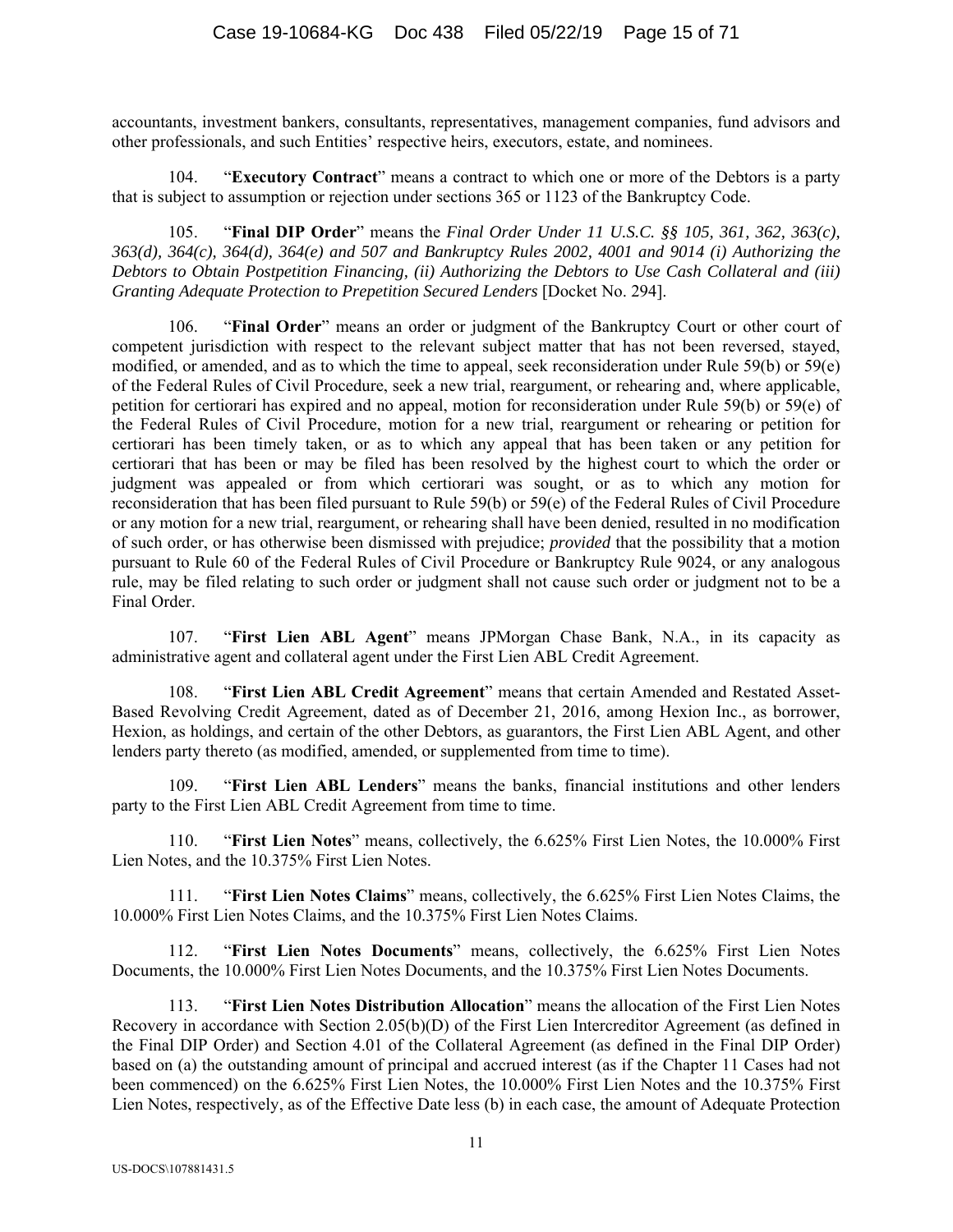Payments made on the 6.625% First Lien Notes, 10.000% First Lien Notes and 10.375% First Lien Notes, respectively.

114. "**First Lien Notes Indentures**" means, collectively, the 6.625% First Lien Notes Indenture, the 10.000% First Lien Notes Indenture, and the 10.375% First Lien Notes Indenture.

115. "**First Lien Notes Indenture Trustees**" means, collectively, the 6.625% First Lien Notes Indenture Trustee, the 10.000% First Lien Notes Indenture Trustee, and the 10.375% First Lien Notes Indenture Trustee.

116. "**First Lien Notes Recovery**" means, collectively, (i) Cash in the amount of \$1,450,000,000 less the aggregate amount of Adequate Protection Payments made to the Holders of First Lien Notes Claims during the Chapter 11 Cases, (ii) 72.5% of New Common Equity (including any New Common Equity issuable upon exercise of the New Warrants as of the Effective Date, without regard to any limitations on the exercise of the New Warrants) (subject to the Agreed Dilution), a portion of which may be in the form of New Warrants to the extent permitted by the Plan, and (iii) 72.5% of the Rights.

117. "**First Lien Notes Trustee Fees**" means, collectively, to the extent not previously paid in connection with the Chapter 11 Cases, all outstanding reasonable and documented compensation, fees and expenses, whether prior to or after the Effective Date, of (a) the First Lien Notes Indenture Trustees, (b) Kelley Drye & Warren, LLP, (c) one local counsel, and (d) any other advisors to the First Lien Notes Indenture Trustee to the extent provided under the First Lien Notes Documents.

118. "**General Administrative Claim**" means any Administrative Claim, other than a Professional Fee Claim or a Claim for fees and charges assessed against the Estates under chapter 123 of title 28 United States Code, 28 U.S.C. §§ 1911-1930.

119. "**General Unsecured Claim**" means any unsecured Claim (other than an Administrative Claim, a Priority Tax Claim, an Other Priority Claim, an Intercompany Claim, or a Notes Claim) including without limitation (a) Claims arising from the rejection of Unexpired Leases or Executory Contracts, and (b) Claims arising from any litigation or other court, administrative or regulatory proceeding, including damages or judgments entered against, or settlement amounts owing by a Debtor in connection therewith.

120. "**Governmental Unit**" means a governmental unit as defined in section 101(27) of the Bankruptcy Code.

121. "**Hexion**" means Hexion Holdings LLC.

122. "**Holder**" means an Entity holding a Claim or Interest.

123. "**Impaired**" means "impaired" within the meaning of section 1124 of the Bankruptcy Code.

124. "**Indemnification Provisions**" means each of the Debtors' indemnification provisions in effect as of the Petition Date, whether in the Debtors' bylaws, certificates of incorporation, other formation documents, board resolutions, management or indemnification agreements, employment contracts, or otherwise providing a basis for any obligation of a Debtor to indemnify, defend, reimburse, or limit the liability of, or to advances fees and expenses to, any of the Debtors' current and former directors, officers, equity holders, managers, members, employees, accountants, investment bankers, attorneys, other professionals, and professionals of the Debtors, and such current and former directors', officers', and managers' respective Affiliates, each of the foregoing solely in their capacity as such.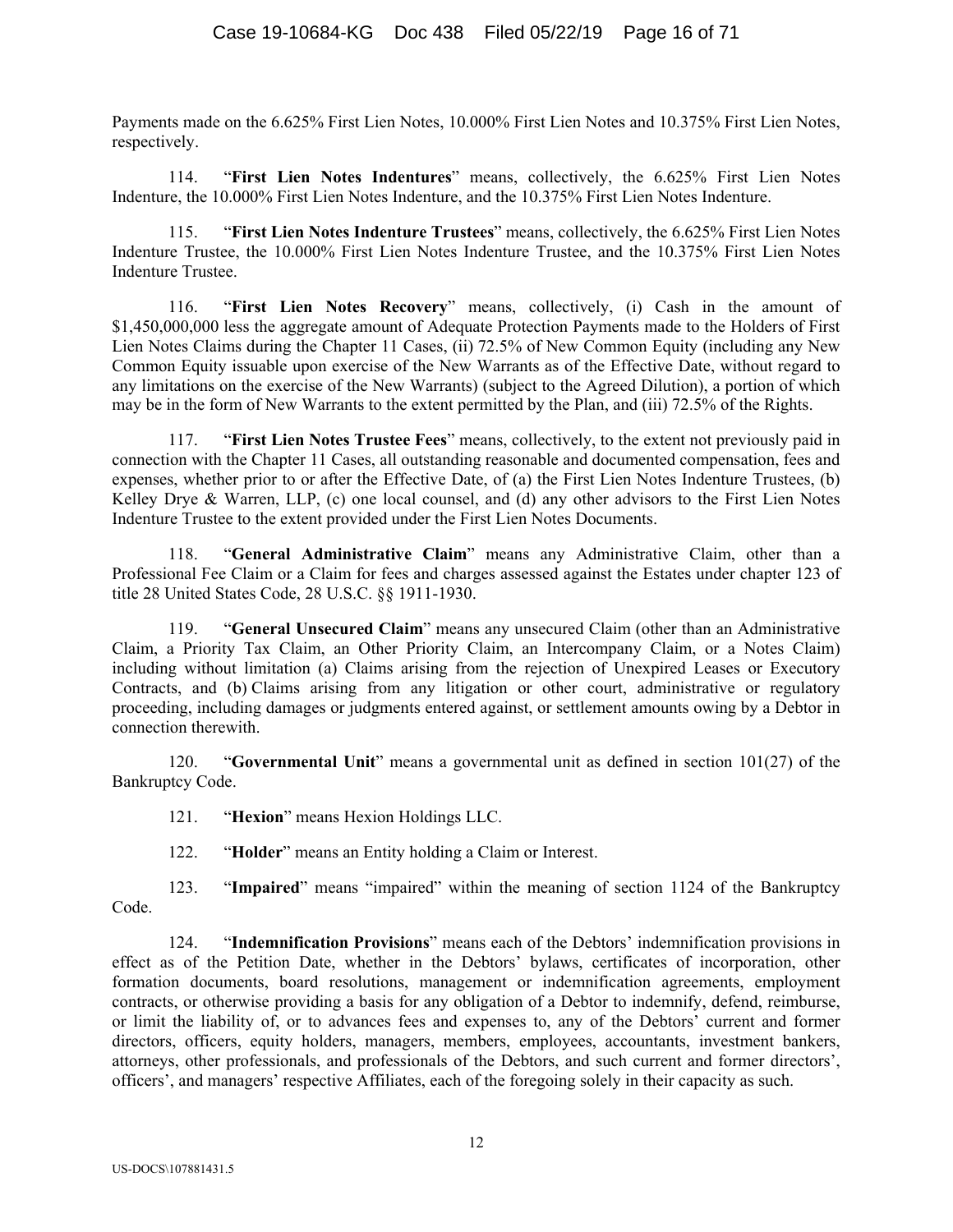# Case 19-10684-KG Doc 438 Filed 05/22/19 Page 17 of 71

125. "**Initial Distribution Date**" means the date that is on or as soon as practicable after the Effective Date when distributions under the Plan shall commence for each Class entitled to receive distributions.

126. "**Insurance Contract**" means all insurance policies that have been issued at any time to or provide coverage to any of the Debtors and all agreements, documents or instruments relating thereto, including but not limited to, D&O Liability Insurance Policies.

127. "**Insurer**" means any company or other entity that issued an Insurance Contract, any third party administrator, and any respective predecessors and/or affiliates thereof.

128. "**Intercompany Claims**" means, collectively, any Claim held by a Debtor against another Debtor.

129. "**Intercompany Interest**" means an Equity Interest in a Debtor held by another Debtor.

130. "**Interests**" means, collectively, Equity Interests and Intercompany Interests.

131. "**Interim DIP Order**" means the *Interim Order Under 11 U.S.C. §§ 105, 361, 362, 363(c), 363(d), 364(c), 364(d), 364(e) and 507 and Bankruptcy Rules 2002, 4001 and 9014 (i) Authorizing the Debtors to Obtain Postpetition Financing, (ii) Authorizing the Debtors to Use Cash Collateral, (iii) Granting Adequate Protection to Prepetition Secured Lenders and (iv) Scheduling a Final Hearing Pursuant to Bankruptcy Rules 4001(b) and 4001(c)* [Docket No. 103].

132. "**Junior Notes Claims**" means, collectively, the 1.5 Lien Notes Claims, the Second Lien Notes Claims, and the Borden Debentures Claims.

133. "**Junior Notes Indentures**" means, collectively, the 1.5 Lien Notes Indenture, the Second Lien Notes Indenture, and the Borden Debentures Indenture.

134. "**Junior Notes Indenture Trustees**" means, collectively, the 1.5 Lien Notes Indenture Trustee, the Second Lien Notes Indenture Trustee, and the Borden Debentures Trustee.

135. "**Junior Notes Trustee Professional Fees**" means, collectively, to the extent not previously paid in connection with the Chapter 11 Cases, all outstanding reasonable and documented fees and expenses of (a)(i) Arnold & Porter Kaye Scholer LLP as counsel for the 1.5 Lien Notes Indenture Trustee, and (ii) one local counsel, (b)(i) Reed Smith, counsel for the Second Lien Notes Indenture Trustee, and (ii) one local counsel, (c)(i) Emmet Marvin, counsel for the Borden Debenture Trustee, and (ii) one local counsel, and (d) advisors to the 1.5 Lien Notes Indenture Trustee, the Second Lien Notes Indenture Trustee, and the Borden Debentures Trustee to the extent required by the applicable 1.5 Lien Notes Indenture, Second Lien Notes Indenture, or Borden Debentures Indenture.

136. "**Lien**" means a lien as defined in section 101(37) of the Bankruptcy Code.

137. "**Local Bankruptcy Rules**" means the Local Rules of Bankruptcy Practice and Procedure of the United States Bankruptcy Court for the District of Delaware.

138. "**Management Incentive Plan**" means the management incentive plan of the Reorganized Debtors, which shall include up to 10% of the fully diluted New Common Equity issued on the Effective Date (including any New Common Equity issuable upon exercise of the New Warrants as of the Effective Date, without regard to any limitations on the exercise of the New Warrants), the terms of which shall be determined by the New Board (including with respect to form, structure, allocation,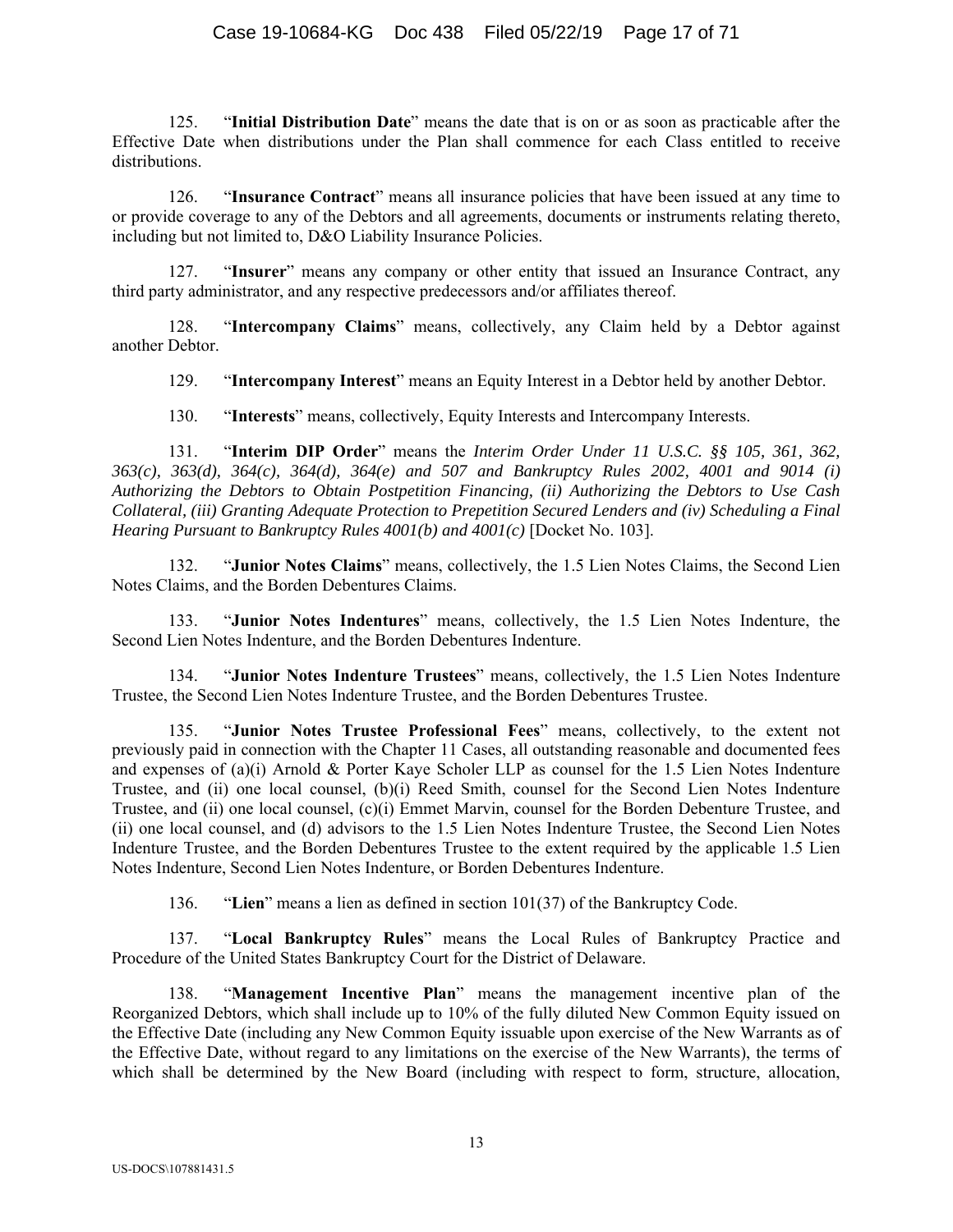participation, timing, vesting and structure of issuance thereunder), subject, prior to the Effective Date, to the Definitive Document Consent Rights.

139. "**New ABL Agent**" means the administrative agent, collateral agent, swingline lender and initial issuing bank, in its capacity as such, under the New ABL Credit Facility.

140. "**New ABL Arranger**" means any lead arranger and/or bookrunner, in its capacity as such, under the New ABL Credit Facility.

141. "**New ABL Credit Facility**" means the asset-based revolving credit facility to be entered into by the Reorganized Debtors on the Effective Date.

142. "**New ABL Lenders**" means the banks, financial institutions and other lenders party to the New ABL Credit Facility from time to time.

143. "**New Board**" means the initial board of managers or similar governing body of Reorganized Hexion.

144. "**New Common Equity**" means the common equity in Reorganized Hexion to be authorized, issued, or reserved on the Effective Date pursuant to the Plan or to be issued upon exercise of the New Warrants.

145. "**New Debt**" means the New ABL Credit Facility and the New Long-Term Debt.

146. "**New Debt Agents**" means, collectively, the New ABL Agent and the New Term Agent.

147. "**New Debt Arrangers**" means, collectively, any New ABL Arranger and any New Term Arranger.

148. "**New Debt Documentation**" means the credit agreements, indentures, escrow agreements and other documents governing the New Debt, substantially final forms of which will be filed with the Plan Supplement.

149. "**New Lenders**" means, collectively, the New ABL Lenders and the New Term Loan Lenders.

150. "**New Long-Term Debt**" means the term loan credit facility (or facilities) to be entered into by the Reorganized Debtors (and other entities party thereto) on the Effective Date, and/or the secured notes to be issued (or guaranteed) by certain of the Reorganized Debtors (and other entities party thereto) on the Effective Date, including, for the avoidance of doubt, any portion of such financing extended pursuant to the commitments provided under the Debt Backstop Agreement.

151. "**New Organizational Documents**" means such certificates or articles of incorporation, bylaws, or other applicable formation documents of each of the Reorganized Debtors and NewCo, as applicable, containing customary minority protections reasonably acceptable to the Required Consenting Noteholders, the forms of which shall be included in the Plan Supplement, including the Shareholders Agreement (if any), the Registration Rights Agreement, the form of the New Warrants, and the New Warrant Agreement; *provided* that the New Organizational Documents shall provide for a single class of New Common Equity.

152. "**New Term Agent**" means the administrative agent or indenture trustee (as applicable), in its capacity as such, under the New Long-Term Debt.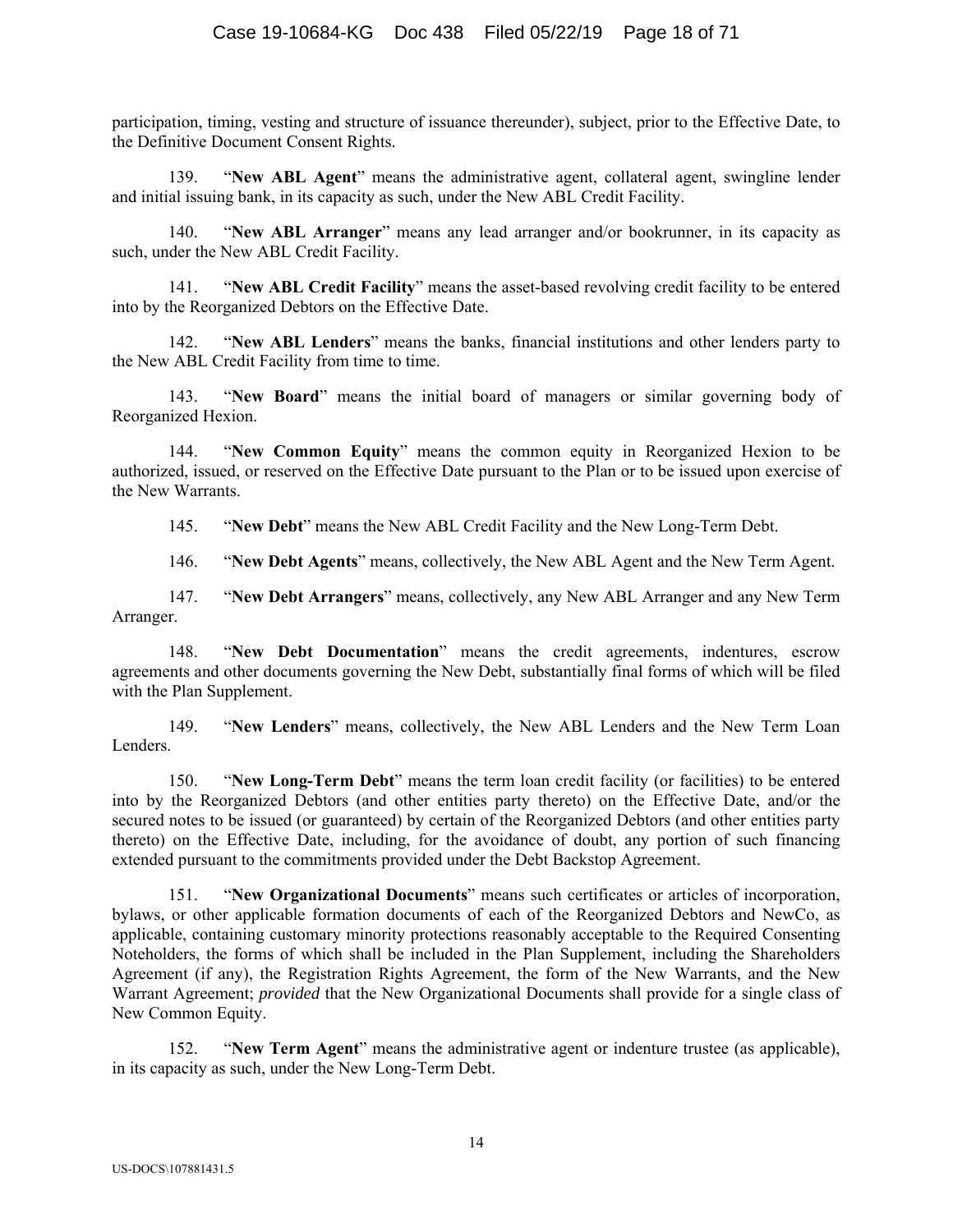153. "**New Term Arranger**" means any lead arranger and/or bookrunner, it its capacity as such, under the New Long-Term Debt.

154. "**New Term Loan Lenders**" means the banks, financial institutions and other lenders party to the New Long-Term Debt from time to time.

155. "**New Warrant Agreement**" means the agreement governing the New Warrants to be effective on the Effective Date, which shall be included in the Plan Supplement and subject to the Definitive Document Consent Rights.

156. "**New Warrants**" means a perpetual warrant issued by Reorganized Hexion, with a nominal exercise price, to purchase a number of shares of New Common Equity equal to the number of shares that a Holder entitled to receive New Common Equity under the Plan would otherwise have received had it not elected to receive New Warrants in lieu thereof, subject to the limitations set forth in the Plan. The New Warrants will provide that unless the Holder thereof shall have provided Reorganized Hexion with at least 65 days prior written notice of its waiver of the following provision, in no event shall any Holder have the right to exercise the New Warrants to subscribe for and purchase from Reorganized Hexion, nor shall Reorganized Hexion issue to any such Holder, shares of New Common Equity to the extent that such exercise or issuance would result in any such Holder, its Affiliates and any other members of a "group" (as defined in Rule 13d-5 under the Exchange Act) of which such Holder is a member together beneficially owning more than 9.9% of the then issued and outstanding shares of New Common Equity (excluding New Common Equity to be issued to other Backstop Parties that would entitle them to receive more than 9.9% of the New Common Equity to be issued as of the Effective Date and excluding New Common Equity issued pursuant to the Management Incentive Plan) (subject to certain exceptions to be set forth in the New Warrant Agreement).

157. "**NewCo**" means a new entity to be organized or incorporated by the Debtors, with the consent of the Required Consenting Parties, on or before the Effective Date.

158. "**Notes Claims**" means, collectively, the First Lien Notes Claims and the Junior Notes Claims.

159. "**Notice and Claims Agent**" means Omni Management Group, Inc., in its capacity as noticing, claims, and solicitation agent for the Debtors, pursuant to the order of the Bankruptcy Court.

160. "**Ordinary Course Professionals Order**" means any order of the Bankruptcy Court permitting the Debtors to retain certain professionals in the ordinary course of their businesses.

161. "**Other Priority Claim**" means any Claim accorded priority in right of payment under section 507(a) of the Bankruptcy Code, other than a Priority Tax Claim or Claims entitled to administrative expense priority pursuant to section 503(b)(9) of the Bankruptcy Code.

162. "**Other Secured Claim**" means any Secured Claim other than the DIP Facility Claims, the First Lien Notes Claims, the 1.5 Lien Notes Claims, or the Second Lien Notes Claims.

163. "**Periodic Distribution Date**" means the first Business Day that is as soon as reasonably practicable occurring approximately sixty (60) days after the immediately preceding Periodic Distribution Date.

164. "**Petition Date**" means the date on which each of the Debtors commenced the Chapter 11 Cases.

15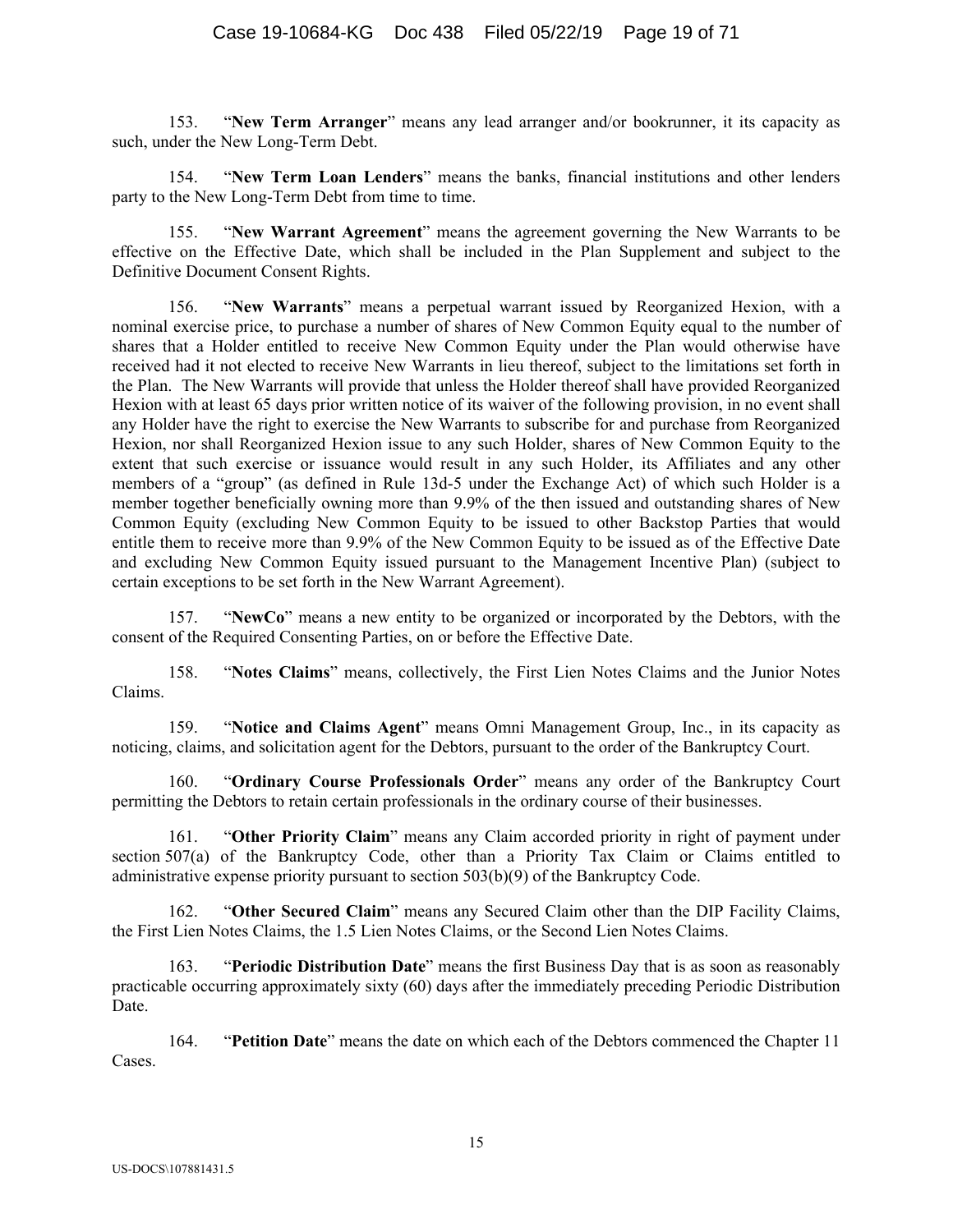# Case 19-10684-KG Doc 438 Filed 05/22/19 Page 20 of 71

165. "**Plan**" means this joint plan of reorganization under chapter 11 of the Bankruptcy Code, either in its present form or as it may be altered, amended, modified, or supplemented from time to time in accordance with the Bankruptcy Code, the Bankruptcy Rules, or the terms hereof, as the case may be, and the Plan Supplement, which is incorporated herein by reference, including all exhibits and schedules hereto and thereto, subject to the Definitive Document Consent Rights.

166. "**Plan Equity Value**" means the aggregate value of the Aggregate Fully Diluted Common Shares immediately after the Effective Date, which, for purposes of the Plan, shall be \$1,374,000,000.

167. "**Plan Supplement**" means the compilation of documents and forms of documents, schedules, and exhibits, in each case subject to the terms and provisions of the Restructuring Support Agreement (including any applicable Definitive Document Consent Rights), to be filed on the Plan Supplement Filing Date, as amended, modified or supplemented from time to time in accordance with the terms hereof and in accordance with the Bankruptcy Code, the Bankruptcy Rules, and the Restructuring Support Agreement (including any applicable Definitive Document Consent Rights), including the following documents: (a) the New Organizational Documents; (b) the Rejected Executory Contract/Unexpired Lease List; (c) a list of retained Causes of Action; (d) to the extent known, the identity of the members of the New Board; (e) the New Debt Documentation; (f) the Restructuring Transactions Memorandum; (g) the Settlement Note; (h) the form of the New Warrants; and (i) the form of the New Warrant Agreement.

168. "**Plan Supplement Filing Date**" means the date that is at least five (5) Business Days prior to the date on which objections to Confirmation are due pursuant to the Disclosure Statement Order.

169. "**Priority Tax Claim**" means a Claim of a Governmental Unit of the kind specified in section 507(a)(8) of the Bankruptcy Code.

170. "**Pro Rata Share**" means, with respect to any distribution on account of an Allowed Claim, a distribution equal in amount to the ratio (expressed as a percentage) that the amount of such Allowed Claim bears to the aggregate amount of all Allowed Claims in its Class.

171. "**Professional Fee Claim**" means a Claim by a Retained Professional seeking an award by the Bankruptcy Court of compensation for services rendered or reimbursement of expenses incurred through and including the Confirmation Date under sections 330, 331, 503(b)(2), 503(b)(3), 503(b)(4), or 503(b)(5) of the Bankruptcy Code.

172. "**Proof of Claim**" means a proof of Claim filed against any Debtor in the Chapter 11 Cases.

173. "**Registration Rights Agreement**" means the registration rights agreement with respect to the New Common Equity (including any New Common Equity issuable upon exercise of the New Warrants as of the Effective Date, without regard to any limitations on the exercise of the New Warrants) contemplated by the Equity Commitment Agreement to be effective on the Effective Date, which shall be included in the Plan Supplement and subject to the Definitive Document Consent Rights.

174. "**Reinstatement**" means, with respect to Claims and Interests, that the Claim or Interest shall be rendered Unimpaired in accordance with section 1124 of the Bankruptcy Code.

175. "**Rejected Executory Contract/Unexpired Lease List**" means the list (as determined by the Debtors and as reasonably acceptable to the Required Consenting Noteholders), of Executory Contracts and/or Unexpired Leases (including any amendments or modifications thereto), if any, that will be rejected pursuant to the Plan.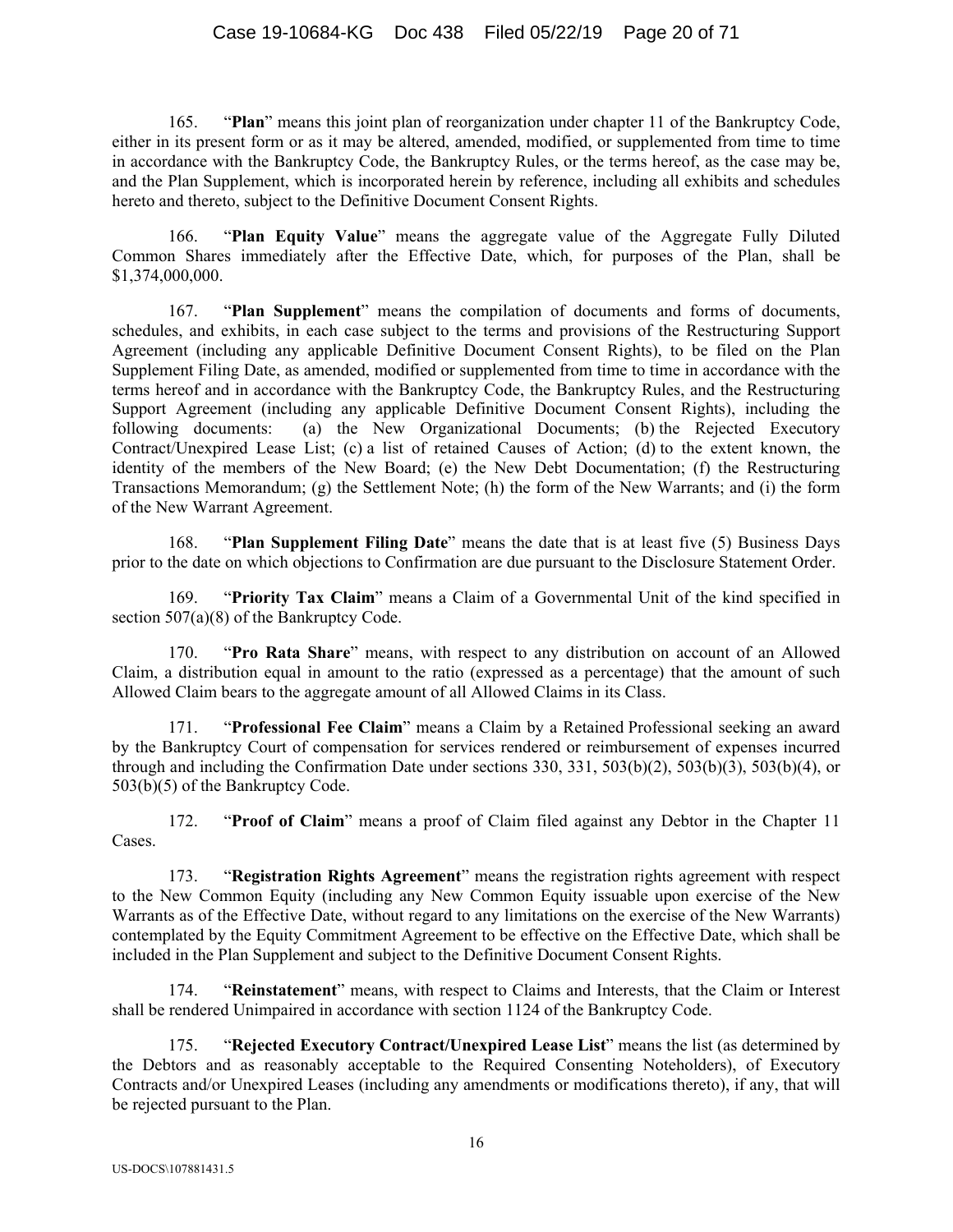176. "**Released Party**" means each of the following, solely in its capacity as such: (i)(a) the Debtors; (b) the Reorganized Debtors, and (c) with respect to each of the foregoing parties in clauses (i)(a) and (i)(b), each of such Entity's current and former Affiliates, and such Entities' and their current and former Affiliates' current and former directors, managers, officers, principals, members, employees, predecessors, successors, assigns, subsidiaries, agents, advisory board members, financial advisors, partners, attorneys, accountants, investment bankers, consultants, representatives, and other professionals, and such Entities' respective heirs, executors, Estate, and nominees; and (ii)(a) the Consenting Noteholders, (b) the Consenting Sponsors (c) the Equity Backstop Parties, (d) the Debt Backstop Parties, (e) the New Lenders, (f) the New Debt Agents, (g) the New Debt Arrangers, (h) the DIP Lenders, (i) the DIP Agents; (j) the DIP Arrangers, (k) the First Lien ABL Agent, (l) the First Lien ABL Lenders, (m) the 6.625% First Lien Notes Indenture Trustee, (n) the 10.00% First Lien Notes Indenture Trustee, (o) the 10.375% First Lien Notes Indenture Trustee, (p) the 1.5 Lien Notes Indenture Trustee, (q) the Second Lien Notes Indenture Trustee, (r) the Borden Debentures Trustee, (s) Wilmington Trust, National Association in its capacity as former trustee under the 1.5 Lien Notes Indenture, (t) the Committee and its current and former members, and (u) with respect to each of the foregoing parties in clauses (ii)(a) through (ii)(t), each of such Entity's current and former Affiliates, and such Entities' and their current and former Affiliates' current and former directors, managers, officers, principals, members, employees, equity holders (regardless of whether such interests are held directly or indirectly), predecessors, successors, assigns, subsidiaries, agents, advisory board members, managed accounts or funds, fund advisors, management companies, financial advisors, investment advisors, partners, attorneys, accountants, investment bankers, consultants, representatives, and other professionals, and such Entities' respective heirs, executors, estate, and nominees; *provided*, that, any Holder of a Claim or Interest that validly opts out of or objects to the releases contained in the Plan, such that it is not a Releasing Party, shall not be a "Released Party."

177. "**Releasing Party**" means each of the following, solely in its capacity as such: (a) the Debtors; (b) the Reorganized Debtors, (c) the Consenting Noteholders, (d) the Consenting Sponsors, (e) the Equity Backstop Parties, (f) the Debt Backstop Parties, (g) the New Lenders, (h) the New Debt Agents, (i) the New Debt Arrangers, (i) the DIP Lenders,  $(k)$  the DIP Agents,  $(l)$  the DIP Arrangers,  $(m)$ the First Lien ABL Agent, (n) the First Lien ABL Lenders, (o) all Holders of Claims that are presumed to accept the Plan; (p) all Holders of Claims who vote to accept the Plan; (q) all Holders of Claims or Interests who are entitled to vote on the Plan and (i) abstain from voting on the Plan or vote to reject the Plan and (ii) do not opt out of the releases provided by the Plan; (r) all Holders of Claims or Interests who are deemed to reject the Plan and do not timely object to confirmation of the Plan with respect to the releases; and (s) with respect to the foregoing clauses (a) through (r), each such Entity and its current and former Affiliates, and such Entities' and their current and former Affiliates' current and former directors, managers, officers, principals, members, employees, equity holders (regardless of whether such interests are held directly or indirectly), predecessors, successors, assigns, subsidiaries, agents, advisory board members, managed accounts or funds, fund advisors, management companies, financial advisors, investment advisors, partners, attorneys, accountants, investment bankers, consultants, representatives, and other professionals; *provided* that each such Entity that validly objects to or validly opts out of the releases contained in the Plan, such that it is not a Releasing Party in its capacity as a Holder of an impaired Claim or Interest, shall be bound by such releases in any other capacity to the extent it would be a Releasing Party in such other capacity.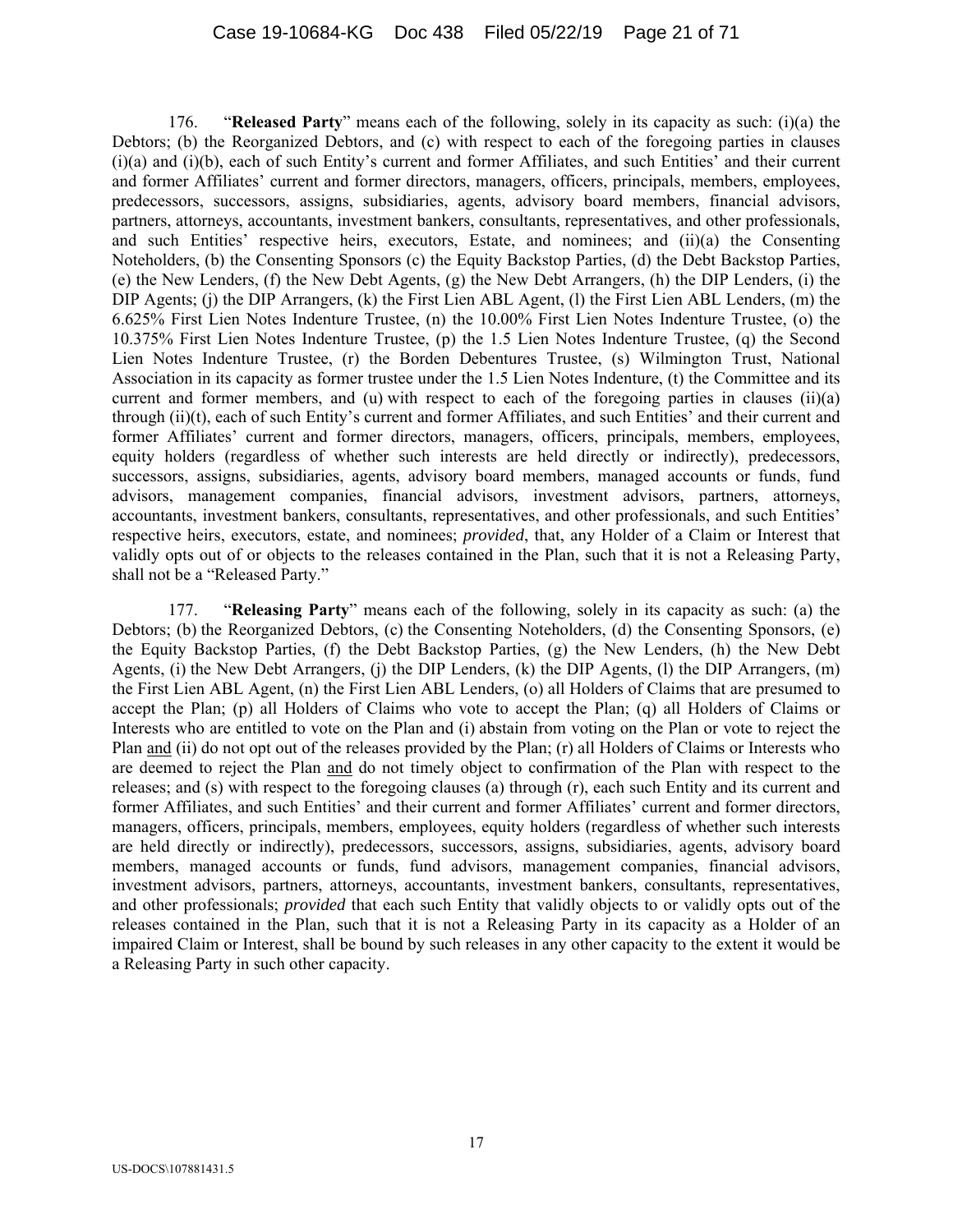178. "**Reorganized Debtors**" means, on or after the Effective Date, (a) the Debtors, as reorganized pursuant to and under the Plan, or any successor thereto, by merger, consolidation, or otherwise, and (b) to the extent not already encompassed by clause (a), Reorganized Hexion and any newly formed subsidiaries thereof.

179. "**Reorganized Hexion**" means either (a) Hexion LLC or any successor thereto, by merger, consolidation, or otherwise, as reorganized pursuant to and under the Plan, or (b) NewCo, in each case, on or after the Effective Date.

180. "**Required Consenting 1.5L Noteholders**" has the meaning ascribed to such term in the Restructuring Support Agreement.

181. "**Required Consenting Crossholder Noteholders**" has the meaning ascribed to such term in the Restructuring Support Agreement.

182. "**Required Consenting First Lien Noteholders**" has the meaning ascribed to such term in the Restructuring Support Agreement.

183. "**Required Consenting Noteholders**" means, collectively, the Required Consenting First Lien Noteholders, the Required Consenting 1.5L Noteholders, and the Required Consenting Crossholder Noteholders.

184. "**Required Consenting Parties**" means the Required Consenting Noteholders, the Consenting Sponsors, and the Debtors.

185. "**Restructuring**" means the Restructuring Transactions contemplated by and to be consummated in accordance with the Plan.

186. "**Restructuring Support Agreement**" means that certain Restructuring Support Agreement entered into on April 1, 2019 by and among the Debtors, the Consenting Noteholders, and the Consenting Sponsors (as such may be amended, modified or supplemented in accordance with its terms).

187. "**Restructuring Transactions**" means the transactions described in Article IV.B of the Plan.

188. "**Restructuring Transactions Memorandum**" means a document, in form and substance acceptable to the Debtors and the Required Consenting Noteholders, to be included in the Plan Supplement that will set forth the material components of the Restructuring Transactions, including the identity of the issuer or issuers of the New Common Equity and the New Warrants and any elections that must be made with respect to the receipt of the New Common Equity and the New Warrants.

189. "**Retained Professional**" means an Entity: (a) employed in the Chapter 11 Cases pursuant to a Final Order in accordance with sections 327 and 1103 of the Bankruptcy Code and to be compensated for services rendered prior to the Effective Date, pursuant to sections 327, 328, 329, 330, or 331 of the Bankruptcy Code; or (b) for which compensation and reimbursement has been allowed by the Bankruptcy Court pursuant to section 503(b)(4) of the Bankruptcy Code.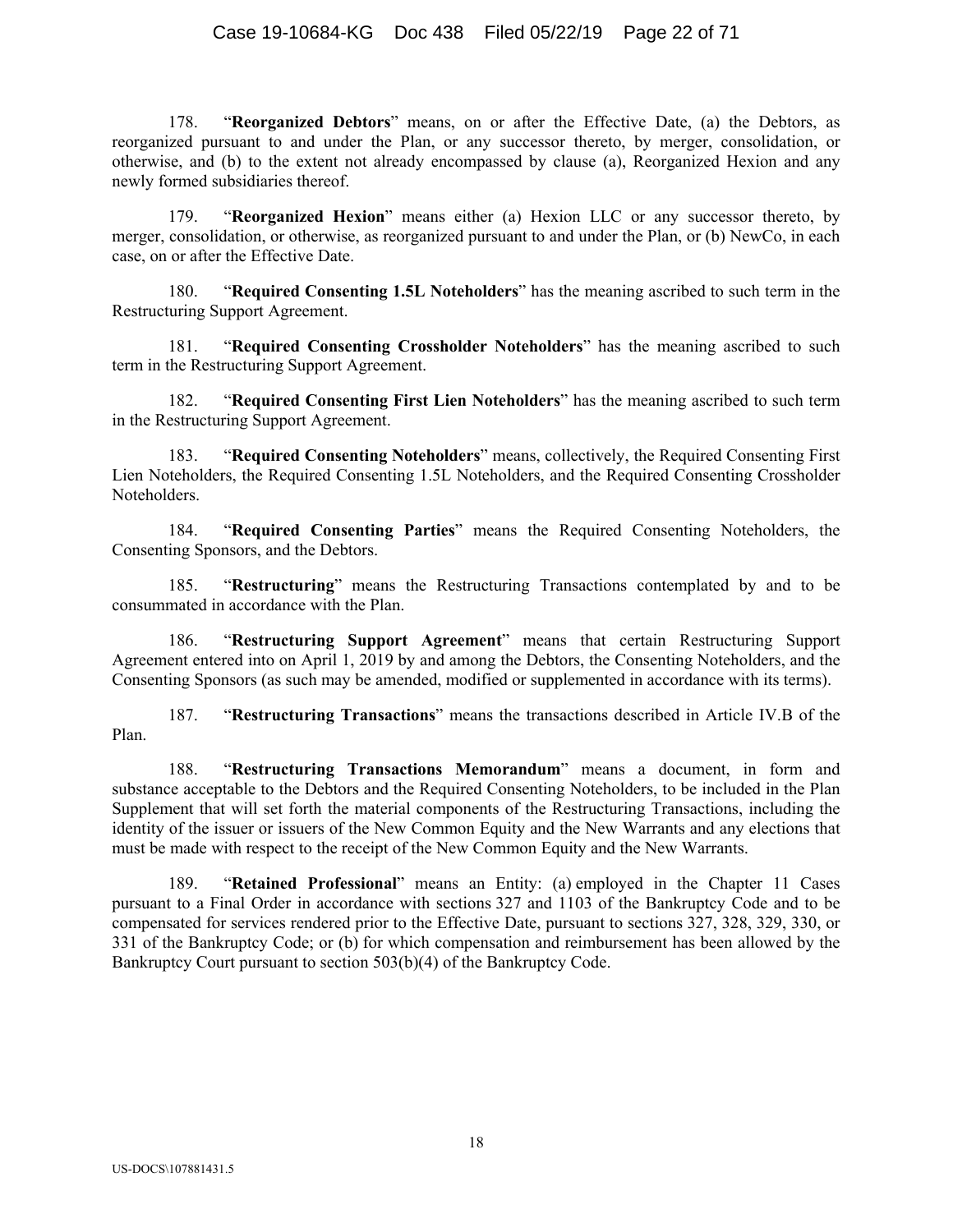190. "**Rights**" means the non-certificated subscription rights to purchase shares of Rights Offering Equity in connection with the Rights Offering on the terms and subject to the conditions set forth in the Plan and the Rights Offering Procedures.

191. "**Rights Exercise Price**" means the purchase price for each share of Rights Offering Equity.

192. "**Rights Offering**" means the offering of the Rights to purchase the Rights Offering Equity at the Rights Exercise Price, for an aggregate purchase price of the Rights Offering Amount, to be conducted in accordance with the Rights Offering Procedures and in reliance upon the exemption from registration under the Securities Act provided in section 1145 of the Bankruptcy Code, which will provide Holders of Allowed Notes Claims with the right to purchase for Cash their Pro Rata Share of \$300,000,000 of New Common Equity issued on the Effective Date at a 35% discount to the Plan Equity Value.

193. "**Rights Offering Amount**" means \$300,000,000.

194. "**Rights Offering Equity**" means shares of New Common Equity (including any New Common Equity issuable upon exercise of the New Warrants as of the Effective Date, without regard to any limitations on the exercise of the New Warrants) issued pursuant to the Rights Offering, including shares issued on account of the backstop commitments provided under the Equity Backstop Agreement and the Debt Backstop Agreement.

195. "**Rights Offering Procedures**" means the procedures pursuant to which the Rights Offering will be conducted, subject to the Definitive Document Consent Rights.

196. "**RSA Approval Order**" means the *Order Authorizing Assumption of Restructuring Support Agreement* [Docket No. 366].

197. "**SEC**" means the Securities and Exchange Commission.

198. "**Second Lien Notes"** means the 9.000% notes due 2020 issued under the Second Lien Notes Indenture.

199. "**Second Lien Notes Claim**" means any Claim arising under or based upon the Second Lien Notes or the Second Lien Notes Indenture.

200. "**Second Lien Notes Documents**" means the Second Lien Notes Indenture and all agreements and documents related to the Second Lien Notes Indenture and the Second Lien Notes.

201. "**Second Lien Notes Indenture**" means that certain Indenture, dated as of November 5, 2010, by and among Hexion Inc., as co-issuer, Hexion Nova Scotia Finance, ULC, as co-issuer, certain of the other Debtors, as guarantors, and the Second Lien Notes Indenture Trustee (as modified, amended, or supplemented from time to time).

202. "**Second Lien Notes Indenture Trustee**" means Wilmington Trust Company, as trustee under the Second Lien Notes Indenture.

203. "**Secured Claim**" means a Claim: (a) secured by a Lien on property in which the Estate has an interest, which Lien is valid, perfected, and enforceable pursuant to applicable law or by reason of a Bankruptcy Court order, or that is subject to setoff pursuant to section 553 of the Bankruptcy Code, to the extent of the value of the creditor's interest in the Estate's interest in such property or to the extent of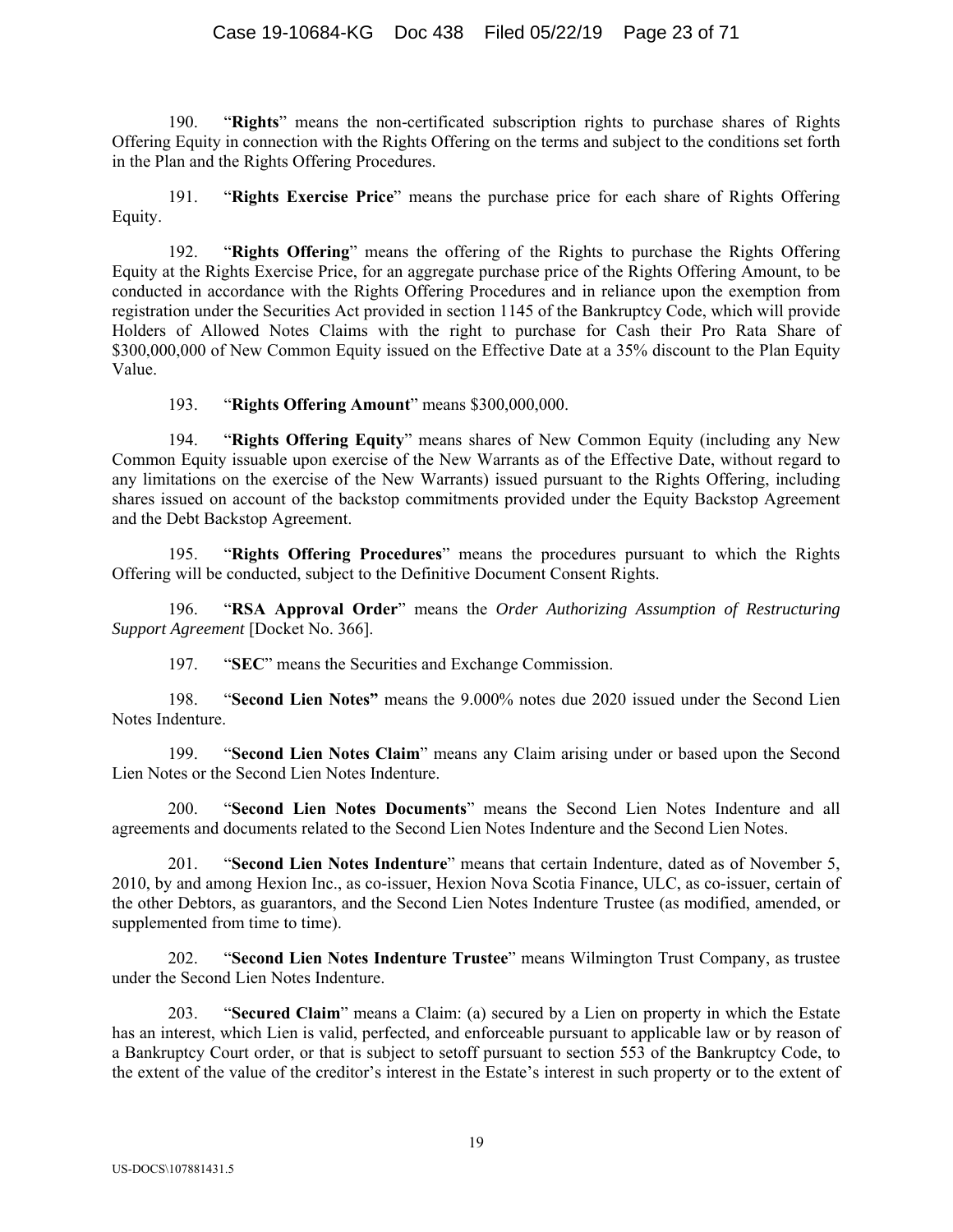the amount subject to setoff, as applicable, as determined pursuant to section 506(a) of the Bankruptcy Code or (b) otherwise Allowed pursuant to the Plan or order of the Bankruptcy Court as a secured claim.

204. "**Securities**" means any instruments that qualify under Section 2(a)(1) of the Securities Act, including the New Common Equity and the New Warrants.

205. "**Securities Act**" means the Securities Act of 1933, as now in effect or hereafter amended, or any regulations promulgated thereunder.

206. "**Settlement Note**" means the \$2.5 million senior unsecured note to be issued by Reorganized Hexion on the Effective Date to the Consenting Sponsors, which shall (i) mature on March 31, 2020, (ii) be payable upon any public offering or listing of New Common Equity (or any other equity interests of the Reorganized Debtors) on The Nasdaq Global Select Market, The New York Stock Exchange, or any successor national securities exchanges, on or after the Effective Date, (iii) be freely transferrable by the holder, and (iv) contain other terms and conditions reasonably acceptable to the Required Consenting Parties.

207. "**Shareholders Agreement**" means the shareholders agreement, if any, which may be included in the Plan Supplement.

208. "**Subordinated Securities Claims**" means any Claim against a Debtor arising from the rescission of a purchase or sale of a security of a Debtor or an Affiliate of a Debtor (other than an Equity Interest) for damages arising from the purchase or sale of such a security or for reimbursement or contribution allowed under section 502 of the Bankruptcy Code on account of such a Claim; *provided* that a Subordinated Securities Claim shall not include any Claim subject to subordination under section 510 of the Bankruptcy Code arising from or related to an Equity Interest (which, for the avoidance of doubt, shall be treated as an Equity Interest for the purposes of the Plan).

209. "**Third-Party Release**" means the releases set forth in Article IX.C of the Plan.

210. "**Unexpired Lease**" means a lease to which one or more of the Debtors is a party that is subject to assumption or rejection under section 365 or 1123 of the Bankruptcy Code.

211. "**Unimpaired**" means, with respect to a Claim, Equity Interest, or Class of Claims or Equity Interests, not "impaired" within the meaning of sections  $1123(a)(4)$  and  $1124$  of the Bankruptcy Code.

212. "**United States Trustee**" means the Office of the United States Trustee for the District of Delaware.

213. "**Unsubscribed Shares**" means shares of Rights Offering Equity that are not timely, duly, and validly subscribed and paid for by the holders of Allowed Notes Claims in accordance with the applicable Rights Offering Procedures.

214. "**Voting Deadline**" means the date and time set forth in the Disclosure Statement Order.

215. "**Voting Record Date**" means the date established as the voting record date pursuant to the Disclosure Statement Order.

#### *B. Rules of Interpretation*

1. For purposes herein: (a) in the appropriate context, each term, whether stated in the singular or the plural, shall include both the singular and the plural, and pronouns stated in the masculine, feminine or neuter gender shall include the masculine, feminine, and the neuter gender; (b) unless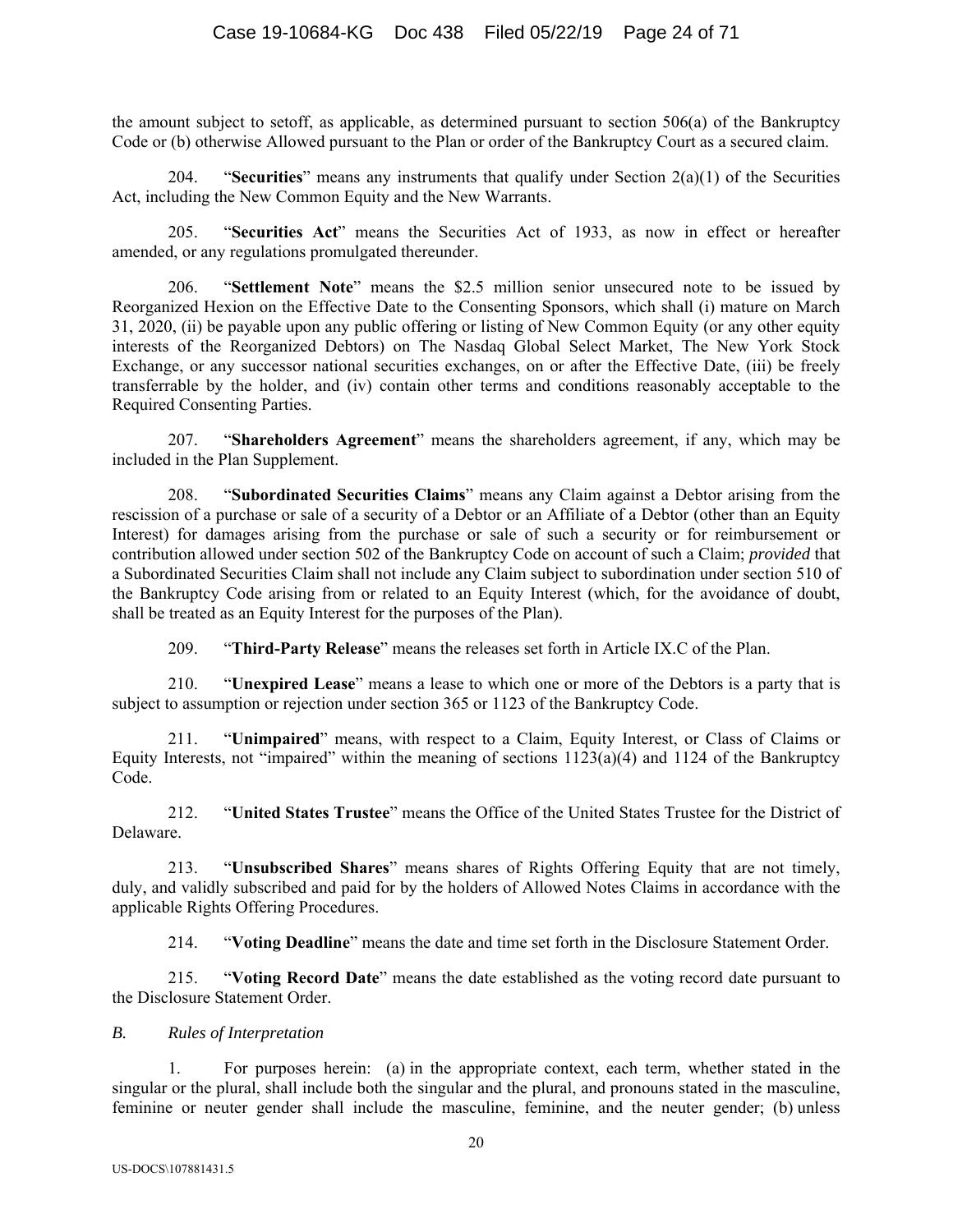otherwise specified, any reference herein to a contract, instrument, release, indenture, or other agreement or document being in a particular form or on particular terms and conditions means that the referenced document shall be substantially in that form or substantially on those terms and conditions; (c) unless otherwise specified, any reference herein to an existing document or exhibit having been filed or to be filed shall mean that document or exhibit, as it may thereafter be amended, modified, or supplemented; (d) unless otherwise specified, all references herein to "Articles" are references to Articles of the Plan; (e) the words ''herein,'' "hereof," and ''hereto'' refer to the Plan in its entirety rather than to a particular portion of the Plan; (f) the words "include" and "including," and variations thereof, shall not be deemed to be terms of limitation, and shall be deemed to be followed by the words "without limitation"; (g) references to "shareholders," "directors," and/or "officers" shall also include "members" and/or "managers," as applicable, as such terms are defined under the applicable state limited liability company laws; (h) references to "Proofs of Claim," "Holders of Claims," "Disputed Claims," and the like shall include "Proofs of Equity Interests," "Holders of Interests," "Disputed Interests," and the like, as applicable; (i) captions and headings to Articles and subdivisions thereof are inserted for convenience of reference only and are not intended to be a part of or to affect the interpretation hereof; (j) unless otherwise specified herein, the rules of construction set forth in section 102 of the Bankruptcy Code shall apply; (k) any term used in capitalized form herein that is not otherwise defined but that is used in the Bankruptcy Code or the Bankruptcy Rules shall have the meaning assigned to that term in the Bankruptcy Code or the Bankruptcy Rules, as the case may be; (l) any effectuating provisions may be interpreted by the Reorganized Debtors in such a manner that is consistent with the overall purpose and intent of the Plan all without further notice to or action, order, or approval of the Bankruptcy Court or any other Entity, and such interpretation shall control; and (m) references to docket numbers are references to the docket numbers of documents filed in the Chapter 11 Cases under the Bankruptcy Court's CM/ECF system.

2. The provisions of Bankruptcy Rule 9006(a) shall apply in computing any period of time prescribed or allowed herein. Unless otherwise specified herein, any references to the Effective Date shall mean the Effective Date or as soon as reasonably practicable thereafter.

3. All references in the Plan to monetary figures refer to currency of the United States of America, unless otherwise expressly provided.

4. Except as otherwise specifically provided in the Plan to the contrary, references in the Plan to the Debtors or to the Reorganized Debtors mean the Debtors and the Reorganized Debtors, as applicable, to the extent the context requires.

#### **Article II.**

### **ADMINISTRATIVE CLAIMS, DIP FACILITY CLAIMS, PRIORITY TAX CLAIMS, OTHER PRIORITY CLAIMS AND UNITED STATES TRUSTEE STATUTORY FEES**

In accordance with section  $1123(a)(1)$  of the Bankruptcy Code, Administrative Claims, DIP Facility Claims, Priority Tax Claims, and Other Priority Claims have not been classified and thus are excluded from the Classes of Claims and Interests set forth in Article III.

#### *A. Administrative Claims*

# 1. General Administrative Claims

Subject to the provisions of sections 328, 330(a), and 331 of the Bankruptcy Code, except to the extent that a Holder of an Allowed General Administrative Claim and the applicable Debtor(s) (with the consent of the Required Consenting Noteholders not to be unreasonably withheld) agree to less favorable treatment with respect to such Allowed General Administrative Claim, each Holder of an Allowed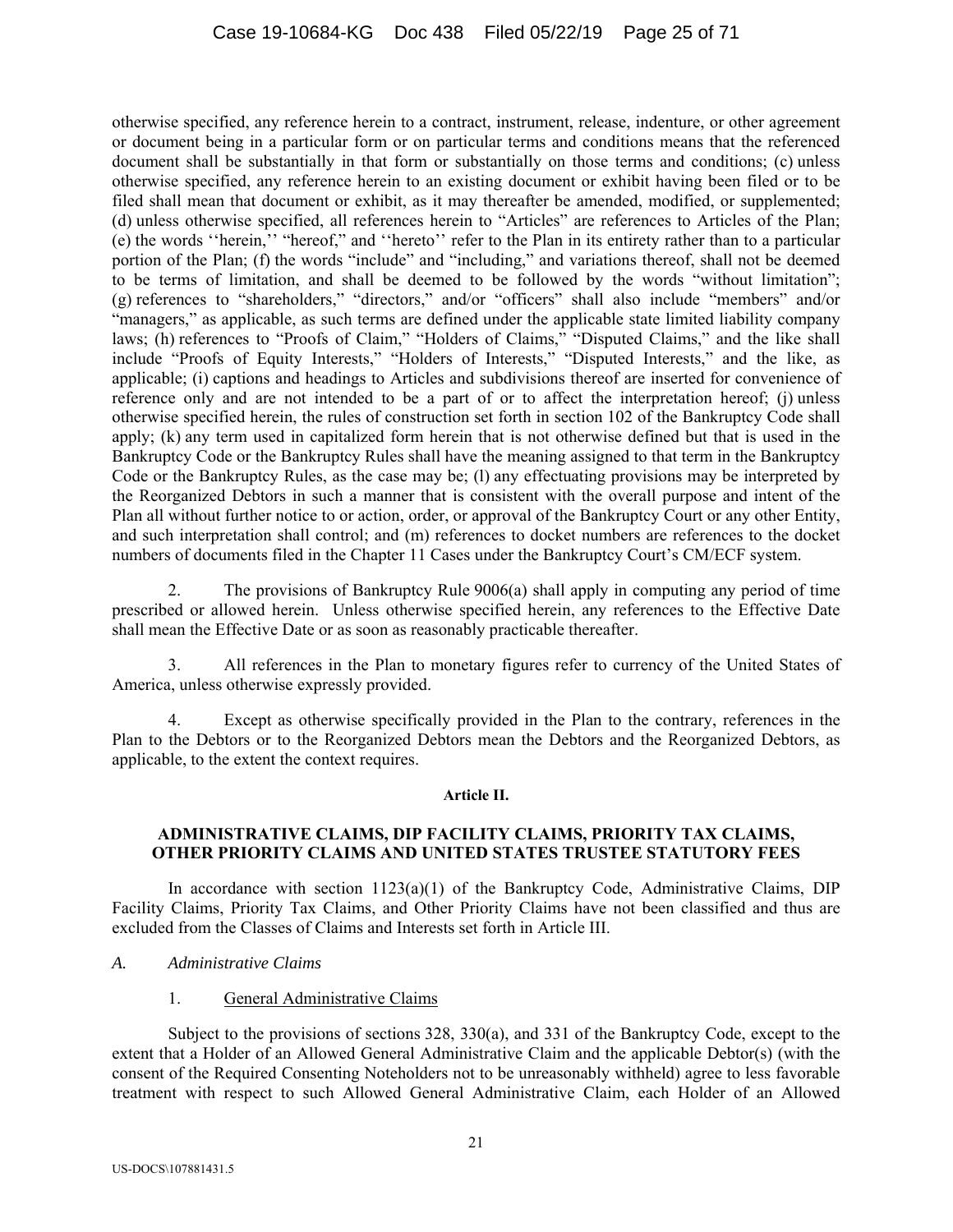General Administrative Claim will be paid the full unpaid amount of such Allowed General Administrative Claim in Cash: (a) on the Effective Date or as soon as reasonably practicable thereafter or, if not then due, when such Allowed General Administrative Claim is due or as soon as reasonably practicable thereafter; (b) if a General Administrative Claim is Allowed after the Effective Date, on the date such General Administrative Claim is Allowed or as soon as reasonably practicable thereafter or, if not then due, when such Allowed General Administrative Claim is due or as soon as reasonably practicable thereafter; (c) at such time and upon such terms as may be agreed upon by such Holder and the Debtors (with the consent of the Required Consenting Noteholders not to be unreasonably withheld) or the Reorganized Debtors, as the case may be; or (d) at such time and upon such terms as set forth in an order of the Bankruptcy Court; *provided* that Allowed General Administrative Claims that arise in the ordinary course of the Debtors' business during the Chapter 11 Cases shall be paid in full in Cash in the ordinary course of business in accordance with the terms and conditions of any controlling agreements, course of dealing, course of business, or industry practice.

# 2. Professional Fee Claims

On or immediately prior to the Effective Date, the Debtors shall pay all amounts owing to the Retained Professionals for all unpaid Professional Fee Claims relating to prior periods and for the period ending on the Effective Date. The Retained Professionals shall estimate Professional Fee Claims due for periods that have not been billed as of the Effective Date, which amounts, for the avoidance of doubt, shall be paid on or immediately prior to the Effective Date. On or prior to forty-five (45) days after the Effective Date, each Retained Professional shall file with the Bankruptcy Court its final fee application seeking final approval of all fees and expenses from the Petition Date through the Effective Date; *provided* that the Debtors may pay Retained Professionals or other Entities in the ordinary course of business after the Effective Date, without further Bankruptcy Court order; and *provided, further*, that any Retained Professional who may receive compensation or reimbursement of expenses pursuant to the Ordinary Course Professionals Order may continue to receive such compensation or reimbursement of expenses for services rendered before the Effective Date, without further Bankruptcy Court order, pursuant to the Ordinary Course Professionals Order. Objections to any Professional Fee Claim must be filed and served on the Debtors and the requesting party no later than twenty (20) days after such Professional Fee Claim is filed with the Bankruptcy Court. To the extent necessary, the Plan and the Confirmation Order shall amend and supersede any previously entered order regarding the payment of Professional Fee Claims. Within ten (10) days after entry of a Final Order with respect to its final fee application, each Retained Professional shall remit any overpayment to the Debtors and the Debtors shall pay any unpaid amounts to each Retained Professional.

# 3. Administrative Claims Bar Date

All requests for payment of an Administrative Claim (other than DIP Facility Claims, Cure Costs, Professional Fee Claims, the Equity Backstop Premium, the Debt Backstop Premium and the Additional Debt Backstop Premium, or U.S. Trustee quarterly fees payable pursuant to Article II.E below) that accrued on or before the Effective Date that were not otherwise accrued in the ordinary course of business must be filed with the Bankruptcy Court and served on the Debtors no later than the Administrative Claims Bar Date. If a Holder of an Administrative Claim (other than DIP Facility Claims, Cure Costs, Professional Fee Claims, the Equity Backstop Premium, the Debt Backstop Premium and the Additional Debt Backstop Premium, or U.S. Trustee quarterly fees payable pursuant to Article II.E below) that is required to, but does not, file and serve a request for payment of such Administrative Claim by the Administrative Claims Bar Date, such Administrative Claim shall be considered Allowed only if and to the extent that no objection to the allowance thereof has been interposed within three months following the filing and service of such request or as otherwise set by the Bankruptcy Court or such an objection is so interposed and the Claim has been Allowed by a Final Order; *provided* that any Claim filed after entry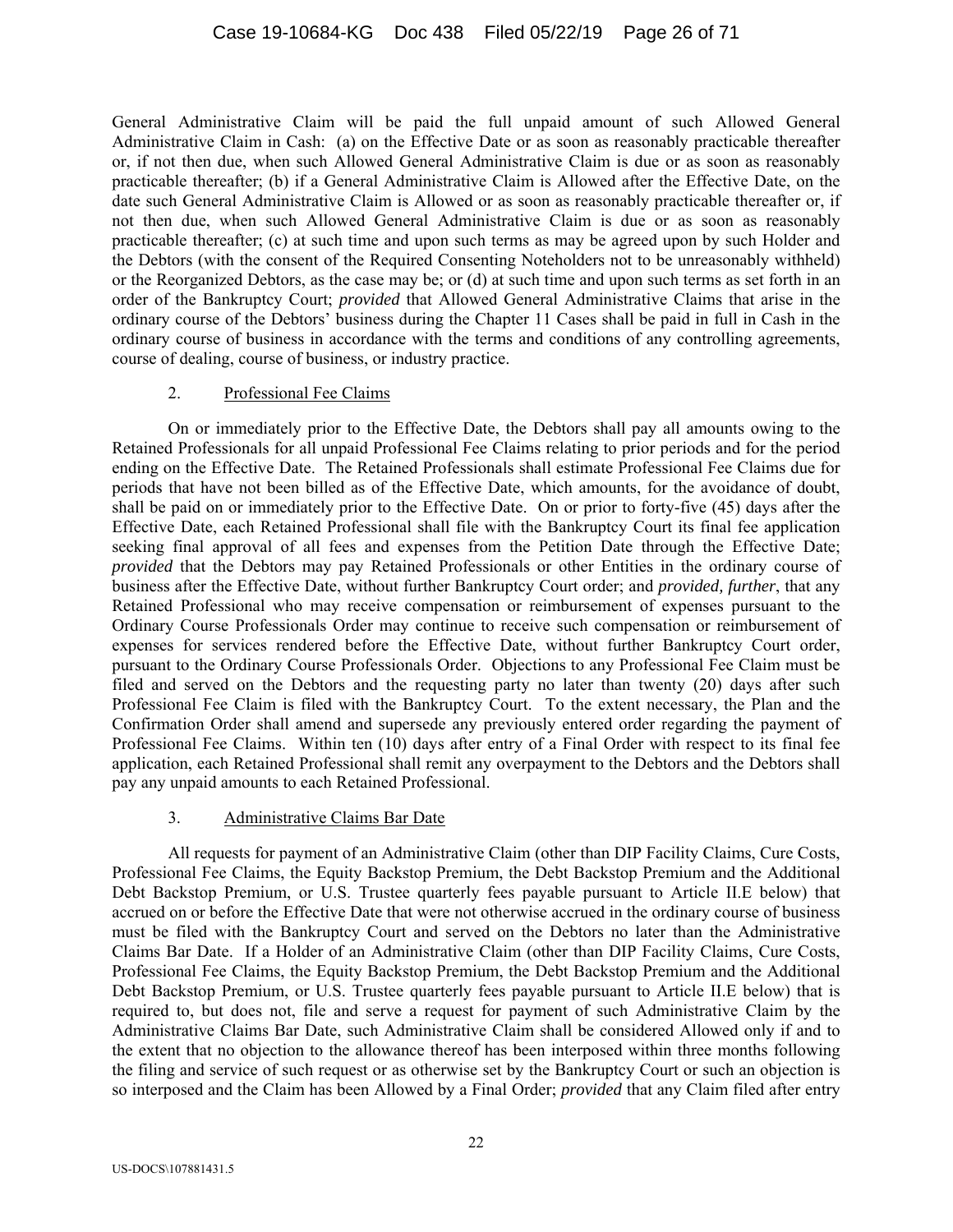of a decree closing the Debtors' Chapter 11 Cases shall not be Allowed unless the Holder of such Claim obtains an order of the Bankruptcy Court allowing such Claim.

The Reorganized Debtors, in their sole and absolute discretion, may settle Administrative Claims in the ordinary course of business without further Bankruptcy Court approval. The Debtors or the Reorganized Debtors, as applicable, may also choose to object to any Administrative Claim no later than the Claims Objection Deadline, subject to extensions by the Bankruptcy Court, agreement in writing of the parties, or on motion of a party in interest approved by the Bankruptcy Court. Unless the Debtors or the Reorganized Debtors (or other party with standing) object to a timely-filed and properly served Administrative Claim, such Administrative Claim will be deemed Allowed in the amount requested. In the event that the Debtors or the Reorganized Debtors object to an Administrative Claim, the parties may confer to try to reach a settlement and, failing that, the Bankruptcy Court will determine whether such Administrative Claim should be allowed and, if so, in what amount.

### *B. DIP Facility Claims*

The DIP Facility Claims shall be deemed to be Allowed under the Plan. Notwithstanding anything to the contrary herein, in full and final satisfaction, settlement, release and discharge of and in exchange for release of all Allowed DIP Facility Claims, on the Effective Date, the Allowed DIP Facility Claims shall be paid indefeasibly in Cash in full (including, in the case of DIP Facility Claims arising under the DIP Term Loan Facility, by the repayment in Cash in full of the DIP Intercompany Loan by Hexion Inc. to Hexion International Holdings B.V. and the immediate repayment in Cash in full of the DIP Facility Claims arising under the DIP Term Loan Facility by Hexion International Holdings B.V.), or receive such other treatment as agreed by the Debtors (with the consent of the Required Consenting Noteholders not to be unreasonably withheld), the applicable Holder of an Allowed DIP Facility Claim and, as applicable, the applicable DIP Agent. All of the Debtors' contingent and unliquidated obligations under the DIP Credit Agreements, including, without limitation, the DIP Agents' and the DIP Lenders' rights to indemnification from the Debtors, to the extent any such obligation has not been paid in Cash in full on the Effective Date, shall survive the Effective Date and shall not be released or discharged pursuant to the Plan or Confirmation Order, notwithstanding any provision hereof or thereof to the contrary.

#### *C. Priority Tax Claims*

Except to the extent that a Holder of an Allowed Priority Tax Claim and the Debtor(s) against which such Allowed Priority Tax Claim is asserted agree (with the consent of the Required Consenting Noteholders not to be unreasonably withheld) to a less favorable treatment, in exchange for full and final satisfaction, settlement, release, and discharge of each Allowed Priority Tax Claim, each Holder of an Allowed Priority Tax Claim due and payable on or prior to the Effective Date shall receive, as soon as reasonably practicable after the Effective Date, on account of such Claim: (1) Cash in an amount equal to the amount of such Allowed Priority Tax Claim; (2) Cash in an amount agreed to by the applicable Debtor or Reorganized Debtor, as applicable, and such Holder; *provided* that such parties may further agree for the payment of such Allowed Priority Tax Claim at a later date; or (3) at the option of the Debtors, Cash in an aggregate amount of such Allowed Priority Claim payable in installment payments over a period not more than five years after the Petition Date, pursuant to section 1129(a)(9)(C) of the Bankruptcy Code. To the extent any Allowed Priority Tax Claim is not due and owing on or before the Effective Date, such Claim shall be paid in full in Cash in accordance with the terms of any agreement between the Debtors and such Holder, or as may be due and payable under applicable non-bankruptcy law or in the ordinary course of business.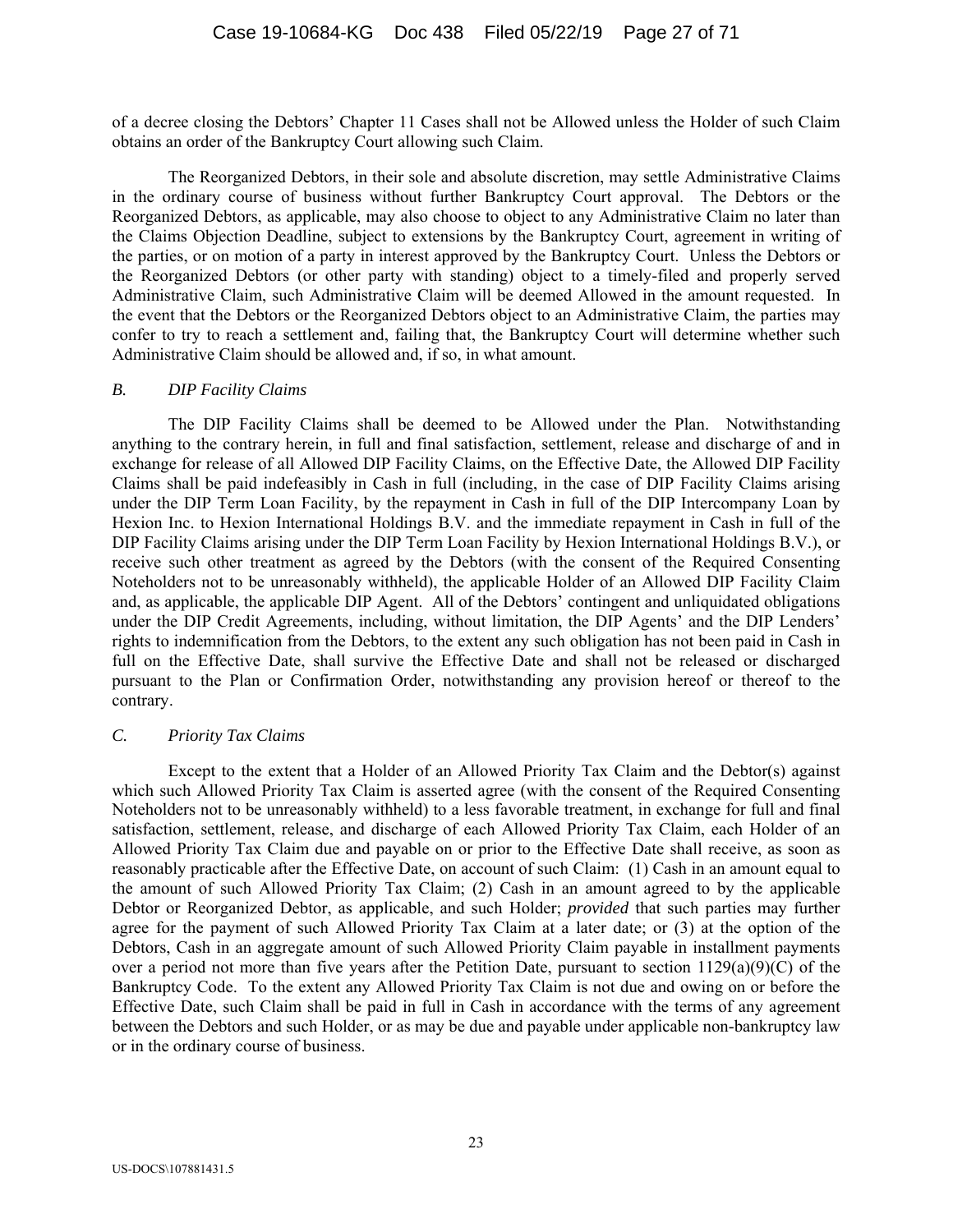### *D. Other Priority Claims*

Except to the extent that a Holder of an Allowed Other Priority Claim and the Debtor against which such Allowed Other Priority Claim is asserted agree (with the consent of the Required Consenting Noteholders not to be unreasonably withheld) to less favorable treatment for such Holder, in full satisfaction of each Allowed Other Priority Claim, each Holder thereof shall receive payment in full in Cash or other treatment, rendering such Claim Unimpaired.

### *E. United States Trustee Statutory Fees*

The Debtors and the Reorganized Debtors, as applicable, shall pay all quarterly fees due to the United States Trustee under 28 U.S.C § 1930(a)(6), plus any interest due and payable under 31 U.S.C. § 3717 on all disbursements, including Plan payments and disbursements in and outside the ordinary course of the Debtors' or Reorganized Debtors' business (or such amount agreed to with the United States Trustee or ordered by the Bankruptcy Court), for each quarter (including any fraction thereof) until the Chapter 11 Cases are converted, dismissed, or closed, whichever occurs first.

#### **Article III.**

# **CLASSIFICATION AND TREATMENT OF CLAIMS AND INTERESTS**

### *A. Classification of Claims*

The Plan constitutes a separate chapter 11 plan of reorganization for each Debtor. Except for the Claims addressed in Article II above (or as otherwise set forth herein), all Claims and Interests are placed in Classes for each of the applicable Debtors. In accordance with section 1123(a)(1) of the Bankruptcy Code, the Debtors have not classified Administrative Claims, DIP Facility Claims, Priority Tax Claims, and Other Priority Claims as described in Article II.

The categories of Claims and Interests listed below classify Claims and Interests for all purposes, including voting, Confirmation and distribution pursuant hereto and pursuant to sections 1122 and 1123(a)(1) of the Bankruptcy Code. The Plan deems a Claim or Interest to be classified in a particular Class only to the extent that the Claim or Interest qualifies within the description of that Class and shall be deemed classified in a different Class to the extent that any remainder of such Claim or Interest qualifies within the description of such different Class. A Claim or an Interest is in a particular Class only to the extent that any such Claim or Interest is Allowed in that Class and has not been paid or otherwise settled prior to the Effective Date.

| <b>Class</b>   | Claim                                 | <b>Status</b> | <b>Voting Rights</b>    |
|----------------|---------------------------------------|---------------|-------------------------|
|                | Other Secured Claims                  | Unimpaired    | Presumed to Accept      |
| 2              | <b>First Lien Notes Claims</b>        | Impaired      | <b>Entitled</b> to Vote |
| $\mathcal{R}$  | Junior Notes Claims                   | Impaired      | <b>Entitled</b> to Vote |
| $\overline{4}$ | General Unsecured Claims              | Unimpaired    | Presumed to Accept      |
| 5              | <b>Subordinated Securities Claims</b> | Impaired      | Deemed to Reject        |
| 6              | Intercompany Claims                   | Unimpaired    | Presumed to Accept or   |
|                |                                       | or Impaired   | Deemed to Reject        |
| 7              | Intercompany Interests                | Unimpaired    | Presumed to Accept or   |
|                |                                       | or Impaired   | Deemed to Reject        |
| 8              | <b>Equity Interests</b>               | Impaired      | Deemed to Reject        |

### **Summary of Classification and Treatment of Claims and Interests**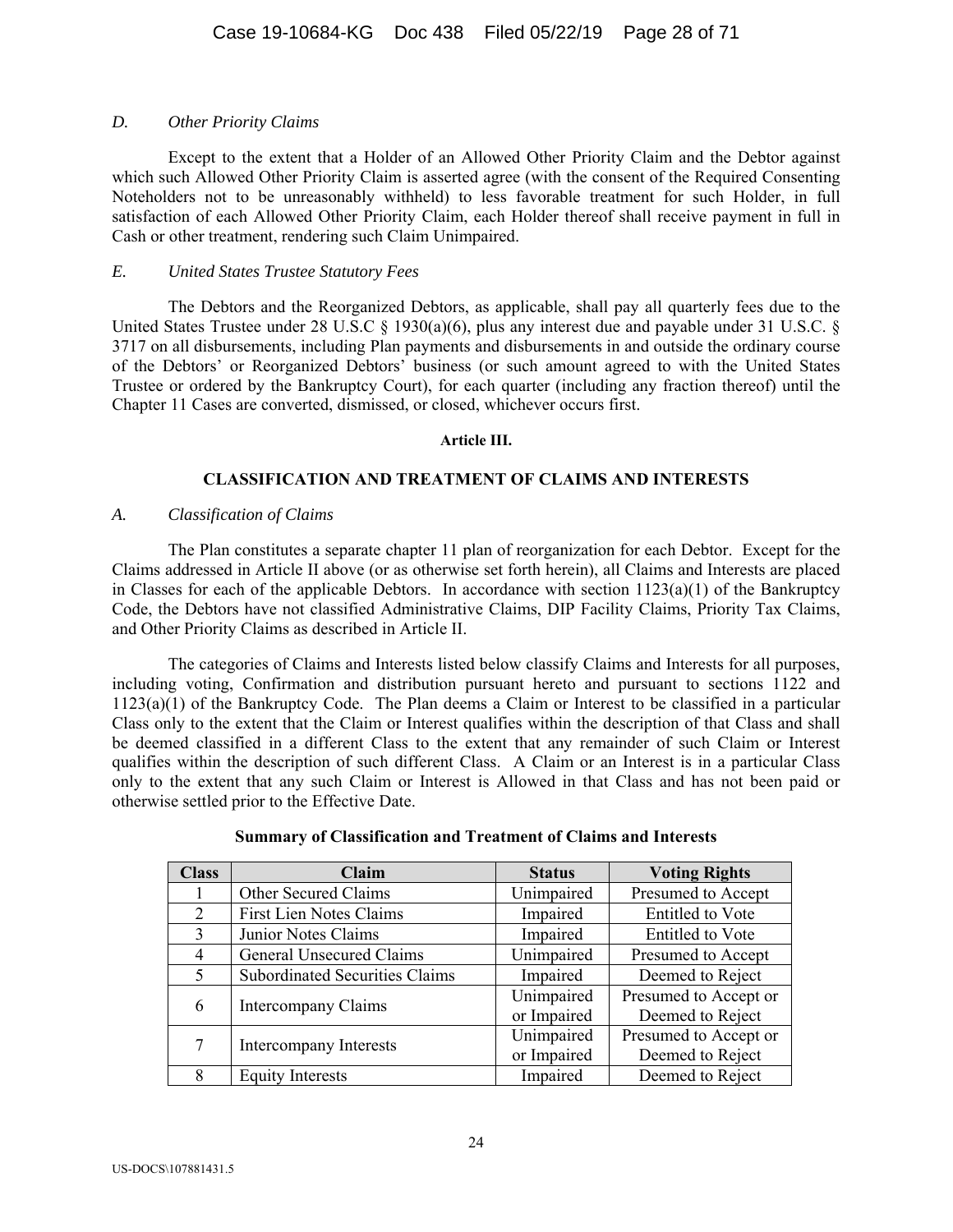- *B. Treatment of Claims and Interests* 
	- 1. *Class 1 Other Secured Claims*
		- a. *Classification*: Class 1 consists of all Other Secured Claims.
		- b. *Treatment*: Except to the extent that a Holder of an Allowed Other Secured Claim agrees to less favorable treatment, in exchange for full and final satisfaction, settlement, release, and discharge of each Allowed Other Secured Claim, each Holder of an Allowed Other Secured Claim, at the option of the applicable Debtor with the reasonable consent of the Required Consenting Noteholders, shall (i) be paid in full in Cash including the payment of any interest required to be paid under section 506(b) of the Bankruptcy Code, (ii) receive the collateral securing its Allowed Other Secured Claim, (iii) receive any other treatment that would render such Claim Unimpaired.
		- c. *Voting*: Class 1 is Unimpaired and Holders of Class 1 Other Secured Claims are conclusively presumed to have accepted the Plan pursuant to section 1126(f) of the Bankruptcy Code. Therefore, Holders of Class 1 Other Secured Claims are not entitled to vote to accept or reject the Plan.
	- 2. *Class 2 First Lien Notes Claims*
		- a. *Classification*: Class 2 consists of First Lien Notes Claims.
		- b. *Allowance*: On the Effective Date, the First Lien Notes Claims shall be deemed Allowed in the aggregate principal amount of \$2,425,000,000 as follows: (i) 6.625% First Lien Notes Claims shall be Allowed in the aggregate principal amount of \$1,550,000,000, (ii) 10.000% First Lien Notes Claims shall be Allowed in the aggregate principal amount of \$315,000,000, and (iii) 10.375% First Lien Notes Claims shall be Allowed in the aggregate principal amount of \$560,000,000, plus, in each case, all interest (including any payment-in-kind interest), fees, and other expenses payable under the respective First Lien Notes Indenture as of the Petition Date. The Allowed amount of each of the First Lien Notes Claims shall be reduced by the amount of Adequate Protection Payments received by the Holders of such Claims.
		- c. *Treatment*: Except to the extent that a Holder of an Allowed First Lien Notes Claim agrees to less favorable treatment (with the consent of the Required Consenting Noteholders not to be unreasonably withheld), in exchange for full and final satisfaction, settlement, release, and discharge of each First Lien Notes Claim, (x) each Holder of an Allowed First Lien Notes Claim shall receive its Pro Rata Share of the 6.625% First Lien Notes Ration, the 10.000% First Lien Notes Ration or the 10.375% First Lien Notes Ration, as applicable, of the First Lien Notes Recovery, and (y) on the Effective Date, the Debtors or the Reorganized Debtors, as applicable, shall pay in full in Cash, all outstanding First Lien Notes Trustee Fees.
		- d. *Voting*: Class 2 is Impaired and Holders of Class 2 First Lien Notes Claims are entitled to vote to accept or reject the Plan.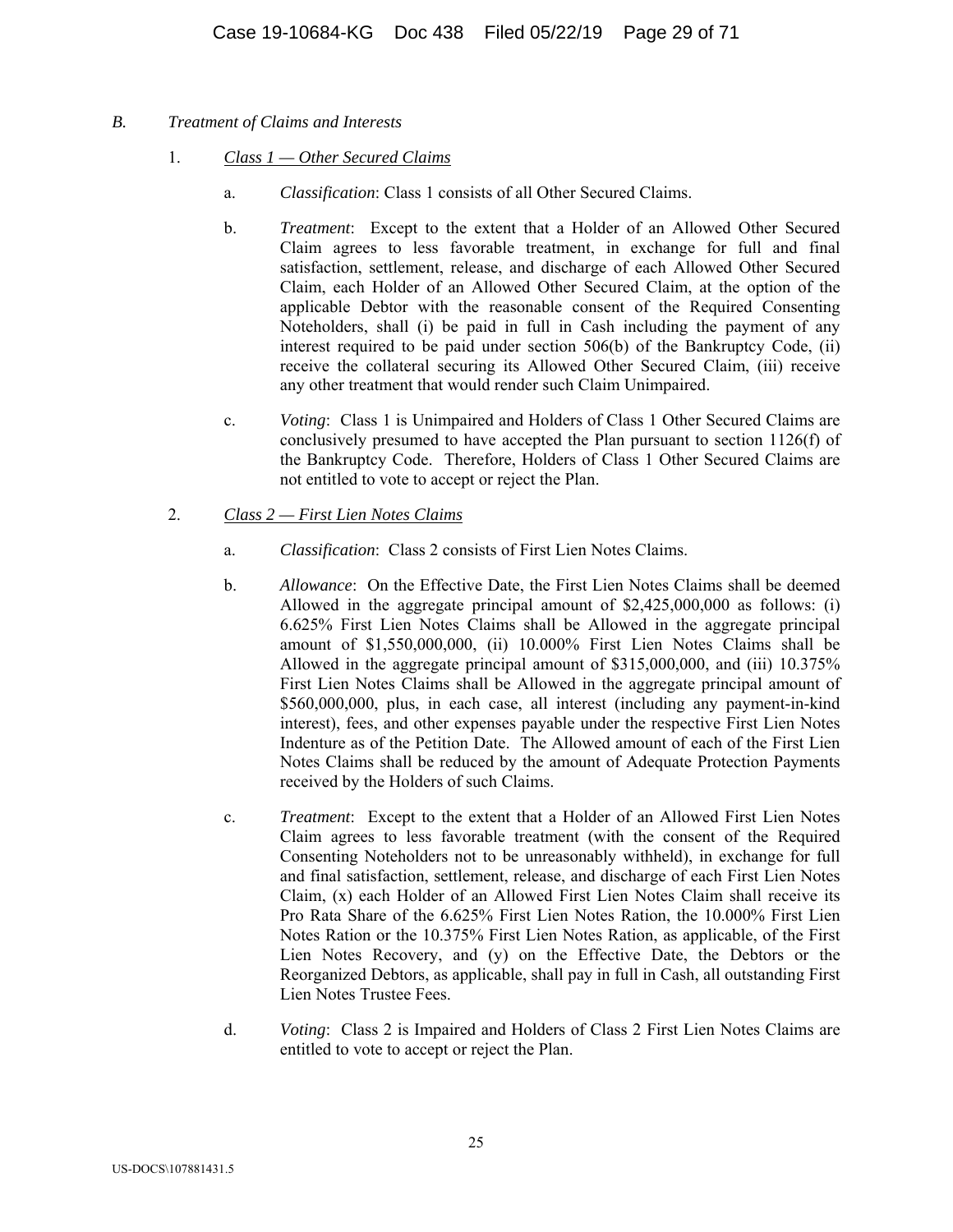- 3. *Class 3 Junior Notes Claims*
	- a. *Classification*: Class 3 consists of Junior Notes Claims.
	- b. *Allowance*: On the Effective Date, the Junior Notes Claims shall be Allowed in the aggregate principal amount of \$1,061,383,000 as follows: (i) 1.5 Lien Notes Claims shall be Allowed in the aggregate principal amount of \$225,000,000, (ii) Second Lien Notes Claims shall be Allowed in the aggregate principal amount of \$574,016,000, and (iii) Borden Debentures Claims shall be Allowed in the aggregate principal amount of \$262,367,000, plus, in each case, all interest, fees, and other expenses due under the respective Junior Notes Indentures as of the Petition Date.
	- c. *Treatment*: Except to the extent that a Holder of an Allowed Junior Notes Claim agrees to less favorable treatment (with the consent of the Required Consenting Noteholders not to be unreasonably withheld), in exchange for full and final satisfaction, settlement, release, and discharge of each Junior Notes Claim,  $(x)$ each Holder of an Allowed Junior Notes Claim shall receive its Pro Rata Share of (i) 27.5% of New Common Equity (including any New Common Equity issuable upon exercise of the New Warrants as of the Effective Date, without regard to any limitations on the exercise of the New Warrants), subject to the Agreed Dilution, and (ii) 27.5% of the Rights, and (y) on the Effective Date, the Debtors or the Reorganized Debtors, as applicable, shall pay in full in Cash, all outstanding Junior Notes Trustee Professional Fees.
	- d. *Voting*: Class 3 is Impaired and Holders of Class 3 Junior Notes Claims are entitled to vote to accept or reject the Plan.
- 4. *Class 4 General Unsecured Claims*
	- a. *Classification*: Class 4 consists of General Unsecured Claims.
	- b. *Treatment*: Except to the extent that a Holder of an Allowed General Unsecured Claim agrees to less favorable treatment (including, without limitation, with respect to the Consenting Sponsor Claim Settlement), in exchange for full and final satisfaction, settlement, release, and discharge of each Allowed General Unsecured Claim (subject to Article III.C), on the later of (i) the Effective Date (or as soon as practicable thereafter) or (ii) the date such General Unsecured Claim becomes due and payable, each Holder of an Allowed General Unsecured Claim shall receive payment in full in Cash in an amount equal to such Allowed General Unsecured Claim, or such other treatment that will render such Claim Unimpaired, including, but not limited to, Reinstatement of such Allowed General Unsecured Claim pursuant to section 1124 of the Bankruptcy Code. For the avoidance of doubt, no provision of the Plan shall diminish, enhance, or modify any applicable nonbankruptcy legal, equitable, and/or contractual rights of any Holder of a General Unsecured Claim to receive payment on account of such Claim, subject, however, to any applicable limitations on the allowance of such Claims under the Bankruptcy Code and to the rights of the Debtors, Reorganized Debtors, or any party in interest to dispute or defend such Claim in accordance with applicable nonbankruptcy law as if the Chapter 11 Cases had not been commenced.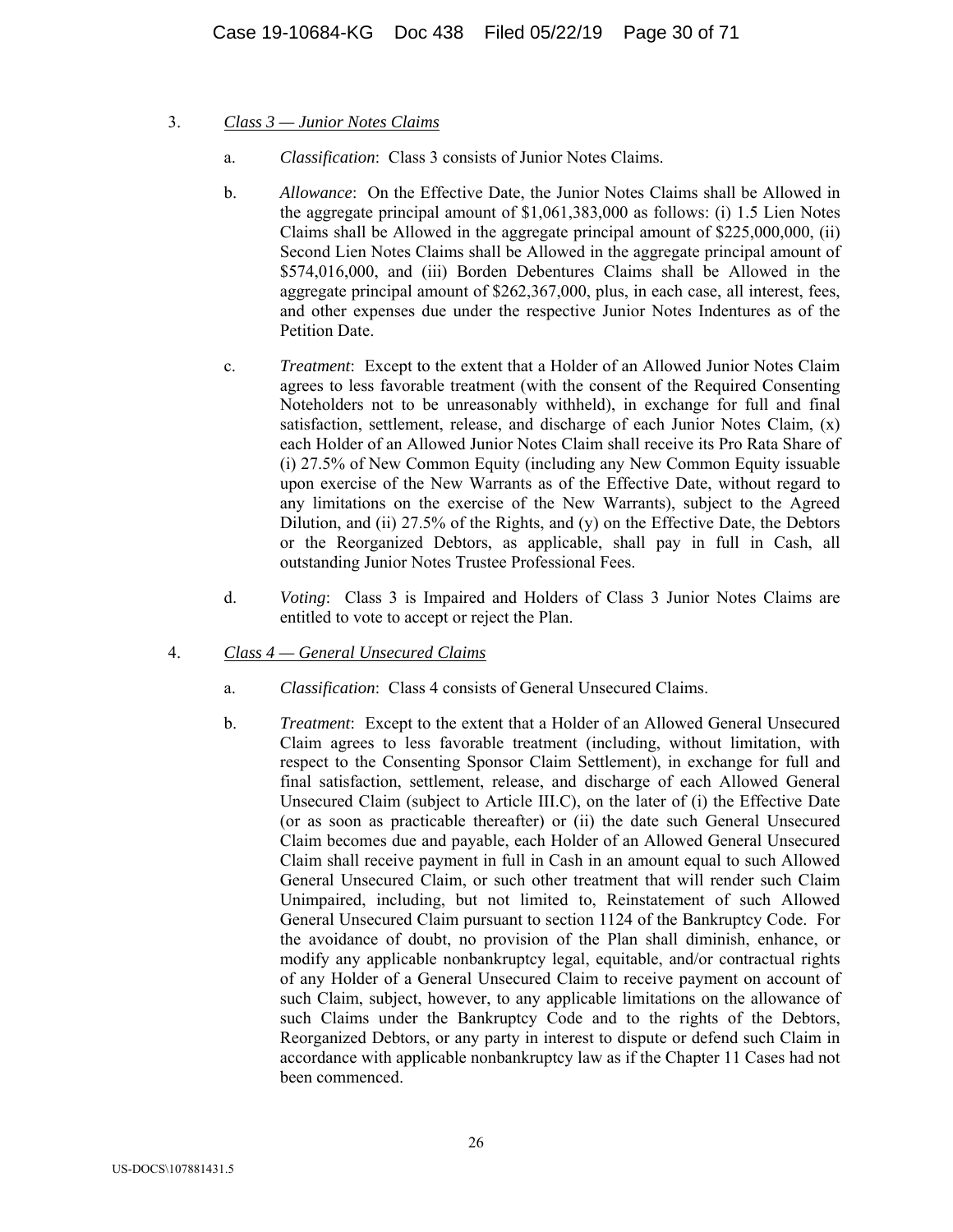- c. *Voting*: Class 4 is Unimpaired and Holders of Class 4 General Unsecured Claims are conclusively presumed to have accepted the Plan pursuant to section 1126(f) of the Bankruptcy Code. Therefore, Holders of Class 4 General Unsecured Claims are not entitled to vote to accept or reject the Plan.
- 5. *Class 5 Subordinated Securities Claims*
	- a. *Classification*: Class 5 consists of all Subordinated Securities Claims.
	- b. *Treatment*: Subordinated Securities Claims shall be discharged, cancelled, released and extinguished on the Effective Date. Each Holder of Subordinated Securities Claims shall receive no recovery or distribution on account of such Subordinated Securities Claims.
	- c. *Voting*: Class 5 is Impaired and Holders of Class 5 Subordinated Securities Claims are deemed to have rejected the Plan pursuant to section  $1126(g)$  of the Bankruptcy Code. Therefore, Holders of Class 5 Subordinated Securities Claims are not entitled to vote to accept or reject the Plan.
- 6. *Class 6 Intercompany Claims*
	- a. *Classification*: Class 6 consists of all Intercompany Claims.
	- b. *Treatment*: No property will be distributed to the Holders of Allowed Intercompany Claims. Unless otherwise provided for under the Plan, each Intercompany Claim will either be Reinstated or canceled and released at the option of the Debtors with the consent of the Required Consenting Noteholders.
	- c. *Voting*: Class 6 is either (i) Unimpaired and Holders of Class 6 Intercompany Claims are conclusively presumed to have accepted the Plan pursuant to section 1126(f) of the Bankruptcy Code or (ii) Impaired and not receiving any distribution under the Plan and are deemed to have rejected the Plan pursuant to section 1126(g) of the Bankruptcy Code. Therefore, in each case, Holders of Class 6 Intercompany Claims are not entitled to vote to accept or reject the Plan.
- 7. *Class 7 Intercompany Interests*
	- a. *Classification*: Class 7 consists of all Intercompany Interests.
	- b. *Treatment*: Intercompany Interests shall receive no recovery or distribution and be Reinstated solely to the extent necessary to maintain the Debtors' corporate structure.
	- c. *Voting*: Class 7 is either (i) Unimpaired and Holders of Class 7 Intercompany Interests are conclusively presumed to have accepted the Plan pursuant to section 1126(f) of the Bankruptcy Code or (ii) Impaired and not receiving any distribution under the Plan and are deemed to have rejected the Plan pursuant to section  $1126(g)$  of the Bankruptcy Code. Therefore, in each case, Holders of Class 7 Intercompany Interests are not entitled to vote to accept or reject the Plan.
- 8. *Class 8 Equity Interests*
	- a. *Classification*: Class 8 consists of all Equity Interests.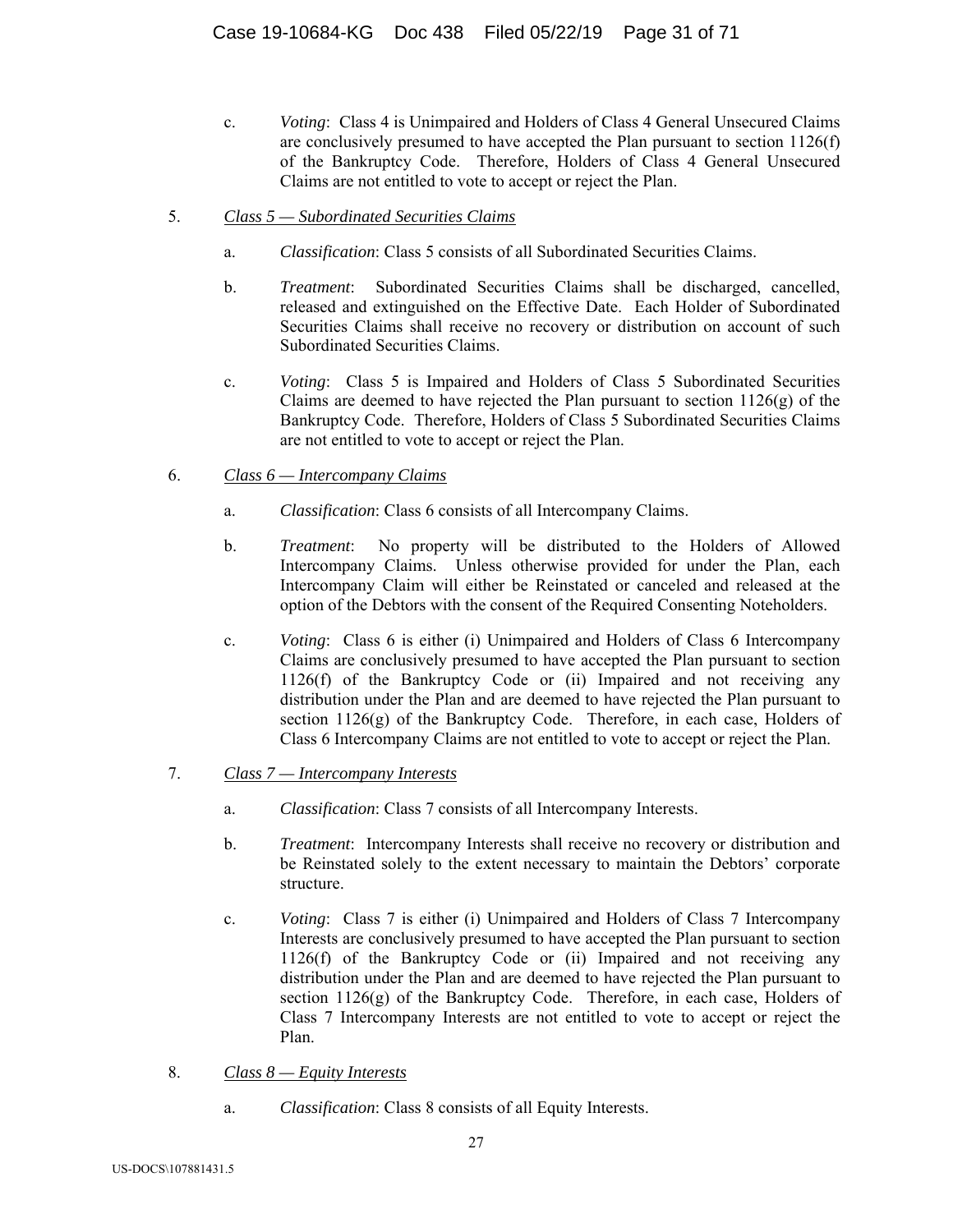- b. *Treatment*: Holders of Equity Interests shall receive no distribution on account of their Equity Interests. On the Effective Date, all Equity Interests will be canceled, released, and extinguished, and will be of no further force or effect.
- c. *Voting*: Class 8 is Impaired and Holders of Class 8 Equity Interests are deemed to have rejected the Plan pursuant to section 1126(g) of the Bankruptcy Code. Therefore, Holders of Class 8 Equity Interests are not entitled to vote to accept or reject the Plan.

# *C. Special Provision Governing Unimpaired Claims*

Except as otherwise provided in the Plan, nothing under the Plan shall affect the Debtors' or the Reorganized Debtors' rights in respect of any Unimpaired Claim, including all rights in respect of legal and equitable defenses to, or setoffs or recoupments against, any such Unimpaired Claim; *provided*, for the avoidance of doubt, notwithstanding anything to the contrary in the Plan or the Confirmation Order or any related documents, until an Allowed Claim in Class 4 of the Plan has been (x) paid in full in accordance with applicable law, or on terms agreed to between the holder of such Claim and the Debtors or Reorganized Debtors, or in accordance with the terms and conditions of the particular transaction giving rise to such Claim, or received such other treatment that will render such Claim Unimpaired, including, but not limited to, Reinstatement of such Allowed General Unsecured Claim pursuant to section 1124 of the Bankruptcy Code, or (y) otherwise satisfied or disposed of as determined by a court of competent jurisdiction, (a) the provisions of Articles IX.A, IX.C, and IX.E of the Plan shall not apply with respect to such Allowed Unimpaired Claim, (b) such Allowed Unimpaired Claim shall not be deemed settled, satisfied, resolved, released, discharged, barred or enjoined by any provision of the Plan or the Definitive Documents, and (c) the property of each Debtor's Estate that vests in the applicable Reorganized Debtor pursuant to Articles IV.D and IV.O of the Plan shall not be free and clear of such Claims to the extent Allowed. For the further avoidance of doubt, Holder of Class 4 Claims shall not be required to file a Proof of Claim with the Bankruptcy Court and, subject to Article X of the Plan, shall retain all of their rights under applicable nonbankruptcy law to pursue their claims in any forum with jurisdiction over the parties. The Debtors, the Reorganized Debtors and any other person or entity shall retain all rights, defenses, counterclaims, rights of setoff, and rights of recoupment as to Class 4 Claims to the extent such rights, defenses, counterclaims, rights of setoff and rights of recoupment exist under applicable law, including any applicable provisions of the Bankruptcy Code.

# *D. Acceptance or Rejection of the Plan*

# 1. Presumed Acceptance of Plan

Claims and Interests in Classes 1 and 4 are Unimpaired under the Plan and are, therefore, their Holders are conclusively presumed to have accepted the Plan pursuant to section 1126(f) of the Bankruptcy Code. Therefore, Holders of Claims and Interests in Classes 1 and 4 are not entitled to vote on the Plan and the votes of such Holders shall not be solicited.

# 2. Voting Classes

Claims in Classes 2 and 3 are Impaired under the Plan and the Holders of Allowed Claims in Classes 2 and 3 are entitled to vote to accept or reject the Plan.

# 3. Deemed Rejection of the Plan

Claims and Interests in Classes 5 and 8 are Impaired under the Plan and their Holders shall receive no distributions under the Plan on account of their Claims or Interests (as applicable) and are deemed to have rejected the Plan pursuant to section 1126(g) of the Bankruptcy Code. Therefore,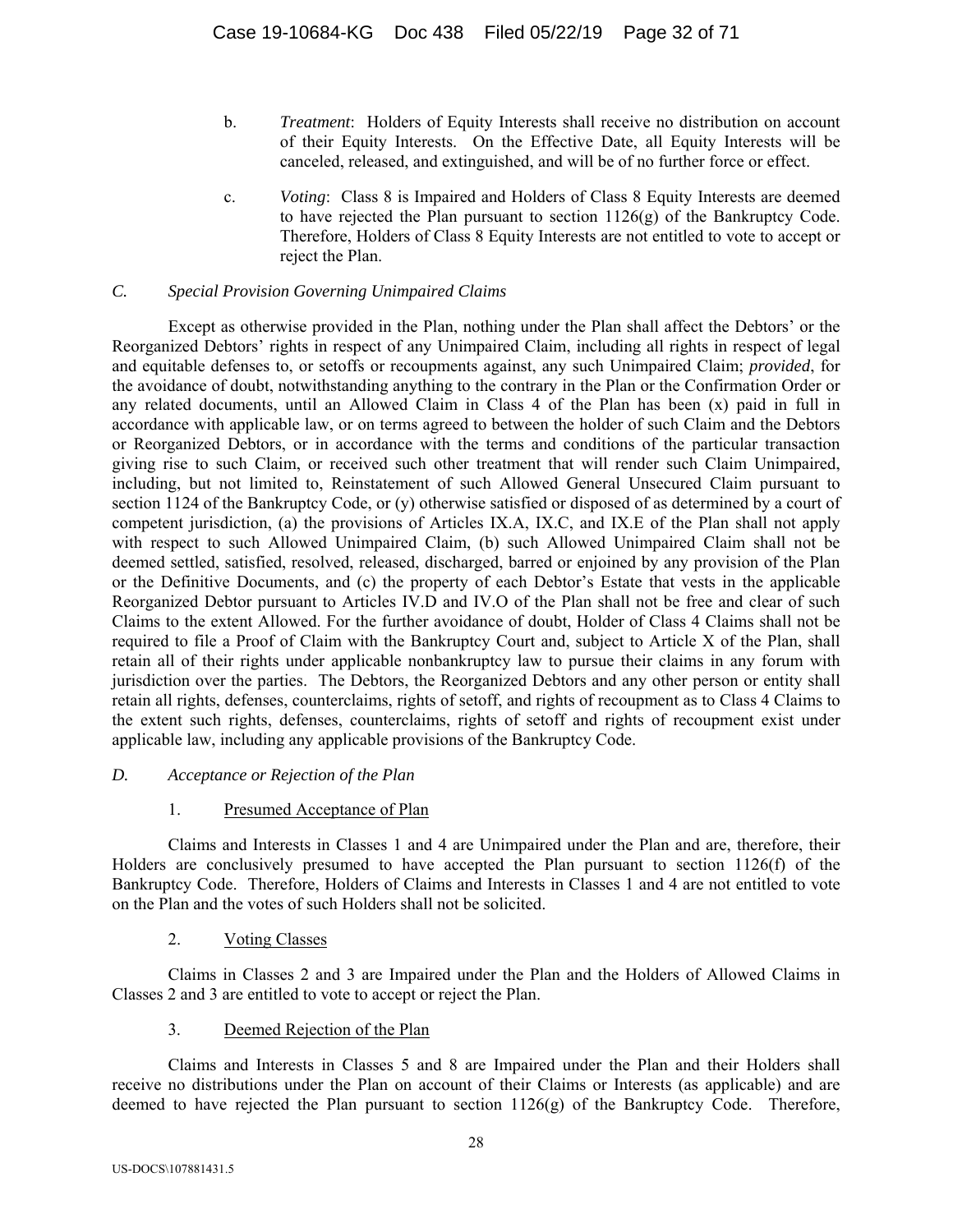Holders of Claims and Interests in Classes 5 and 8 are not entitled to vote on the Plan and the votes of such Holders shall not be solicited.

### 4. Presumed Acceptance of the Plan or Deemed Rejection of the Plan

Holders of Claims and Interests in Classes 6 and 7 are either (a) Unimpaired and are, therefore, conclusively presumed to have accepted the Plan pursuant to section 1126(f) of the Bankruptcy Code, or (b) Impaired and shall receive no distributions under the Plan and are, therefore, deemed to have rejected the Plan pursuant to Section 1126(g) of the Bankruptcy Code. Therefore, holders of Claims and Interests in Classes 6 and 7 are not entitled to vote on the Plan and votes of such Holders shall not be solicited.

# 5. Controversy Concerning Impairment

If a controversy arises as to whether any Claim or Interest, or any Class thereof, is Impaired, the Bankruptcy Court shall, after notice and a hearing, determine such controversy on or before the Confirmation Date.

# *E. Nonconsensual Confirmation*

Section  $1129(a)(10)$  of the Bankruptcy Code shall be satisfied for purposes of Confirmation by acceptance of the Plan by an Impaired Class of Claims. The Debtors shall seek Confirmation pursuant to section 1129(b) of the Bankruptcy Code with respect to any rejecting Class of Claims or Interests.

# *F. Subordinated Claims*

The allowance, classification, and treatment of all Allowed Claims and Interests, and the respective distributions and treatments under the Plan, shall take into account and conform to the relative priority and rights of the Claims and Interests in each Class in connection with any contractual, legal, and equitable subordination rights relating thereto, whether arising under general principles of equitable subordination, section 510 of the Bankruptcy Code, or otherwise. Pursuant to section 510 of the Bankruptcy Code, except where otherwise provided herein, the Reorganized Debtors, with the reasonable consent of the Required Consenting Noteholders and the Consenting Sponsors (but, with respect to the Consenting Sponsors, only to the extent such re-classification (i) affects the release, exculpation, injunction, indemnification, or insurance provisions related to the Consenting Sponsors, (ii) adversely affects the rights or obligations of the Consenting Sponsors under the terms of the Plan or (iii) relates to the Settlement Note), reserve the right to re-classify any Allowed Claim or Interest in accordance with any contractual, legal, or equitable subordination rights relating thereto.

# *G. Elimination of Vacant Classes*

Any Class of Claims that is not occupied as of the date of commencement of the Confirmation Hearing by the Holder of an Allowed Claim or a Claim temporarily Allowed under Bankruptcy Rule 3018 (*i.e.*, no Ballots are cast in a Class entitled to vote on the Plan) shall be deemed eliminated from the Plan for purposes of voting to accept or reject the Plan and for purposes of determining acceptances or rejection of the Plan by such Class pursuant to section 1129(a)(8) of the Bankruptcy Code.

# *H. Intercompany Interests and Intercompany Claims*

 To the extent Reinstated under the Plan, distributions on account of Intercompany Interests and Intercompany Claims are not being received by Holders of such Intercompany Interests or Intercompany Interests on account of their Intercompany Interests or Intercompany Claims but for the purposes of administrative convenience and due to the importance of maintaining the corporate structure given the various foreign affiliate-subsidiaries of the Debtors, for the ultimate benefit of the Holders of New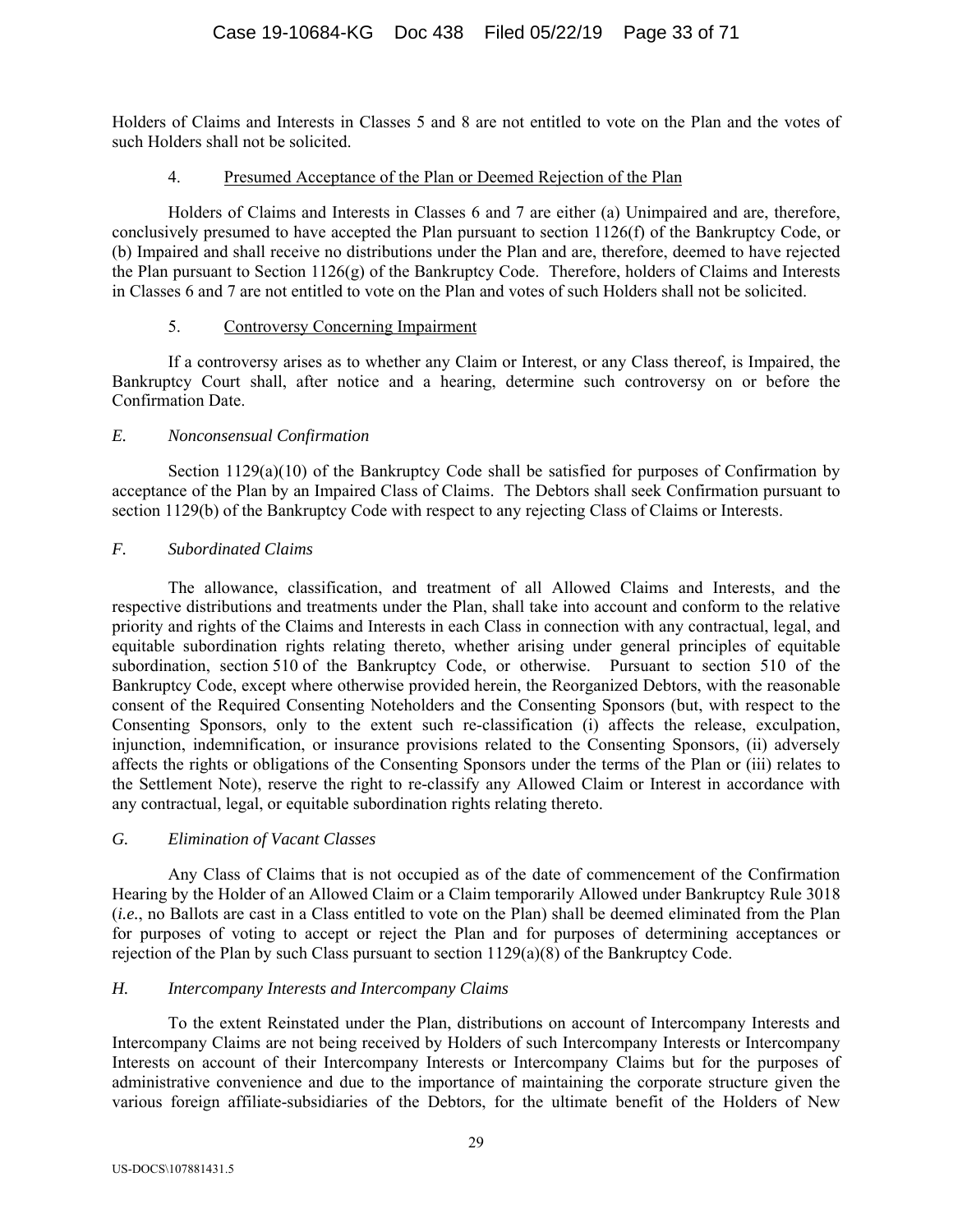Common Equity, to preserve ordinary course intercompany operations and in exchange for the Debtors' and Reorganized Debtors' agreement under the Plan to make certain distributions to the Holders of Allowed Claims.

#### **Article IV.**

#### **MEANS FOR IMPLEMENTATION OF THE PLAN**

#### *A. General Settlement of Claims and Interests*

Pursuant to section 1123 of the Bankruptcy Code and Bankruptcy Rule 9019, and in consideration for the classification, distributions, releases, and other benefits provided under the Plan, on the Effective Date, the provisions of the Plan shall constitute a good-faith compromise and settlement of all Claims, Interests, Causes of Action and controversies resolved pursuant to the Plan. The entry of the Confirmation Order shall constitute the Bankruptcy Court's approval of the compromise or settlement of all such Claims, Interests, Causes of Action and controversies, as well as a finding by the Bankruptcy Court that such compromise or settlement is in the best interests of the Debtors, their Estates and Holders of Claims and Interests is fair, equitable and is within the range of reasonableness. Distributions made to Holders of Allowed Claims are intended to be indefeasible.

#### *B. Restructuring Transactions*

#### 1. Restructuring Transactions Generally

On the Effective Date or as soon as reasonably practicable thereafter, the Reorganized Debtors may, with the reasonable consent of the Required Consenting Noteholders and the Consenting Sponsors and in consultation with the Committee (but, (x) with respect to the Consenting Sponsors, only to the extent such actions (i) affect the release, exculpation, injunction, indemnification, or insurance provisions related to the Consenting Sponsors, (ii) adversely affect the rights or obligations of the Consenting Sponsors under the terms of the Plan or (iii) relate to the Settlement Note, and (y) with respect to the Committee, only to the extent such actions affect the treatment of General Unsecured Creditors) consistent with the terms of the Restructuring Support Agreement, take all actions as may be necessary or appropriate to effect any transaction described in, approved by, contemplated by or necessary to effectuate the Plan, and as set forth in the Restructuring Transactions Memorandum, including: (a) the execution and delivery of appropriate agreements or other documents of merger, consolidation, or reorganization containing terms that are consistent with the terms of the Plan and that satisfy the requirements of applicable law; (b) the execution and delivery of appropriate instruments of transfer, assignment, assumption, or delegation of any property, right, liability, duty, or obligation on terms consistent with the terms of the Plan; (c) the filing of appropriate certificates of incorporation, merger, migration, consolidation, or other organizational documents with the appropriate governmental authorities pursuant to applicable law; and (d) all other actions that the Reorganized Debtors determine are necessary or appropriate.

The Confirmation Order shall and shall be deemed to, pursuant to both section 1123 and section 363 of the Bankruptcy Code, authorize, among other things, all actions as may be necessary or appropriate to effect any transaction described in, approved by, contemplated by, or necessary to effectuate the Plan.

#### 2. New Debt

On the Effective Date, the Reorganized Debtors specified in the New Debt Documentation will incur the New Debt as provided in the New Debt Documentation.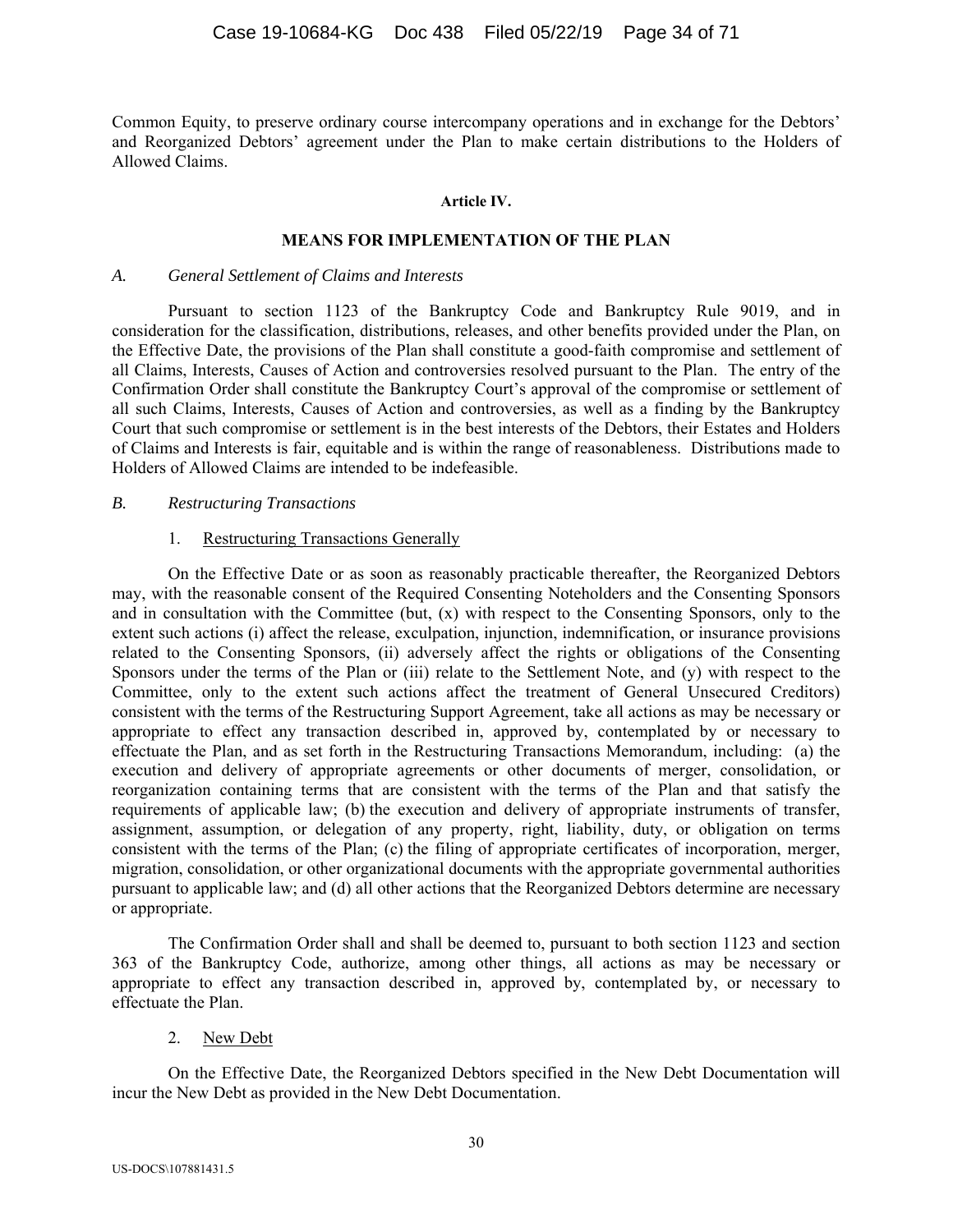### 3. New Common Equity and New Warrants

On the Effective Date, Reorganized Hexion will issue the New Common Equity and, to the extent applicable, New Warrants, to Holders of Allowed Claims as provided in the Plan.

### 4. Rights Offering

Following approval by the Bankruptcy Court of the Rights Offering Procedures, the Rights Offering shall be conducted pursuant to the Rights Offering Procedures before or substantially simultaneously with the solicitation of votes to accept or reject the Plan.

### 5. Consenting Sponsor Claim Settlement

On the Effective Date, the Consenting Sponsors shall, on behalf of themselves and their affiliates, be deemed to have permanently waived any and all management, monitoring or like fees or expenses owed by any Debtor and any agreements providing for the same shall have been terminated with no liability of any Debtor other than in connection with the Consenting Sponsor Claim Settlement; provided, *however*, that the foregoing shall not limit, reduce, modify or impair the Debtors' or the Reorganized Debtors' Indemnification Provisions with respect to the Consenting Sponsors and their affiliates or the Consenting Sponsors' or their affiliates' rights under any of the D&O Liability Insurance Policies, which shall each be assumed and Unimpaired pursuant to Articles V.F and IV.N, respectively. The Settlement Note shall not be subject to avoidance, recharacterization, or subordination (including equitable subordination) for any purposes whatsoever, and shall not constitute a preferential transfer, fraudulent conveyance, or other voidable transfer under the Bankruptcy Code or any other applicable nonbankruptcy law.

### *C. Corporate Existence*

Except as otherwise provided in the Plan, each Debtor shall continue to exist after the Effective Date as a separate corporate Entity, limited liability company, partnership, or other form, as the case may be, with all the powers of a corporation, limited liability company, partnership, or other form, as the case may be, pursuant to the applicable law in the jurisdiction in which each Debtor is incorporated or formed and pursuant to the respective certificate of incorporation and bylaws (or other formation documents) in effect prior to the Effective Date, except to the extent such certificate of incorporation and bylaws (or other formation documents) are amended by the Plan, by the Debtors, with the consent of the Required Consenting Noteholders, or otherwise, and to the extent such documents are amended, such documents are deemed to be amended pursuant to the Plan and require no further action or approval.

# *D. Vesting of Assets in the Reorganized Debtors*

Except as otherwise provided in the Plan (including in Article III.C) or any agreement, instrument, or other document incorporated herein, including the Restructuring Transactions Memorandum, on the Effective Date, all property of each Estate, including all Causes of Action, and any property acquired by any of the Debtors pursuant to the Plan shall vest in each respective Reorganized Debtor, free and clear of all Liens, Claims, charges, or other encumbrances; *provided* that, in accordance with Article IV.P, on the Effective Date, the Debtors and the Reorganized Debtors shall forever waive, relinquish, and release any and all Causes of Action the Debtors and their Estates had, have, or may have had under section 547 of the Bankruptcy Code and analogous non-bankruptcy law against any Entity whose Claim is Unimpaired under the Plan and any Entity with whom the Debtors are conducting, and the Reorganized Debtors will continue to conduct business on and after the Effective Date. On and after the Effective Date, except as otherwise provided in the Plan, each Reorganized Debtor may operate its business and may use, acquire, or dispose of property and compromise or settle any Claims, Interests, or Causes of Action without supervision or approval by the Bankruptcy Court and free of any restrictions of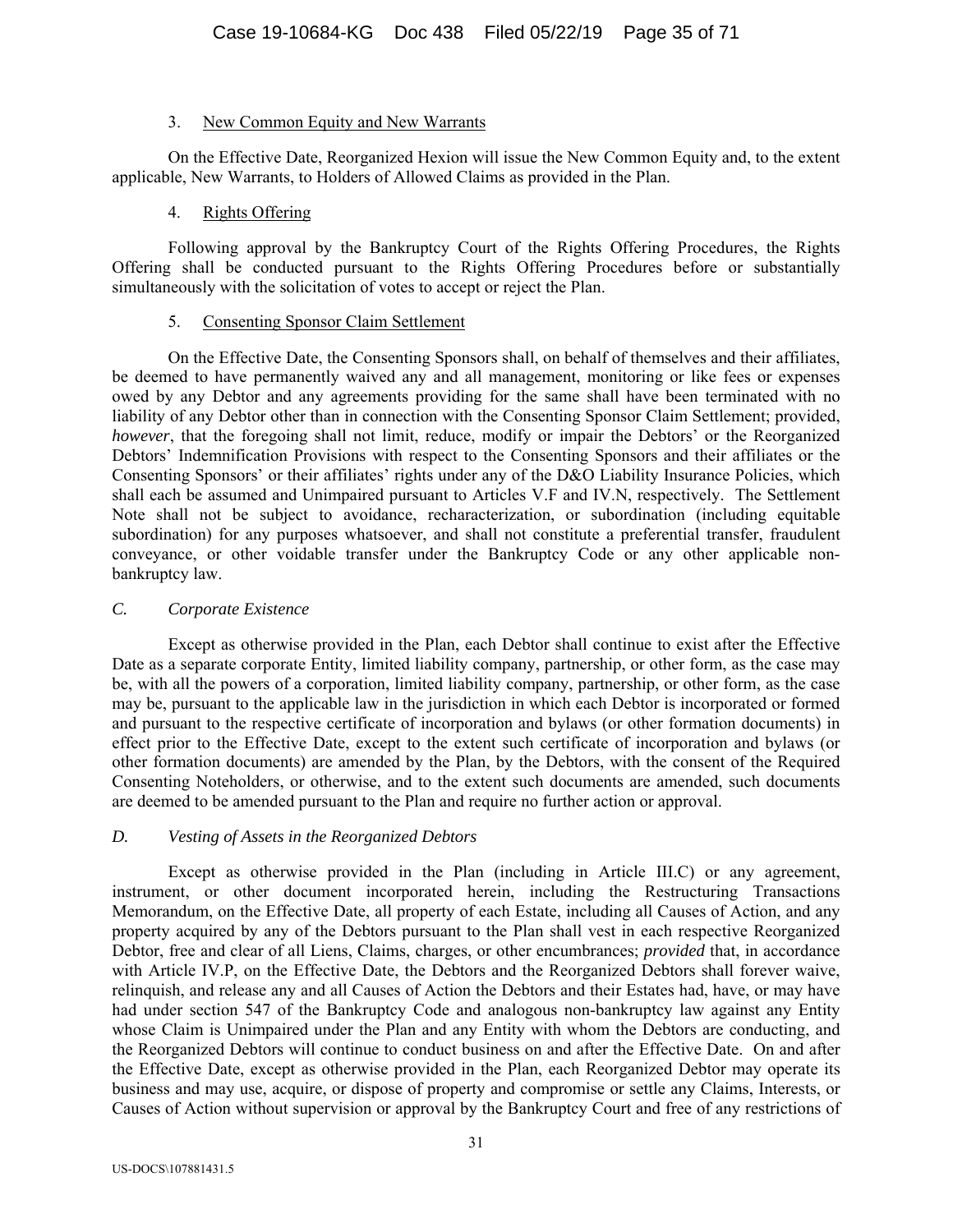the Bankruptcy Code or Bankruptcy Rules, including for the avoidance of doubt any restrictions on the use, acquisition, sale, lease, or disposal of property under section 363 of the Bankruptcy Code.

#### *E. Indemnification Provisions in Organizational Documents*

As of the Effective Date, each Reorganized Debtor's bylaws and other New Organizational Documents shall, to the fullest extent permitted by applicable law, provide for the indemnification, defense, reimbursement, exculpation, and/or limitation of liability of, and advancement of fees and expenses to, current and former managers, directors, officers, equity holders, members, employees, accountants, investment bankers, attorneys, other professionals, or agents of the Debtors and such current and former managers', directors', officers', equity holders', members', employees', accountants', investment bankers', attorneys', other professionals' and agents' respective Affiliates at least to the same extent as set forth in the Indemnification Provisions, against any claims or causes of action whether direct or derivative, liquidated or unliquidated, fixed, or contingent, disputed or undisputed, matured or unmatured, known or unknown, foreseen or unforeseen, asserted or unasserted. None of the Reorganized Debtors shall amend and/or restate its certificate of incorporation, bylaws, or similar organizational document after the Effective Date to terminate or adversely affect (1) any of the Indemnification Provisions or (2) the rights of such current and former managers, directors, officers, equity holders, members, employees, or agents of the Debtors and such current and former managers', directors', officers', equity holders', members', employees', and agents' respective Affiliates referred to in the immediately preceding sentence.

#### *F. Cancellation of Agreements and Equity Interests*

Except as otherwise provided for in the Plan, on the later of the Effective Date and the date on which the relevant distributions are made pursuant to Article VI: (a) (i) the obligations of the Debtors under the DIP Credit Agreements, the First Lien ABL Credit Agreement, the First Lien Notes Documents, the 1.5 Lien Notes Indenture, the Second Lien Notes Indenture, and the Borden Debentures Indenture, and any other note, bond, indenture, or other instrument or document directly or indirectly evidencing or creating any indebtedness of the Debtors, (ii) any certificate, equity security, share, purchase right, option, warrant, or other instrument or document directly or indirectly evidencing or creating an ownership interest in the Debtors (except, in each case, such certificates, notes or other instruments or documents evidencing indebtedness or obligation of or ownership interest in the Debtors that are Reinstated pursuant to the Plan), shall be cancelled solely as to the Debtors and their Affiliates, and the Reorganized Debtors and their Affiliates shall not have any continuing obligations thereunder; and (b) the obligations of the Debtors and their Affiliates pursuant, relating or pertaining to any agreements, indentures, certificates of designation, bylaws or certificate or articles of incorporation or similar documents governing the shares, certificates, notes, bonds, indentures, purchase rights, options, or other instruments or documents evidencing or creating any indebtedness or obligation of or ownership interest in the Debtors (except such agreements, certificates, notes or other instruments evidencing indebtedness or obligation of or ownership interest in the Debtors that are specifically reinstated or entered into pursuant to the Plan) shall be released and discharged; *except that*:

> 1. the DIP Facilities shall continue in effect solely for the purpose of: (a) allowing the DIP Agents to receive distributions from the Debtors under the Plan and to make further distributions to the Holders of the DIP Facility Claims on account of such Claims, as set forth in Article VI of the Plan; (b) preserving the DIP Agents and the DIP Lenders' right to all amounts due under the DIP Credit Agreements and DIP Orders; and (c) preserving the DIP Agents' and the DIP Lenders' right to indemnification from the Debtors pursuant and subject to the terms of the DIP Facilities;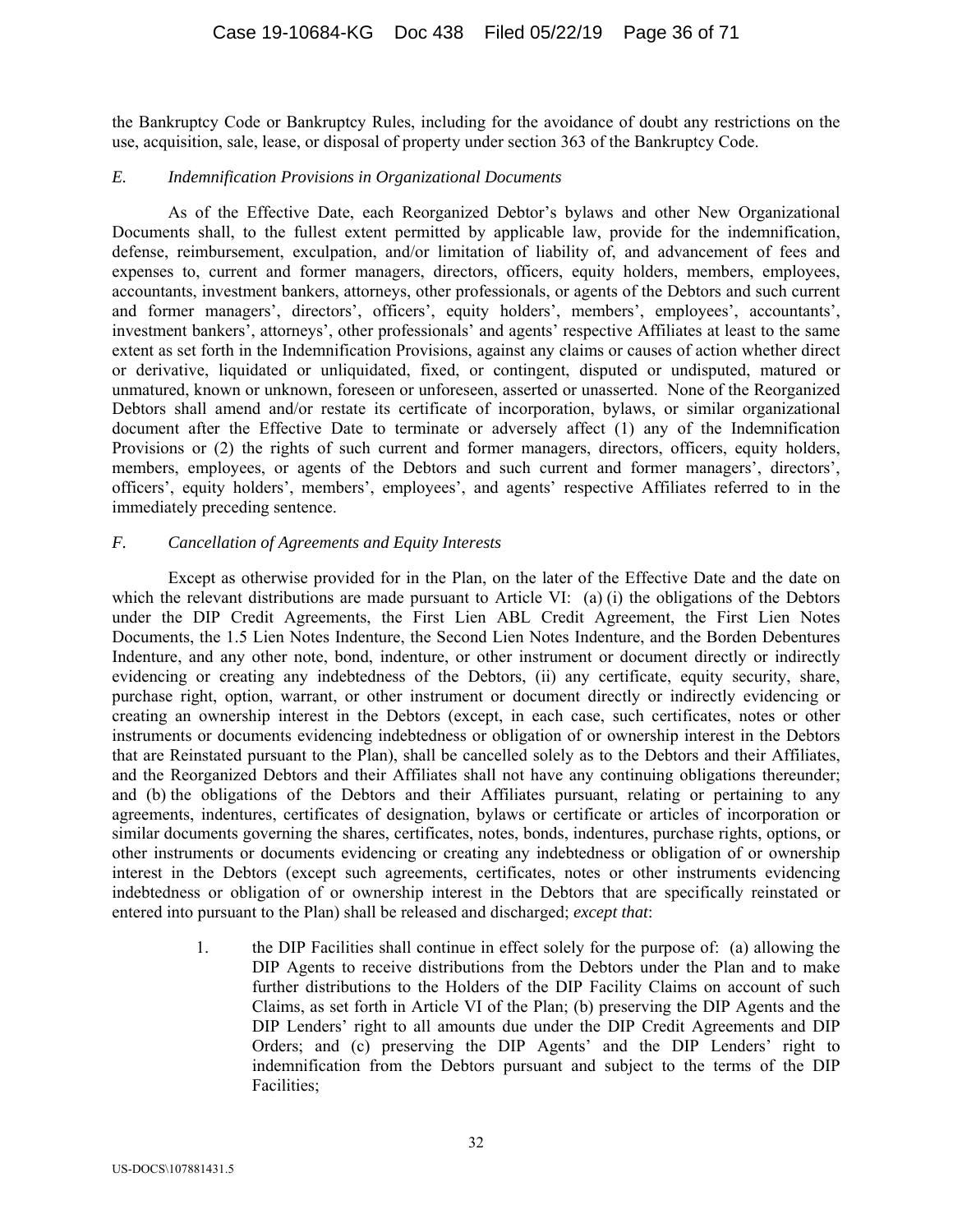- 2. the First Lien Notes Documents shall continue in effect solely for the purpose of: (a) allowing the First Lien Notes Indenture Trustees to receive distributions from the Debtors under the Plan and to make or direct the making of further distributions to the Holders of Allowed Claims in Class 2 on account of such Claims, as set forth in Article VI of the Plan; (b) preserving the First Lien Notes Indenture Trustees' rights to payment of their First Lien Notes Trustee Fees, and allowing the First Lien Notes Indenture Trustees to exercise their charging Liens for the payment of their respective First Lien Notes Trustee Fees and for indemnification, pursuant to the terms of the First Lien Notes Documents; and (c) preserving the right of the First Lien Notes Indenture Trustees to indemnification from the Debtors pursuant and subject to the respective terms of the First Lien Notes Documents;
- 3. the 1.5 Lien Notes Indenture shall continue in effect solely for the purpose of: (a) allowing the 1.5 Lien Notes Indenture Trustee to receive distributions from the Debtors under the Plan and to make further distributions to the Holders of Allowed Claims in Class 3 on account of such Claims, as set forth in Article VI of the Plan; (b) preserving the 1.5 Lien Notes Indenture Trustee's right to payment of their fees and expenses, and allowing the 1.5 Lien Notes Indenture Trustee to exercise its charging Lien for the payment of their respective fees and expenses and for indemnification, pursuant to the terms of the 1.5 Lien Notes Documents; and (c) preserving the right of the 1.5 Lien Notes Indenture Trustee to indemnification from the Debtors pursuant and subject to the terms of the 1.5 Lien Notes Documents;
- 4. the Second Lien Notes Indenture shall continue in effect solely for the purpose of: (a) allowing the Second Lien Notes Indenture Trustee to receive distributions from the Debtors under the Plan and to make further distributions to the Holders of Allowed Claims in Class 3 on account of such Claims, as set forth in Article VI of the Plan; (b) preserving the Second Lien Notes Indenture Trustee's right to payment of their fees and expenses, and allowing the Second Lien Notes Indenture Trustee to exercise its charging Lien for the payment of their respective fees and expenses and for indemnification, pursuant to the terms of the Second Lien Notes Documents; and (c) preserving the right of the Second Lien Notes Indenture Trustee to indemnification from the Debtors pursuant and subject to the terms of the Second Lien Notes Documents;
- 5. the Borden Debentures Indenture shall continue in effect solely for the purpose of: (a) allowing the Borden Debentures Trustee to receive distributions from the Debtors under the Plan and to make further distributions to the Holders of Allowed Claims in Class 3 on account of such Claims, as set forth in Article VI of the Plan; (b) preserving the Borden Debentures Trustee's right to payment of their fees and expenses, and allowing the Borden Debentures Trustee to exercise their charging Liens for the payment of their respective fees and expenses and for indemnification, pursuant to the terms of the Borden Debentures Indenture; and (c) preserving the right of the Borden Debentures Trustee to indemnification from the Debtors pursuant and subject to the terms of the Borden Debentures Indenture; and
- 6. the foregoing shall not affect the cancellation of shares and/or Equity Interests pursuant to the Plan nor any Intercompany Interests.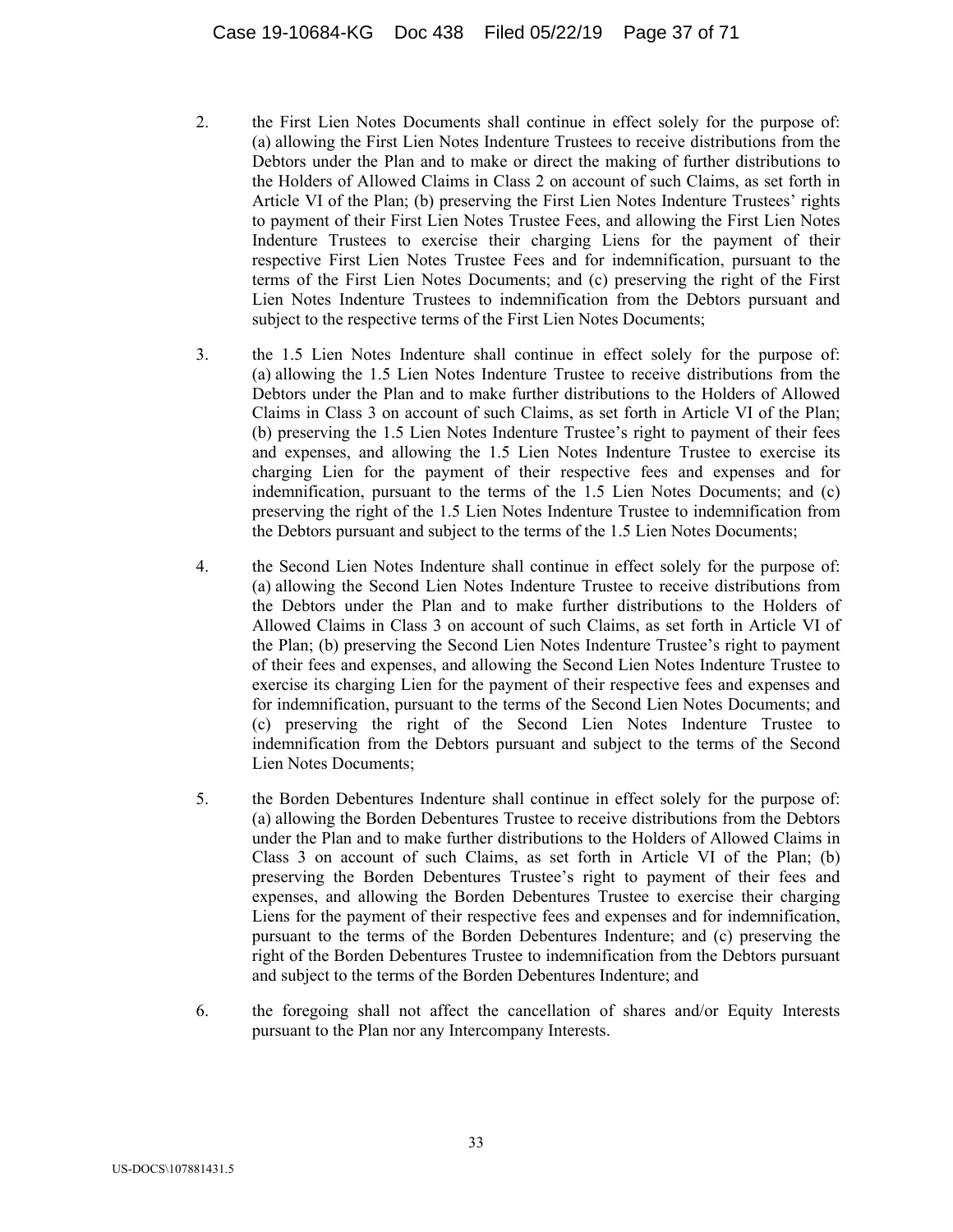#### *G. Sources for Plan Distributions and Transfers of Funds Among Debtors*

The Debtors shall fund Cash distributions under the Plan with: (1) Cash on hand, including Cash from operations and the proceeds of the DIP Facilities, (2) the proceeds of the New Debt, and (3) the proceeds of the Rights Offering. Cash payments to be made pursuant to the Plan will be made by the Reorganized Debtors or the Distribution Agent in accordance with Article VI. Subject to any applicable limitations set forth in any post-Effective Date agreement (including the New Debt Documentation and the New Organizational Documents), the Reorganized Debtors will be entitled to transfer funds between and among themselves as they determine to be necessary or appropriate to enable the Reorganized Debtors to satisfy their obligations under the Plan. Except as set forth herein, any changes in intercompany account balances resulting from such transfers will be accounted for and settled in accordance with the Debtors' historical intercompany account settlement practices and will not violate the terms of the Plan.

From and after the Effective Date, the Reorganized Debtors, subject to any applicable limitations set forth in any post-Effective Date agreement (including the New Debt Documentation and the New Organizational Documents), shall have the right and authority without further order of the Bankruptcy Court to raise additional capital and obtain additional financing as the boards of directors of the applicable Reorganized Debtors deem appropriate.

#### *H. New Debt, Approval of New Debt Documentation, and the Settlement Note*

Confirmation of the Plan shall be deemed to constitute approval by the Bankruptcy Court of the New Debt, the Settlement Note, and the New Debt Documentation (including all transactions contemplated thereby, such as any supplementation or additional syndication of the New Debt, and all actions to be taken, undertakings to be made and obligations to be incurred by the Reorganized Debtors in connection therewith, including the payment of all fees, indemnities and expenses provided for therein) and, subject to the occurrence of the Effective Date, authorization for the applicable Reorganized Debtors to enter into and perform their obligations under the Settlement Note, the New Debt Documentation and such other documents as may be reasonably required or appropriate, subject to the Definitive Document Consent Rights. For the avoidance of doubt, such approvals and authorizations shall include the New Long-Term Debt (if any) funded in accordance with the terms of the Debt Backstop Agreement.

On the Effective Date, the New Debt Documentation shall constitute legal, valid, binding, and authorized obligations of the Reorganized Debtors, enforceable in accordance with their terms. The financial accommodations to be extended pursuant to the New Debt Documentation and the Debt Backstop Agreement are being extended, and shall be deemed to have been extended, in good faith, for legitimate business purposes, are reasonable, shall not be subject to avoidance, recharacterization, or subordination (including equitable subordination) for any purposes whatsoever, and shall not constitute preferential transfers, fraudulent conveyances, or other voidable transfers under the Bankruptcy Code or any other applicable non-bankruptcy law. On the Effective Date, all of the Liens and security interests to be granted under the New Debt Documentation (1) shall be legal, binding, and enforceable Liens on, and security interests in, the collateral granted in accordance with the terms of the New Debt Documentation, (2) shall be deemed automatically perfected on the Effective Date, subject only to such Liens and security interests as may be permitted under the New Debt Documentation, and (3) shall not be subject to avoidance, recharacterization, or subordination (including equitable subordination) for any purposes whatsoever and shall not constitute preferential transfers, fraudulent conveyances, or other voidable transfers under the Bankruptcy Code or any applicable non-bankruptcy law. The Reorganized Debtors and the Entities granted such Liens and security interests are authorized to make all filings and recordings, and to obtain all governmental approvals and consents necessary to establish and perfect such Liens and security interests under the provisions of the applicable state, provincial, federal, or other law (whether domestic or foreign) that would be applicable in the absence of the Plan and the Confirmation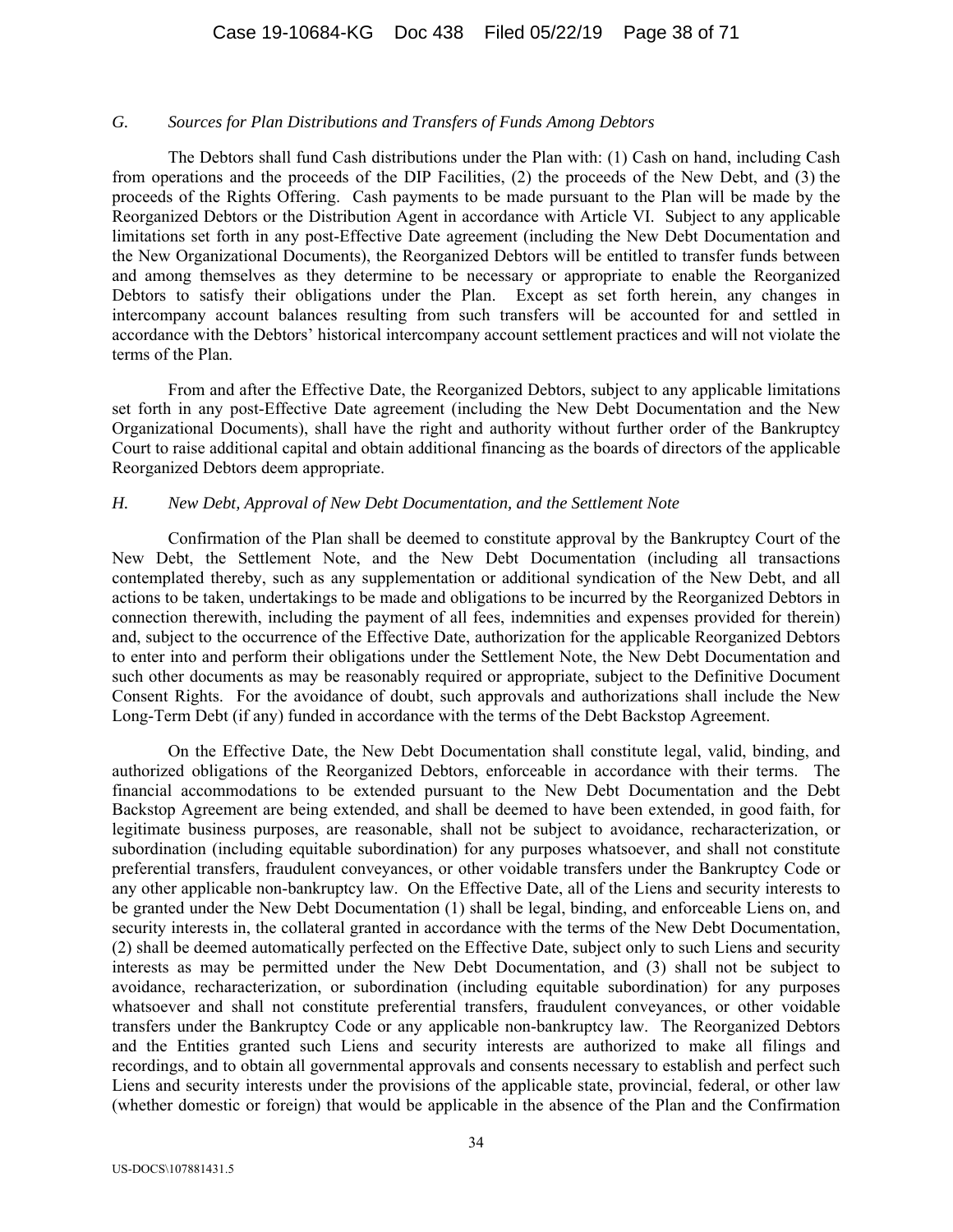Order (it being understood that perfection shall occur automatically by virtue of the entry of the Confirmation Order, and any such filings, recordings, approvals, and consents shall not be required), and will thereafter cooperate to make all other filings and recordings that otherwise would be necessary under applicable law to give notice of such Liens and security interests to third parties.

On the Effective Date, the Settlement Note shall constitute a legal, valid, binding, and authorized obligation of Reorganized Hexion, enforceable in accordance with its terms. The financial accommodations to be extended pursuant to the Settlement Note are being extended, and shall be deemed to have been extended, in good faith, for legitimate business purposes, are reasonable, shall not be subject to avoidance, recharacterization, or subordination (including equitable subordination) for any purposes whatsoever, and shall not constitute preferential transfers, fraudulent conveyances, or other voidable transfers under the Bankruptcy Code or any other applicable non-bankruptcy law.

# *I. Reorganized Debtors' Ownership*

# 1. New Common Equity and New Warrants

On the Effective Date, Reorganized Hexion shall issue or reserve for issuance all of the New Common Equity (including any New Common Equity issuable upon exercise of the New Warrants as of the Effective Date, without regard to any limitations on the exercise of the New Warrants) and any New Warrants issuable in accordance with the terms of the Plan and as set forth in the Restructuring Transactions Memorandum. The issuance of the New Common Equity (including any New Common Equity issuable upon exercise of the New Warrants as of the Effective Date, without regard to any limitations on the exercise of the New Warrants) and any New Warrants by Reorganized Hexion for distribution pursuant to the Plan is authorized without the need for further corporate action and all of the shares of New Common Equity (including any New Common Equity issuable upon exercise of the New Warrants as of the Effective Date, without regard to any limitations on the exercise of the New Warrants) issued or issuable pursuant to the Plan shall be duly authorized, validly issued, fully paid, and nonassessable and the New Warrants and the New Warrant Agreement shall be valid and binding obligations of Reorganized Hexion, enforceable in accordance with their terms.

# 2. Shareholders Agreement

On the Effective Date, Reorganized Hexion and the Holders of the New Common Equity shall be deemed to have entered into the Shareholders Agreement, if any. The Shareholders Agreement, if any, shall be deemed to be valid, binding, and enforceable in accordance with its terms, and each holder of New Common Equity shall be bound thereby, in each case without the need for execution by any party thereto other than Reorganized Hexion.

# 3. Registration Rights Agreement

On the Effective Date, Reorganized Hexion and certain Holders of the New Common Equity shall enter into the Registration Rights Agreement in substantially the form included in the Plan Supplement. The Registration Rights Agreement shall be deemed to be valid, binding, and enforceable in accordance with its terms.

# 4. Rights Offering

Before or substantially simultaneously with the solicitation of votes to accept or reject the Plan and in accordance with Article III.B hereof, each Holder of Allowed Notes Claims shall receive Rights to acquire its respective Pro Rata Share of the Rights Offering Equity pursuant to the terms set forth in the Rights Offering Procedures. Each Right shall represent the right to acquire one share of Rights Offering Equity for the Rights Exercise Price.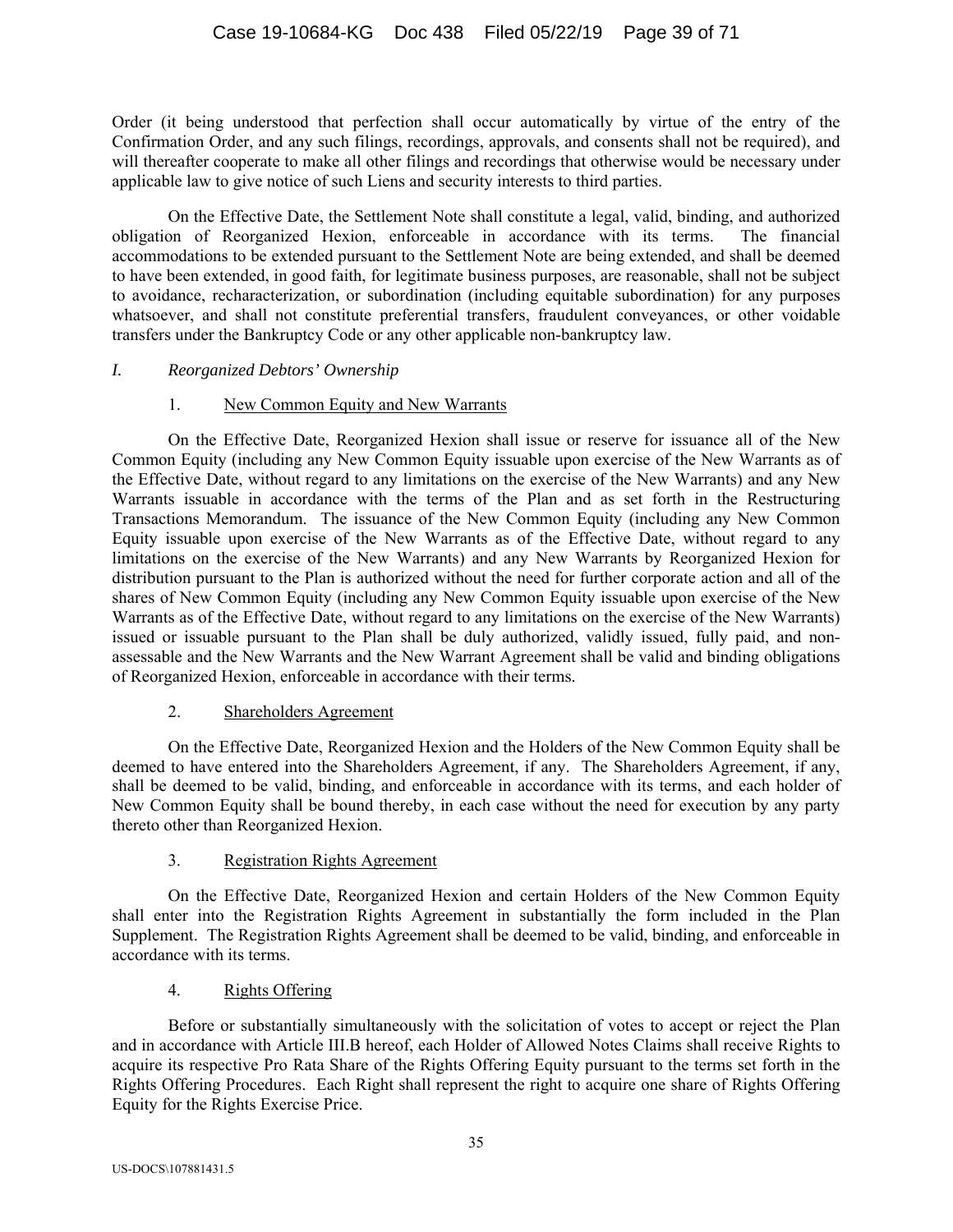#### *J. Exemption from Registration Requirements*

 The offering, issuance, and distribution of any Securities, including the New Common Equity (including any New Common Equity issuable upon the exercise of the New Warrants), the New Warrants, and the Rights, in exchange for Claims pursuant to Article III of the Plan or pursuant to the exercise of the Rights or pursuant to the Equity Backstop Premium and the Debt Backstop Premium, shall be exempt from, among other things, the registration requirements of Section 5 of the Securities Act pursuant to section 1145 of the Bankruptcy Code. Except as otherwise provided in the Plan or the governing certificates or instruments, any and all such New Common Equity (including any New Common Equity issuable upon exercise of the New Warrants) and New Warrants so issued under the Plan will be freely tradable under the Securities Act by the recipients thereof, subject to: (1) the provisions of section 1145(b)(1) of the Bankruptcy Code relating to the definition of an underwriter in Section 2(a)(11) of the Securities Act, and compliance with any applicable state or foreign securities laws, if any, and any rules and regulations of the SEC, if any, applicable at the time of any future transfer of such Securities or instruments, including any such restrictions in the Shareholders Agreement, if any; (2) the restrictions, if any, on the transferability of such Securities and instruments; and (3) any other applicable regulatory approval.

 Notwithstanding anything to the contrary herein, any Backstop Party (together with its Affiliates) that would otherwise be entitled to receive more than 9.9% of the aggregate amount of the New Common Equity to be issued as of the Effective Date (excluding New Common Equity to be issued to other Backstop Parties that would entitle them to receive more than 9.9% of the New Common Equity to be issued as of the Effective Date and excluding New Common Equity issued pursuant to the Management Incentive Plan) based upon (x) its holdings of 1.5 Lien Notes, First Lien Notes, Second Lien Notes, Borden 2021 Debentures, Borden 2023 Debentures as of the subscription expiration deadline for the Rights Offering (as described in the Rights Offering Procedures), (y) its participation in the Rights Offering (including oversubscription rights) and (z) any shares of New Common Equity payable to such Backstop Party as Equity Backstop Premium and the Debt Backstop Premium, may elect to receive New Warrants in lieu of such portion of New Common Equity that would otherwise be issued to such Backstop Party and its Affiliates under the Plan in excess of 9.9% of the aggregate amount of New Common Equity issued as of the Effective Date (excluding New Common Equity to be issued to other Backstop Parties that would entitle them to receive more than 9.9% of the New Common Equity to be issued as of the Effective Date and excluding New Common Equity issued pursuant to the Management Incentive Plan), provided, that, any Backstop Party eligible to elect to receive New Warrants under the Plan may only elect to receive New Warrants up to an equivalent of 3.5% of the New Common Equity issued as of the Effective Date (including any New Common Equity issuable upon exercise of the New Warrants but excluding New Common Equity issued pursuant to the Management Incentive Plan) and the shares of New Common Equity represented by New Warrants shall be shares that would have otherwise been issued under the Plan as First Lien Notes Recovery and/or in exchange for Junior Notes Claims.

 The offering, issuance and distribution of the New Common Equity pursuant to the Equity Backstop Agreement or the Debt Backstop Agreement (excluding payment of the Equity Backstop Premium and the Debt Backstop Premium, if so elected by any Equity Backstop Parties or any Debt Backstop Parties, respectively) shall be exempt from, among other things, the registration requirements of Section 5 of the Securities Act pursuant to Section  $4(a)(2)$  of the Securities Act, or any other available exemption from registration under the Securities Act.

 Should the Reorganized Debtors elect on or after the Effective Date to reflect any ownership of the New Common Equity through the facilities of the DTC, the Reorganized Debtors need not provide any further evidence other than the Plan or the Confirmation Order with respect to the treatment of the New Common Equity under applicable securities laws.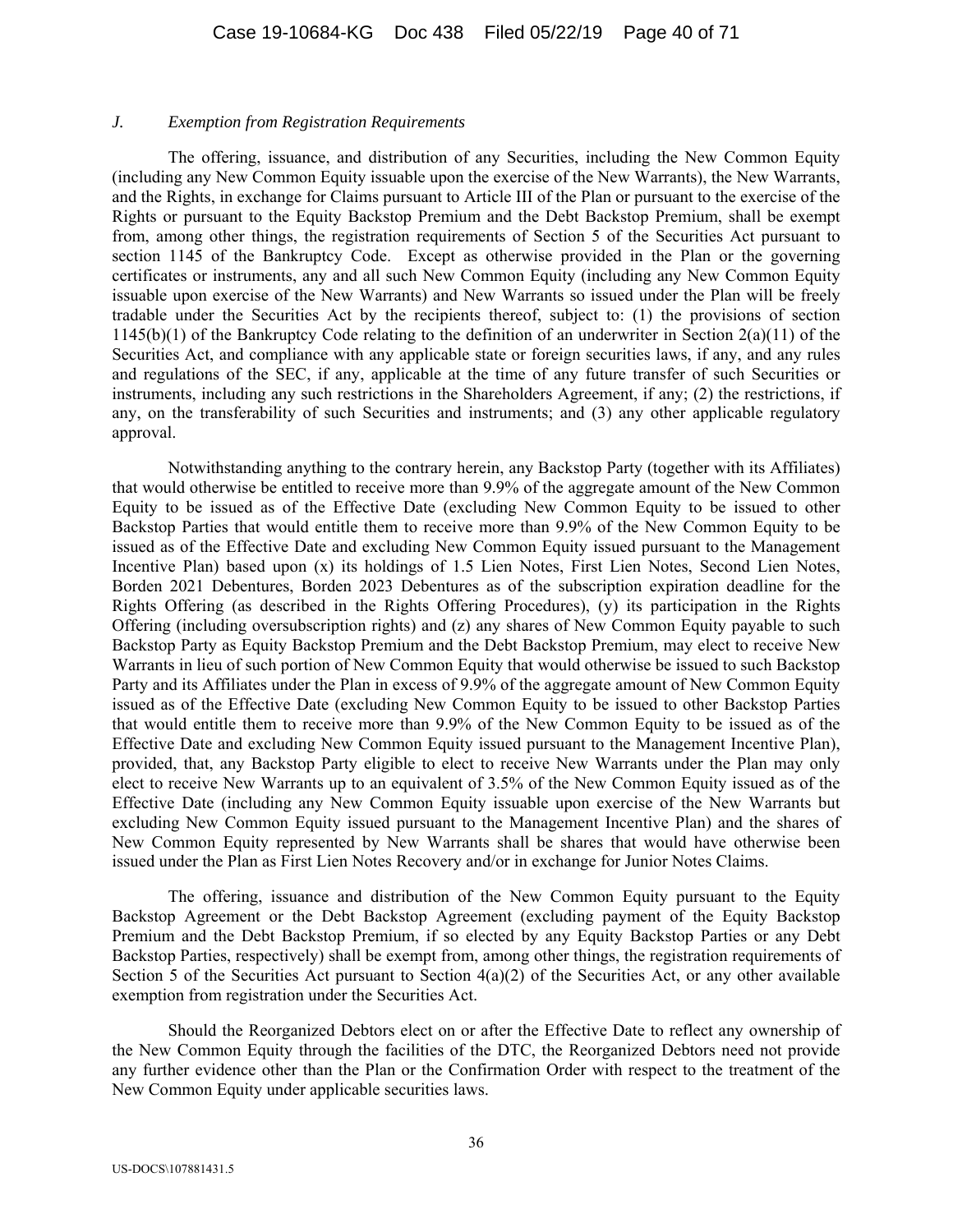Notwithstanding anything to the contrary in the Plan, no Entity (including, for the avoidance of doubt, DTC) shall be entitled to require a legal opinion regarding the validity of any transaction contemplated by the Plan, including, for the avoidance of doubt, whether the New Common Equity (including any New Common Equity issuable upon exercise of the New Warrants) and the New Warrants are exempt from registration and/or eligible for DTC book-entry delivery, settlement, and depository services. DTC shall be required to accept and conclusively rely upon the Plan or Confirmation Order in lieu of a legal opinion regarding whether the New Common Equity (including any New Common Equity issuable upon exercise of the New Warrants) and the New Warrants are exempt from registration and/or eligible for DTC book-entry delivery, settlement, and depository services.

### *K. Organizational Documents*

Subject to Articles IV.E and IV.F of the Plan, the Reorganized Debtors shall enter into such agreements and amend their corporate governance documents to the extent necessary to implement the terms and provisions of the Plan, subject to the Definitive Document Consent Rights. Without limiting the generality of the foregoing, as of the Effective Date, Reorganized Hexion shall be governed by the New Organizational Documents applicable to it. From and after the Effective Date, the organizational documents of each of the Reorganized Debtors will comply with section  $1123(a)(6)$  of the Bankruptcy Code, as applicable.

# *L. Exemption from Certain Transfer Taxes and Recording Fees*

To the fullest extent permitted by section 1146(a) of the Bankruptcy Code, any transfer from a Debtor to a Reorganized Debtor or to any Entity pursuant to, in contemplation of, or in connection with the Plan or pursuant to: (1) the issuance, distribution, transfer, or exchange of any debt, securities, or other interest in the Debtors or the Reorganized Debtors; (2) the creation, modification, consolidation, or recording of any mortgage, deed of trust or other security interest, or the securing of additional indebtedness by such or other means; (3) the making, assignment, or recording of any lease or sublease; or (4) the making, delivery, or recording of any deed or other instrument of transfer under, in furtherance of, or in connection with, the Plan, including any deeds, bills of sale, assignments, or other instrument of transfer executed in connection with any transaction arising out of, contemplated by, or in any way related to the Plan, shall not be subject to any U.S. federal, state or local document recording tax, stamp tax, conveyance fee, intangibles, or similar tax, mortgage tax, real estate transfer tax, mortgage recording tax, Uniform Commercial Code filing or recording fee, regulatory filing or recording fee, or other similar tax or governmental assessment, and the appropriate U.S. state or local governmental officials or agents shall forego the collection of any such tax or governmental assessment and to accept for filing and recordation any of the foregoing instruments or other documents without the payment of any such tax or governmental assessment.

#### *M. Other Tax Matters*

 From and after the Effective Date, the Reorganized Debtors, including Reorganized Hexion, shall be authorized to make and to instruct any of their wholly-owned subsidiaries to make any elections available to them under applicable law with respect to the tax treatment of the Restructuring Transactions as specified in the Restructuring Transactions Memorandum. From and after the Effective Date, to the extent applicable, Hexion LLC and any subsidiary thereof shall make any such election solely at the request of NewCo or any of its wholly-owned subsidiaries.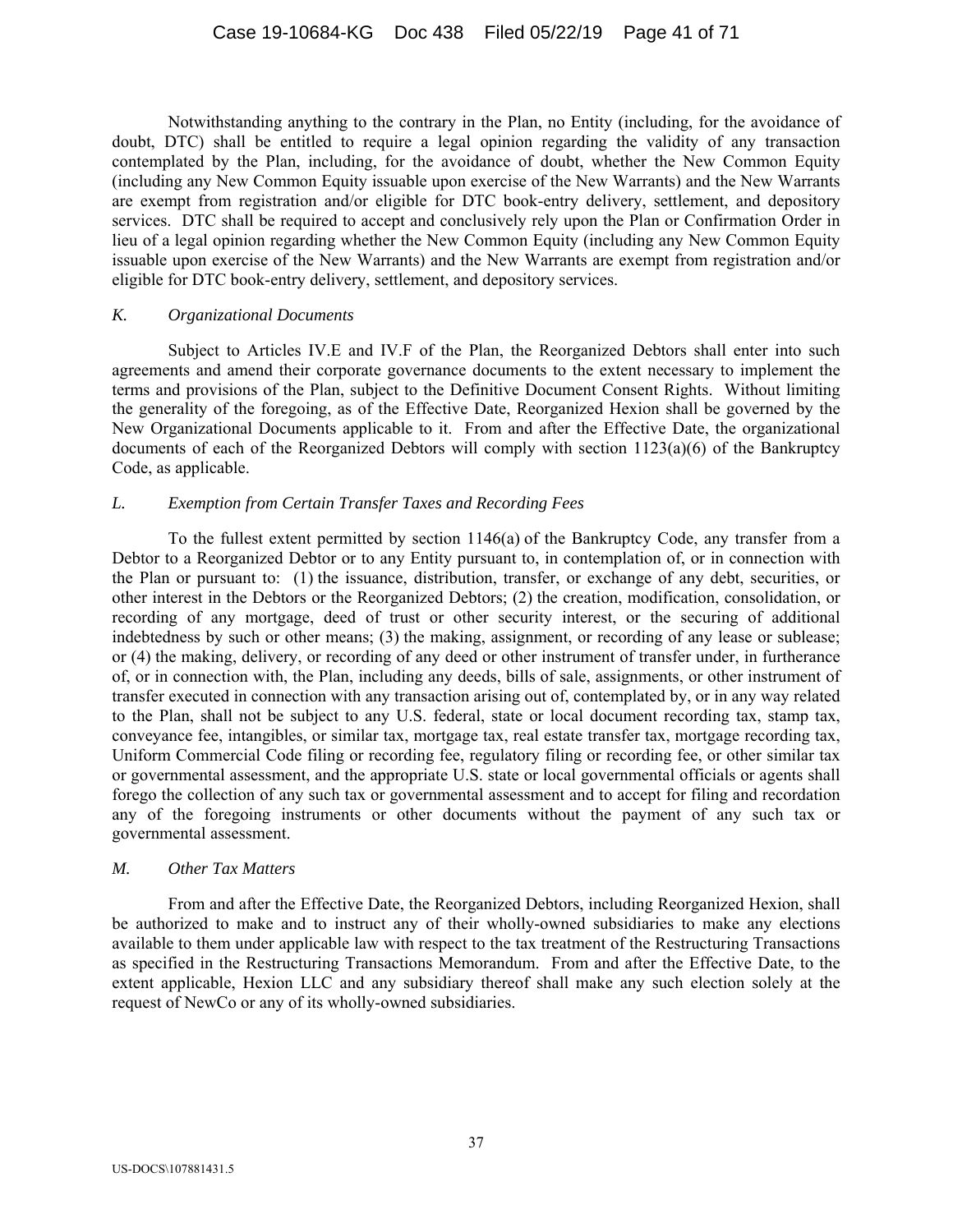# *N. Directors and Officers of the Reorganized Debtors*

### 1. The New Board

As of the Effective Date, the terms of the current members of the board of managers of Hexion shall expire and, without further order of the Bankruptcy Court or other corporate action by the Debtors or the Reorganized Debtors, the New Board shall be approved.

The New Board will initially consist of seven (7) members, which shall be comprised of Craig Rogerson, in his capacity as Chief Executive Officer of the Reorganized Debtors, and six (6) other directors, which shall be selected by the Board Committee in consultation with Craig Rogerson in his capacity as Chief Executive Officer; *provided* that if the New Board is not fully selected by the Effective Date then the members of the New Board selected as of the Effective Date shall select the remaining members in consultation with the Board Committee. Pursuant to section  $1129(a)(5)$  of the Bankruptcy Code, the Debtors will, to the extent reasonably practicable, disclose in advance of Confirmation the identity and affiliations of any person proposed to serve on the New Board. The occurrence of the Effective Date shall have no effect on the composition of the board of directors or managers of each of the subsidiary Debtors.

### 2. Senior Management

 The existing officers of the Debtors as of the Effective Date shall remain in their current capacities as officers of the Reorganized Debtors, subject to the ordinary rights and powers of the New Board to remove or replace them in accordance with the New Organizational Documents and any applicable employment agreements that are assumed pursuant to the Plan with the reasonable consent of the Required Consenting Noteholders.

# *O. Directors and Officers Insurance Policies*

In accordance with and without altering Article V.H of the Plan, (i) on the Effective Date the Reorganized Debtors shall be deemed to have assumed all of the Debtors' D&O Liability Insurance Policies (including, without limitation, any "tail policy" and all agreements, documents, or instruments related thereto) in effect prior to the Effective Date pursuant to sections 105 and 365(a) of the Bankruptcy Code, without the need for any further notice to or action, order, or approval of the Bankruptcy Court; (ii) confirmation of the Plan shall not discharge, impair, or otherwise modify any indemnity obligations assumed by the foregoing assumption of the D&O Liability Insurance Policies, and each such indemnity obligation will be deemed and treated as an Executory Contract that has been assumed by the Debtors under the Plan as to which no Proof of Claim need be filed; (iii) the Debtors and, after the Effective Date, the Reorganized Debtors shall retain the ability to supplement such D&O Liability Insurance Policies as the Debtors or Reorganized Debtors, as applicable, may deem necessary on terms and at an expense reasonably acceptable to the Consenting Noteholders and the Consenting Sponsors (but only to the extent such supplement relates to, or affects the rights of, the Consenting Sponsors); and (iv) for the avoidance of doubt, entry of the Confirmation Order will constitute the Bankruptcy Court's approval of the Reorganized Debtors' foregoing assumption of each of the unexpired D&O Liability Insurance Policies.

In addition, on or after the Effective Date, none of the Reorganized Debtors shall terminate or otherwise reduce the coverage under any D&O Liability Insurance Policies (including, without limitation, any "tail policy" and all agreements, documents, or instruments related thereto) in effect on or prior to the Effective Date, with respect to conduct occurring prior thereto, and all current and former directors, officers, and managers of the Debtors who served in such capacity at any time prior to the Effective Date shall be entitled to the full benefits of any such policies for the full term of such policies regardless of whether such current and former directors, officers, and managers remain in such positions after the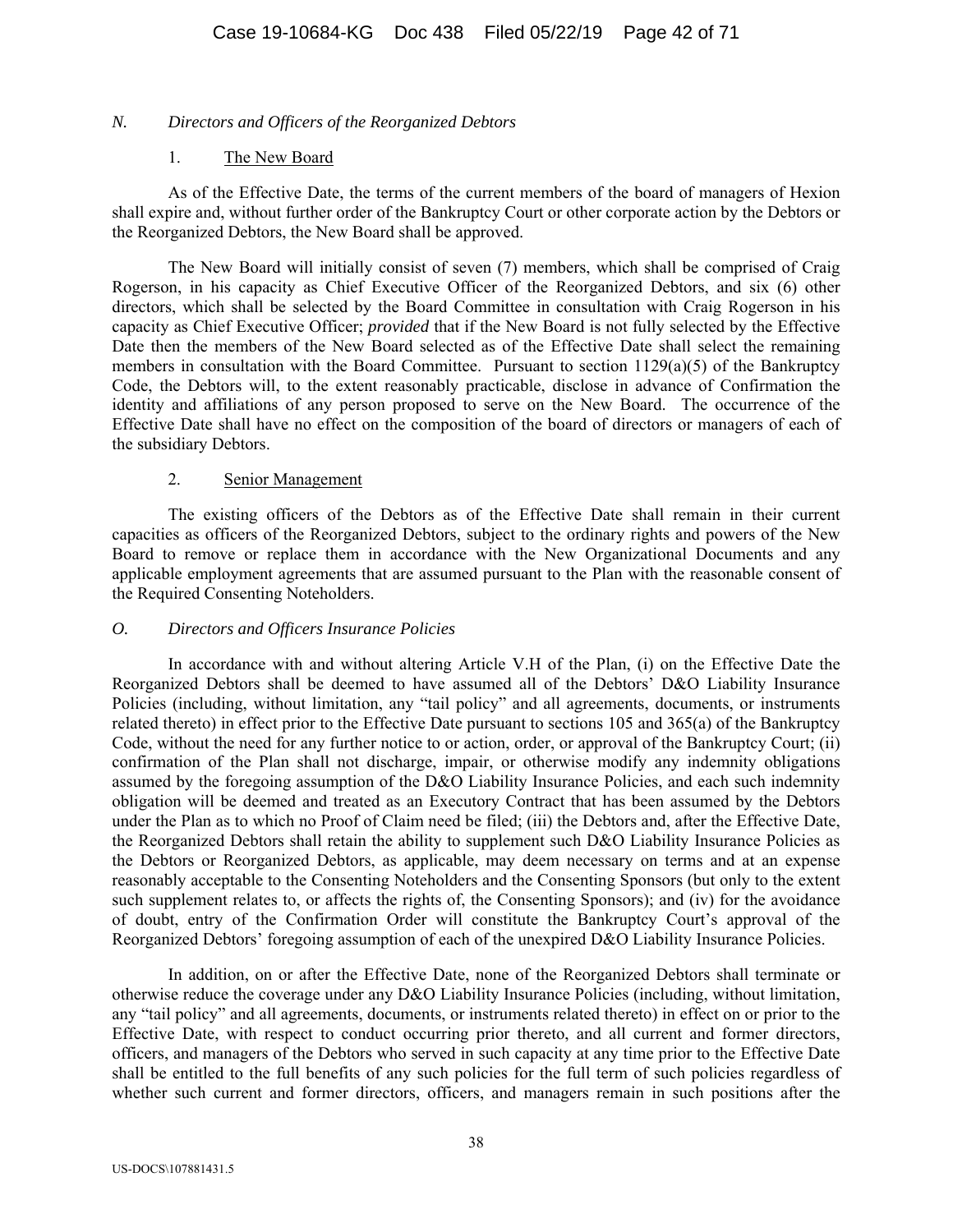Effective Date, all in accordance with the terms and conditions of the D&O Liability Insurance Policies, which shall not be altered.

#### *P. Preservation of Rights of Action*

In accordance with section 1123(b) of the Bankruptcy Code, but subject to the releases set forth in this section and in Article IX below, all Causes of Action that a Debtor may hold against any Entity shall vest in the applicable Reorganized Debtor on the Effective Date. Thereafter, the Reorganized Debtors shall have the exclusive right, authority, and discretion to determine and to initiate, file, prosecute, enforce, abandon, settle, compromise, release, withdraw, or litigate to judgment any such Causes of Action, whether arising before or after the Petition Date, and to decline to do any of the foregoing without the consent or approval of any third party or further notice to or action, order, or approval of the Bankruptcy Court. **No Entity may rely on the absence of a specific reference in the Plan, the Plan Supplement, or the Disclosure Statement to any specific Cause of Action as any indication that the Debtors or Reorganized Debtors will not pursue any and all available Causes of Action. The Debtors and Reorganized Debtors expressly reserve all rights to prosecute any and all Causes of Action against any Entity, except as otherwise expressly provided in the Plan,** and, therefore, no preclusion doctrine, including the doctrines of *res judicata*, collateral estoppel, issue preclusion, claim preclusion, estoppel (judicial, equitable or otherwise) or laches, shall apply to any Cause of Action upon, after, or as a consequence of the Confirmation or the occurrence of the Effective Date.

Notwithstanding any provision in the Plan or any order entered in these Chapter 11 Cases, the Debtors and Reorganized Debtors forever waive, relinquish, and release any and all Causes of Action the Debtors and their Estates had, have, or may have (a) against any Released Party, or (b) that arise under section 547 of the Bankruptcy Code (and analogous non-bankruptcy law) with respect to any Claim that is being rendered Unimpaired under the Plan and any Entity with whom the Debtors are conducting, and the Reorganized Debtors will continue to conduct, business on and after the Effective Date.

#### *Q. Corporate Action*

Subject to the Restructuring Support Agreement, upon the Effective Date, all actions contemplated by the Plan shall be deemed authorized, approved, and, to the extent taken prior to the Effective Date, ratified without any requirement for further action by Holders of Claims or Interests, directors, managers, or officers of the Debtors, the Reorganized Debtors, or any other Entity, including: (1) rejection or assumption, as applicable, of Executory Contracts and Unexpired Leases; (2) selection of the directors, managers, and officers for the Reorganized Debtors; (3) the execution of the New Debt Documentation, the Settlement Note, and the New Organizational Documents; (4) the issuance and distribution of the New Common Equity (including any New Common Equity issuable upon exercise of the New Warrants), the New Warrants, and the Rights as provided herein; and (5) all other acts or actions contemplated, or reasonably necessary or appropriate to promptly consummate the transactions contemplated by the Plan (whether to occur before, on, or after the Effective Date). All matters provided for in the Plan involving the company structure of the Debtors, and any company action required by the Debtors in connection therewith, shall be deemed to have occurred on, and shall be in effect as of, the Effective Date, without any requirement of further action by the security holders, directors, managers, authorized persons, or officers of the Debtors.

On or prior to the Effective Date, the appropriate officers, directors, managers, or authorized persons of the Debtors (including any president, vice-president, chief executive officer, treasurer, general counsel, or chief financial officer thereof) shall be authorized and directed to issue, execute and deliver the agreements, documents, securities, certificates of incorporation, certificates of formation, bylaws, operating agreements, and instruments contemplated by the Plan (or necessary or desirable to effect the transactions contemplated by the Plan) in the name of and on behalf of the applicable Debtors or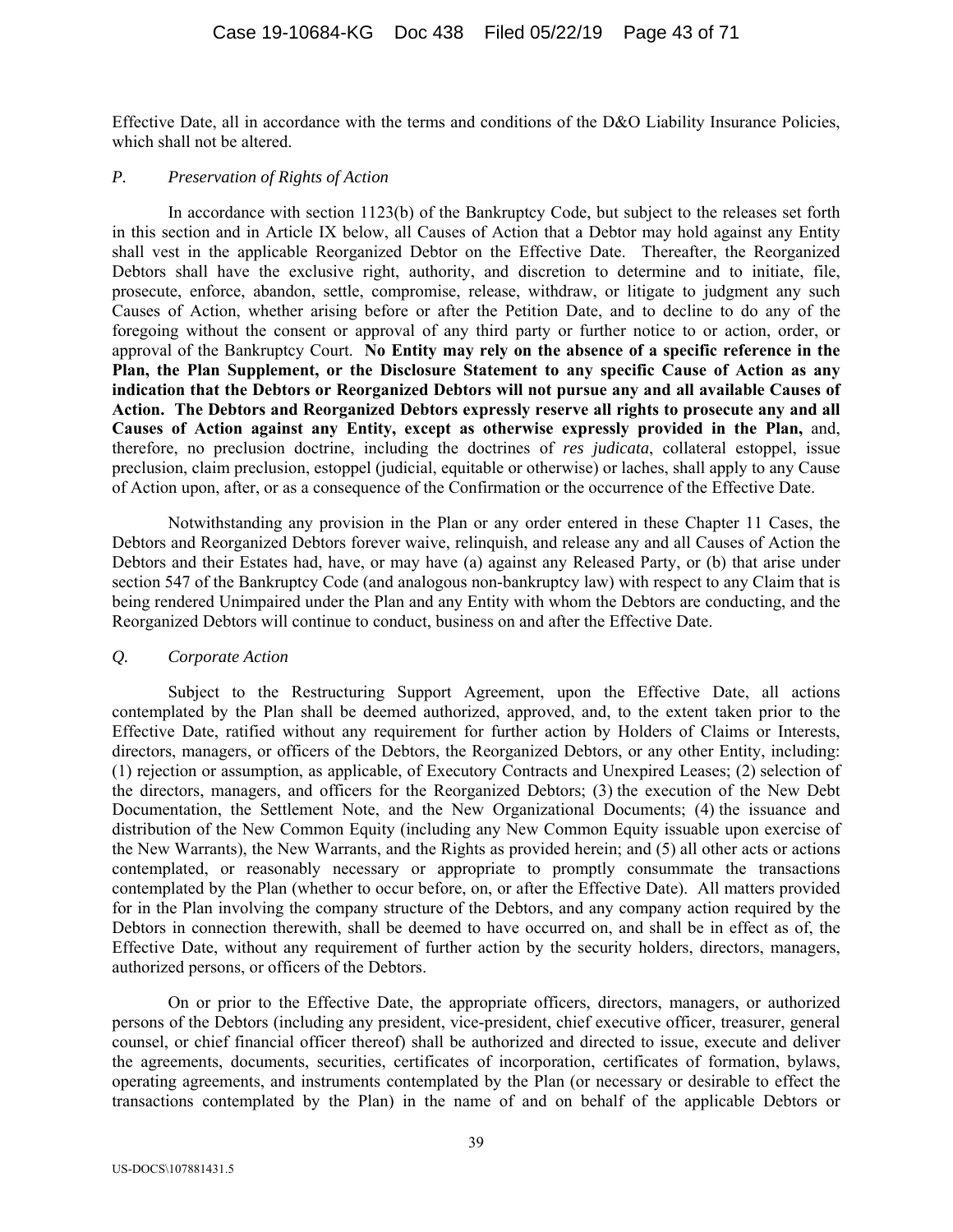applicable Reorganized Debtors including (x) the New Debt Documentation, the Settlement Note, and the New Organizational Documents and (y) any and all other agreements, documents, securities, and instruments relating to the foregoing. The authorizations and approvals contemplated by this Article IV.Q shall be effective notwithstanding any requirements under non-bankruptcy law.

#### *R. Effectuating Documents; Further Transactions*

Prior to, on, and after the Effective Date, the Debtors and Reorganized Debtors and the directors, managers, officers, authorized persons, and members of the boards of directors or managers and directors thereof, are authorized to and may issue, execute, deliver, file, or record such contracts, securities, notes, instruments, certificates, releases, and other agreements or documents and take such actions as may be necessary or appropriate to effectuate, implement, and further evidence the terms and provisions of the Plan, the New Debt Documentation, the New Organizational Documents, and any Securities issued pursuant to the Plan in the name of and on behalf of the Reorganized Debtors, without the need for any approvals, authorizations, actions, or consents except for those expressly required pursuant to the Plan or the Restructuring Support Agreement.

### *S. Management Incentive Plan*

The New Board shall determine the terms and conditions and consider approval and implementation of the Management Incentive Plan promptly after the Effective Date.

# *T. Company Status Upon Emergence*

The Debtors and, following the Effective Date, the Reorganized Debtors will use best efforts to attempt to obtain a listing of the New Common Equity on the New York Stock Exchange or the NASDAQ on the Effective Date, or, if such a listing is not reasonably possible, on the OTCQX Premier (if the OTCQX Premier is not possible, the OTCQX, and if the OTCQX is not possible, the OTCQB) and will use best efforts to obtain a New York Stock Exchange or NASDAQ listing as soon as possible following the Effective Date; *provided*, *however*, the foregoing covenant shall not apply to the extent (i) the board of directors of Hexion, or the New Board (on or after the Effective Date) determines that such listing is not in the best interests of the Reorganized Debtors or (ii) the holders of 73%, on a pro forma basis, of the New Common Equity (without giving effect to the Agreed Dilution), determine otherwise.

# *U. Payment of Fees and Expenses of the Consenting Noteholders*

On and after the Effective Date, the Reorganized Debtors shall pay in Cash all unpaid reasonable and documented fees, costs and expenses (regardless of whether such fees, costs and expenses were incurred before or after the Petition Date) of the Consenting Noteholders, including the reasonable and documented fees, costs and expenses of attorneys, advisors, consultants or other professionals, without application by such parties to the Bankruptcy Court and without notice and a hearing pursuant to section 1129(a)(4) of the Bankruptcy Code or otherwise. Notwithstanding anything to the contrary in the Plan, the fees, costs and expenses described in this paragraph shall not be subject to the Administrative Claims Bar Date.

# *V. Payment of Trustee Fees*

On the Effective Date, the Reorganized Debtors shall pay in cash all unpaid First Lien Notes Trustee Fees and all unpaid Junior Notes Trustee Professional Fees, regardless of whether such fees and expenses were incurred before or after the Petition Date, without application by any party to the Bankruptcy Court and without notice and a hearing pursuant to section  $1129(a)(4)$  of the Bankruptcy Code or otherwise. Notwithstanding anything to the contrary in the Plan, the First Lien Notes Trustee Fees and the Junior Notes Trustee Professional Fees shall not be subject to the Administrative Claims Bar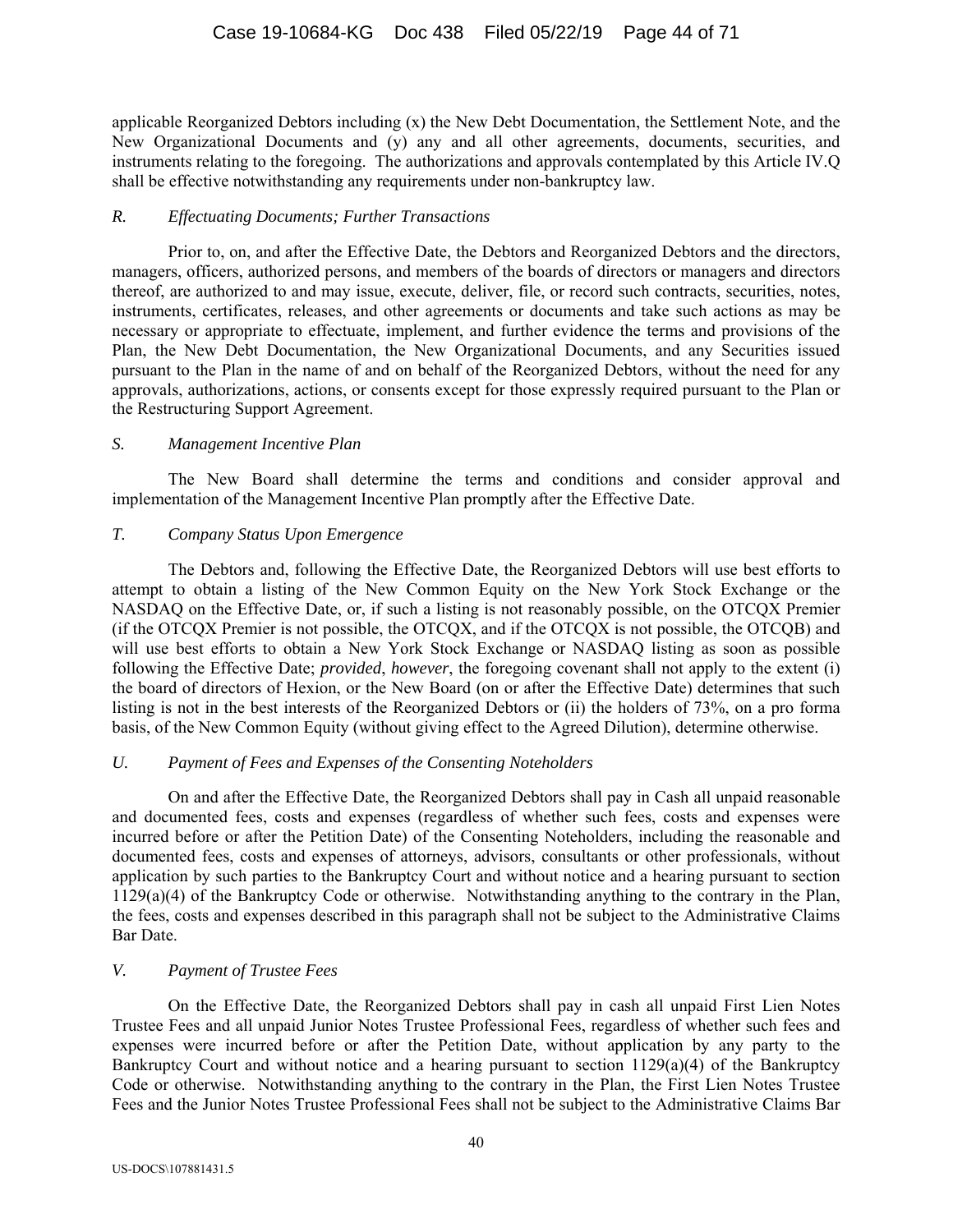Date. The payment of the First Lien Notes Trustee Fees and the Junior Notes Trustee Professional Fees are part of the economic bargain between the beneficial Holders of First Lien Notes Claims and beneficial Holders of Junior Notes Claims and the Debtors and the Consenting Parties, and the payment of the First Lien Notes Trustee Fees and the Junior Notes Trustee Professional Fees (including attorneys' fees and expenses) under the First Lien Notes Documents and the indentures relating to the Junior Notes Claims shall be part of the distribution on account of the First Lien Notes Claims and Junior Notes Claims, as applicable (and such fees and expenses are not being paid as administrative expenses).

#### **Article V.**

# **TREATMENT OF EXECUTORY CONTRACTS AND UNEXPIRED LEASES; EMPLOYEE BENEFITS; AND INSURANCE POLICIES**

#### *A. Assumption and Rejection of Executory Contracts and Unexpired Leases*

On the Effective Date, except as otherwise provided herein, each of the Executory Contracts and Unexpired Leases not previously assumed or rejected pursuant to an order of the Bankruptcy Court will be deemed assumed as of the Effective Date pursuant to sections 365 and 1123 of the Bankruptcy Code *except* any Executory Contract or Unexpired Lease (1) identified on the Rejected Executory Contract/Unexpired Lease List (which shall initially be filed with the Bankruptcy Court on the Plan Supplement Filing Date), (2) that is the subject of a separate motion or notice to reject pending as of the Effective Date, or (3) that previously expired or terminated pursuant to its own terms (disregarding any terms the effect of which is invalidated by the Bankruptcy Code).

Entry of the Confirmation Order by the Bankruptcy Court shall constitute an order approving the assumptions or rejections of the Executory Contracts and Unexpired Leases pursuant to sections 365(a) and 1123 of the Bankruptcy Code and effective on the occurrence of the Effective Date. Each Executory Contract and Unexpired Lease assumed pursuant to the Plan or by Bankruptcy Court order, and not assigned to a third party on or prior to the Effective Date, shall re-vest in and be fully enforceable by the applicable Reorganized Debtor in accordance with its terms, except as such terms may have been modified by order of the Bankruptcy Court. To the maximum extent permitted by law, to the extent any provision in any Executory Contract or Unexpired Lease assumed pursuant to the Plan restricts or prevents, or purports to restrict or prevent, or is breached or deemed breached by, the assumption of such Executory Contract or Unexpired Lease or the execution of any other Restructuring Transaction (including any "change of control" provision), then such provision shall be deemed modified such that the transactions contemplated by the Plan shall not entitle the non-Debtor party thereto to terminate such Executory Contract or Unexpired Lease or to exercise any other default-related rights with respect thereto. For the avoidance of doubt, consummation of the Restructuring Transactions shall not be deemed an assignment of any Executory Contract or Unexpired Lease of the Debtors, notwithstanding any change in name, organizational form, or jurisdiction of organization of any Debtor in connection with the occurrence of the Effective Date.

Notwithstanding anything to the contrary in the Plan, the Debtors or Reorganized Debtors, as applicable, subject to the Definitive Document Consent Rights, reserve the right to amend or supplement the Rejected Executory Contract/Unexpired Lease List in their discretion prior to the Effective Date (or such later date as may be permitted by Article V.B or Article V.E below), *provided* that the Debtors shall give prompt notice of any such amendment or supplement to any affected counterparty and such counterparty shall have a reasonable opportunity to object thereto on any grounds.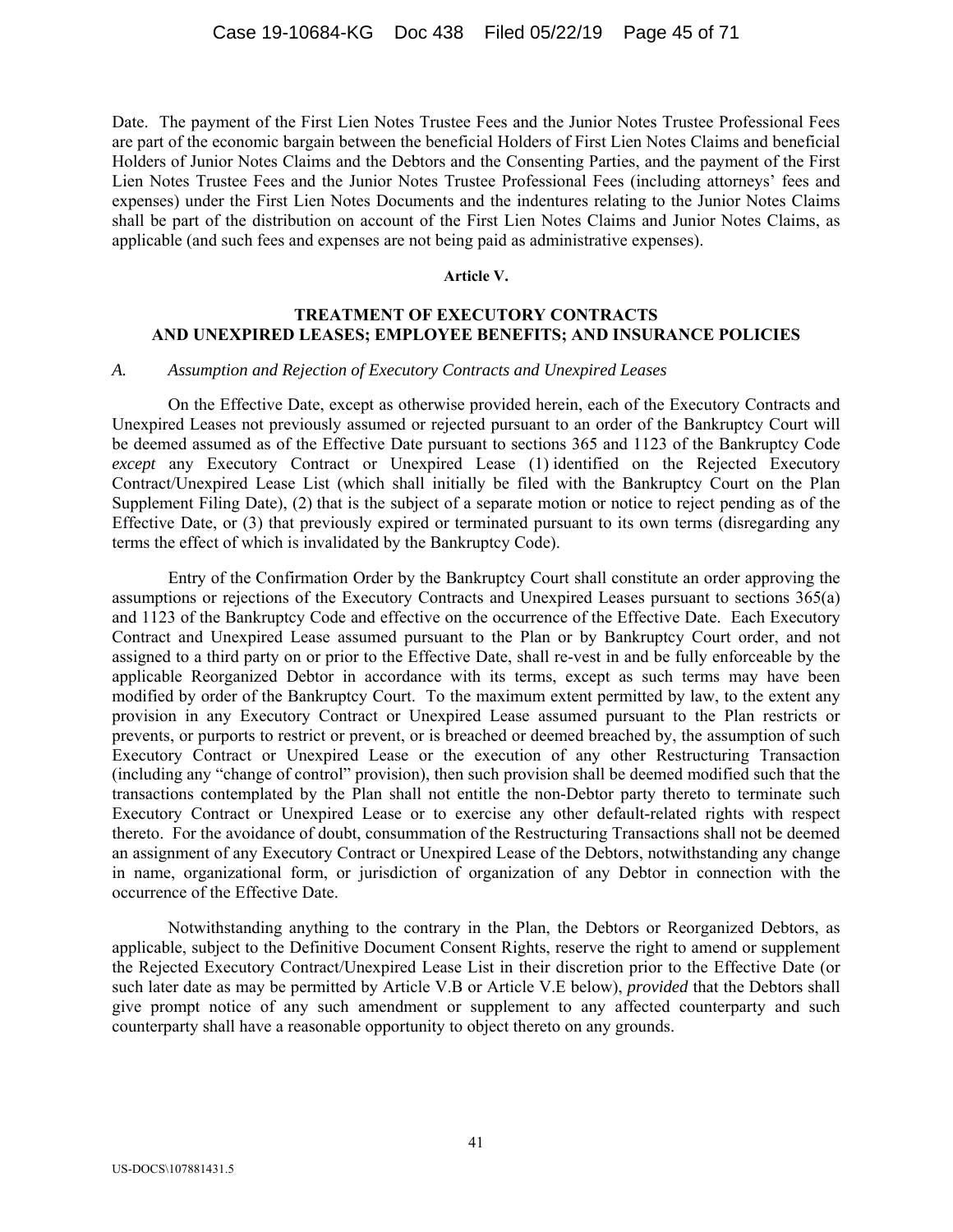#### *B. Cure of Defaults for Assumed Executory Contracts and Unexpired Leases*

Any monetary defaults under each Executory Contract and Unexpired Lease to be assumed pursuant to the Plan shall be satisfied, pursuant to section 365(b)(1) of the Bankruptcy Code, by payment of the Cure Cost in Cash on the Effective Date or as soon as reasonably practicable, subject to the limitation described below, or on such other terms as the parties to such Executory Contract or Unexpired Lease may otherwise agree. No later than the Plan Supplement Filing Date, to the extent not previously filed with the Bankruptcy Court and served on affected counterparties, the Debtors shall provide notices of the proposed assumption and proposed Cure Costs to be sent to applicable counterparties, together with procedures for objecting thereto and for resolution of disputes by the Bankruptcy Court. Any objection by a contract or lease counterparty to a proposed assumption or related Cure Cost must be filed, served, and actually received by the Debtors by the date on which objections to confirmation are due (or such other date as may be provided in the applicable assumption notice).

Any counterparty to an Executory Contract or Unexpired Lease that fails to object timely to the proposed assumption or Cure Cost will be deemed to have assented to such assumption and Cure Cost. Any timely objection to a proposed assumption or Cure Cost will be scheduled to be heard by the Bankruptcy Court at the Reorganized Debtors' first scheduled omnibus hearing after the date that is 10 days after the date on which such objection is filed. In the event of a dispute regarding (1) the amount of any Cure Cost, (2) the ability of the Reorganized Debtors or any assignee to provide "adequate assurance of future performance" within the meaning of section 365(b) of the Bankruptcy Code under any Executory Contract or the Unexpired Lease, and/or (3) any other matter pertaining to assumption and/or assignment, then such dispute shall be resolved by a Final Order; *provided* that the Debtors (with the consent of the Required Consenting Noteholders not to be unreasonably withheld) or Reorganized Debtors may settle any such dispute and shall pay any agreed upon Cure Cost without any further notice to any party or any action, order, or approval of the Bankruptcy Court; *provided*, *further*, that notwithstanding anything to the contrary herein, the Reorganized Debtors reserve the right to reject any Executory Contract or Unexpired Lease previously designated for assumption within 45 days after the entry of a Final Order resolving an objection to the assumption or to the proposed Cure Cost.

Assumption of any Executory Contract or Unexpired Lease pursuant to the Plan or otherwise shall result in the full release and satisfaction of any Claims and defaults, whether monetary or nonmonetary, including defaults of provisions restricting the change in control or ownership interest composition or other bankruptcy-related defaults, under any assumed Executory Contract or Unexpired Lease arising at any time prior to the effective date of assumption. Notwithstanding the foregoing, the Debtors and the Reorganized Debtors, as applicable, will continue to honor all postpetition and post-Effective Date obligations under any assumed Executory Contracts and Unexpired Leases in accordance with their terms, regardless of whether such obligations are listed as a Cure Cost, and whether such obligations accrued prior to or after the Effective Date, and neither the payment of Cure Costs nor entry of the Confirmation Order shall be deemed to release the Debtors or the Reorganized Debtors, as applicable, from such obligations.

### *C. Claims Based on Rejection of Executory Contracts and Unexpired Leases*

Unless otherwise provided by a Bankruptcy Court order, any Proofs of Claim asserting Claims arising from the rejection of the Executory Contracts and Unexpired Leases pursuant to the Plan or otherwise must be filed with the Notice and Claims Agent within thirty (30) days after the date of entry of an order of the Bankruptcy Court (including the Confirmation Order) approving such rejection. **Any Proofs of Claim arising from the rejection of the Executory Contracts and Unexpired Leases that are not timely filed shall be subject to disallowance by further order of the Court upon objection on such grounds.** All Allowed Claims arising from the rejection of the Executory Contracts and Unexpired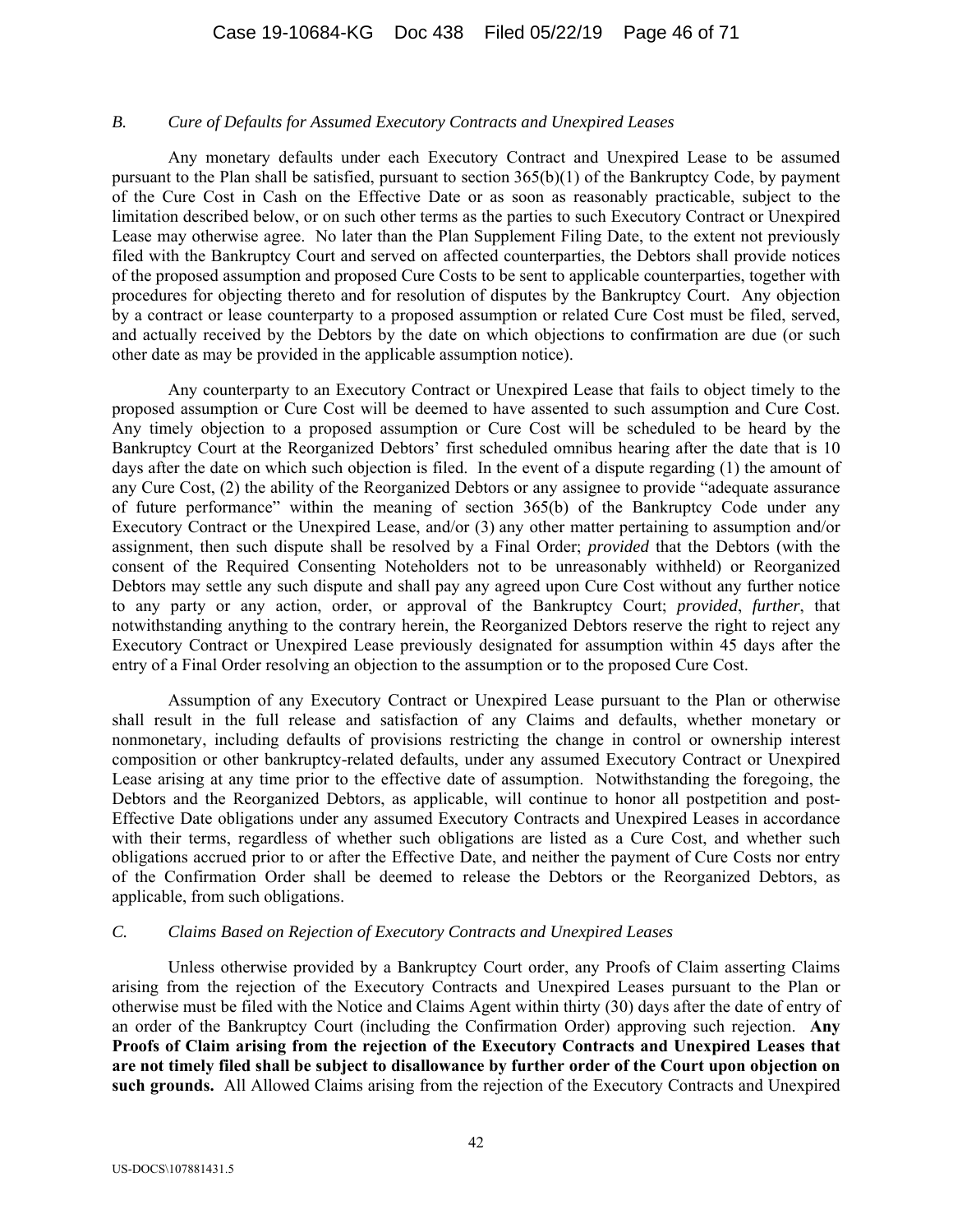Leases shall constitute General Unsecured Claims and shall be treated in accordance with Article III.B of the Plan.

### *D. Contracts and Leases Entered into After the Petition Date*

Contracts and leases entered into after the Petition Date by any Debtor, including any Executory Contracts and Unexpired Leases assumed by any Debtor, will be performed by the Debtor or Reorganized Debtor, as applicable, liable thereunder in the ordinary course of its business. Accordingly, such contracts and leases (including any Assumed Executory Contracts and Unexpired Leases) that have not been rejected as of the Effective Date will survive and remain unaffected by entry of the Confirmation Order.

# *E. Reservation of Rights*

Neither the exclusion nor inclusion of any contract or lease in the Executory Contract/Unexpired Lease List, nor anything contained in the Plan, nor the Debtors' delivery of a notice of proposed assumption and proposed Cure Cost to any contract and lease counterparties, shall constitute an admission by the Debtors that any such contract or lease is in fact an Executory Contract or Unexpired Lease or that any Reorganized Debtor has any liability thereunder. If there is a dispute regarding whether a contract or lease is or was executory or unexpired at the time of assumption or rejection, the Debtors or Reorganized Debtors, as applicable, shall have thirty (30) days following entry of a Final Order resolving such dispute to alter their treatment of such contract or lease. If there is a dispute regarding a Debtor's or Reorganized Debtor's liability under an assumed Executory Contract or Unexpired Lease, the Reorganized Debtors shall be authorized to move to have such dispute heard by the Bankruptcy Court pursuant to Article X.C of the Plan.

### *F. Indemnification Provisions and Reimbursement Obligations*

On and as of the Effective Date, and except as prohibited by applicable law or subject to the limitations set forth herein, the Indemnification Provisions will be assumed and irrevocable and will survive the effectiveness of the Plan, and the New Organizational Documents will provide to the fullest extent provided by law for the indemnification, defense, reimbursement, exculpation, and/or limitation of liability of, and advancement of fees and expenses to the Debtors' and the Reorganized Debtors' current and former directors, officers, equity holders, managers, members, employees, accountants, investment bankers, attorneys, other professionals, agents of the Debtors, and such current and former directors', officers', equity holders', managers', members' and employees' respective Affiliates (each of the foregoing solely in their capacity as such) at least to the same extent as the Indemnification Provisions, against any Claims or Causes of Action whether direct or derivative, liquidated or unliquidated, fixed or contingent, disputed or undisputed, matured or unmatured, known or unknown, foreseen or unforeseen, asserted or unasserted, and, notwithstanding anything in the Plan to the contrary, none of the Reorganized Debtors will amend and/or restate the New Organizational Documents before or after the Effective Date to terminate or adversely affect any of the Indemnification Provisions.

# *G. Employee Compensation and Benefits*

# 1. Compensation and Benefit Programs

Subject to the provisions of the Plan, all Compensation and Benefits Programs shall be treated as Executory Contracts under the Plan and deemed assumed on the Effective Date pursuant to the provisions of sections 365 and 1123 of the Bankruptcy Code, so long as current and future liabilities associated with such programs have previously been provided or made available to the advisors to the Consenting Noteholders. All Proofs of Claim filed for amounts due under any Compensation and Benefits Program shall be considered satisfied by the applicable agreement and/or program and agreement to assume and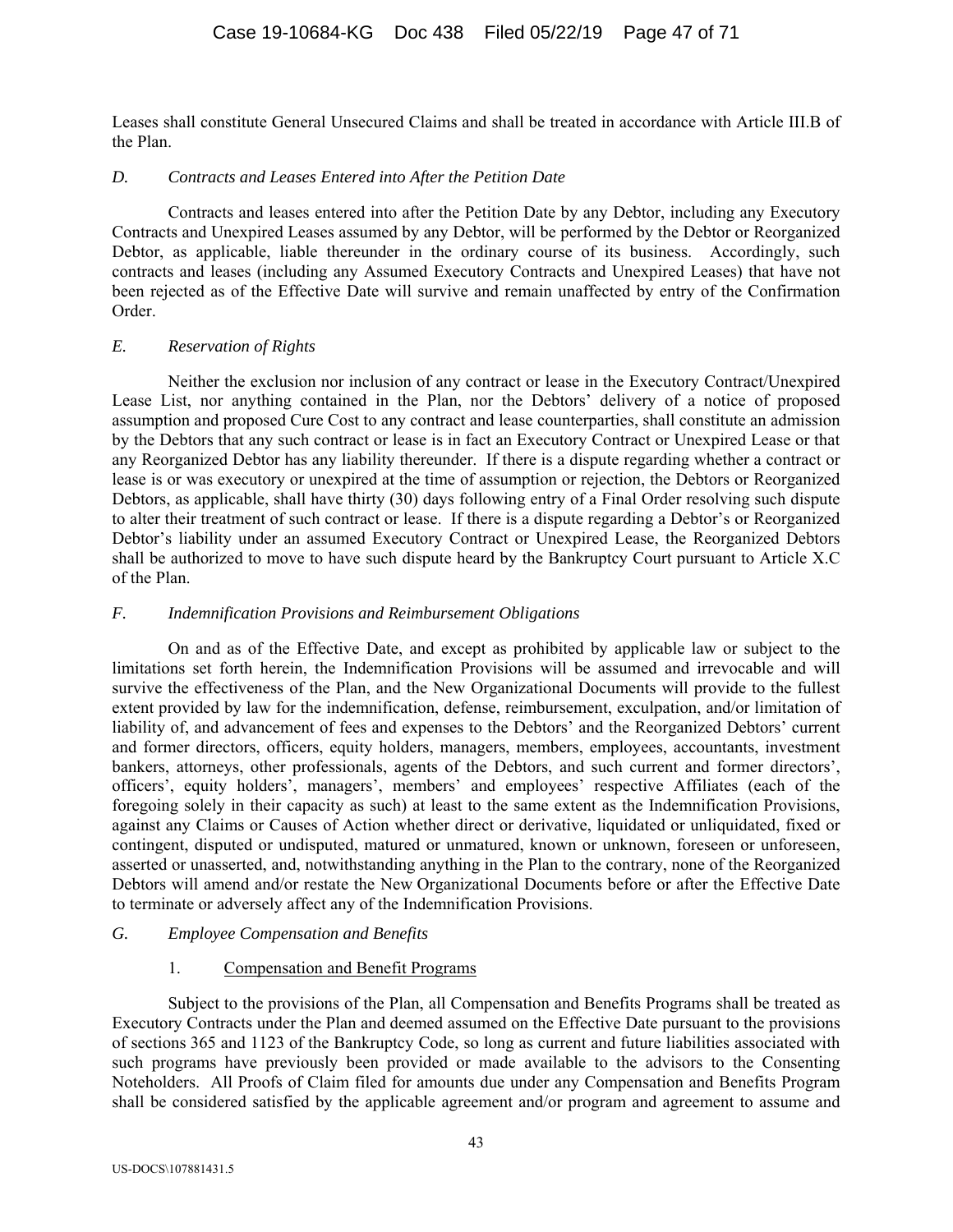cure in the ordinary course as provided in the Plan. All collective bargaining agreements to which any Debtor is a party, and all Compensation and Benefit Programs which are maintained pursuant to such collective bargaining agreements or to which contributions are made or benefits provided pursuant to a current or past collective bargaining agreement, will be deemed assumed on the Effective Date pursuant to the provisions of sections 365 and 1123 of the Bankruptcy Code and the Reorganized Debtors reserve all of their rights under such agreements.

None of the Restructuring, the Restructuring Transactions, or any assumption of Compensation and Benefits Programs pursuant to the terms herein shall be deemed to trigger any applicable change of control, vesting, termination, acceleration or similar provisions therein. No counterparty shall have rights under a Compensation and Benefits Program assumed pursuant to the Plan other than those applicable immediately prior to such assumption.

### 2. Workers' Compensation Programs

As of the Effective Date, except as set forth in the Plan Supplement, the Debtors and the Reorganized Debtors shall continue to honor their obligations under: (1) all applicable state workers' compensation laws; and (2) the Debtors' written contracts, agreements, agreements of indemnity, self-insured workers' compensation bonds, policies, programs, and plans for workers' compensation and workers' compensation Insurance Contracts (collectively, the "**Workers' Compensation Contracts**"). All Proofs of Claims on account of workers' compensation shall be deemed withdrawn automatically and without any further notice to or action, order, or approval of the Bankruptcy Court; *provided* that nothing in the Plan shall limit, diminish, or otherwise alter the Debtors' or Reorganized Debtors' defenses, Causes of Action, or other rights under applicable non-bankruptcy law with respect to the Workers' Compensation Contracts; *provided*, *further*, that nothing herein shall be deemed to impose any obligations on the Debtors in addition to what is provided for under applicable state law and/or the Workers' Compensation Contracts.

#### *H. Insurance Contracts*

Notwithstanding anything to the contrary in the Disclosure Statement, the Plan, the Plan Supplement, the Confirmation Order, any bar date notice or claim objection, any other document related to any of the foregoing or any other order of the Bankruptcy Court (including, without limitation, any other provision that purports to be preemptory or supervening, confers Bankruptcy Court jurisdiction, grants an injunction or release, or requires a party to opt out of any releases): (a) on the Effective Date, the applicable Reorganized Debtors shall assume the Insurance Contracts in their entirety pursuant to sections 105 and 365 of the Bankruptcy Code and the parties to the Insurance Contracts shall remain liable for all of the obligations thereunder (including any obligations of the Debtors), regardless of when they arise; (b) nothing shall alter, modify, amend, affect, impair or prejudice the legal, equitable or contractual rights, obligations, and defenses of the Insurers, the Debtors (or, after the Effective Date, the Reorganized Debtors), or any other individual or entity, as applicable, under any Insurance Contracts; any such rights and obligations shall be determined under the Insurance Contracts and applicable nonbankruptcy law as if the Chapter 11 Cases had not occurred; (c) nothing alters or modifies the duty, if any, that Insurers have to pay claims covered by the Insurance Contracts and the Insurers' right to seek payment or reimbursement from the Debtors (or after the Effective Date, the Reorganized Debtors) or draw on any collateral or security therefor; (d) the Allowed Claims of the Insurers arising (whether before or after the Effective Date) under the Insurance Contracts (i) shall be paid in full in the ordinary course of business regardless of whether such amounts are or shall become liquidated, due or paid before or after the Petition Date or the Effective Date, and (ii) shall not be discharged or released by the Plan or the Confirmation Order or any other order of the Bankruptcy Court; (e) the Insurers shall not need to or be required to file or serve any objection to a proposed cure amount or a request, application, claim, proof or motion for payment or allowance of any Administrative Claim and shall not be subject to any bar date or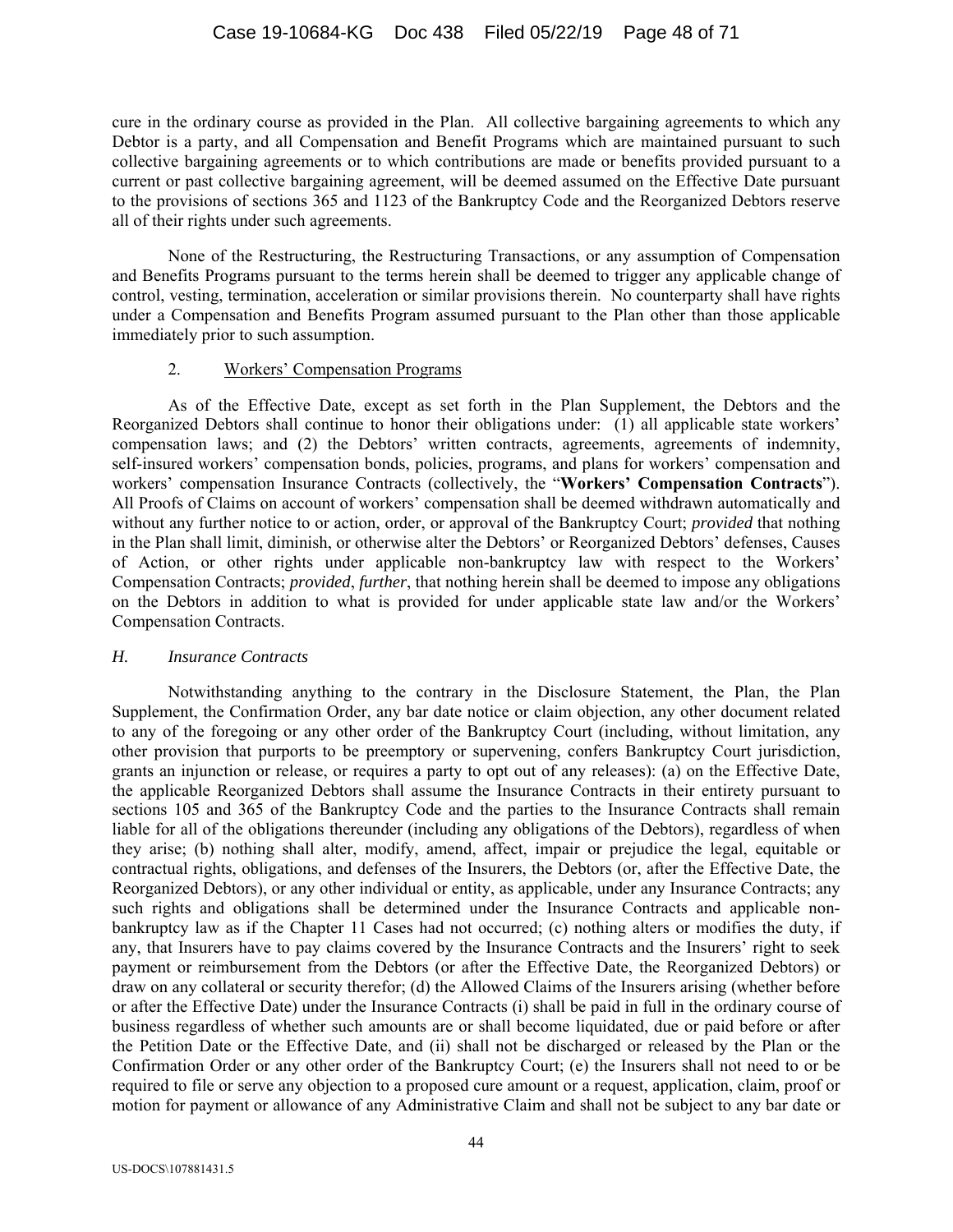similar deadline governing cure amounts or Administrative Claims; and (f) the automatic stay of section 362(a) of the Bankruptcy Code and the injunctions set forth in Article IX of the Plan, if and to the extent applicable, shall be deemed modified without further order of this Court, solely to permit: (I) claimants with valid workers' compensation claims or direct action claims against an Insurer under applicable nonbankruptcy law to proceed with their claims; (II) the Insurers to administer, handle, defend, settle, and/or pay, in the ordinary course of business and without further order of this Bankruptcy Court, (A) workers' compensation claims, (B) claims where a claimant asserts a direct claim against any Insurer under applicable non-bankruptcy law, or an order has been entered by this Court granting a claimant relief from the automatic stay to proceed with its claim, and (C) all costs in relation to each of the foregoing; (III) the Insurers to collect from any or all of the collateral or security provided by or on behalf of the Debtors (or the Reorganized Debtors, as applicable) at any time and to hold the proceeds thereof as security for the obligations of the Debtors (and the Reorganized Debtors, as applicable) and/or apply such proceeds to the obligations of the Debtors (and the Reorganized Debtors, as applicable) under the applicable Insurance Contracts, in such order as the applicable Insurer may determine; and (IV) the Insurers to cancel any Insurance Contracts, and take other actions relating thereto, to the extent permissible under applicable non-bankruptcy law, and in accordance with the terms of the Insurance Contracts.

#### **Article VI.**

# **PROVISIONS GOVERNING DISTRIBUTIONS**

# *A. Distribution on Account of Claims and Interests Allowed as of the Effective Date*

Except as otherwise provided in the Plan or a Final Order, or as agreed to by the relevant parties, distributions under the Plan on account of Claims Allowed on or before the Effective Date shall be made on the Initial Distribution Date; *provided* that (1) Allowed Administrative Claims with respect to liabilities incurred by the Debtors in the ordinary course of business shall be paid or performed in the ordinary course of business in accordance with the terms and conditions of any controlling agreements, course of dealing, course of business or industry practice, (2) Allowed Priority Tax Claims shall be satisfied in accordance with Article II.C herein, and (3) Allowed General Unsecured Claims that would not be paid in the ordinary course of the Debtors' business until after the Initial Distribution Date shall be paid by the Reorganized Debtors in the ordinary course of business.

# *B. Distributions on Account of Claims and Interests Allowed After the Effective Date*

# 1. Payments and Distributions on Disputed Claims

Except as otherwise provided in the Plan, a Final Order, or as agreed to by the relevant parties, distributions on account of Disputed Claims that become Allowed after the Effective Date shall be made on the next Periodic Distribution Date that is at least thirty (30) days after the Disputed Claim becomes an Allowed Claim; *provided* that (a) Disputed Administrative Claims with respect to liabilities incurred by the Debtors in the ordinary course of business that become Allowed after the Effective Date shall be paid or performed in the ordinary course of business in accordance with the terms and conditions of any controlling agreements, course of dealing, course of business, or industry practice and (b) Disputed Priority Tax Claims that become Allowed Priority Tax Claims after the Effective Date shall be treated as Allowed Priority Tax Claims in accordance with Article II.C of the Plan.

# 2. Special Rules for Distributions to Holders of Disputed Claims

Notwithstanding any provision otherwise in the Plan and except as otherwise agreed to by the relevant parties no partial payments and no partial distributions shall be made with respect to a Disputed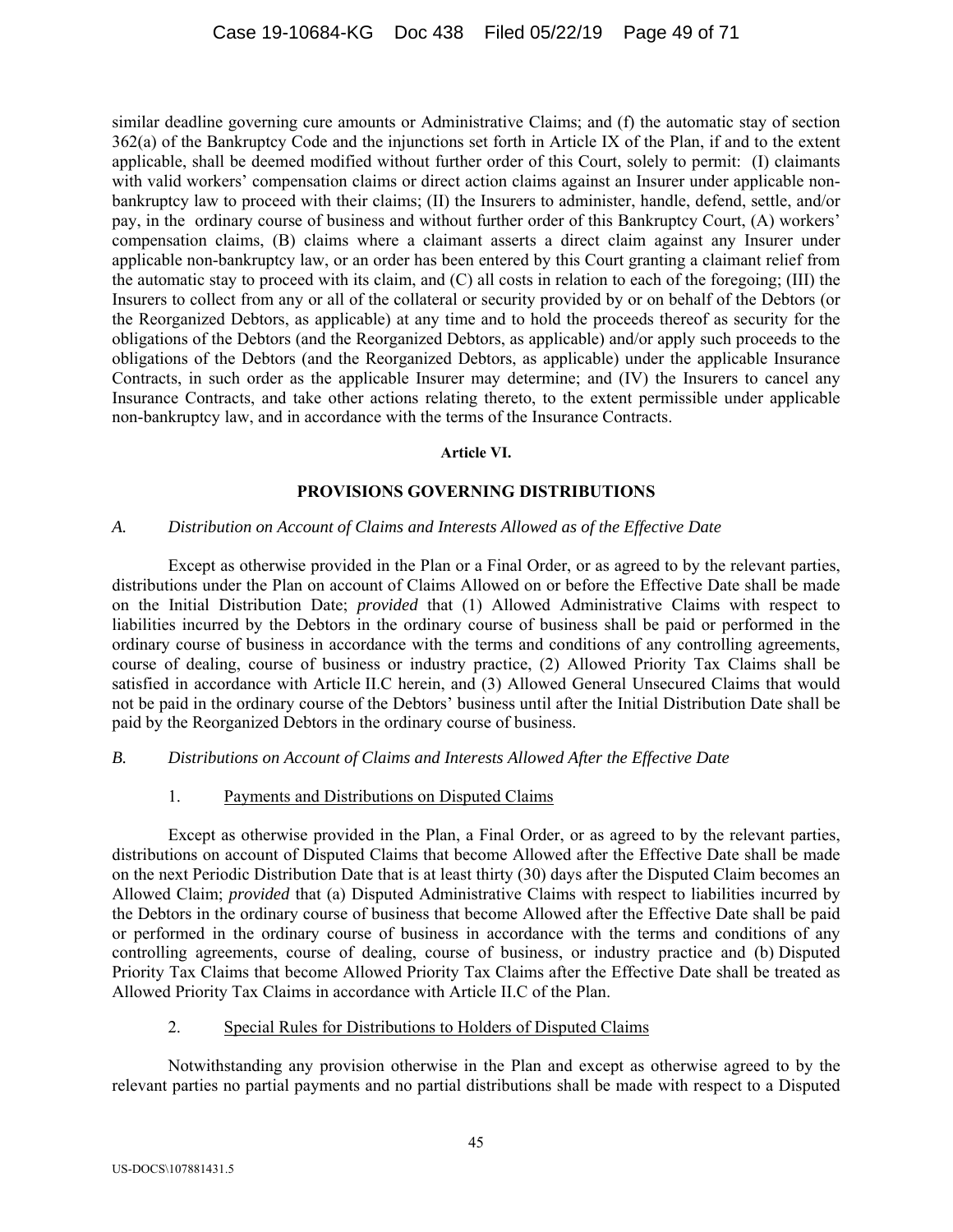Claim until all such disputes in connection with such Disputed Claim have been resolved by settlement or Final Order.

### *C. Timing and Calculation of Amounts to Be Distributed*

Except as otherwise provided herein, on the Initial Distribution Date each Holder of an Allowed Claim shall receive the full amount of the distributions that the Plan provides for Allowed Claims in the applicable Class. If and to the extent that any Disputed Claims exist, distributions on account of such Disputed Claims shall be made pursuant to Article VI.B and Article VII of the Plan. Except as otherwise provided in the Plan, Holders of Claims shall not be entitled to interest, dividends, or accruals on the distributions provided for in the Plan, regardless of whether such distributions are delivered on or at any time after the Effective Date.

### *D. Delivery of Distributions*

# 1. Record Date for Distributions

For purposes of making distributions on the Initial Distribution Date only, the Distribution Agent shall be authorized and entitled to recognize only those Holders of Claims reflected in the Debtors' books and records as of the close of business on the Distribution Record Date. If a Claim, other than one based on a publicly traded security, is transferred (a) twenty-one (21) or more days before the Distribution Record Date and reasonably satisfactory documentation evidencing such transfer is Filed with the Court, the Distribution Agent shall make the applicable distributions to the applicable transferee, or (b) twenty (20) or fewer days before the Distribution Record Date, the Distribution Agent shall make distributions to the transferee only to the extent practical and, in any event, only if the relevant transfer form is Filed with the Court and contains an unconditional and explicit certification and waiver of any objection to the transfer by the transferor.

# 2. Delivery of Distributions in General

Except as otherwise provided in the Plan, the Distribution Agent shall make distributions to Holders of Allowed Claims at the address for each such Holder as indicated in the Debtors' records as of the date of any such distribution, including the address set forth in any Proof of Claim filed by that Holder; *provided* that the manner of such distributions shall be determined at the discretion of the Reorganized Debtors.

# 3. Delivery of Distributions on First Lien Notes Claims

The First Lien Notes Indenture Trustees shall be deemed to be the Holders of all applicable Allowed Class 2 First Lien Notes Claims for purposes of distributions to be made hereunder, and all distributions on account of such Allowed Claims shall be made to (or to the applicable Holders of Allowed Class 2 Claims at the direction of) the applicable First Lien Notes Indenture Trustee. As soon as practicable following the Effective Date, the First Lien Notes Indenture Trustees shall arrange to deliver or direct the delivery of such distributions to or on behalf of the applicable Holders of Allowed Class 2 Claims in accordance with the terms of the applicable First Lien Notes Documents and the Plan. Notwithstanding anything in the Plan to the contrary, and without limiting the exculpation and release provisions of the Plan, the First Lien Notes Indenture Trustees shall not have any liability to any Entity with respect to distributions made or directed to be made by the First Lien Notes Indenture Trustees, nor shall the First Lien Indenture Trustees have any obligation to make any distribution that is not delivered to them in a form that is distributable through the facilities of DTC. For the avoidance of doubt, the Debtors or Reorganized Debtors, as applicable, shall pay all reasonably and documented fees and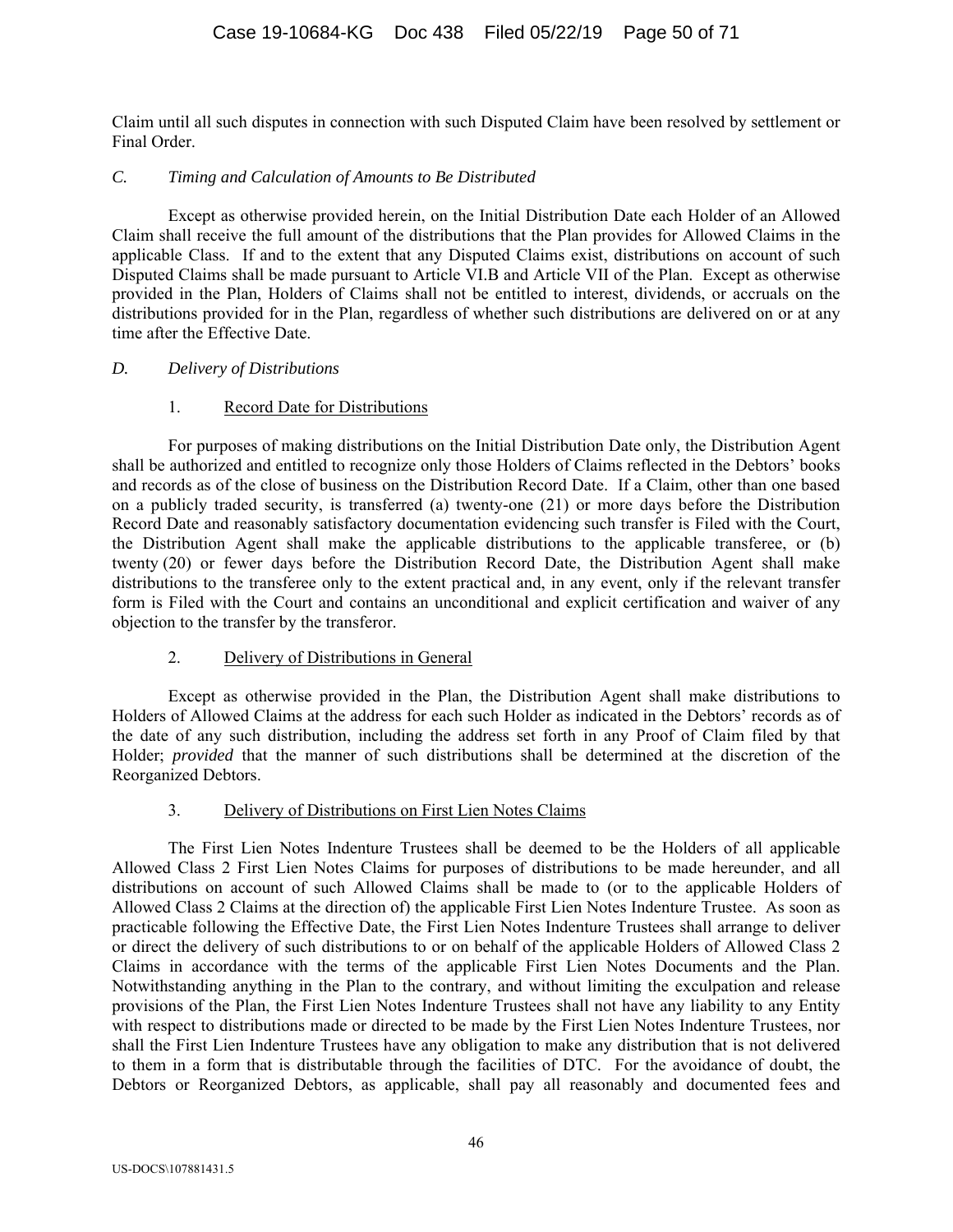expenses incurred by the First Lien Indenture Trustees in making or directing the making of distributions to Holders of Allowed First Lien Notes Claims under the Plan.

#### 4. Delivery of Distributions on Junior Notes Claims

The 1.5 Lien Notes Indenture Trustee shall be deemed to be the Holder of all Allowed 1.5 Lien Notes Claims in Class 3 for purposes of distributions to be made hereunder, and all distributions on account of such Allowed Claims shall be made to the 1.5 Lien Notes Indenture Trustee or, with the written consent of the 1.5 Lien Notes Indenture Trustee, a third party disbursing agent. As soon as practicable following the Effective Date, the 1.5 Lien Notes Indenture Trustee shall arrange to deliver or direct the delivery of such distributions to or on behalf of the Holders of Allowed 1.5 Lien Notes Claims in Class 3 in accordance with the terms of the 1.5 Lien Notes Indenture and the Plan. Notwithstanding anything in the Plan to the contrary, and without limiting the exculpation and release provisions of the Plan, the 1.5 Lien Notes Indenture Trustee shall not have any liability to any Entity with respect to distributions made or directed to be made by the 1.5 Lien Notes Indenture Trustee.

The Second Lien Notes Indenture Trustee shall be deemed to be the Holder of all Allowed Second Lien Notes Claims in Class 3 for purposes of distributions to be made hereunder, and all distributions on account of such Allowed Claims shall be made to the Second Lien Notes Indenture Trustee or, with the written consent of the Second Lien Notes Indenture Trustee, a third party disbursing agent. As soon as practicable following the Effective Date, the Second Lien Notes Indenture Trustee shall arrange to deliver or direct the delivery of such distributions to or on behalf of the Holders of Allowed Second Lien Notes Claims in Class 3 in accordance with the terms of the Second Lien Notes Indenture and the Plan. Notwithstanding anything in the Plan to the contrary, and without limiting the exculpation and release provisions of the Plan, the Second Lien Notes Indenture Trustee shall not have any liability to any Entity with respect to distributions made or directed to be made by the Second Lien Notes Indenture Trustee.

The Borden Debentures Trustee shall be deemed to be the Holder of all Allowed Borden Debentures Claims in Class 3 for purposes of distributions to be made hereunder, and all distributions on account of such Allowed Claims shall be made to the Borden Debentures Trustee or, with the written consent of the Borden Debentures Trustee, a third party disbursing agent. As soon as practicable following the Effective Date, the Borden Debentures Trustee shall arrange to deliver or direct the delivery of such distributions to or on behalf of the Holders of Allowed Borden Debentures Claims in Class 3 in accordance with the terms of the Borden Debentures Indenture and the Plan. Notwithstanding anything in the Plan to the contrary, and without limiting the exculpation and release provisions of the Plan, the Borden Debentures Trustee shall not have any liability to any Entity with respect to distributions made or directed to be made by the Borden Debenture Trustee.

# 5. Delivery of Distributions on DIP Facility Claims

The DIP Agents shall be deemed to be the Holders of all applicable DIP Facility Claims for purposes of distributions to be made hereunder, and all distributions on account of such DIP Facility Claims shall be made to the DIP Agents. As soon as practicable following the Effective Date, the DIP Agents shall arrange to deliver or direct the delivery of such distributions to or on behalf of the applicable Holders of DIP Facility Claims in accordance with the terms of the DIP Facilities, subject to any modifications to such distributions in accordance with the terms of the Plan. Notwithstanding anything in the Plan to the contrary, and without limiting the exculpation and release provisions of the Plan, the DIP Agents shall not have any liability to any Entity with respect to distributions made or directed to be made by the DIP Agents.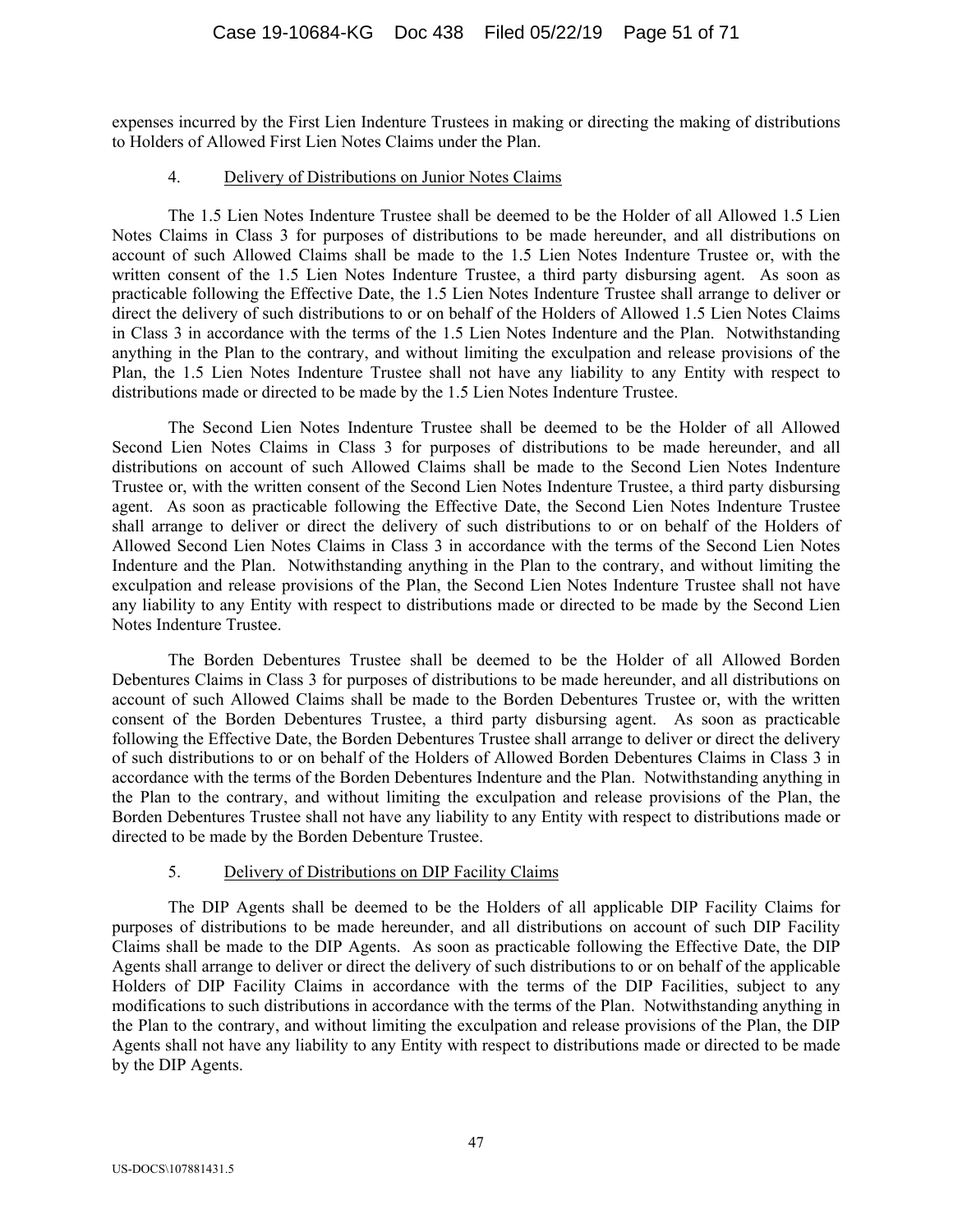### 6. Distributions by Distribution Agents

The Debtors and the Reorganized Debtors, as applicable, shall have the authority to enter into agreements with one or more Distribution Agents to facilitate the distributions required hereunder. To the extent the Debtors and the Reorganized Debtors, as applicable, determine to utilize a Distribution Agent to facilitate the distributions under the Plan to Holders of Allowed Claims, any such Distribution Agent would first be required to: (a) affirm its obligation to facilitate the prompt distribution of any documents; (b) affirm its obligation to facilitate the prompt distribution of any recoveries or distributions required under the Plan; (c) waive any right or ability to setoff, deduct from or assert any lien or encumbrance against the distributions required under the Plan to be distributed by such Distribution Agent; and (d) post a bond, obtain a surety or provide some other form of security for the performance of its duties, the costs and expenses of procuring which shall be borne by the Debtors or the Reorganized Debtors, as applicable.

The Debtors or the Reorganized Debtors, as applicable, shall pay to the Distribution Agents all reasonable and documented fees and expenses of the Distribution Agents without the need for any approvals, authorizations, actions, or consents. The Distribution Agents shall submit detailed invoices to the Debtors or the Reorganized Debtors, as applicable, for all fees and expenses for which the Distribution Agent seeks reimbursement and the Debtors or the Reorganized Debtors, as applicable, shall pay those amounts that they, in their sole discretion, deem reasonable, and shall object in writing to those fees and expenses, if any, that the Debtors or the Reorganized Debtors, as applicable, deem to be unreasonable. In the event that the Debtors or the Reorganized Debtors, as applicable, object to all or any portion of the amounts requested to be reimbursed in a Distribution Agent's invoice, the Debtors or the Reorganized Debtors, as applicable, and such Distribution Agent shall endeavor, in good faith, to reach mutual agreement on the amount of the appropriate payment of such disputed fees and/or expenses. In the event that the Debtors or the Reorganized Debtors, as applicable, and a Distribution Agent are unable to resolve any differences regarding disputed fees or expenses, either party shall be authorized to move to have such dispute heard by the Bankruptcy Court.

# 7. Minimum Distributions

Notwithstanding anything herein to the contrary, other than on account of Claims in Class 1 and Class 4, the Reorganized Debtors and the Distribution Agents shall not be required to make distributions or payments of less than \$100 (whether Cash or otherwise) and shall not be required to make partial distributions or payments of fractions of dollars. Whenever any payment or distribution of a fraction of a dollar or fractional share of New Common Equity or a fractional New Warrant or Right under the Plan would otherwise be called for, the actual payment or distribution will reflect a rounding down of such fraction to the nearest whole dollar or share of New Common Equity or New Warrant or Right.

- 8. Undeliverable Distributions
	- a. Holding of Certain Undeliverable Distributions

Undeliverable distributions shall remain in the possession of the Reorganized Debtors, subject to Article VI.D.8.b of the Plan, until such time as any such distributions become deliverable. Undeliverable distributions shall not be entitled to any additional interest, dividends, or other accruals of any kind on account of their distribution being undeliverable.

b. Failure to Claim Undeliverable Distributions

No later than 60 days after an initial distribution has been made to each Class entitled to receive a distribution under the Plan, the Reorganized Debtors shall file with the Bankruptcy Court a list of the Holders of undeliverable distributions. This list shall be maintained and updated periodically in the sole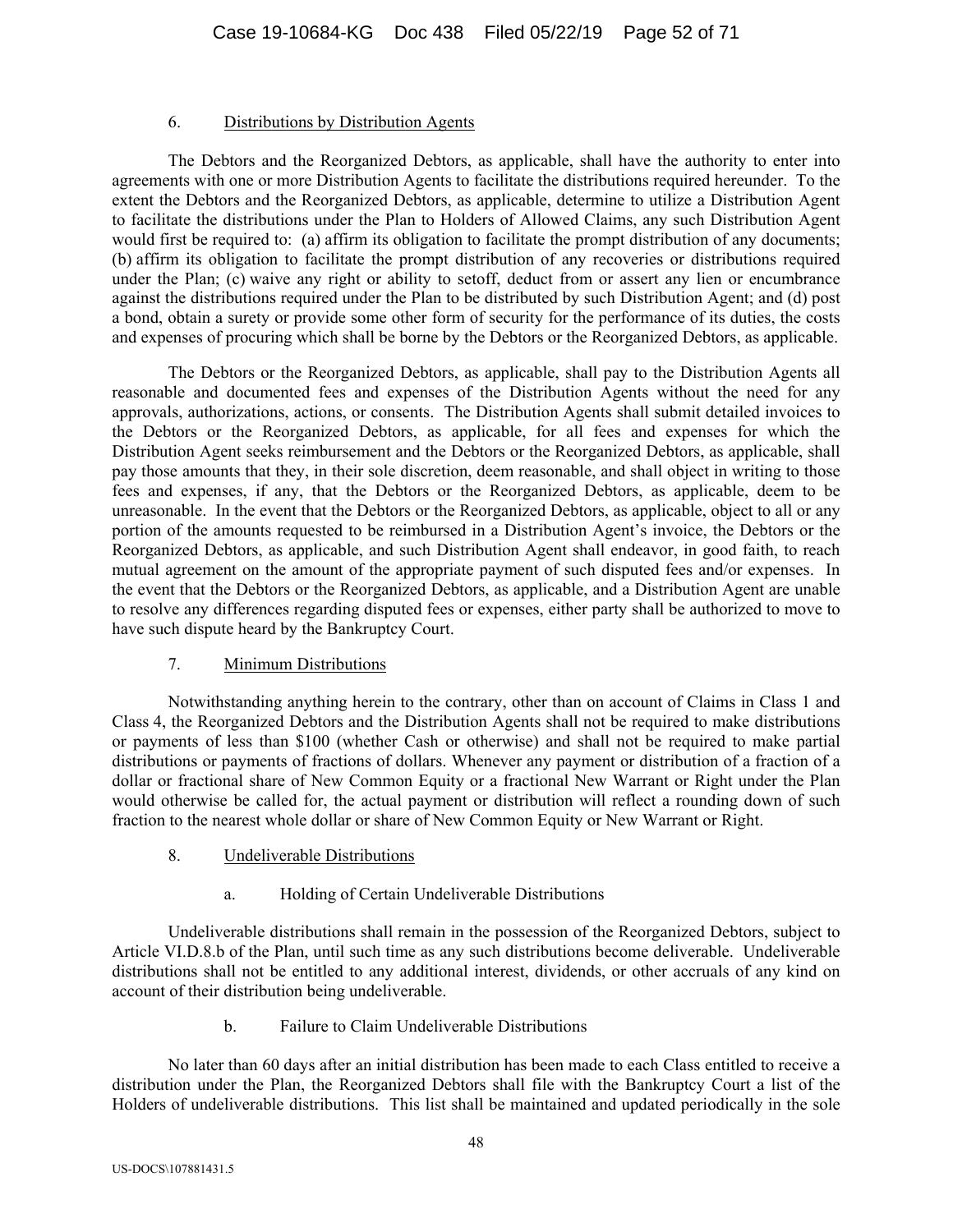discretion of the Reorganized Debtors for as long as the Chapter 11 Cases stay open. Any Holder of an Allowed Claim, irrespective of when such Claim becomes an Allowed Claim, that does not notify the Reorganized Debtors of such Holder's then current address in accordance herewith within 60 days after the filing of the list of Holders of undeliverable distributions shall have its Claim for such undeliverable distribution discharged and shall be forever barred, estopped and enjoined from asserting any such Claim against the Reorganized Debtors or their property.

Within 90 days after the mailing or other delivery of any such distribution checks, notwithstanding applicable escheatment laws, all such distributions shall revert to the Reorganized Debtors. Nothing contained herein shall require the Reorganized Debtors to attempt to locate any Holder of an Allowed Claim.

# c. Failure to Present Checks

Checks issued by the Reorganized Debtors (or their Distribution Agent) on account of Allowed Claims shall be null and void if not negotiated within 90 days after the issuance of such check. In an effort to ensure that all Holders of Allowed Claims receive their allocated distributions, the Reorganized Debtors shall file with the Bankruptcy Court a list of the Holders of any un-negotiated checks no later than 70 days after the issuance of such checks. This list shall be maintained and updated periodically in the sole discretion of the Reorganized Debtors for as long as the Chapter 11 Cases stay open. Requests for reissuance of any check shall be made directly to the Distribution Agent by the Holder of the relevant Allowed Claim with respect to which such check originally was issued.

Any Holder of an Allowed Claim holding an un-negotiated check that does not request reissuance of such un-negotiated check within 180 days after the date of mailing or other delivery of such check shall have its Claim for such un-negotiated check discharged and be discharged and forever barred, estopped and enjoined from asserting any such Claim against the Reorganized Debtors or their property.

Within 90 days after the mailing or other delivery of any such distribution checks, notwithstanding applicable escheatment laws, all such distributions shall revert to the Reorganized Debtors. Nothing contained herein shall require the Reorganized Debtors to attempt to locate any Holder of an Allowed Claim.

# *E. Compliance with Tax Requirements/Allocations*

In connection with the Plan, to the extent applicable, the Reorganized Debtors shall comply with all tax withholding and reporting requirements imposed on them by any Governmental Unit, and all distributions pursuant hereto shall be subject to such withholding and reporting requirements. Notwithstanding any provision in the Plan to the contrary, the Reorganized Debtors and the Distribution Agent shall be authorized to take all actions necessary or appropriate to comply with such withholding and reporting requirements, including liquidating a portion of the distribution to be made under the Plan to generate sufficient funds to pay applicable withholding taxes, withholding distributions pending receipt of information necessary to facilitate such distributions or establishing any other mechanisms they believe are reasonable and appropriate, including requiring as a condition to the receipt of a distribution, that the Holders of an Allowed Claim complete an IRS Form W-8 or W-9, as applicable. The Reorganized Debtors reserve the right to allocate all distributions made under the Plan in compliance with all applicable wage garnishments, alimony, child support and other spousal awards, liens and encumbrances. For tax purposes, distributions in full or partial satisfaction of Allowed Claims shall be allocated first to the principal amount (as determined for U.S. federal income tax purposes) of Allowed Claims, with any excess allocated to unpaid interest that accrued on such Claims.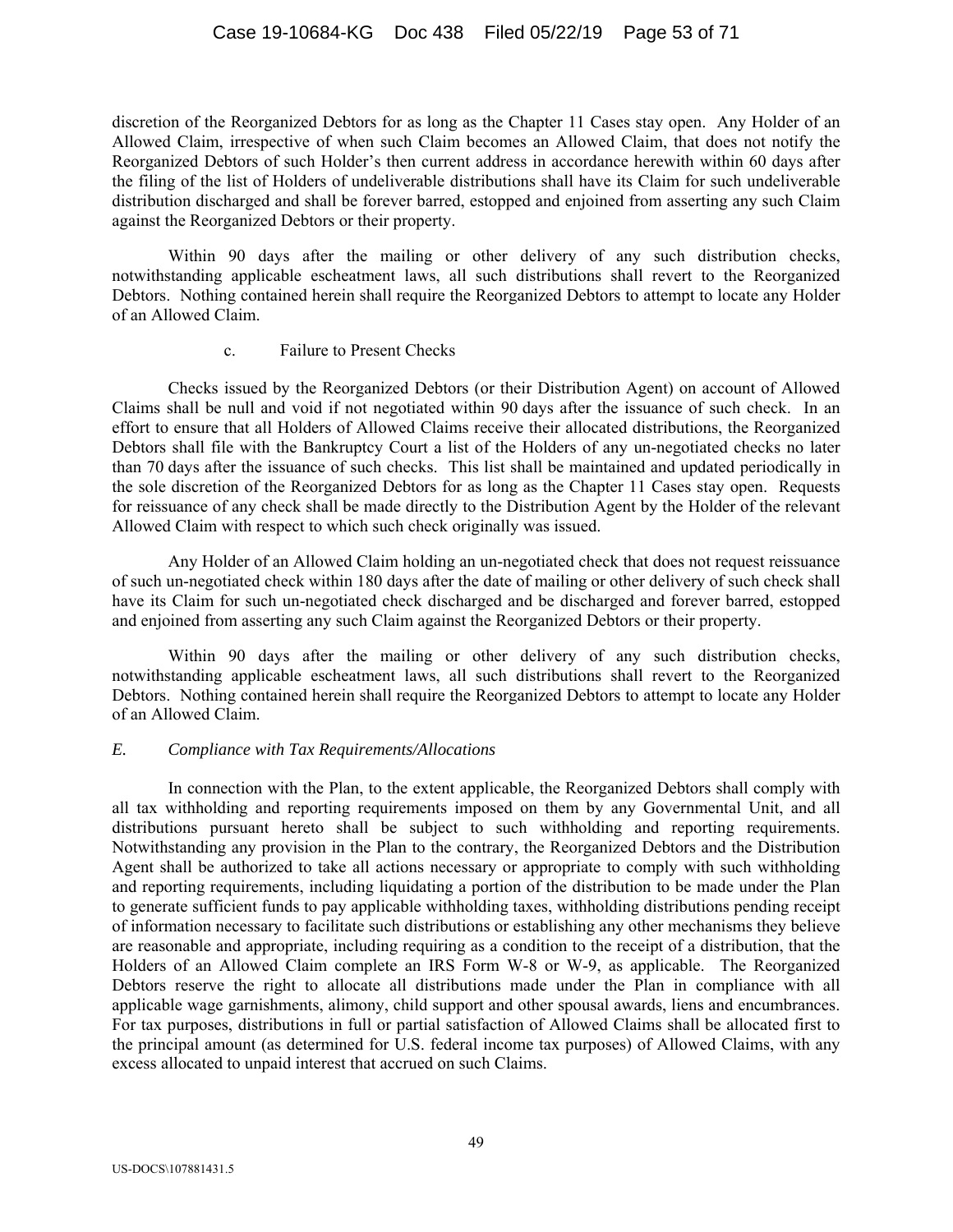### *F. Surrender of Canceled Instruments or Securities*

On the Effective Date or as soon as reasonably practicable thereafter, each Holder of a certificate or instrument evidencing a Claim or an Equity Interest shall be deemed to have surrendered such certificate or instrument to the Distribution Agent. Such surrendered certificate or instrument shall be cancelled solely with respect to the Debtors, and except as provided otherwise under the Plan, including the Debtor Release and the Third Party Release, such cancellation shall not alter the obligations or rights of any non-Debtor third parties vis-à-vis one another with respect to such certificate or instrument, including with respect to any indenture or agreement that governs the rights of the Holder of a Claim or Equity Interest, which shall continue in effect for purposes of allowing Holders to receive distributions under the Plan and allowing indenture trustees to exercise charging liens, priorities of payment, and indemnification rights. Notwithstanding anything to the contrary herein, this paragraph shall not apply to certificates or instruments evidencing Claims that are Unimpaired under the Plan.

### *G. Claims Paid or Payable by Third Parties.*

### 1. Claims Payable by Insurance

No distributions under the Plan shall be made on account of an Allowed Claim that is payable pursuant to one of the Debtors' insurance policies until the Holder of such Allowed Claim has exhausted all remedies with respect to such Insurance Contract, provided that the foregoing shall not apply to Allowed Claims asserting liability related to an asbestos-related disease and/or for asbestos premises liability.

### 2. Applicability of Insurance Policies

Except as otherwise provided in the Plan, distributions to Holders of Allowed Claims shall be in accordance with the provisions of any applicable Insurance Contract. Nothing contained in the Plan shall constitute or be deemed a waiver of any Cause of Action that the Debtors or any Entity may hold against any other Entity, including Insurers under any Insurance Contracts, nor shall anything contained herein constitute or be deemed a waiver by such Insurers of any rights or defenses, including coverage defenses, held by such Insurers under the Insurance Contracts.

#### **Article VII.**

# **PROCEDURES FOR RESOLVING DISPUTED, CONTINGENT, AND UNLIQUIDATED CLAIMS OR EQUITY INTERESTS**

#### *A. No Filing of Proofs of Claim or Equity Interests*

 All Claims shall be deemed Allowed, subject to any applicable provisions of the Bankruptcy Code (including, without limitation, section 502(b) of the Bankruptcy Code). If a dispute regarding the amount or liability (including the Allowed amount) of any Claim should arise, the Debtors and Reorganized Debtors intend to attempt to resolve any such disputes consensually or through judicial means outside the Bankruptcy Court. Nevertheless, the Debtors or Reorganized Debtors may, in their discretion, File with the Bankruptcy Court (or any other court of competent jurisdiction) an objection to the allowance of any Claim or any other appropriate motion or adversary proceeding with respect thereto. All such objections will be litigated to Final Order; *provided*, *however*, that the Debtors or Reorganized Debtors may compromise, settle, withdraw or resolve by any other method approved by the Bankruptcy Court any objections to Claims.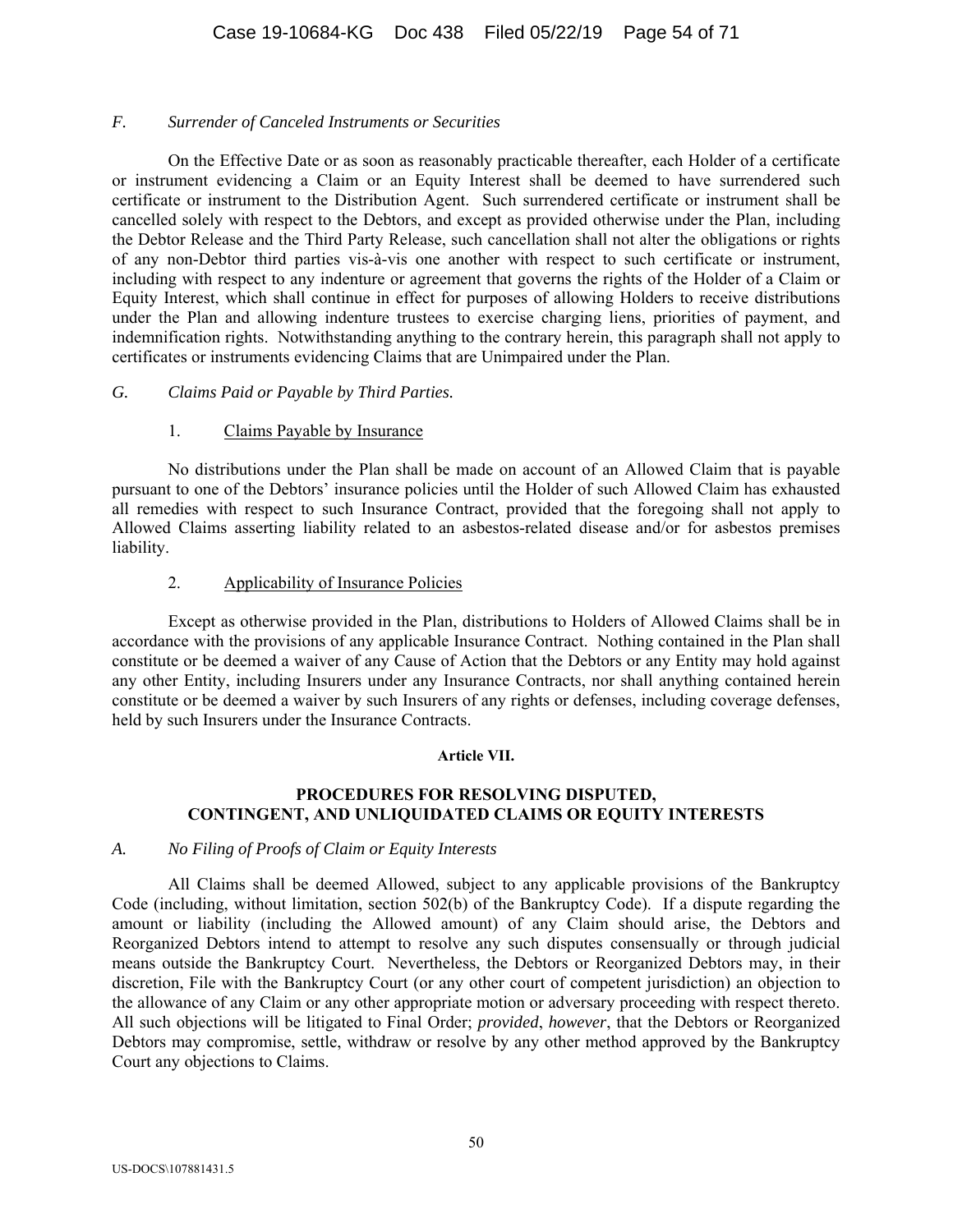Except as otherwise provided in the Plan, including with respect to Administrative Claims and any Claims on account of the Debtors' rejection of the Debtors' Executory Contracts and Unexpired Leases, Holders of Claims shall not be required to File a Proof of Claim, and no parties should File a Proof of Claim. Instead, the Debtors intend to make distributions, as required by the Plan, in accordance with their books and records. Except as to Proofs of Claim filed for Administrative Claims and any Claims on account of the Debtors' rejection of the Debtors' Executory Contracts and Unexpired Leases, all Proofs of Claim shall be considered objected to and Disputed without further action by the Debtors. Upon the Effective Date, all other Proofs of Claim filed against the Debtors, regardless of the timing of their filing and including any filed after the Effective Date, shall be deemed withdrawn and expunged, except for Proofs of Claim for Administrative Claims and any Claims on account of the Debtors' rejection of the Debtors' Executory Contracts and Unexpired Leases. Notwithstanding anything in the foregoing or otherwise in the Plan to the contrary: (1) all Claims against the Debtors that result from the Debtors' rejection of an Executory Contract or Unexpired Lease; (2) disputes regarding the amount of any Cure Cost pursuant to section 365 of the Bankruptcy Code; and (3) Claims that the Debtors seek to have determined by the Bankruptcy Court shall, in all cases, be determined by the Bankruptcy Court.

### *B. Prosecution of Objections to Claims*

Except as otherwise specifically provided in the Plan, the Reorganized Debtors shall have the sole authority: (1) to file, withdraw, or litigate to judgment objections to Claims; (2) to settle or compromise any Disputed Claim without any further notice to or action, order, or approval by the Bankruptcy Court; and (3) to administer and adjust the Claims Register to reflect any such settlements or compromises without any further notice to or action, order, or approval by the Bankruptcy Court.

# *C. Estimation of Claims and Interests*

Before or after the Effective Date, the Debtors or Reorganized Debtors, as applicable, may (but are not required to) at any time request that the Bankruptcy Court estimate any Disputed Claim that is contingent or unliquidated pursuant to section 502(c) of the Bankruptcy Code for any reason, regardless of whether any party previously has objected to such Claim or whether the Bankruptcy Court has ruled on any such objection; and the Bankruptcy Court shall retain jurisdiction to estimate any such Claim or Interest, including during the litigation of any objection to any Claim or during the appeal relating to such objection; *provided* that if the Bankruptcy Court resolves the Allowed amount of a Claim, the Debtors and Reorganized Debtors, as applicable, shall not be permitted to seek an estimation of such Claim). Notwithstanding any provision otherwise in the Plan, a Claim that has been expunged from the Claims Register, but that either is subject to appeal or has not been the subject of a Final Order, shall be deemed to be estimated at zero dollars, unless otherwise ordered by the Bankruptcy Court. In the event that the Bankruptcy Court estimates any contingent or unliquidated Claim, that estimated amount shall constitute a maximum limitation on such Claim for all purposes under the Plan (including for purposes of distributions), and the relevant Reorganized Debtor may elect to pursue any supplemental proceedings to object to any ultimate distribution on such Claim subject to applicable law. For the avoidance of doubt, this section shall not apply to the liquidation of the amount of an Allowed Claim in Class 4.

# *D. No Distributions Pending Allowance*

 If any portion of a Claim is Disputed, no payment or distribution provided hereunder shall be made on account of such Claim unless and until such Claim becomes an Allowed Claim; *provided* that if only the Allowed amount of a Claim is Disputed, such Claim shall be deemed Allowed in the amount not Disputed and payment or distribution shall be made on account of such undisputed amount.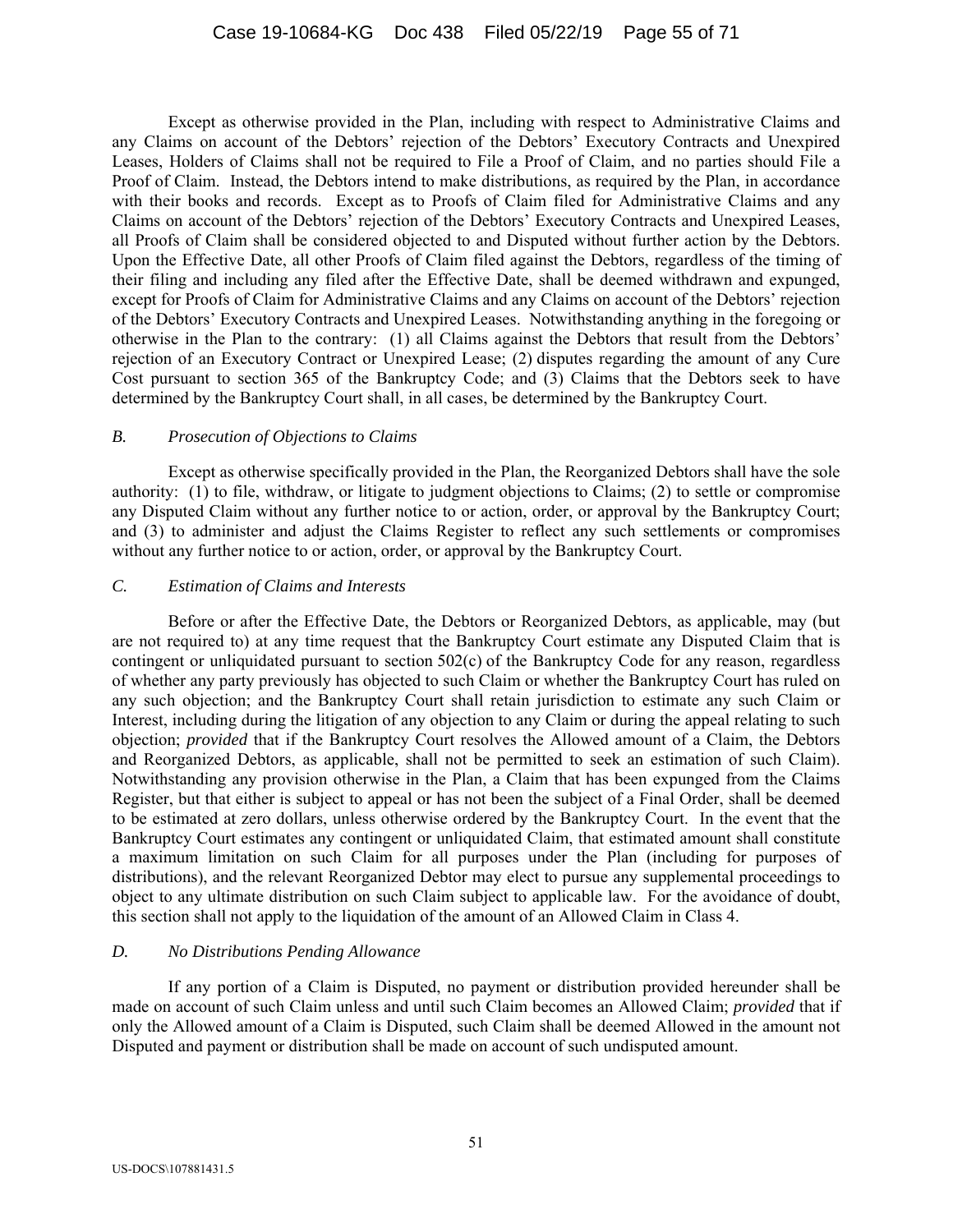# *E. Time to File Objections to Claims*

Any objections to Claims shall be Filed on or before the Claims Objection Deadline, subject to any extensions thereof approved by the Bankruptcy Court.

### **Article VIII.**

# **CONDITIONS PRECEDENT TO THE EFFECTIVE DATE**

### *A. Conditions Precedent to the Effective Date*

The following are conditions precedent to the Effective Date that must be satisfied or waived:

1. The Bankruptcy Court shall have approved the Disclosure Statement as containing adequate information with respect to the Plan within the meaning of section 1125 of the Bankruptcy Code and the Disclosure Statement shall comply with the Definitive Document Consent Rights.

2. The Confirmation Order shall have been entered, shall be in full force and effect, and shall comply with the Definitive Document Consent Rights.

3. The Bankruptcy Court shall have entered the RSA Approval Order, DBA Approval Order, and the EBA Approval Order, and each such order (i) shall be in full force and effect, (ii) shall be a Final Order, and (iii) shall comply with the Definitive Document Consent Rights.

4. All conditions precedent to the incurrence of the New Debt shall have been satisfied or waived pursuant to the terms of the New Debt Documentation (which may occur substantially concurrently with the occurrence of the Effective Date) and such New Debt and the New Debt Documentation shall comply with the Definitive Document Consent Rights.

5. The Rights Offering shall have been conducted in accordance with the Rights Offering Procedures and shall comply with the Definitive Document Consent Rights.

6. All documents and agreements necessary to implement the Plan (including any documents contained in the Plan Supplement), shall comply with the Definitive Document Consent Rights, and shall have been executed and tendered for delivery. All conditions precedent to the effectiveness of such documents and agreements shall have been satisfied or waived pursuant to the terms thereof (which may occur substantially concurrently with the occurrence of the Effective Date).

7. All actions, documents, certificates, and agreements necessary to implement the Plan (including any documents contained in the Plan Supplement) shall have been effected or executed and delivered to the required parties and, to the extent required, filed with the applicable Governmental Units in accordance with applicable laws and shall comply with the Definitive Document Consent Rights.

8. All authorizations, consents, regulatory approvals, rulings, or documents that are necessary to implement and effectuate the Plan and the transactions contemplated herein shall have been obtained and shall comply with the Definitive Document Consent Rights.

9. All fees, including for the avoidance of doubt all premiums due to the Backstop Parties, expenses and other amounts payable to or on behalf of the Consenting Noteholders, the Debt Backstop Parties and the Equity Backstop Parties, as applicable, including counsel and financial advisors to each of the Ad Hoc Groups (as defined in the Restructuring Support Agreement) pursuant to the Restructuring Support Agreement, the Equity Backstop Agreement and the Debt Backstop Agreement shall have been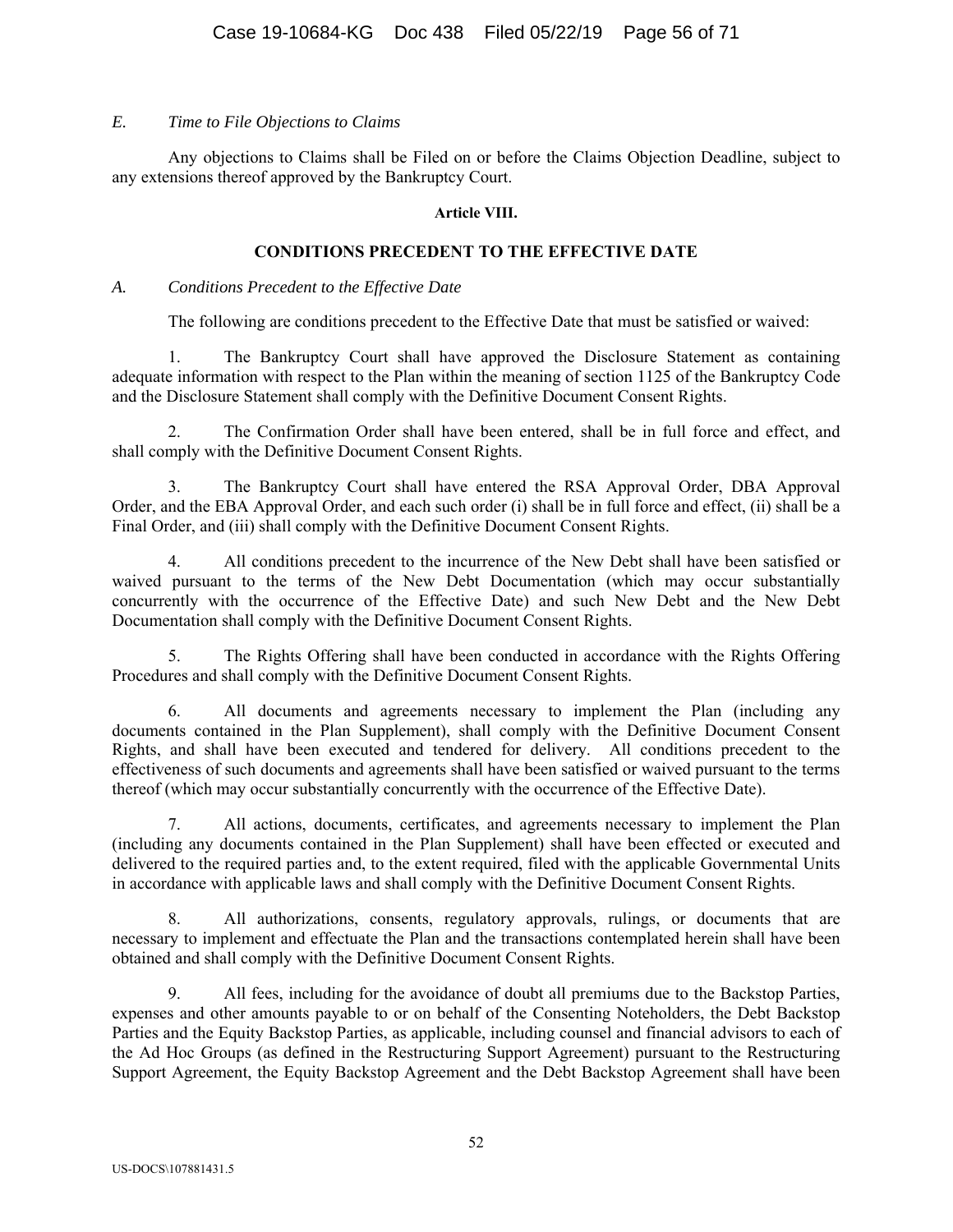paid in full in Cash or in New Common Equity (including any New Common Equity issuable upon exercise of the New Warrants), as applicable.

10. The First Lien Notes Trustee Fees and the Junior Notes Trustee Professional Fees shall have been paid in full in Cash.

11. The Restructuring Support Agreement, the Equity Backstop Agreement, and the Debt Backstop Agreement shall not have been terminated in accordance with their terms and remain in full force and effect and the parties thereto shall be in compliance therewith.

12. The Consenting Sponsors, on behalf of themselves and their affiliates, shall have permanently waived any and all management, monitoring or like fees or expenses owed by any Debtor and any agreements providing for the same shall have been terminated with no liability of any Debtor other than in connection with the Consenting Sponsor Claim Settlement; *provided*, *however*, that if the conditions precedent in (1) through (11) are satisfied, all such fees and expenses shall be deemed waived and all such agreements shall be deemed terminated with no liability of any Debtor other than in connection with the Consenting Sponsor Claim Settlement; *provided*, *further*, that the foregoing shall not limit, reduce, modify or impair the Debtors' or the Reorganized Debtors' Indemnification Provisions with respect to the Consenting Sponsors and their affiliates or the Consenting Sponsors' or their affiliates' rights under any of the D&O Liability Insurance Policies, which shall each be assumed and Unimpaired pursuant to Articles V.F and IV.N, respectively.

# *B. Waiver of Conditions*

The Debtors or the Reorganized Debtors, as applicable, with the consent of the Required Consenting Noteholders and the Consenting Sponsors (but, with respect to the Consenting Sponsors, only to the extent such waiver (i) affects the release, exculpation, injunction, indemnification, or insurance provisions related to the Consenting Sponsors, (ii) adversely affects the rights or obligations of the Consenting Sponsors pursuant to or identified in the Restructuring Support Agreement or under the terms of the Plan or (iii) relates to the Settlement Note) (such consent not to be unreasonably withheld, conditioned, or delayed), may waive any of the conditions to the Effective Date set forth above at any time, without any notice to parties in interest (other than any notice required to be provided by the Committee pursuant to Article XI) and without any further notice to or action, order, or approval of the Bankruptcy Court, and without any formal action other than a proceeding to confirm the Plan.

# *C. Effect of Non-Occurrence of Conditions to the Effective Date*

If the Effective Date does not occur on or before the termination of the Restructuring Support Agreement, then: (1) the Plan shall be null and void in all respects; (2) any settlement or compromise embodied in the Plan, assumption or rejection of Executory Contracts or Unexpired Leases effected under the Plan, and any document or agreement executed pursuant to the Plan, shall be deemed null and void; and (3) nothing contained in the Plan, the Confirmation Order, or the Disclosure Statement shall: (a) constitute a waiver or release of any Claims, Interests, or Causes of Action; (b) prejudice in any manner the rights of the Debtors or any other Entity; or (c) constitute an admission, acknowledgement, offer, or undertaking of any sort by the Debtors or any other Entity.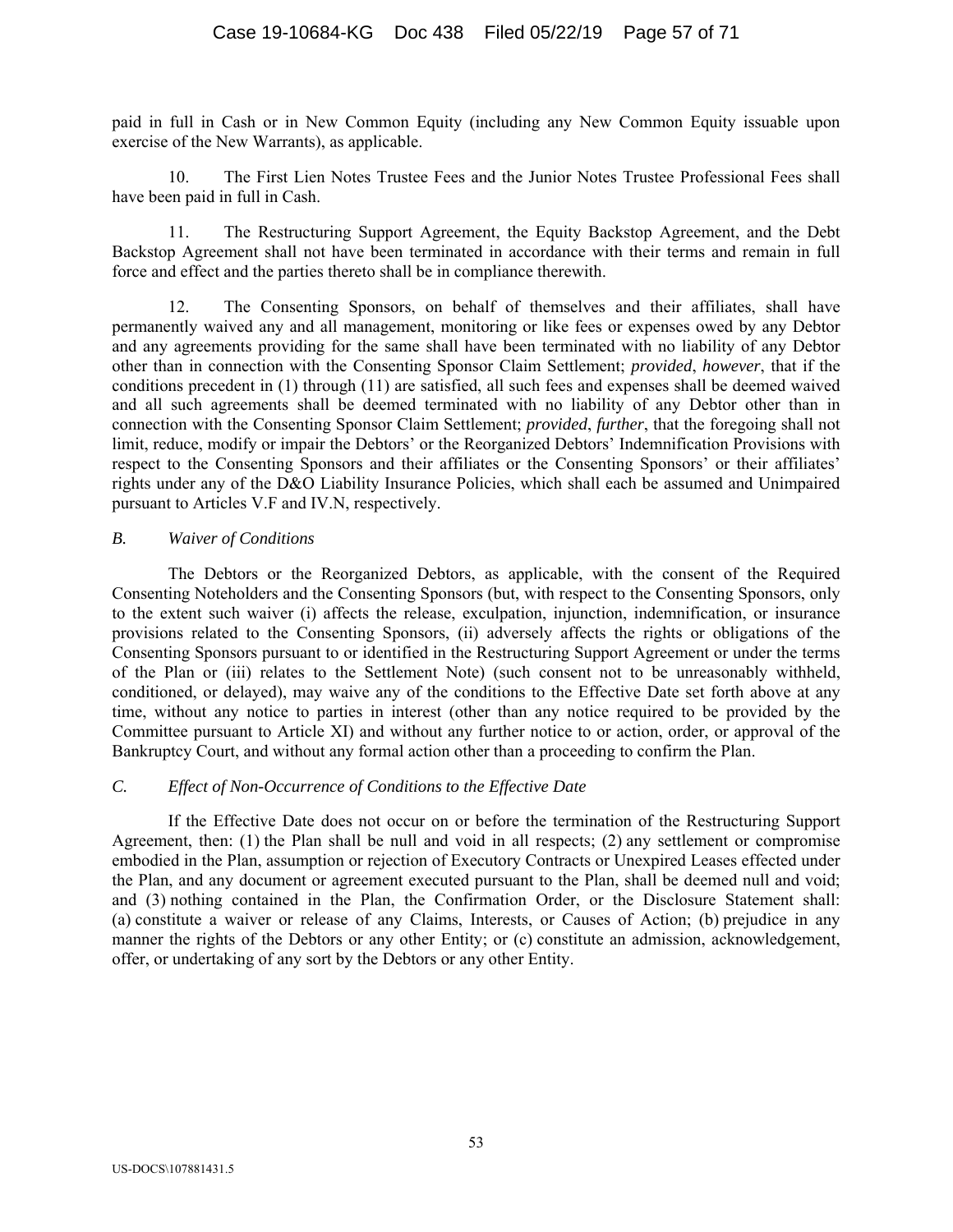#### **Article IX.**

#### **RELEASE, INJUNCTION, AND RELATED PROVISIONS**

#### *A. Discharge of Claims and Termination of Equity Interests; Compromise and Settlement of Claims, Equity Interests, and Controversies.*

Pursuant to and to the fullest extent permitted by section 1141(d) of the Bankruptcy Code, and except as otherwise specifically provided in the Plan (including, for the avoidance of doubt, Article III.C), the distributions, rights, and treatment that are provided in the Plan shall be in full and final satisfaction, settlement, release, and discharge, effective as of the Effective Date, of all Equity Interests and Claims of any nature whatsoever, including any interest accrued on Claims from and after the Petition Date, whether known or unknown, against, liabilities of, Liens on, obligations of, rights against the Debtors, the Reorganized Debtors or any of their assets or properties, regardless of whether any property shall have been distributed or retained pursuant to the Plan on account of such Claims or Equity Interests, including demands, liabilities, and Causes of Action that arose before the Effective Date, any contingent or noncontingent liability on account of representations or warranties issued on or before the Effective Date, and all debts of the kind specified in sections 502(g), 502(h), or 502(i) of the Bankruptcy Code, in each case whether or not: (1) a Proof of Claim is filed or deemed filed pursuant to section 501 of the Bankruptcy Code; (2) a Claim is Allowed; or (3) the Holder of such Claim or Equity Interest has accepted the Plan. Except as otherwise provided herein, any default by the Debtors with respect to any Claim that existed immediately prior to or on account of the filing of the Chapter 11 Cases shall be deemed cured on the Effective Date. The Confirmation Order shall be a judicial determination of the discharge of all Claims and Interests subject to the Effective Date occurring, except as otherwise expressly provided in the Plan. For the avoidance of doubt, nothing in this Article IX.A shall affect the rights of Holders of Claims to seek to enforce the Plan, including the distributions to which Holders of Allowed Claims and Interests are entitled under the Plan.

Pursuant to Bankruptcy Rule 9019 and in consideration for the distributions and other benefits provided pursuant to the Plan, the provisions of the Plan shall constitute a good faith compromise of all Claims, Interests, and controversies relating to the contractual, legal, and subordination rights that a Holder of a Claim or Interest may have with respect to any Allowed Claim or Interest, or any distribution to be made on account of such Allowed Claim or Interest. The entry of the Confirmation Order shall constitute the Bankruptcy Court's approval of the compromise or settlement of all such Claims, Interests, and controversies, as well as a finding by the Bankruptcy Court that such compromise or settlement is in the best interests of the Debtors, their Estates, and Holders of Claims and Interests and is fair, equitable, and reasonable. In accordance with the provisions of the Plan, pursuant to Bankruptcy Rule 9019, without any further notice to or action, order, or approval of the Bankruptcy Court, after the Effective Date, the Reorganized Debtors may compromise and settle any Claims against the Debtors and their Estates, as well as claims and Causes of Action against other Entities.

#### *B. Releases by the Debtors*

**NOTWITHSTANDING ANYTHING CONTAINED IN THE PLAN TO THE CONTRARY, PURSUANT TO SECTION 1123(B) OF THE BANKRUPTCY CODE, FOR GOOD AND VALUABLE CONSIDERATION, ON AND AFTER THE EFFECTIVE DATE, EACH RELEASED PARTY IS DEEMED RELEASED AND DISCHARGED BY THE DEBTORS, THE REORGANIZED DEBTORS, AND THEIR ESTATES FROM ANY AND ALL CLAIMS AND CAUSES OF ACTION, WHETHER KNOWN OR UNKNOWN, INCLUDING ANY DERIVATIVE CLAIMS, ASSERTED ON BEHALF OF THE DEBTORS THAT THE DEBTORS, THE REORGANIZED DEBTORS, OR THEIR ESTATES WOULD HAVE BEEN LEGALLY ENTITLED TO ASSERT IN THEIR OWN RIGHT (WHETHER INDIVIDUALLY OR**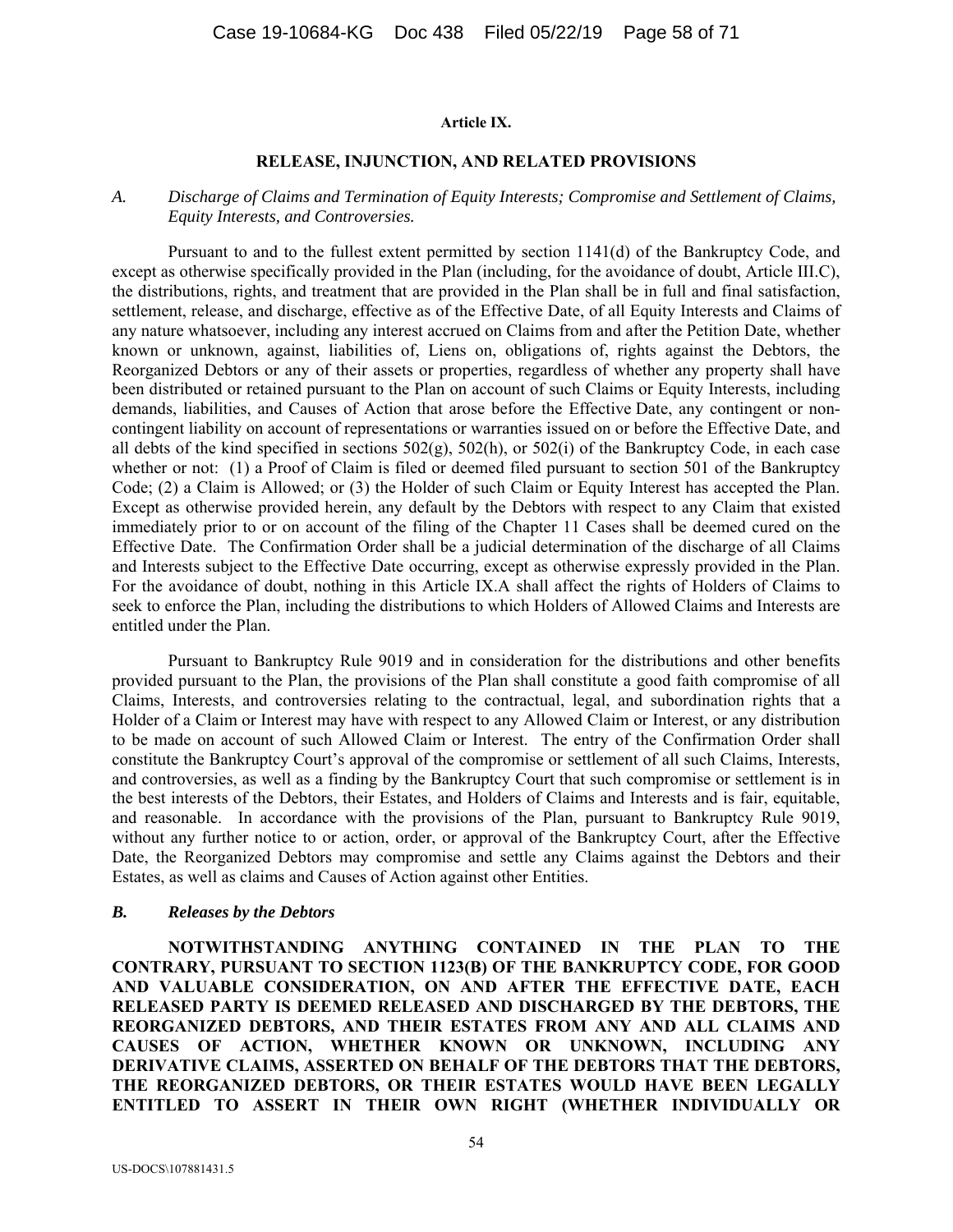**COLLECTIVELY) OR ON BEHALF OF THE HOLDER OF ANY CLAIM OR INTEREST, BASED ON OR RELATING TO, OR IN ANY MANNER ARISING FROM, IN WHOLE OR IN PART, THE DEBTORS (INCLUDING THE MANAGEMENT, OWNERSHIP OR OPERATION THEREOF), THE DEBTORS' IN- OR OUT-OF-COURT RESTRUCTURING EFFORTS, ANY AVOIDANCE ACTIONS (BUT EXCLUDING AVOIDANCE ACTION BROUGHT AS COUNTERCLAIMS OR DEFENSES TO CLAIMS ASSERTED AGAINST THE DEBTORS), THE FORMULATION, PREPARATION, DISSEMINATION, NEGOTIATION, OR FILING OF THE RESTRUCTURING SUPPORT AGREEMENT, OR ANY TRANSACTION CONTEMPLATED THEREBY, OR ANY CONTRACT, INSTRUMENT, RELEASE, OR OTHER AGREEMENT OR DOCUMENT (INCLUDING PROVIDING ANY LEGAL OPINION REQUESTED BY ANY ENTITY REGARDING ANY TRANSACTION, CONTRACT, INSTRUMENT, DOCUMENT, OR OTHER AGREEMENT CONTEMPLATED BY THE PLAN OR THE RELIANCE BY ANY RELEASED PARTY ON THE PLAN OR THE CONFIRMATION ORDER IN LIEU OF SUCH LEGAL OPINION) CREATED OR ENTERED INTO IN CONNECTION WITH THE RESTRUCTURING SUPPORT AGREEMENT, THE DISCLOSURE STATEMENT, THE PLAN, THE PLAN SUPPLEMENT, THE RIGHTS OFFERING, THE DIP FACILITIES, THE DIP CREDIT AGREEMENTS, THE DEBT BACKSTOP AGREEMENT, THE EQUITY BACKSTOP AGREEMENT, THE NEW DEBT, THE NEW DEBT DOCUMENTATION, THE CHAPTER 11 CASES, THE FILING OF THE CHAPTER 11 CASES, THE PURSUIT OF CONFIRMATION, THE PURSUIT OF CONSUMMATION, THE ADMINISTRATION AND IMPLEMENTATION OF THE PLAN, INCLUDING THE ISSUANCE OR DISTRIBUTION OF SECURITIES PURSUANT TO THE PLAN, OR THE DISTRIBUTION OF PROPERTY UNDER THE PLAN, OR UPON ANY OTHER ACT OR OMISSION, TRANSACTION, AGREEMENT, EVENT, OR OTHER OCCURRENCE TAKING PLACE ON OR BEFORE THE EFFECTIVE DATE RELATED OR RELATING TO THE FOREGOING. NOTWITHSTANDING ANYTHING TO THE CONTRARY IN THE FOREGOING, THE RELEASES SET FORTH ABOVE DO NOT RELEASE (A) ANY POST-EFFECTIVE DATE OBLIGATIONS OF ANY PARTY OR ENTITY UNDER THE PLAN, ANY POST-EFFECTIVE DATE TRANSACTION CONTEMPLATED BY THE RESTRUCTURING, OR ANY DOCUMENT, INSTRUMENT, OR AGREEMENT (INCLUDING THOSE SET FORTH IN THE PLAN SUPPLEMENT) EXECUTED TO IMPLEMENT THE PLAN, INCLUDING THE ASSUMPTION OF THE INDEMNIFICATION PROVISIONS AS SET FORTH IN THE PLAN OR (B) ANY INDIVIDUAL FROM ANY CLAIM RELATED TO AN ACT OR OMISSION THAT IS DETERMINED IN A FINAL ORDER BY A COURT OF COMPETENT JURISDICTION TO HAVE CONSTITUTED ACTUAL FRAUD OR WILLFUL MISCONDUCT.** 

**ENTRY OF THE CONFIRMATION ORDER SHALL CONSTITUTE THE BANKRUPTCY COURT'S APPROVAL, PURSUANT TO BANKRUPTCY RULE 9019, OF THE DEBTOR RELEASE, WHICH INCLUDES BY REFERENCE EACH OF THE RELATED PROVISIONS AND DEFINITIONS CONTAINED IN THE PLAN, AND FURTHER, SHALL CONSTITUTE THE BANKRUPTCY COURT'S FINDING THAT THE DEBTOR RELEASE IS: (1) IN EXCHANGE FOR GOOD AND VALUABLE CONSIDERATION PROVIDED BY THE RELEASED PARTIES; (2) A GOOD FAITH SETTLEMENT AND COMPROMISE OF THE CLAIMS RELEASED BY THE DEBTOR RELEASE; (3) IN THE BEST INTERESTS OF THE DEBTORS AND ALL HOLDERS OF CLAIMS AND INTERESTS; (4) FAIR, EQUITABLE, AND REASONABLE; (5) GIVEN AND MADE AFTER DUE NOTICE AND OPPORTUNITY FOR HEARING; AND (6) A BAR TO ANY OF THE DEBTORS, THE REORGANIZED DEBTORS, OR THE DEBTORS' ESTATES ASSERTING ANY CLAIM OR CAUSE OF ACTION RELEASED PURSUANT TO THE DEBTOR RELEASE.**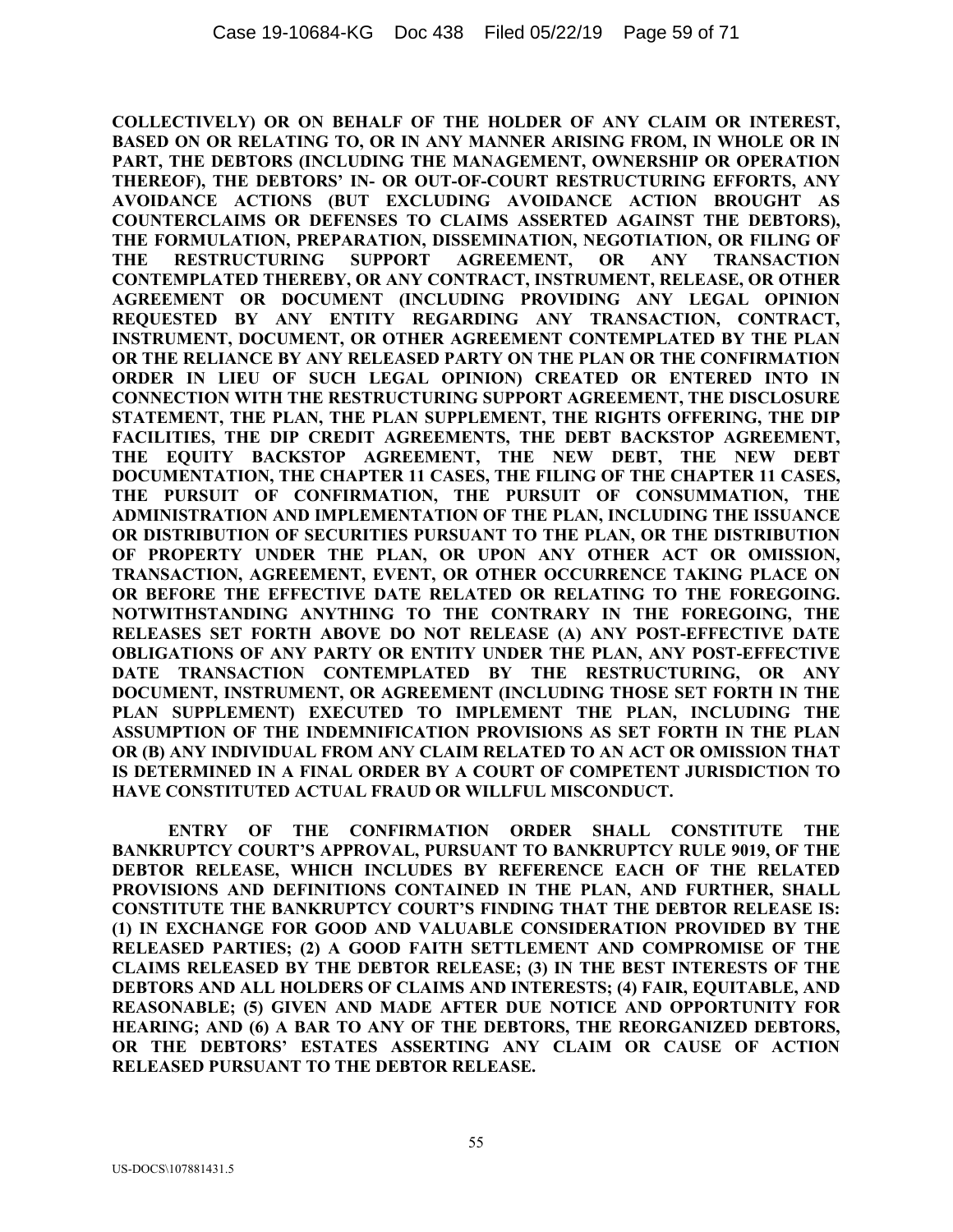#### *C. Releases by Holders of Claims and Equity Interests*

**NOTWITHSTANDING ANYTHING CONTAINED IN THE PLAN TO THE CONTRARY, AS OF THE EFFECTIVE DATE (OR SUCH LATER DATE AS PROVIDED FOR IN ARTICLE III.C), EACH RELEASING PARTY IS DEEMED TO HAVE RELEASED AND DISCHARGED EACH DEBTOR, REORGANIZED DEBTOR, AND RELEASED PARTY FROM ANY AND ALL CLAIMS AND CAUSES OF ACTION, WHETHER KNOWN OR UNKNOWN, INCLUDING ANY DERIVATIVE CLAIMS, ASSERTED ON BEHALF OF THE DEBTORS THAT SUCH ENTITY WOULD HAVE BEEN LEGALLY ENTITLED TO ASSERT (WHETHER INDIVIDUALLY OR COLLECTIVELY), BASED ON OR RELATING TO, OR IN ANY MANNER ARISING FROM, IN WHOLE OR IN PART, THE DEBTORS (INCLUDING THE MANAGEMENT, OWNERSHIP, OR OPERATION THEREOF), THE DEBTORS' IN- OR OUT-OF-COURT RESTRUCTURING EFFORTS, ANY AVOIDANCE ACTIONS, THE FORMULATION, PREPARATION, DISSEMINATION, NEGOTIATION, OR FILING OF THE RESTRUCTURING SUPPORT AGREEMENT, OR ANY TRANSACTION CONTEMPLATED THEREBY, OR ANY CONTRACT, INSTRUMENT, RELEASE, OR OTHER AGREEMENT OR DOCUMENT (INCLUDING PROVIDING ANY LEGAL OPINION REQUESTED BY ANY ENTITY REGARDING ANY TRANSACTION, CONTRACT, INSTRUMENT, DOCUMENT, OR OTHER AGREEMENT CONTEMPLATED BY THE PLAN OR THE RELIANCE BY ANY RELEASED PARTY ON THE PLAN OR THE CONFIRMATION ORDER IN LIEU OF SUCH LEGAL OPINION) CREATED OR ENTERED INTO IN CONNECTION WITH THE RESTRUCTURING SUPPORT AGREEMENT, THE DISCLOSURE STATEMENT, THE PLAN, THE PLAN SUPPLEMENT, THE RIGHTS OFFERING, THE DIP FACILITIES, THE DIP CREDIT AGREEMENTS, THE DEBT BACKSTOP AGREEMENT, THE EQUITY BACKSTOP AGREEMENT, THE NEW DEBT, THE NEW DEBT DOCUMENTATION, THE CHAPTER 11 CASES, THE FILING OF THE CHAPTER 11 CASES, THE PURSUIT OF CONFIRMATION, THE PURSUIT OF CONSUMMATION, THE ADMINISTRATION AND IMPLEMENTATION OF THE PLAN, INCLUDING THE ISSUANCE OR DISTRIBUTION OF SECURITIES PURSUANT TO THE PLAN, OR THE DISTRIBUTION OF PROPERTY UNDER THE PLAN, OR UPON ANY OTHER ACT OR OMISSION, TRANSACTION, AGREEMENT, EVENT, OR OTHER OCCURRENCE TAKING PLACE ON OR BEFORE THE EFFECTIVE DATE RELATED OR RELATING TO THE FOREGOING. NOTWITHSTANDING ANYTHING TO THE CONTRARY IN THE FOREGOING, THE RELEASES SET FORTH ABOVE DO NOT RELEASE (A) ANY POST-EFFECTIVE DATE OBLIGATIONS OF ANY PARTY OR ENTITY UNDER THE PLAN, ANY POST-EFFECTIVE DATE TRANSACTION CONTEMPLATED BY THE RESTRUCTURING, OR ANY DOCUMENT, INSTRUMENT, OR AGREEMENT (INCLUDING THOSE SET FORTH IN THE PLAN SUPPLEMENT) EXECUTED TO IMPLEMENT THE PLAN, INCLUDING THE ASSUMPTION OF THE INDEMNIFICATION PROVISIONS AS SET FORTH IN THE PLAN, (B) ANY INDIVIDUAL FROM ANY CLAIM RELATED TO AN ACT OR OMISSION THAT IS DETERMINED IN A FINAL ORDER BY A COURT OF COMPETENT JURISDICTION TO HAVE CONSTITUTED ACTUAL FRAUD OR WILLFUL MISCONDUCT, OR (C) ANY UNIMPAIRED CLAIM UNLESS AND UNTIL RELEASED PURSUANT TO ARTICLE III.C. FURTHER, NOTHING IN THE PLAN, THE CONFIRMATION ORDER, OR SECTION 1141 OF THE BANKRUPTCY CODE, WILL BE CONSTRUED AS DISCHARGING, RELEASING OR RELIEVING THE REORGANIZED DEBTORS FROM ANY LIABILITY IMPOSED UNDER ANY LAW OR LEGALLY VALID REGULATORY PROVISION WITH RESPECT TO THE HEXION INC. PENSION PLAN. NEITHER THE PENSION BENEFIT GUARANTY CORPORATION NOR HEXION INC. PENSION PLAN WILL BE ENJOINED OR PRECLUDED FROM ENFORCING SUCH LIABILITY AGAINST ANY PARTY AS A RESULT OF ANY PROVISION OF THE PLAN OR THE CONFIRMATION ORDER.**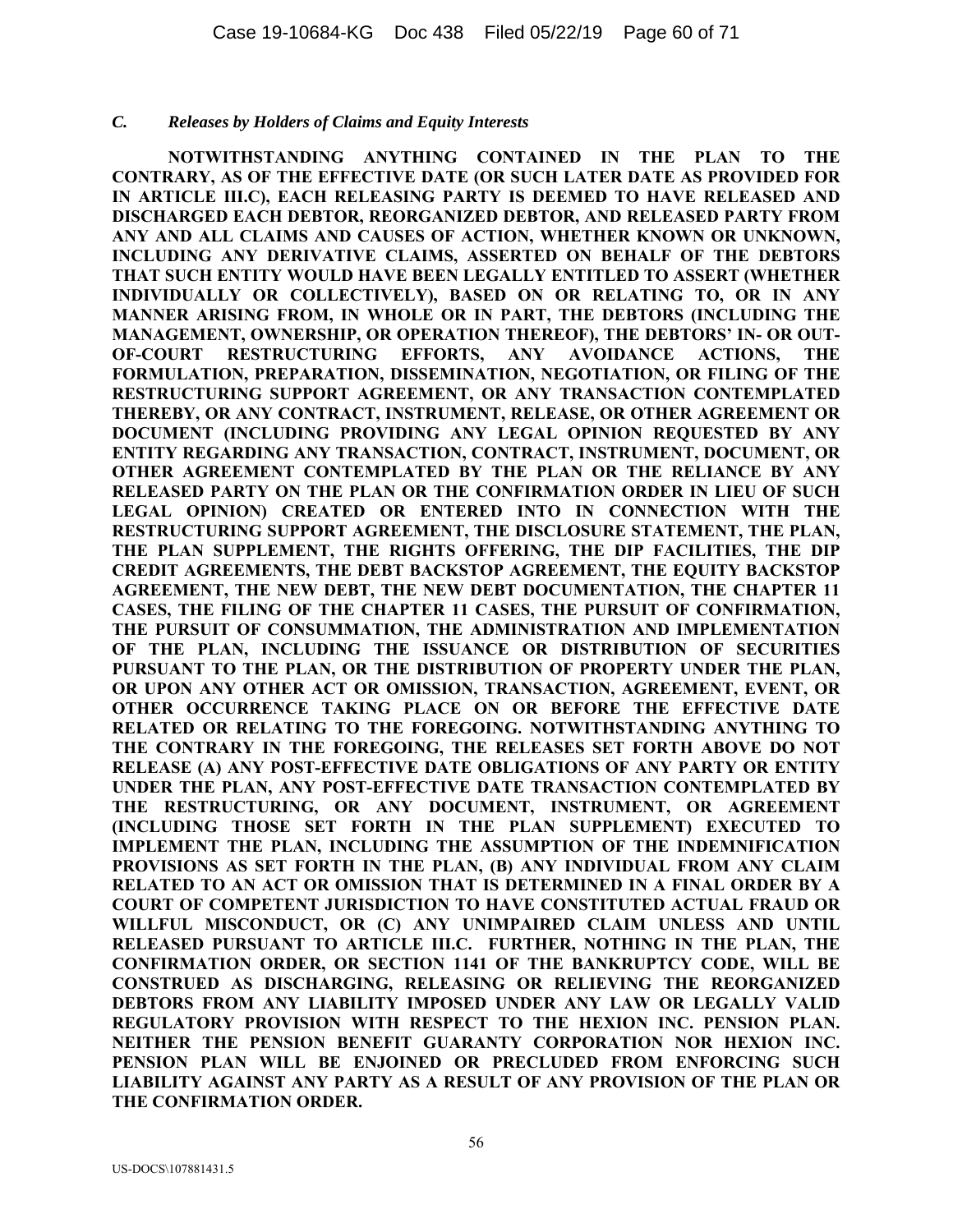**SUBJECT TO ARTICLE III.C, ENTRY OF THE CONFIRMATION ORDER SHALL CONSTITUTE THE BANKRUPTCY COURT'S APPROVAL, PURSUANT TO BANKRUPTCY RULE 9019, OF THIS THIRD-PARTY RELEASE, WHICH INCLUDES BY REFERENCE EACH OF THE RELATED PROVISIONS AND DEFINITIONS CONTAINED HEREIN, AND, FURTHER, SHALL CONSTITUTE THE BANKRUPTCY COURT'S FINDING THAT THIS THIRD PARTY RELEASE IS: (1) CONSENSUAL; (2) ESSENTIAL TO THE CONFIRMATION OF THE PLAN; (3) GIVEN IN EXCHANGE FOR GOOD AND VALUABLE CONSIDERATION PROVIDED BY THE RELEASED PARTIES; (4) A GOOD-FAITH SETTLEMENT AND COMPROMISE OF THE CLAIMS RELEASED BY THE THIRD-PARTY RELEASE; (5) IN THE BEST INTERESTS OF THE DEBTORS AND THEIR ESTATES; (6) FAIR, EQUITABLE, AND REASONABLE; (7) GIVEN AND MADE AFTER DUE NOTICE AND OPPORTUNITY FOR HEARING; AND (8) A BAR TO ANY OF THE RELEASING PARTIES ASSERTING ANY CLAIM OR CAUSE OF ACTION RELEASED PURSUANT TO THIS THIRD PARTY RELEASE.** 

#### *D. Exculpation*

**NOTWITHSTANDING ANYTHING CONTAINED HEREIN TO THE CONTRARY, NO EXCULPATED PARTY SHALL HAVE OR INCUR LIABILITY FOR, AND EACH EXCULPATED PARTY IS HEREBY RELEASED AND EXCULPATED FROM, ANY CAUSE OF ACTION FOR ANY CLAIM RELATED TO ANY ACT OR OMISSION IN CONNECTION WITH, RELATING TO, OR ARISING OUT OF, THE CHAPTER 11 CASES, THE FORMULATION, PREPARATION, DISSEMINATION, NEGOTIATION, OR FILING OF THE RESTRUCTURING SUPPORT AGREEMENT AND RELATED PREPETITION TRANSACTIONS, THE DISCLOSURE STATEMENT, THE PLAN, THE PLAN SUPPLEMENT, OR ANY TRANSACTION CONTEMPLATED THEREBY, OR ANY CONTRACT, INSTRUMENT, RELEASE OR OTHER AGREEMENT OR DOCUMENT (INCLUDING PROVIDING ANY LEGAL OPINION REQUESTED BY ANY ENTITY REGARDING ANY TRANSACTION, CONTRACT, INSTRUMENT, DOCUMENT, OR OTHER AGREEMENT CONTEMPLATED BY THE PLAN OR THE RELIANCE BY ANY EXCULPATED PARTY ON THE PLAN OR THE CONFIRMATION ORDER IN LIEU OF SUCH LEGAL OPINION) CREATED OR ENTERED INTO IN CONNECTION WITH THE RESTRUCTURING SUPPORT AGREEMENT, THE DISCLOSURE STATEMENT, THE PLAN, THE PLAN SUPPLEMENT, THE RIGHTS OFFERING, THE DIP FACILITIES, THE DIP CREDIT AGREEMENTS, THE DEBT BACKSTOP AGREEMENT, THE EQUITY BACKSTOP AGREEMENT, THE NEW DEBT, THE NEW DEBT DOCUMENTATION, THE CHAPTER 11 CASES, THE FILING OF THE CHAPTER 11 CASES, THE PURSUIT OF CONFIRMATION, THE PURSUIT OF CONSUMMATION, THE ADMINISTRATION AND IMPLEMENTATION OF THE PLAN, INCLUDING THE ISSUANCE OR DISTRIBUTION OF SECURITIES PURSUANT TO THE PLAN, OR THE DISTRIBUTION OF PROPERTY UNDER THE PLAN, OR UPON ANY OTHER ACT OR OMISSION, TRANSACTION, AGREEMENT, EVENT, OR OTHER OCCURRENCE TAKING PLACE ON OR BEFORE THE EFFECTIVE DATE RELATED OR RELATING TO THE FOREGOING, EXCEPT FOR CLAIMS RELATED TO ANY ACT OR OMISSION THAT IS DETERMINED IN A FINAL ORDER BY A COURT OF COMPETENT JURISDICTION TO HAVE CONSTITUTED ACTUAL FRAUD OR WILLFUL MISCONDUCT, BUT IN ALL RESPECTS SUCH ENTITIES SHALL BE ENTITLED TO REASONABLY RELY UPON THE ADVICE OF COUNSEL WITH RESPECT TO THEIR DUTIES AND RESPONSIBILITIES PURSUANT TO THE PLAN. THE EXCULPATED PARTIES HAVE, AND UPON COMPLETION OF THE PLAN SHALL BE DEEMED TO HAVE, PARTICIPATED IN GOOD FAITH AND IN COMPLIANCE WITH THE APPLICABLE LAWS WITH REGARD TO**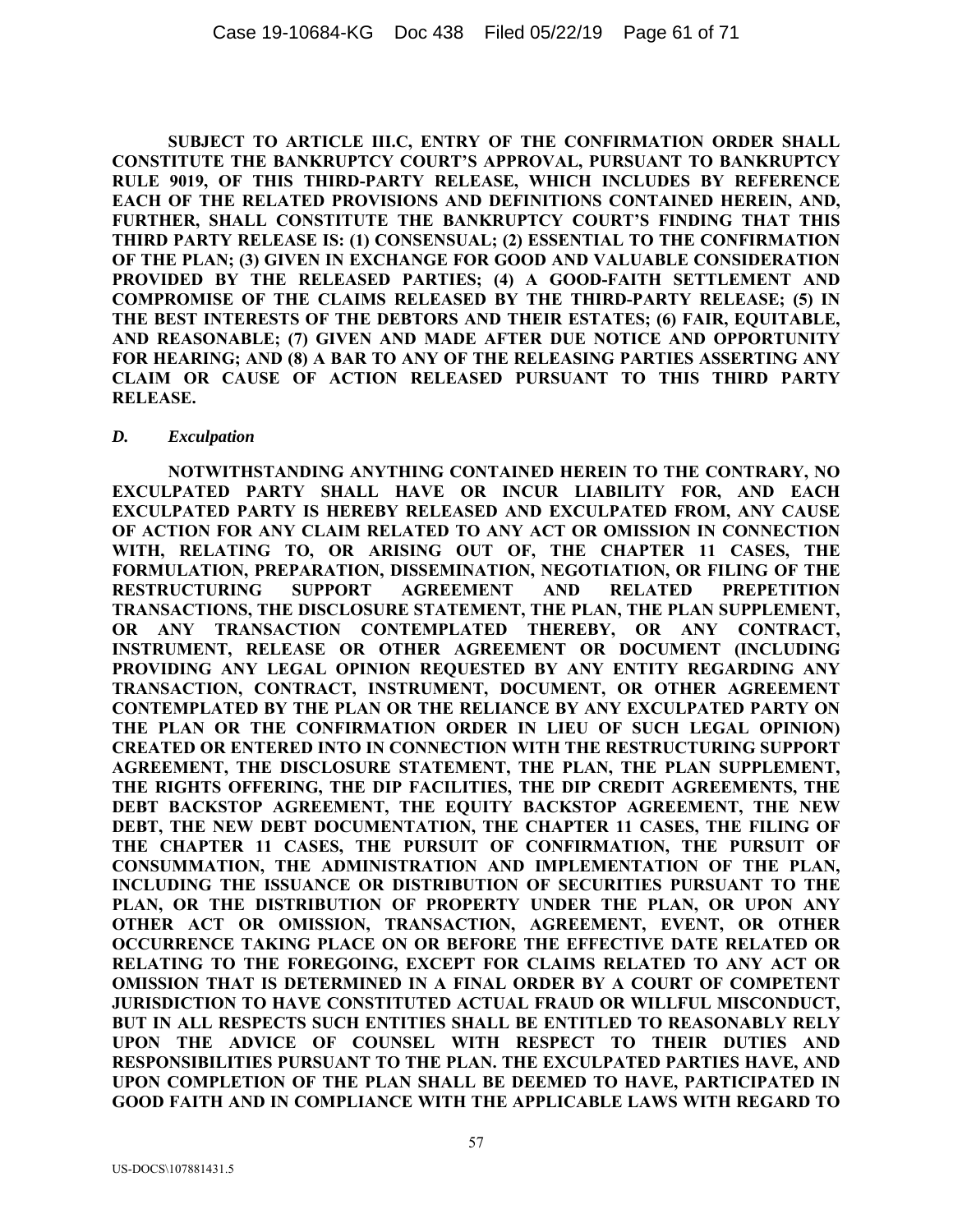**THE SOLICITATION OF, AND DISTRIBUTION OF, CONSIDERATION PURSUANT TO THE PLAN AND, THEREFORE, ARE NOT, AND ON ACCOUNT OF SUCH DISTRIBUTIONS SHALL NOT BE, LIABLE AT ANY TIME FOR THE VIOLATION OF ANY APPLICABLE LAW, RULE, OR REGULATION GOVERNING THE SOLICITATION OF ACCEPTANCES OR REJECTIONS OF THE PLAN OR SUCH DISTRIBUTIONS MADE PURSUANT TO THE PLAN.** 

### *E. Injunction*

**EXCEPT AS OTHERWISE PROVIDED IN THE PLAN OR THE CONFIRMATION ORDER (AND, FOR THE AVOIDANCE OF DOUBT, SUBJECT TO ARTICLE III.C), ALL ENTITIES WHO HAVE HELD, HOLD, OR MAY HOLD CLAIMS, INTERESTS, CAUSES OF ACTION, OR LIABILITIES THAT: (A) ARE SUBJECT TO COMPROMISE AND SETTLEMENT PURSUANT TO THE TERMS OF THE PLAN; (B) HAVE BEEN RELEASED PURSUANT TO ARTICLE IX.B OF THE PLAN; (C) HAVE BEEN RELEASED PURSUANT TO ARTICLE IX.C OF THE PLAN, (D) ARE SUBJECT TO EXCULPATION PURSUANT TO ARTICLE IX.D OF THE PLAN (BUT ONLY TO THE EXTENT OF THE EXCULPATION PROVIDED IN ARTICLE IX.D OF THE PLAN), OR (E) ARE OTHERWISE DISCHARGED, SATISFIED, STAYED OR TERMINATED PURSUANT TO THE TERMS OF THE PLAN, ARE PERMANENTLY ENJOINED AND PRECLUDED, FROM AND AFTER THE EFFECTIVE DATE, FROM COMMENCING OR CONTINUING IN ANY MANNER, ANY ACTION OR OTHER PROCEEDING, INCLUDING ON ACCOUNT OF ANY CLAIMS, INTERESTS, CAUSES OF ACTION, OR LIABILITIES THAT HAVE BEEN COMPROMISED OR SETTLED AGAINST THE DEBTORS, THE REORGANIZED DEBTORS, OR ANY ENTITY SO RELEASED OR EXCULPATED (OR THE PROPERTY OR ESTATE OF ANY ENTITY, DIRECTLY OR INDIRECTLY, SO RELEASED OR EXCULPATED) ON ACCOUNT OF, OR IN CONNECTION WITH OR WITH RESPECT TO, ANY DISCHARGED, RELEASED, SETTLED, COMPROMISED, OR EXCULPATED CLAIMS, INTERESTS, CAUSES OF ACTION, OR LIABILITIES.** 

### *F. Setoffs and Recoupment*

Except as otherwise provided herein, each Reorganized Debtor pursuant to the Bankruptcy Code (including section 553 of the Bankruptcy Code), applicable bankruptcy or non-bankruptcy law, or as may be agreed to by the Holder of an Allowed Claim, may set off or recoup against any Allowed Claim and the distributions to be made pursuant to the Plan on account of such Allowed Claim, any Claims, rights, and Causes of Action of any nature that the applicable Debtor or Reorganized Debtor may hold against the Holder of such Allowed Claim, to the extent such Claims, rights, or Causes of Action have not been otherwise compromised or settled on or prior to the Effective Date (whether pursuant to the Plan, a Final Order or otherwise); *provided* that neither the failure to effect such a setoff or recoupment nor the allowance of any Claim pursuant to the Plan shall constitute a waiver or release by such Reorganized Debtor of any such Claims, rights, and Causes of Action.

# *G. Release of Liens*

Except as otherwise provided herein or in any contract, instrument, release, or other agreement or document created pursuant to the Plan, on the Effective Date and concurrently with the applicable distributions made pursuant to the Plan, all mortgages, deeds of trust, Liens, pledges, or other security interests against any property of the Estates shall be fully released and discharged, and all of the right, title, and interest of any Holder of such mortgages, deeds of trust, Liens, pledges, or other security interests shall revert to the applicable Reorganized Debtor and its successors and assigns.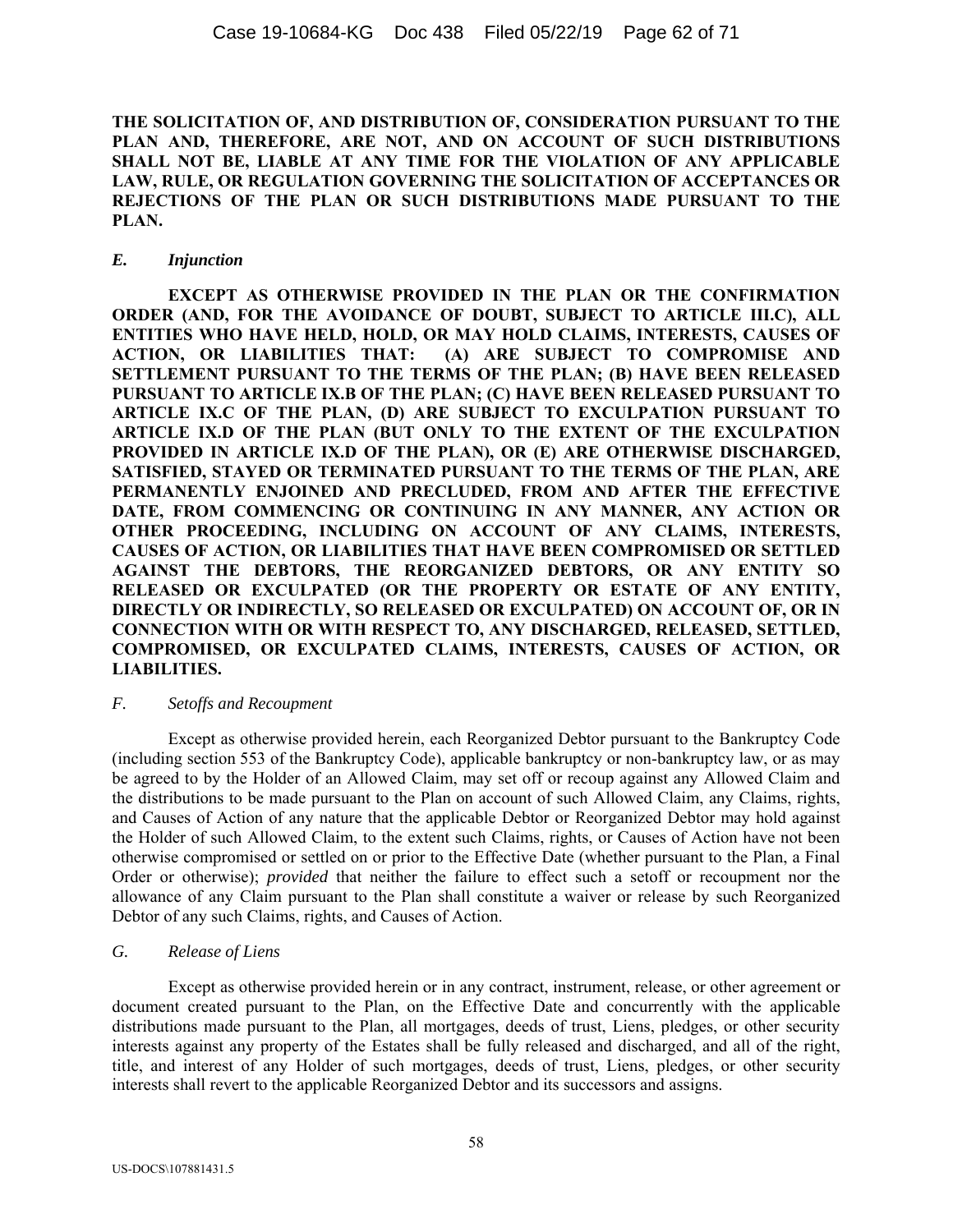To the extent that any Holder of a Secured Claim that has been satisfied or discharged in full pursuant to the Plan, or any agent for such Holder, has filed or recorded publicly any Liens and/or security interests to secure such Holder's Secured Claim, then as soon as practicable on or after the Effective Date, such Holder (or the agent for such Holder) shall take any and all steps requested by the Debtors, the Reorganized Debtors, or any administrative agent or collateral agent under the New Debt Documentation (at the expense of the Debtors or Reorganized Debtors, as applicable) that are necessary or desirable to record or effectuate the cancellation and/or extinguishment of such Liens and/or security interests, including the making of Uniform Commercial Code termination statements, deposit account control agreement terminations, and any other applicable filings or recordings, and the Reorganized Debtors shall be entitled to file Uniform Commercial Code terminations or to make any other such filings or recordings on such Holder's behalf.

#### **Article X.**

### **RETENTION OF JURISDICTION**

Notwithstanding the entry of the Confirmation Order and the occurrence of the Effective Date, except to the extent set forth herein, the Bankruptcy Court shall retain exclusive jurisdiction over all matters arising out of, or related to, the Chapter 11 Cases and the Plan pursuant to sections 105(a) and 1142 of the Bankruptcy Code, including jurisdiction to:

A. allow, disallow, determine, liquidate, classify, estimate, or establish the priority, secured or unsecured status, or amount of any Claim or Interest, including the resolution of any request for payment of any Administrative Claim and the resolution of any and all objections to the secured or unsecured status, priority, amount, or allowance of Claims or Interests;

B. decide and resolve all matters related to the granting and denying, in whole or in part, any applications for allowance of compensation or reimbursement of expenses to Retained Professionals authorized pursuant to the Bankruptcy Code or the Plan;

C. resolve any matters related to: (1) the assumption, assumption and assignment, or rejection of any Executory Contract or Unexpired Lease to which a Debtor is party o with respect to which a Debtor may be liable and to hear, determine, and, if necessary, liquidate, any Cure Costs arising therefrom, including Cure Costs pursuant to section 365 of the Bankruptcy Code; (2) any potential contractual obligation under any Executory Contract or Unexpired Lease that is assumed; and (3) any dispute regarding whether a contract or lease is or was executory or expired;

D. ensure that distributions to Holders of Allowed Claims are accomplished pursuant to the provisions of the Plan;

E. adjudicate, decide or resolve any motions, adversary proceedings, contested, or litigated matters, and any other matters, and grant or deny any applications involving a Debtor that may be pending on the Effective Date;

F. adjudicate, decide or resolve any and all matters related to Causes of Action, other than Causes of Action against the Debtors;

G. adjudicate, decide or resolve any and all matters related to section 1141 of the Bankruptcy Code;

H. resolve any cases, controversies, suits, or disputes that may arise in connection with General Unsecured Claims, including the establishment of any bar dates, related notices, claim objections,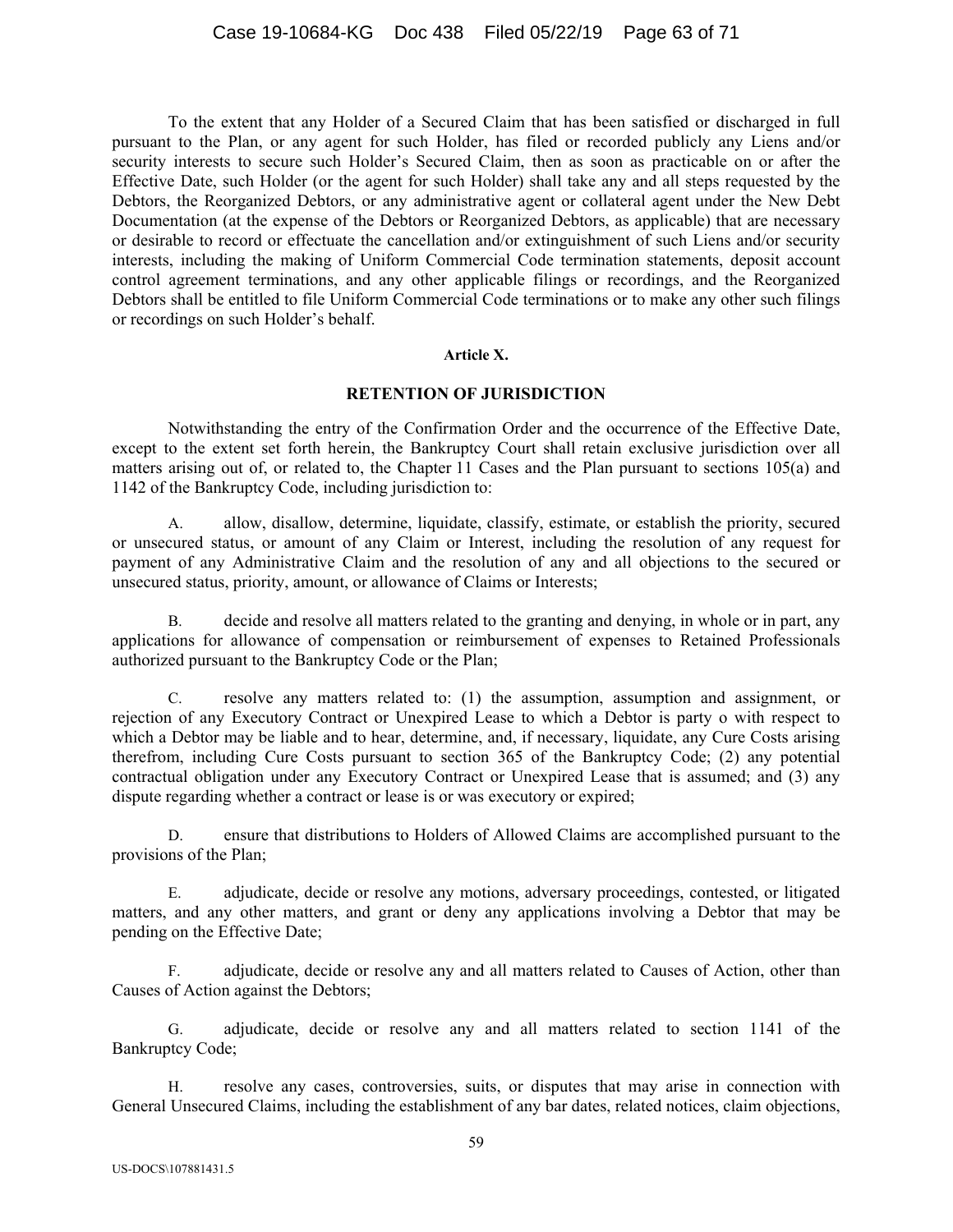# Case 19-10684-KG Doc 438 Filed 05/22/19 Page 64 of 71

allowance, disallowance, estimation and distribution, other than General Unsecured Claims based on Causes of Action against any of the Debtors;

I. enter and implement such orders as may be necessary or appropriate to execute, implement, or consummate the provisions of the Plan and all contracts, instruments, releases, indentures, and other agreements or documents created in connection with the Plan or the Disclosure Statement, including, without limitation, the Restructuring Support Agreement, the Equity Backstop Agreement, and the Debt Backstop Agreement;

J. enter and enforce any order for the sale of property pursuant to sections 363, 1123, or 1146(a) of the Bankruptcy Code;

K. resolve any cases, controversies, suits, disputes, or Causes of Action that may arise in connection with the interpretation or enforcement of the Plan or any contract, instrument, release or other agreement or document that is entered into or delivered pursuant to the Plan, including the Equity Backstop Agreement, the EBA Approval Order, the Debt Backstop Agreement, and the DBA Approval Order, or any Entity's rights arising from or obligations incurred in connection with the Plan;

L. issue injunctions, enter and implement other orders or take such other actions as may be necessary or appropriate to restrain interference by any Entity with enforcement of the Plan;

M. resolve any cases, controversies, suits, disputes, or Causes of Action with respect to the releases, injunctions, and other provisions contained in the Plan and enter such orders as may be necessary or appropriate to implement such releases, injunctions, and other provisions;

N. resolve any cases, controversies, suits, disputes, or Causes of Action with respect to the repayment or return of distributions and the recovery of additional amounts owed by the Holder of a Claim or Interest for amounts not timely repaid;

enter and implement such orders as are necessary or appropriate if the Confirmation Order is for any reason modified, stayed, reversed, revoked, or vacated;

P. determine any other matters that may arise in connection with or relate to the Plan, the Disclosure Statement, the Confirmation Order, or any contract, instrument, release, indenture, or other agreement or document created in connection with the Plan or the Disclosure Statement;

Q. enter an order or final decree concluding or closing the Chapter 11 Cases;

R. adjudicate any and all disputes arising from or relating to distributions under the Plan;

S. consider any modification of the Plan, to cure any defect or omission, or to reconcile any inconsistency in any Bankruptcy Court order, including the Confirmation Order;

T. determine requests for payment of Claims and Interests entitled to priority pursuant to section 507 of the Bankruptcy Code;

U. hear and determine disputes arising in connection with the interpretation, implementation, or enforcement of the Plan, or the Confirmation Order, including disputes arising under agreements, documents, or instruments executed in connection with the Plan (other than any dispute arising after the Effective Date under, or directly with respect to, the New Debt Documentation, which such disputes shall be adjudicated in accordance with the terms of the New Debt Documentation);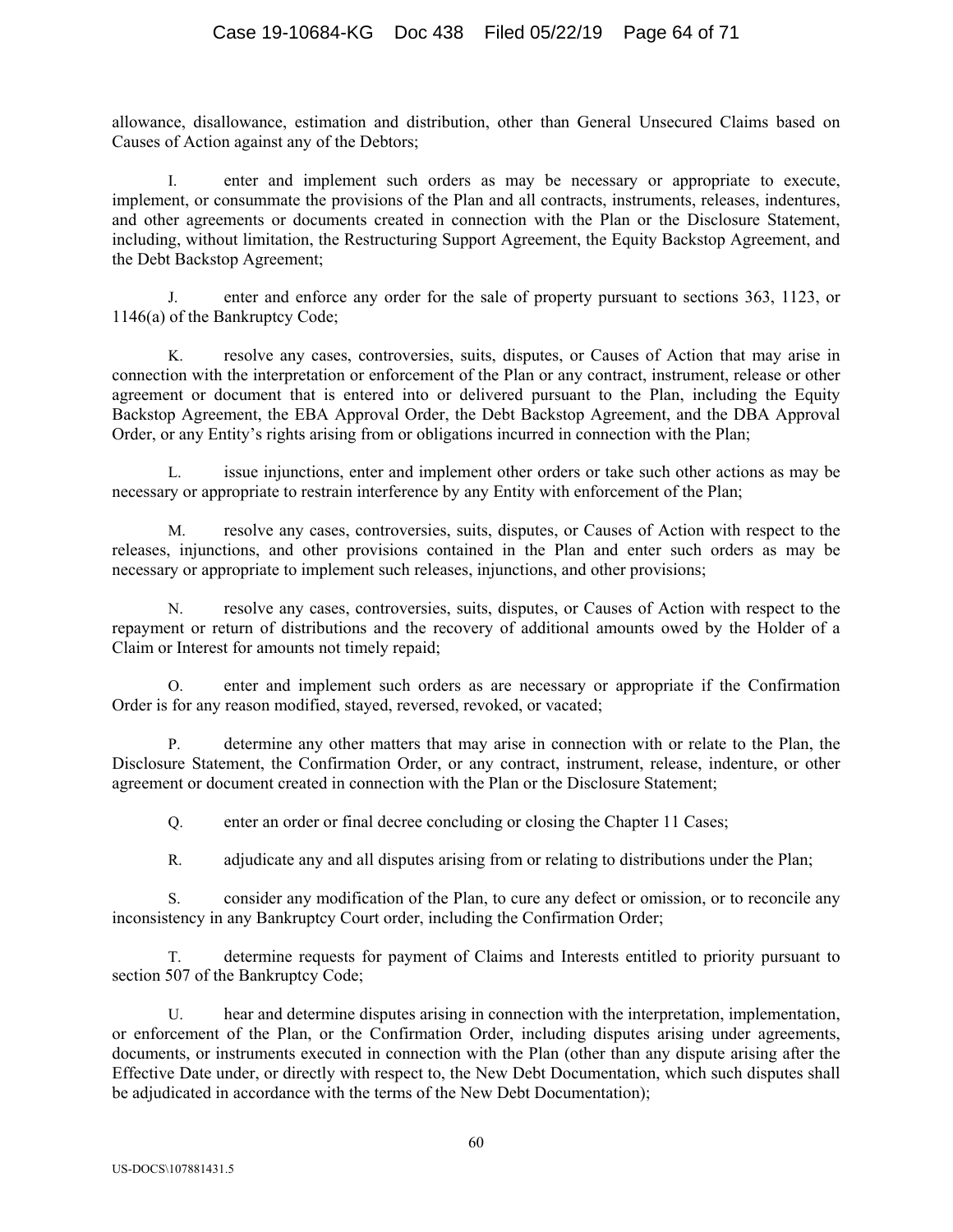V. hear and determine matters concerning state, local, and federal taxes in accordance with sections 346, 505, and 1146 of the Bankruptcy Code;

W. hear and determine all disputes involving the existence, nature, or scope of the Debtors' discharge, including any dispute relating to any liability arising out of the termination of employment or the termination of any employee or retiree benefit program, regardless of whether such termination occurred prior to or after the Effective Date;

X. hear and determine disputes arising in connection with the interpretation, implementation, or enforcement of the releases, injunctions, and exculpations provided under Article IX of the Plan;

- Y. enforce all orders previously entered by the Bankruptcy Court; and
- Z. hear any other matter not inconsistent with the Bankruptcy Code.

As of the Effective Date, notwithstanding anything in this Article X to the contrary, the New Debt Documentation shall be governed by their respective jurisdictional provisions therein.

For the avoidance of doubt, and notwithstanding the foregoing or anything else in the Plan or related documents, (x) no provision of the Plan shall diminish, enhance, or modify any applicable nonbankruptcy legal, equitable, and/or contractual rights of any Holder of a General Unsecured Claim to receive payment on account of such Claim or have such Claim allowed, liquidated, or determined by a court of competent jurisdiction (including the Bankruptcy Court), subject, however, to any applicable limitations on the allowance of such Claims under the Bankruptcy Code and to the rights of the Debtors, Reorganized Debtors, or any party in interest to dispute or defend such Claim in accordance with applicable nonbankruptcy law as if the Chapter 11 Cases had not been commenced and the Bankruptcy Court shall not retain exclusive jurisdiction over such disputes and (y) Causes of Action, including litigation claims, which are Unimpaired under this Plan, held by third parties against the Debtors which were pending as of the Petition Date, or subsequently asserted, shall continue to be adjudicated by the court that exercised jurisdiction over such Causes of Action prior to the Petition Date or exercises jurisdiction thereafter.

#### **Article XI.**

# **MODIFICATION, REVOCATION, OR WITHDRAWAL OF PLAN**

#### *A. Modification of Plan*

Subject to the limitations contained in the Plan, the Debtors or Reorganized Debtors reserve the right to, in accordance with the Bankruptcy Code, the Bankruptcy Rules, and the Restructuring Support Agreement, and subject to the Definitive Document Consent Rights: (1) amend or modify the Plan prior to the entry of the Confirmation Order, including amendments or modifications to satisfy section 1129(b) of the Bankruptcy Code; (2) amend or modify the Plan after the entry of the Confirmation Order in accordance with section 1127(b) of the Bankruptcy Code and the Restructuring Support Agreement upon order of the Bankruptcy Court; and (3) remedy any defect or omission or reconcile any inconsistency in the Plan in such manner as may be necessary to carry out the purpose and intent of the Plan upon order of the Bankruptcy Court; *provided*, *however*, that the Debtors shall use commercially reasonable efforts to consult with the Committee with respect to any proposed modification or amendment to the Plan or Plan Supplement that adversely impacts the rights of unsecured creditors (including, for the avoidance of doubt, Holders of Junior Notes Claims, the Junior Notes Indenture Trustees and General Unsecured Creditors) or the proposed treatment of unsecured creditors' Claims under the Plan.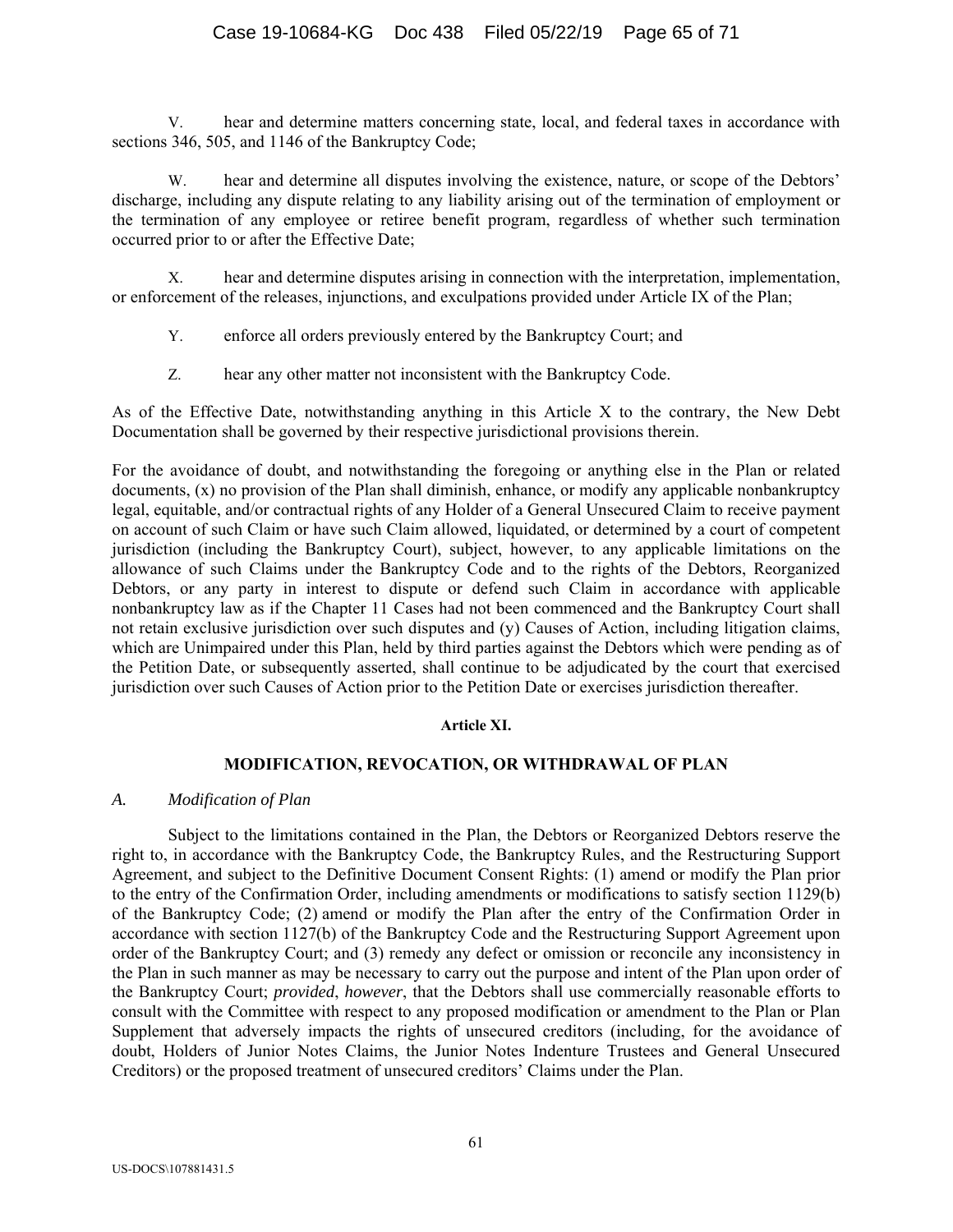### *B. Effect of Confirmation on Modifications*

Entry of the Confirmation Order shall mean that all modifications or amendments to the Plan since the solicitation thereof are approved pursuant to section 1127(a) of the Bankruptcy Code and do not require additional disclosure or re-solicitation under Bankruptcy Rule 3019.

### *C. Revocation of Plan; Reservation of Rights if Effective Date Does Not Occur*

Subject to the conditions to the Effective Date, the Debtors reserve the right, subject to the terms of the Restructuring Support Agreement, the Equity Backstop Agreement, and the Debt Backstop Agreement, to revoke or withdraw the Plan prior to the entry of the Confirmation Order and to file subsequent plans of reorganization. If the Debtors revoke or withdraw the Plan with the prior reasonable consent of the Required Consenting Parties, or if entry of the Confirmation Order or the Effective Date does not occur, or if the Restructuring Support Agreement terminates in accordance with its terms, then: (1) the Plan shall be null and void in all respects; (2) any settlement or compromise embodied in the Plan, assumption or rejection of executory contracts or leases effected by the Plan, and any document or agreement executed pursuant hereto shall be deemed null and void; and (3) nothing contained in the Plan shall: (a) constitute a waiver or release of any claims by or against, or any Equity Interests in, such Debtor or any other Entity; (b) prejudice in any manner the rights of the Debtors or any other Entity; or (c) constitute an admission of any sort by the Debtors or any other Entity.

#### **Article XII.**

### **MISCELLANEOUS PROVISIONS**

### *A. Immediate Binding Effect*

Notwithstanding Bankruptcy Rules 3020(e), 6004(g), or 7062 or otherwise, upon the occurrence of the Effective Date, the terms of the Plan and the documents and instruments contained in the Plan Supplement shall be immediately effective and enforceable and deemed binding upon the Debtors, the Reorganized Debtors, and any and all Holders of Claims and Interests (irrespective of whether Holders of such Claims or Interests are deemed to have accepted the Plan), all Entities that are parties to or are subject to the settlements, compromises, releases, discharges, and injunctions described in the Plan, each Entity acquiring property under the Plan and any and all non-Debtor parties to Executory Contracts and Unexpired Leases. The Confirmation Order shall contain a waiver of any stay of enforcement otherwise applicable, including pursuant to Bankruptcy Rule 3020(e) and 7062.

#### *B. Additional Documents*

On or before the Effective Date, the Debtors, with the reasonable consent of the Required Consenting Noteholders, may file with the Bankruptcy Court such agreements and other documents as may be necessary or appropriate to effectuate and further evidence the terms and conditions of the Plan. The Debtors or Reorganized Debtors, as applicable, and all Holders of Claims receiving distributions pursuant to the Plan and all other parties in interest shall, from time to time, prepare, execute, and deliver any agreements or documents and take any other actions as may be necessary or advisable to effectuate the provisions and intent of the Plan or the Confirmation Order.

# *C. Payment of Statutory Fees*

All fees payable pursuant to section 1930(a) of the Judicial Code, as determined by the Bankruptcy Court at a hearing pursuant to section 1128 of the Bankruptcy Code or as agreed to by the United States Trustee and Reorganized Hexion, shall be paid for each quarter (including any fraction thereof) until the Chapter 11 Cases are converted, dismissed or closed, whichever occurs first.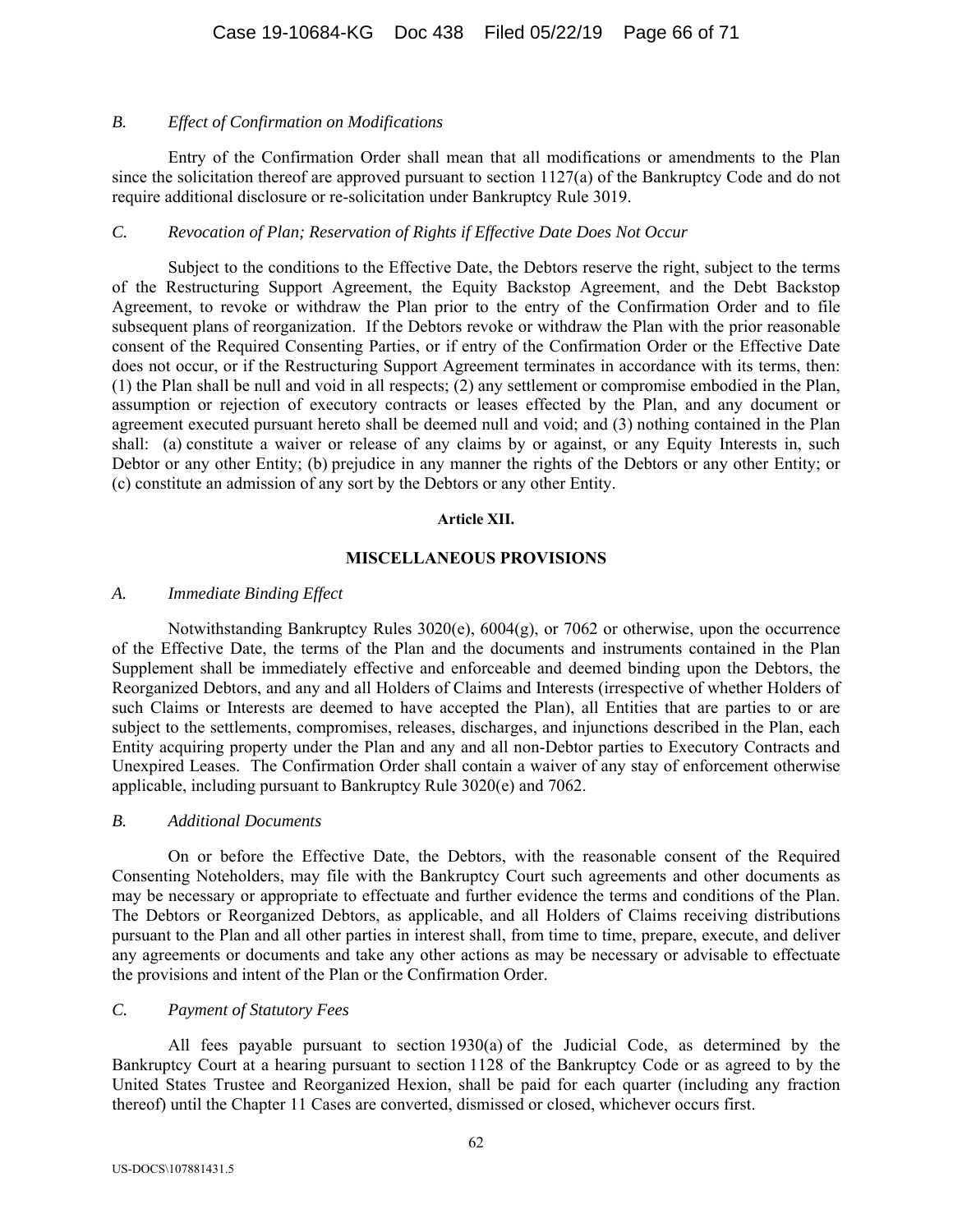# *D. Reservation of Rights*

The Plan shall have no force or effect unless and until the Bankruptcy Court enters the Confirmation Order. None of the filing of the Plan, any statement or provision contained in the Plan, or the taking of any action by any Debtor with respect to the Plan, the Disclosure Statement, or the Plan Supplement shall be or shall be deemed to be an admission or waiver of any rights of any Debtor with respect to the Holders of Claims or Interests prior to the Effective Date.

### *E. Successors and Assigns*

The rights, benefits, and obligations of any Entity named or referred to in the Plan shall be binding on, and shall inure to the benefit of any heir, executor, administrator, successor or assign, affiliate, officer, director, agent, representative, attorney, beneficiaries or guardian, if any, of each Entity.

### *F. Service of Documents*

After the Effective Date, any pleading, notice, or other document required by the Plan to be served on or delivered to the Reorganized Debtors shall also be served on:

| <b>Debtors</b>                                                                      | <b>Counsel to the Debtors</b>                                                                                                                                                                                                                                             |
|-------------------------------------------------------------------------------------|---------------------------------------------------------------------------------------------------------------------------------------------------------------------------------------------------------------------------------------------------------------------------|
| Hexion Inc.<br>180 East Broad Street<br>Columbus, Ohio 43215<br>Attn: Douglas Johns | Latham & Watkins LLP<br>885 Third Avenue<br>New York, New York 10022<br>Attn: George Davis, Andrew Parlen, and Hugh<br>Murtagh<br>and<br>Latham & Watkins LLP<br>330 North Wabash Avenue, Suite 2800,<br>Chicago, Illinois 60611<br>Attn: Caroline Reckler and Jason Gott |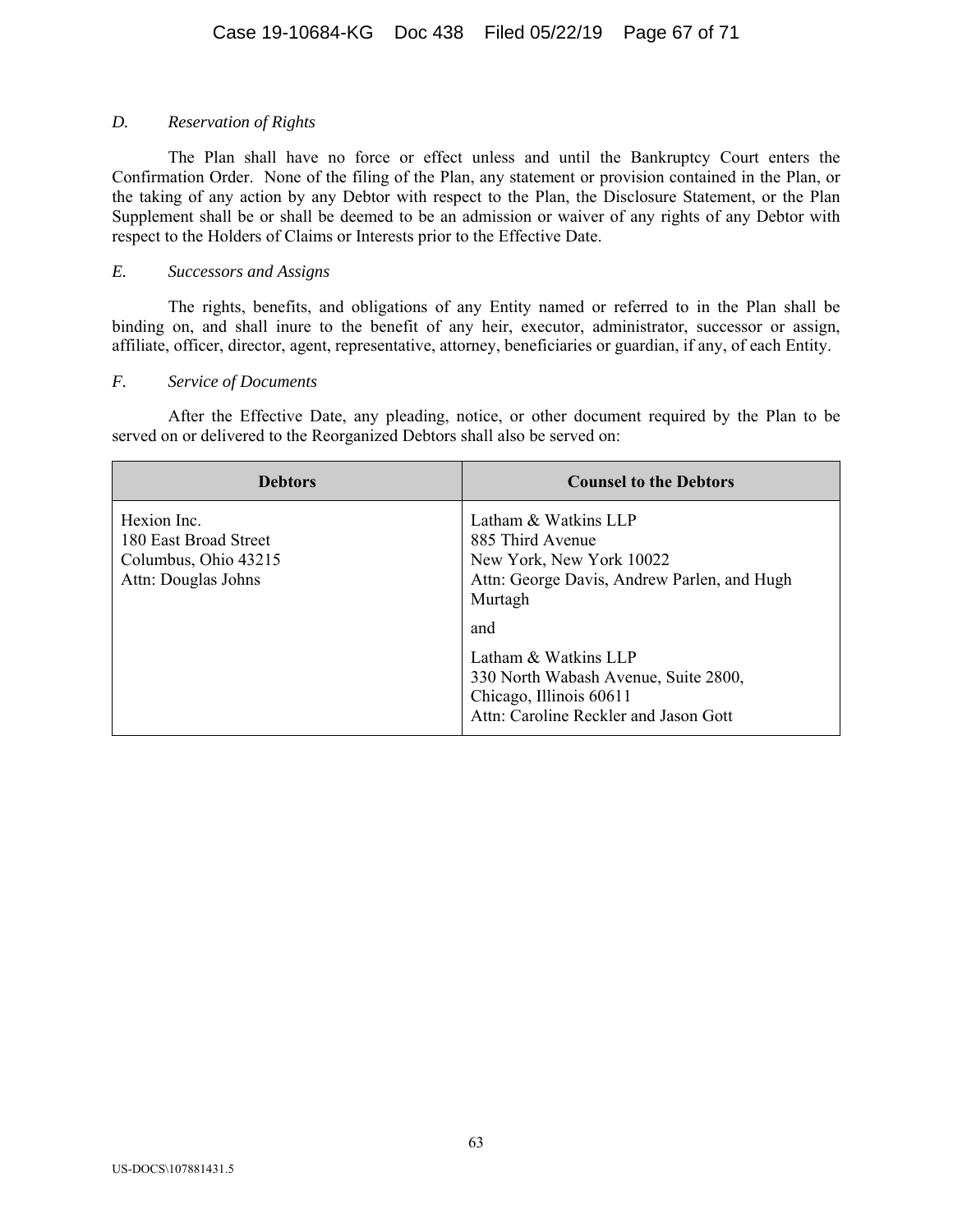| <b>United States Trustee</b>                                                                                                                                                                            | <b>Counsel to the Consenting Noteholders</b>                                                                                                                           |
|---------------------------------------------------------------------------------------------------------------------------------------------------------------------------------------------------------|------------------------------------------------------------------------------------------------------------------------------------------------------------------------|
| Office of the United States Trustee for the<br>District of Delaware<br>J. Caleb Boggs Federal Building<br>844 North King Street, Suite 2207<br>Wilmington, Delaware 19801<br>Attn: Linda J. Casey, Esq. | Akin Gump Strauss Hauer & Feld LLP<br>One Bryant Park<br>New York, New York 10036<br>Attn: Ira S. Dizengoff, Philip C. Dublin, Daniel<br>Fisher, and Naomi Moss<br>and |
|                                                                                                                                                                                                         | Jones Day<br>250 Vesey Street<br>New York, NY 10281<br>Attn: Sidney P. Levinson and Jeremy D. Evans<br>and                                                             |
|                                                                                                                                                                                                         | Milbank LLP<br>55 Hudson Yards<br>New York, New York 10001<br>Attn: Samuel A. Khalil and Matthew L. Brod                                                               |
| <b>Counsel to the Committee</b>                                                                                                                                                                         |                                                                                                                                                                        |
| Kramer Levin Naftalis & Frankel LLP<br>1177 Avenue of the Americas<br>New York, New York 10036<br>Attn: Kenneth H. Eckstein, Rachael L. Ringer,<br>Nathaniel Allard and David Z. Braun                  |                                                                                                                                                                        |

After the Effective Date, the Reorganized Debtors have authority to send a notice to Entities that, to continue to receive documents pursuant to Bankruptcy Rule 2002, they must file a renewed request to receive documents pursuant to Bankruptcy Rule 2002. After the Effective Date, the Debtors are authorized to limit the list of Entities receiving documents pursuant to Bankruptcy Rule 2002 to those Entities who have filed such renewed requests.

In accordance with Bankruptcy Rules 2002 and 3020(c), within ten (10) Business Days of the date of entry of the Confirmation Order, the Debtors shall serve the Notice of Confirmation by United States mail, first class postage prepaid, by hand, or by overnight courier service to all parties served with the Confirmation Hearing Notice; *provided* that no notice or service of any kind shall be required to be mailed or made upon any Entity to whom the Debtors mailed a Confirmation Hearing Notice, but received such notice returned marked "undeliverable as addressed," "moved, left no forwarding address" or "forwarding order expired," or similar reason, unless the Debtors have been informed in writing by such Entity, or are otherwise aware, of that Entity's new address. To supplement the notice described in the preceding sentence, within twenty days of the date of the Confirmation Order the Debtors shall publish the Notice of Confirmation once in *The Wall Street Journal* (national edition). Mailing and publication of the Notice of Confirmation in the time and manner set forth in the this paragraph shall be good and sufficient notice under the particular circumstances and in accordance with the requirements of Bankruptcy Rules 2002 and 3020(c), and no further notice is necessary.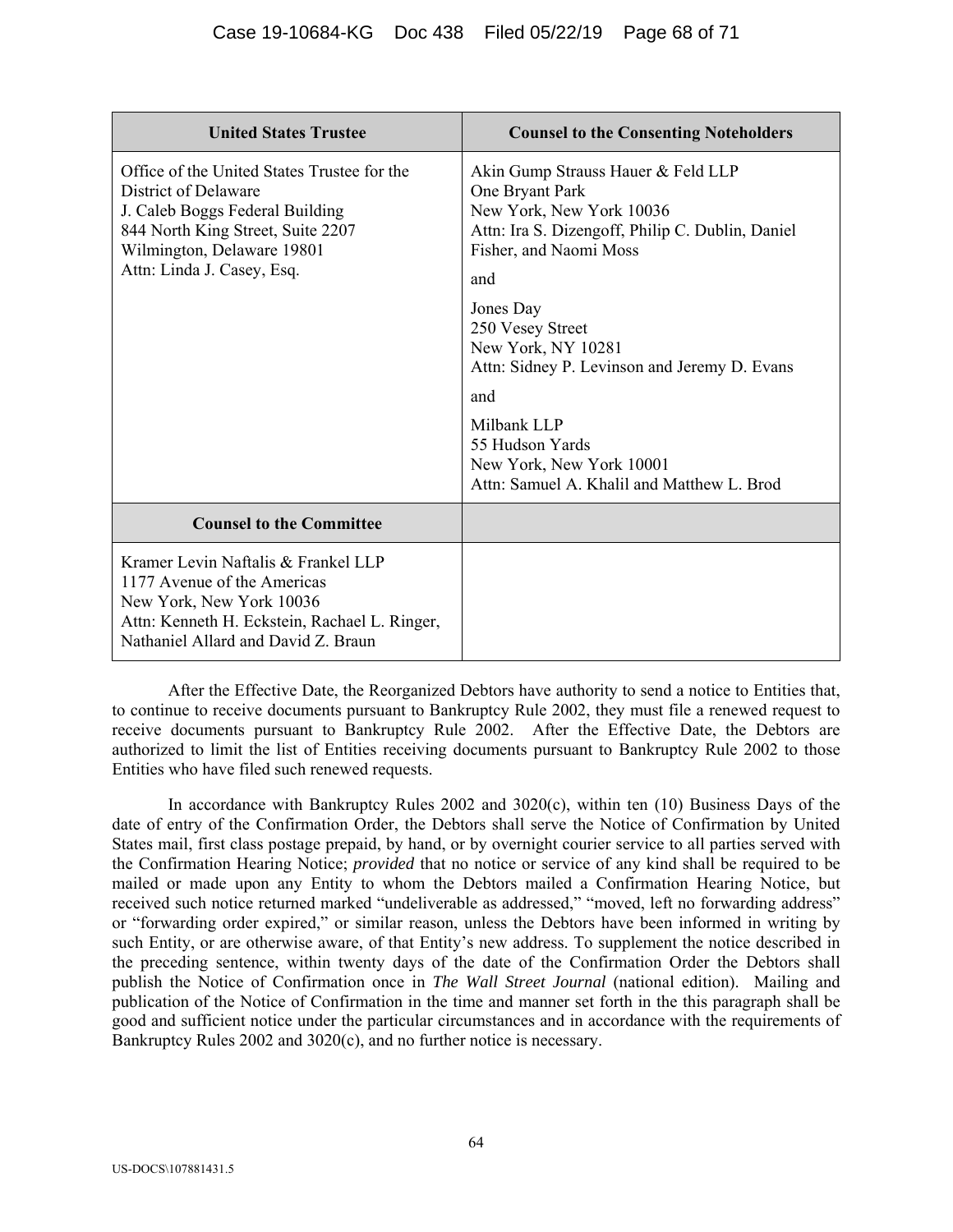### *G. Term of Injunctions or Stays*

Unless otherwise provided in the Plan or in the Confirmation Order, all injunctions or stays in effect in the Chapter 11 Cases pursuant to sections 105 or 362 of the Bankruptcy Code or any order of the Bankruptcy Court, and extant on the Confirmation Date (excluding any injunctions or stays contained in the Plan or the Confirmation Order) shall remain in full force and effect until the Effective Date. All injunctions or stays contained in the Plan or the Confirmation Order shall remain in full force and effect in accordance with their terms.

# *H. Entire Agreement*

On the Effective Date, the Plan and the Plan Supplement supersede all previous and contemporaneous negotiations, promises, covenants, agreements, understandings, and representations on such subjects, all of which have become merged and integrated into the Plan.

### *I. Governing Law*

Unless a rule of law or procedure is supplied by federal law (including the Bankruptcy Code and Bankruptcy Rules) or unless otherwise specifically stated, the laws of the State of New York, without giving effect to the principles of conflict of laws, shall govern the rights, obligations, construction, and implementation of the Plan, any agreements, documents, instruments, or contracts executed or entered into in connection with the Plan (except as otherwise set forth in those agreements, in which case the governing law of such agreement shall control), and corporate governance matters; *provided* that corporate governance matters relating to Debtors or Reorganized Debtors, as applicable, not incorporated in New York shall be governed by the laws of the state of incorporation of the applicable Debtor or Reorganized Debtor, as applicable.

# *J. Exhibits*

All exhibits and documents included in the Plan Supplement are incorporated into and are a part of the Plan as if set forth in full in the Plan. Except as otherwise provided in the Plan, such exhibits and documents included in the Plan Supplement shall initially be filed with the Bankruptcy Court on or before the Plan Supplement Filing Date. After the exhibits and documents are filed, copies of such exhibits and documents shall have been available upon written request to the Debtors' counsel at the address above or by downloading such exhibits and documents from the Debtors' restructuring website at www.omnimgt.com/HexionHoldings or the Bankruptcy Court's website at www.deb.uscourts.gov. To the extent any exhibit or document is inconsistent with the terms of the Plan, unless otherwise ordered by the Bankruptcy Court, the non-exhibit or non-document portion of the Plan shall control.

# *K. Nonseverability of Plan Provisions upon Confirmation*

If, prior to Confirmation, any term or provision of the Plan is held by the Bankruptcy Court to be invalid, void, or unenforceable, the Bankruptcy Court shall have the power to alter and interpret such term or provision to make it valid or enforceable to the maximum extent practicable, consistent with the original purpose of the term or provision held to be invalid, void or unenforceable, and such term or provision shall then be applicable as altered or interpreted; *provided* that, any such alteration or interpretation shall be acceptable to the Debtors, the Required Consenting Noteholders, and the Consenting Sponsors (but only to the extent such alteration or interpretation (i) affects the release, exculpation, injunction, indemnification, or insurance provisions related to the Consenting Sponsors, (ii) adversely affects the rights or obligations of the Consenting Sponsors pursuant to or identified in the Restructuring Support Agreement or under the terms of the Plan or (iii) relates to the Settlement Note). Notwithstanding any such holding, alteration, or interpretation, the remainder of the terms and provisions of the Plan will remain in full force and effect and will in no way be affected, impaired, or invalidated by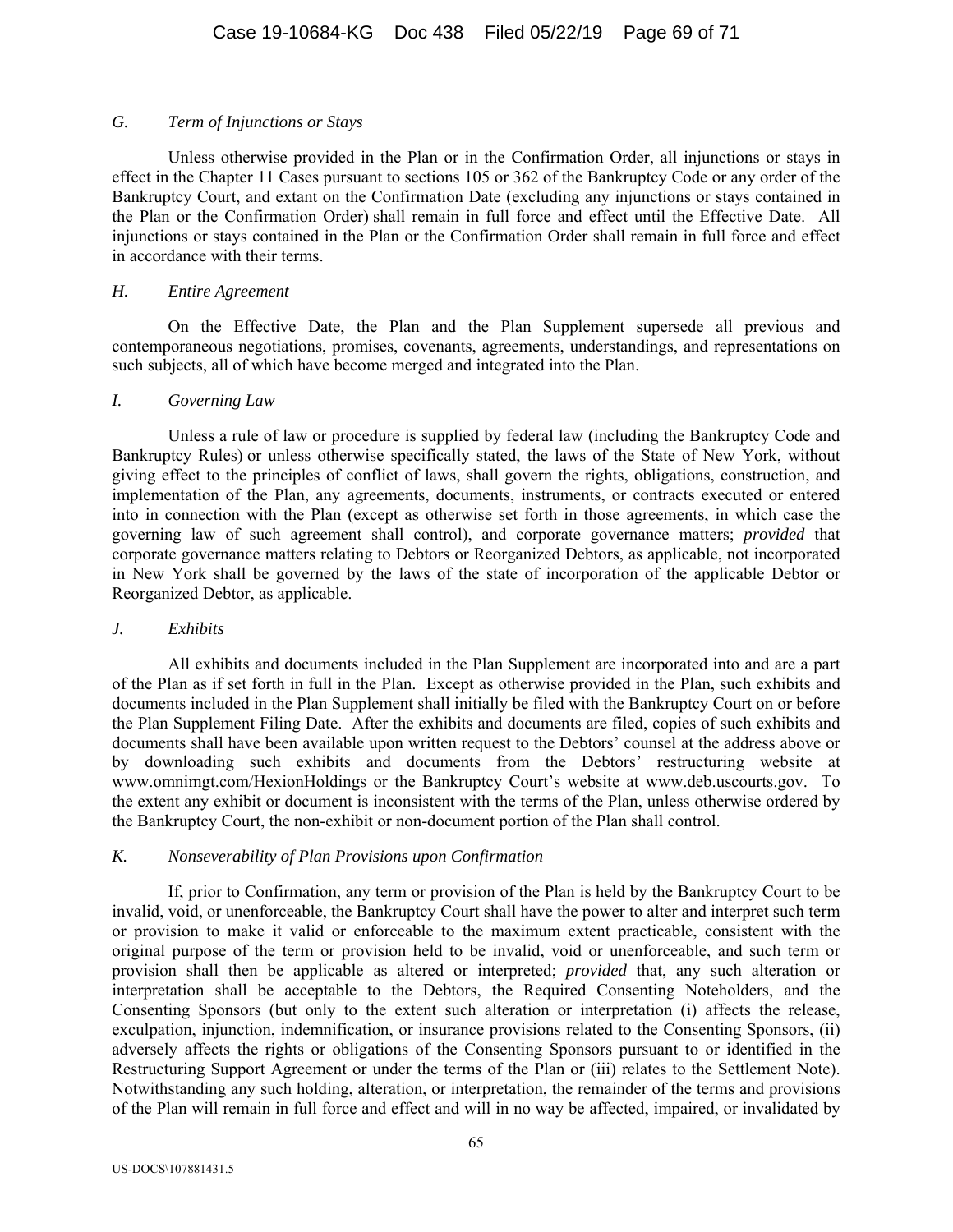such holding, alteration, or interpretation. The Confirmation Order shall constitute a judicial determination and shall provide that each term and provision of the Plan, as it may have been altered or interpreted in accordance with the foregoing, is: (1) valid and enforceable pursuant to its terms; (2) integral to the Plan and may not be deleted or modified without the consent of the Debtors; and (3) nonseverable and mutually dependent.

### *L. Closing of Chapter 11 Cases*

The Reorganized Debtors shall, promptly after the full administration of the Chapter 11 Cases, file with the Bankruptcy Court all documents required by Bankruptcy Rule 3022 and any applicable order of the Bankruptcy Court to close the Chapter 11 Cases.

### *M. Conflicts*

To the extent that any provision of the Disclosure Statement, or any order entered prior to Confirmation (for avoidance of doubt, not including the Confirmation Order) referenced in the Plan (or any exhibits, appendices, supplements, or amendments to any of the foregoing), conflict with or are in any way inconsistent with any provision of the Plan, the Plan shall govern and control. To the extent that any provision of the Plan conflicts with or is in any way inconsistent with any provision of the Confirmation Order, the Confirmation Order shall govern and control.

### *N. Dissolution of the Committee*

The Committee shall dissolve, and the current and former members of the Committee shall be released and discharged from all rights and duties arising from, or related to, the Chapter 11 Cases on the Effective Date; *provided* that the Committee and its professionals shall have the right to file, prosecute, review, and object to any applications for compensation and reimbursement of expenses filed in accordance with Article II.A.2 hereof.

# *O. Section 1125(e) Good Faith Compliance*

The Debtors, the Reorganized Debtors, the Consenting Parties, and each of their respective current and former officers, directors, members (including *ex officio* members), managers, employees, partners, advisors, attorneys, professionals, accountants, investment bankers, investment advisors, actuaries, Affiliates, financial advisors, consultants, agents, and other representatives of each of the foregoing Entities (whether current or former, in each case in his, her or its capacity as such), shall be deemed to have acted in "good faith" under section 1125(e) of the Bankruptcy Code.